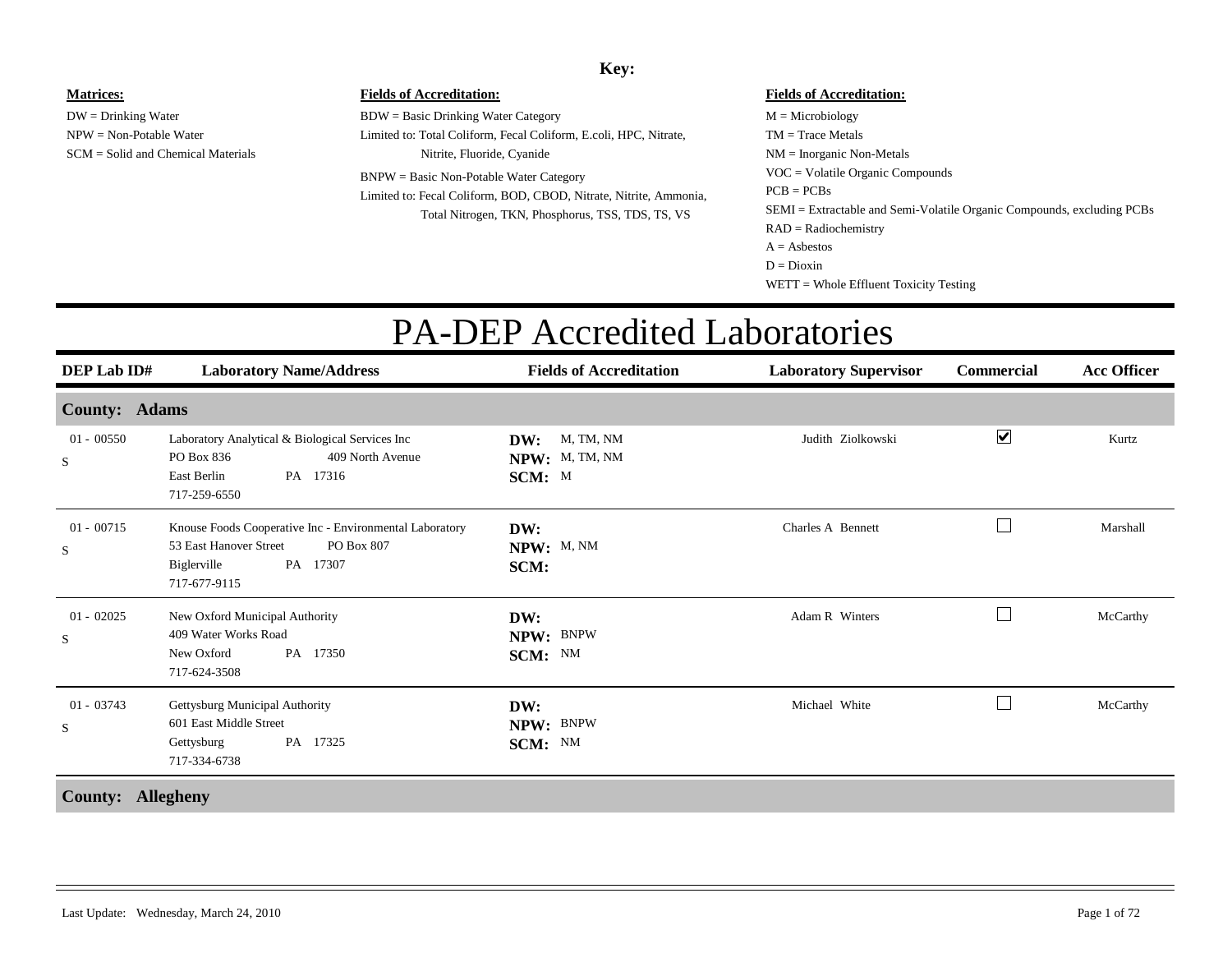| DEP Lab ID#                 | <b>Laboratory Name/Address</b>                                                                                                                         | <b>Fields of Accreditation</b>                                                         | <b>Laboratory Supervisor</b> | Commercial           | <b>Acc Officer</b> |
|-----------------------------|--------------------------------------------------------------------------------------------------------------------------------------------------------|----------------------------------------------------------------------------------------|------------------------------|----------------------|--------------------|
| $02 - 00085$<br>S           | PA American Water - Pittsburgh<br>380 Becks Run Road<br>Pittsburgh<br>PA 15210<br>412-884-5113                                                         | DW: M, VOC<br>NPW:<br>SCM:                                                             | Ronald Bargiel               | $\Box$               | Houck              |
| $02 - 00087$<br>S           | The Municipal Authority of the Borough of West View<br>Neville Island Treatment Plan 200 Neville Road<br>PA 15225<br>Pittsburgh<br>412-931-3292        | DW: M<br>NPW:<br>SCM:                                                                  | George J. Kraynick           | $\Box$               | Burkholder         |
| $02 - 00091$<br>$\mathbf S$ | Hulton Treatment Plant Lab<br>Municipal Authority of the B PO Box 73<br>PA 15139-0073<br>Oakmont<br>412-828-3388                                       | DW: M<br>NPW:<br>SCM:                                                                  | Dennis Kreider               | $\Box$               | Burkholder         |
| $02 - 00096$<br>$\mathbf S$ | Municipal Authority of Westmoreland County McKeesport WTP<br>1430 Railroad Street<br>PA 15132-4136<br>McKeesport<br>412-678-6065                       | $DW:$ M<br>NPW:<br>SCM:                                                                | Brian Beskitt                | $\vert \ \ \vert$    | Burkholder         |
| $02 - 00119$<br>S           | Pittsburgh Water and Sewer Authority<br>900 Freeport Road<br>Pittsburgh<br>PA 15238<br>412-782-7552                                                    | M, TM, NM, VOC, SEMI<br>DW:<br>NPW:<br>SCM:                                            | <b>Stanley States</b>        | $\Box$               | Kurtz              |
| $02 - 00122$<br>$\mathbf S$ | Wilkinsburg-Penn Joint Water Authority Laboratory<br>2200 Robinson Boulevard<br>PA 15221-1117<br>Pittsburgh<br>412-243-6200                            | DW: M<br>NPW:<br>SCM:                                                                  | Mark F Lerch                 | $\vert \ \ \vert$    | Burkholder         |
| $02 - 00257$<br>N           | Microbac Laboratories Inc - Pittsburgh Division<br>100 Marshall Drive<br>Warrendale<br>PA 15086-7554<br>724-772-0610                                   | DW: M, NM, TM, VOC<br>NPW: M, NM, TM, VOC, PCB, SEMI<br>SCM: M, NM, TM, VOC, PCB, SEMI | Marla Kruth                  | $\blacktriangledown$ | Hunsberger         |
| 02 - 00284<br>$\mathbf S$   | Allegheny County Office of the Medical Examiner Laboratory<br>10 County Office Building<br>542 Forbes Avenue<br>PA 15219<br>Pittsburgh<br>412-350-4425 | NM, TM<br>DW:<br>NPW:<br>SCM:                                                          | Constance A Pesacreta        | $\Box$               | Houck              |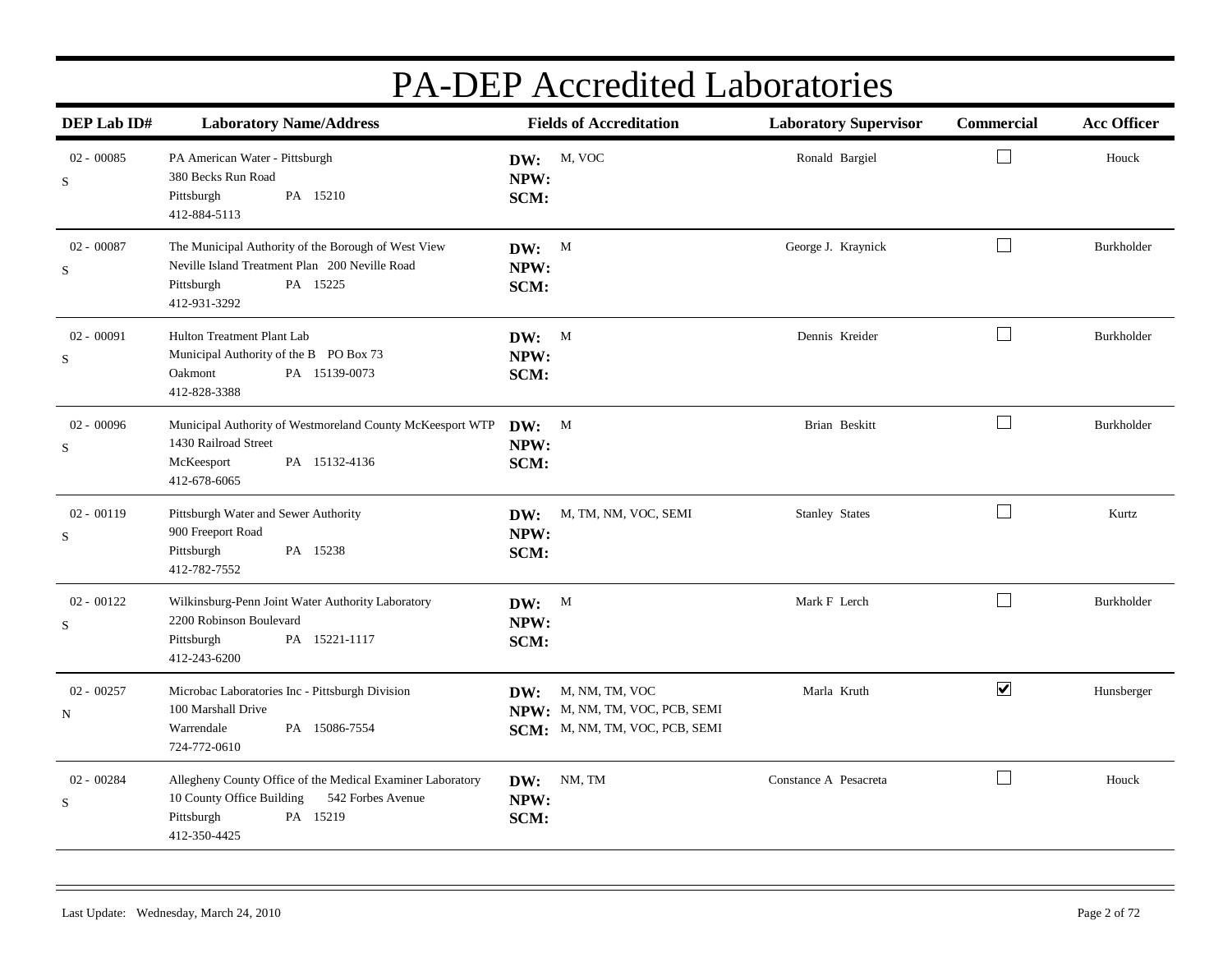| DEP Lab ID#                 | <b>Laboratory Name/Address</b>                                                                                                       | <b>Fields of Accreditation</b>                                    | <b>Laboratory Supervisor</b> | Commercial                   | <b>Acc Officer</b> |
|-----------------------------|--------------------------------------------------------------------------------------------------------------------------------------|-------------------------------------------------------------------|------------------------------|------------------------------|--------------------|
| $02 - 00322$<br>S           | Township of Shaler<br>1037 East Ohio Street<br>PA 15223<br>Pittsburgh<br>412-822-7766                                                | DW: M<br>NPW:<br>SCM:                                             | Kevin Cridge                 | $\Box$                       | Burkholder         |
| $02 - 00396$<br>N           | RJ Lee Group Inc<br>350 Hochberg Road<br>Monroeville<br>PA 15146<br>724-325-1776                                                     | DW: NM, TM, A<br>NPW: NM, TM, A<br>SCM: NM, TM, A                 | Lykourgos Iordanidis         | $\blacktriangledown$         | Marshall           |
| $02 - 00416$<br>N           | TestAmerica - Pittsburgh<br>301 Alpha Drive<br>Pittsburgh<br>PA 15238<br>412-963-7058                                                | DW:<br>NPW: TM, NM, VOC, SEMI, PCB<br>SCM: TM, NM, VOC, SEMI, PCB | Larry Matko                  | $\boxed{\blacktriangledown}$ | Piper              |
| $02 - 00470$<br>S           | Veolia Water North America<br>921 Saw Mill Run Blvd<br>PA 15220<br>Pittsburgh<br>412-390-5009                                        | DW: M<br>NPW: M, NM<br>SCM:                                       | Sharon R Tanner              | $\Box$                       | Hackman            |
| $02 - 00538$<br>N           | Microseeps Incorporated<br>220 William Pitt Way<br>PA 15238-1328<br>Pittsburgh<br>412-826-5245                                       | DW:<br>NPW: NM, VOC<br>SCM: NM, VOC                               | Ruth Welsh                   | $\overline{\mathbf{v}}$      | Hackman            |
| $02 - 00589$<br>$\mathbf S$ | Allegheny County Sanitary Authority Laboratory<br>3300 Preble Avenue<br>PA 15233-1092<br>Pittsburgh<br>412-766-4810                  | DW:<br>NPW: M, NM, TM, VOC, SEMI<br>SCM: NM, TM, SEMI, VOC        | Betty Jo Kindle              | $\Box$                       | Hunsberger         |
| $02 - 00615$<br>$\mathbf S$ | McCandless Township Sanitary Authority - Pine Creek Laborator DW:<br>2160 Wildwood Road<br>PA 15044-7414<br>Gibsonia<br>724-935-8050 | NPW: BNPW<br>SCM: NM                                              | John Snodgrass               | $\Box$                       | McCarthy           |
| $02 - 00619$<br>$\mathbf S$ | Thompson Run POTW<br>1302 Lower Bull Road<br>West Mifflin<br>PA 15122-2902<br>412-466-6070                                           | DW:<br>NPW: BNPW<br>SCM:                                          | Marty M. Giran               | $\vert \ \ \vert$            | Hackman            |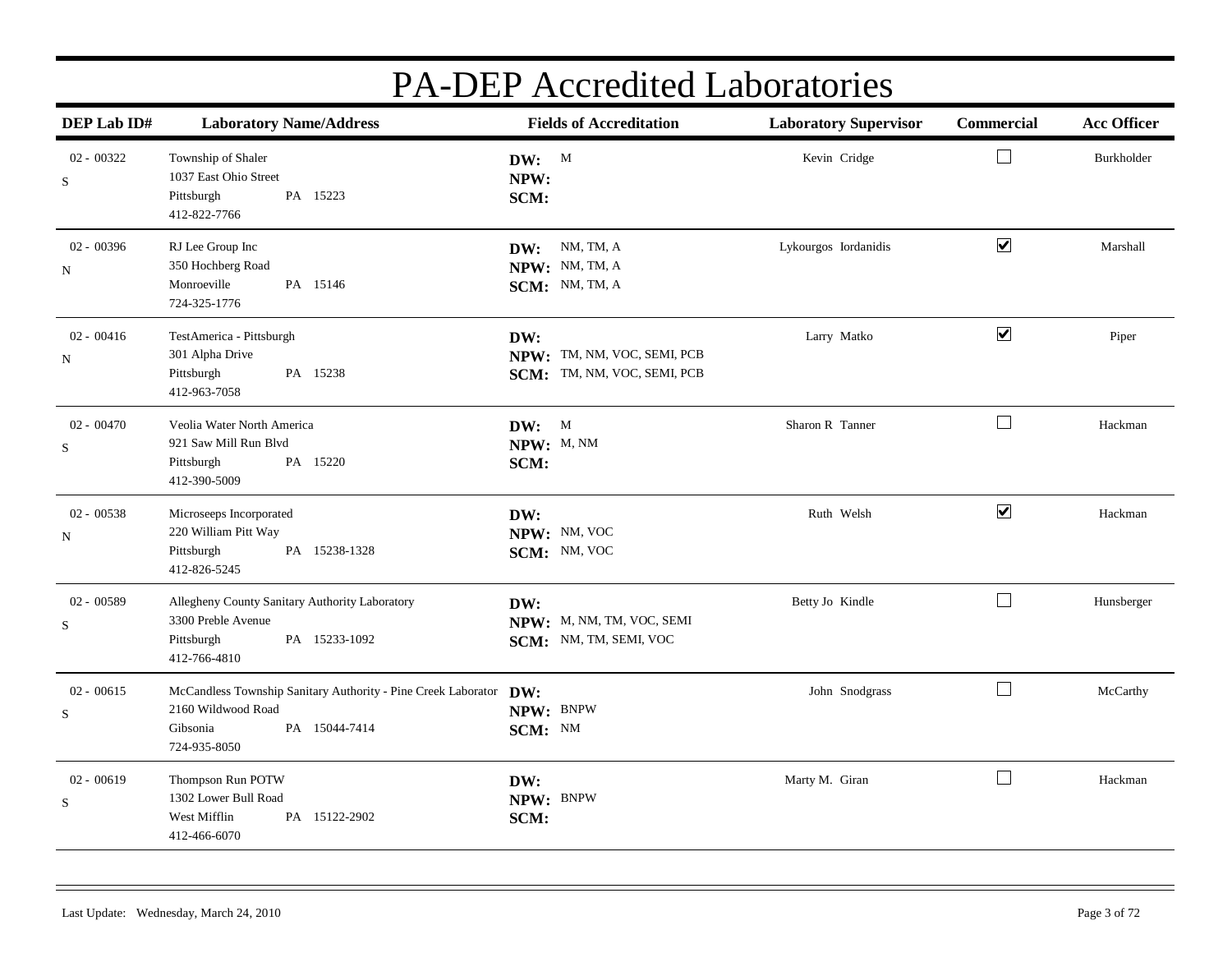| DEP Lab ID#                 | <b>Laboratory Name/Address</b>                                                                                         | <b>Fields of Accreditation</b>        | <b>Laboratory Supervisor</b> | Commercial           | <b>Acc Officer</b> |
|-----------------------------|------------------------------------------------------------------------------------------------------------------------|---------------------------------------|------------------------------|----------------------|--------------------|
| $02 - 00620$<br>S           | New England Road POTW<br>1302 Lower Bull Road<br>West Mifflin<br>PA 151122-326<br>412-466-5952                         | DW:<br>NPW: NM<br>SCM:                | William F. Welsh             | $\Box$               | Hackman            |
| $02 - 00630$<br>$\mathbf S$ | Upper Allegheny Joint Sanitary Authority<br>PO Box 431<br>Tarentum<br>PA 15084-0431<br>724-224-2300                    | DW:<br>NPW: BNPW<br>SCM: NM           | Jeff Davis                   | $\Box$               | Hunsberger         |
| $02 - 00748$<br>S           | <b>USS Clairton Works Lab</b><br>$MS-51C$<br>400 State Street<br>PA 15025<br>Clairton<br>412-233-1485                  | DW:<br>NPW: NM, TM, VOC, SEMI<br>SCM: | Tom Jageman                  | $\Box$               | McCarthy           |
| 02 - 00754<br>$\mathbf S$   | Municipal Authority of Bethel Park<br>5100 West Library Road<br>PA 15102<br><b>Bethel Park</b><br>412-831-1049         | DW:<br>NPW: BNPW<br>SCM:              | Jacob Miller                 | $\Box$               | McCarthy           |
| $02 - 00758$<br>S           | Allegheny Valley Joint Sewage Authority<br>2400 Freeport Road<br>PO Box 158<br>Cheswick<br>PA 15024<br>412-828-7227    | DW:<br>NPW: BNPW<br>SCM: NM           | Deborah Shockley             | $\Box$               | Hunsberger         |
| $02 - 00848$<br>$\mathbf S$ | Municipal Authority of the City of McKeesport<br>100 Atlantic Avenue<br>PA 15132<br>McKeesport<br>412-673-9701         | DW:<br>NPW: BNPW<br>SCM:              | Kristi Cavanaugh             | $\Box$               | Hunsberger         |
| 02 - 00884<br>$\mathbf S$   | Pleasant Hills Authority Wastewater Laboratory<br>1222 Cochran Mill Road<br>Pleasant Hills<br>PA 15236<br>412-653-3878 | DW:<br>NPW: BNPW<br>SCM:              | Richard Kern                 | $\Box$               | Houck              |
| $02 - 00977$<br>$\mathbf S$ | Consol Energy Research & Development<br>4000 Brownsville Road<br>South Park<br>PA 15129-9566<br>412-854-6600           | DW:<br>NPW: NM, TM<br>SCM:            | Vincent Conrad               | $\blacktriangledown$ | Hunsberger         |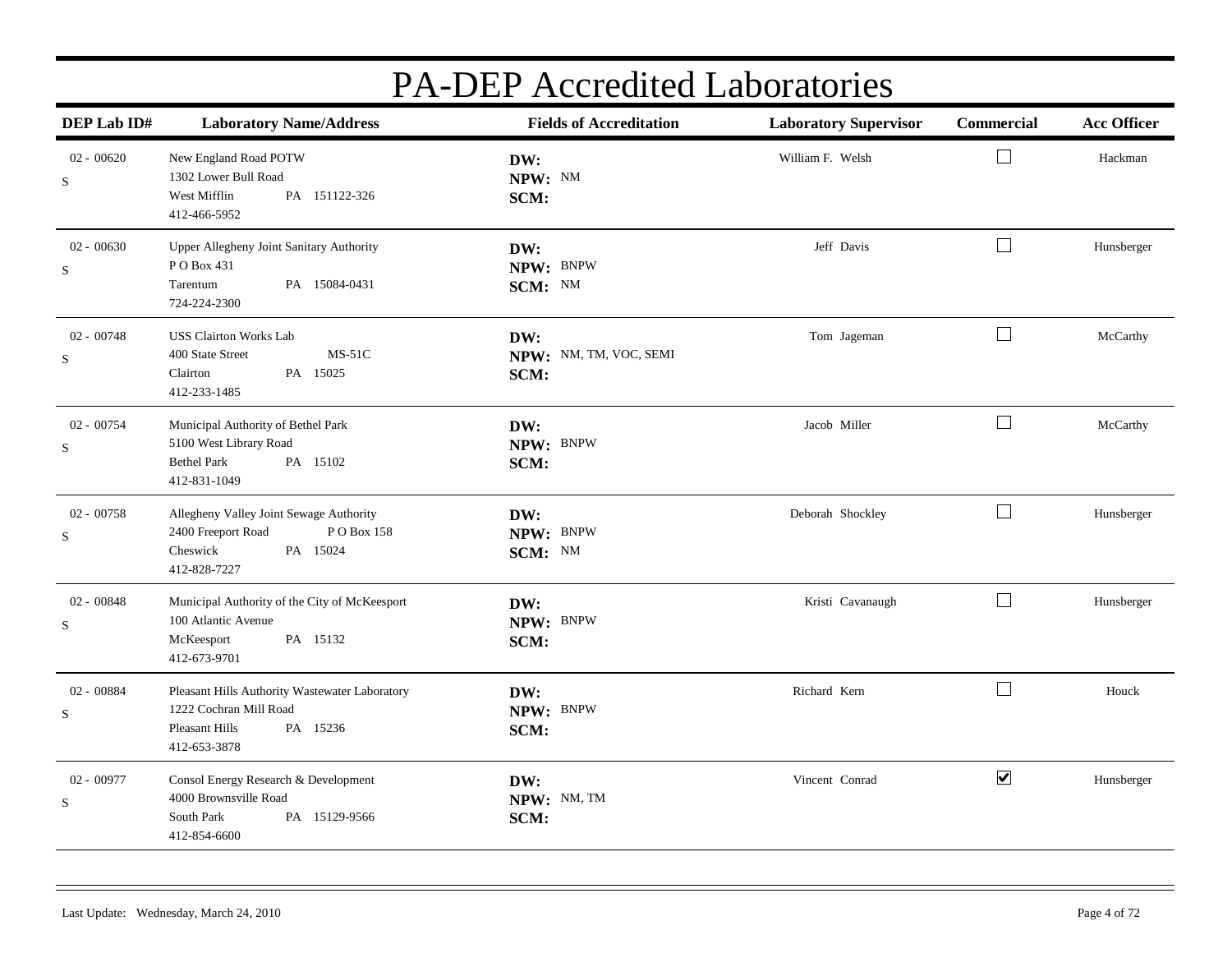| DEP Lab ID#                 | <b>Laboratory Name/Address</b>                                                                                                      | <b>Fields of Accreditation</b> | <b>Laboratory Supervisor</b> | Commercial           | <b>Acc Officer</b> |
|-----------------------------|-------------------------------------------------------------------------------------------------------------------------------------|--------------------------------|------------------------------|----------------------|--------------------|
| $02 - 01265$<br>${\bf S}$   | Campbells Run Wastewater Treatment Plant<br>PO Box 15539<br><b>MATR</b><br>Pittsburgh<br>PA 15244-0539<br>412-923-2333              | DW:<br>NPW: BNPW<br>SCM:       | Frank Manslow                | $\Box$               | Houck              |
| $02 - 01302$<br>$\mathbf S$ | Allegheny Ludlum Corporation Analytical Services<br>1300 Pacific Avenue<br>Natrona Heights<br>PA 15065-1147<br>724-226-6349         | DW:<br>NPW: M, NM, TM<br>SCM:  | Christine Bottegal-Farrell   | $\Box$               | Juhl               |
| $02 - 01347$<br>S           | <b>Clairton Municipal Authority</b><br>1 N State Street<br>Clairton<br>PA 15025<br>412-233-3246                                     | DW:<br>NPW: BNPW<br>SCM: NM    | James Splenda                | $\Box$               | Marshall           |
| $02 - 02046$<br>$\mathbf S$ | Elizabeth Borough Municipal Authority<br>1 Locust Street<br>Elizabeth<br>PA 15037-0268<br>412-384-3686                              | DW:<br>NPW: BNPW<br>SCM: NM    | Michael Zrenchak             | $\Box$               | Marshall           |
| $02 - 03139$<br>S           | Holiday Park Sewage Treatment Plant<br>1848 Route 286<br>PA 15239-2828<br>Pittsburgh<br>724-327-6866                                | DW:<br>NPW: BNPW<br>SCM:       | Jeffrey Long                 | $\Box$               | Hunsberger         |
| $02 - 03633$<br>S           | Hampton Township Allison Park Water Pollution Control Plant<br>3101 McCully Road<br>PA 15101<br><b>Allison Park</b><br>412-486-0400 | DW:<br>NPW: BNPW<br>SCM:       | James Hughes                 | $\Box$               | McCarthy           |
| $02 - 04041$<br>S           | Dream Pools & Spas Inc<br>1105 Washington Boulevard<br>Pittsburgh<br>PA 15206<br>412-661-7665                                       | DW: M<br>NPW:<br>SCM:          | Stephen Steranchak           | $\blacktriangledown$ | Burkholder         |
| <b>County: Armstrong</b>    |                                                                                                                                     |                                |                              |                      |                    |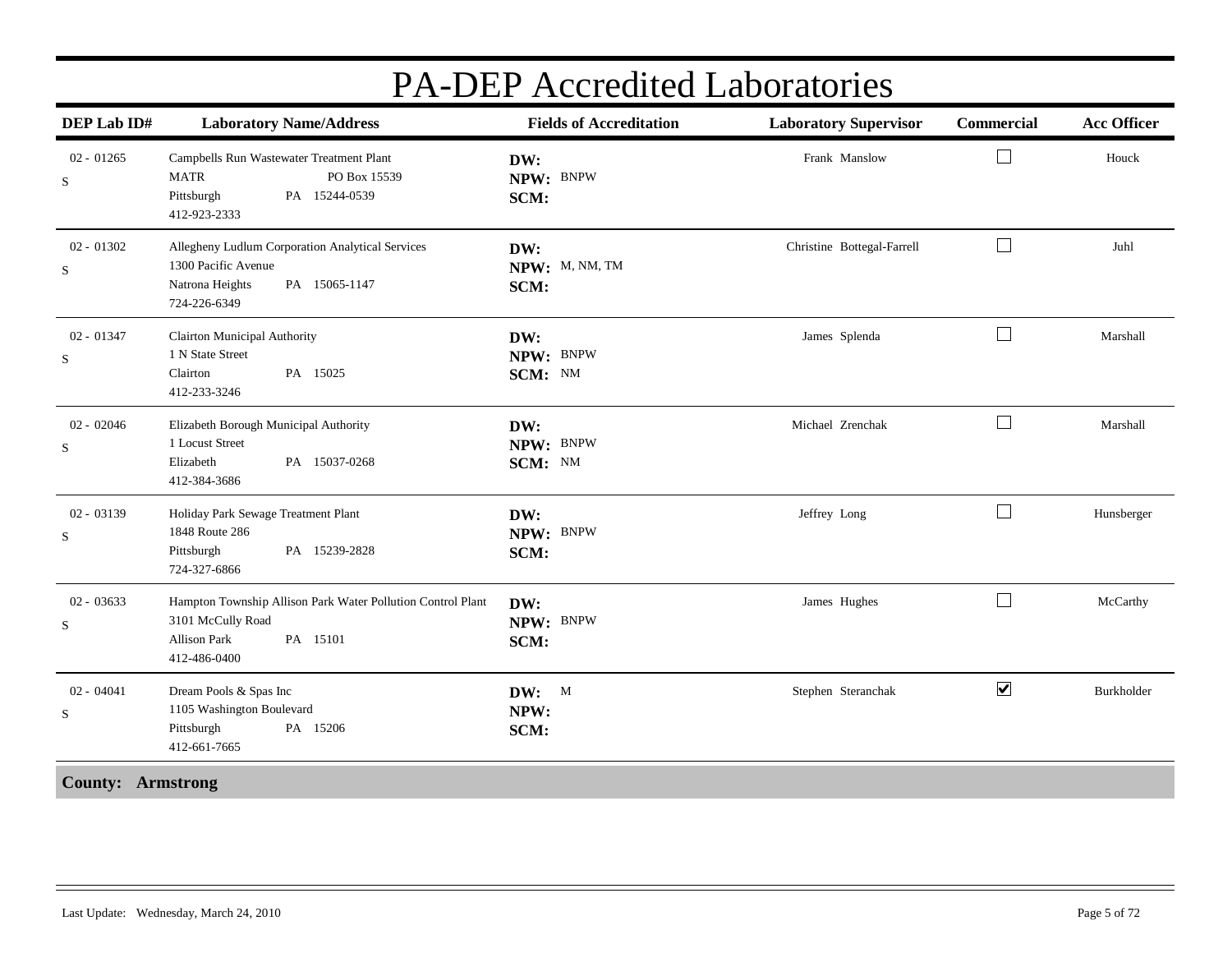| DEP Lab ID#                 | <b>Laboratory Name/Address</b>                                                                                     | <b>Fields of Accreditation</b>             | <b>Laboratory Supervisor</b> | <b>Commercial</b>    | <b>Acc Officer</b> |
|-----------------------------|--------------------------------------------------------------------------------------------------------------------|--------------------------------------------|------------------------------|----------------------|--------------------|
| $03 - 00141$<br>${\bf S}$   | Ecotec Laboratory<br>544 Green Tree Road<br>Kittanning<br>PA 16201<br>724-543-1023                                 | DW: M, NM, TM<br>NPW: M, NM, TM<br>SCM:    | Michelle E Shoup             | $\blacktriangledown$ | Kurtz              |
| $03 - 00457$<br>${\bf N}$   | CWM Environmental Inc<br>11931 State Route 85<br>PA 16201<br>Kittanning<br>724-543-3011                            | M, TM, NM<br>DW:<br>NPW: M, TM, NM<br>SCM: | Ryan C Shafer                | $\blacktriangledown$ | Kurtz              |
| $03 - 00654$<br>S           | Kittanning Sewage Treatment Plant Laboratory<br>300 South McKean Street<br>Kittanning<br>PA 16201<br>724-543-2802  | DW:<br>NPW: BNPW<br>SCM: NM                | Frank Soloski                | $\Box$               | Marshall           |
| $03 - 03146$<br>$\mathbf S$ | West Hills Area Water Pollution Control Authority<br>257 Linde Road<br>PA 16201-4719<br>Kittanning<br>724-545-9126 | DW:<br>NPW: BNPW<br>SCM: NM                | Mark Brestensky              | $\Box$               | Hunsberger         |
| $03 - 03295$<br>S           | Parker Area Authority STP<br>PO Box 342<br>Parker<br>PA 16049-0342<br>724-399-2971                                 | DW:<br>NPW: BNPW<br>SCM: NM                | Dennis Scott Parks           | $\Box$               | Juhl               |
| 03 - 03816<br>$\mathbf S$   | Redbank Valley Municipal Authority<br>741 Kohlersburg Road<br>New Bethlehem<br>PA 16242<br>814-275-3345            | DW:<br>NPW: BNPW<br>SCM:                   | Bruce A. Neiswonger          | $\Box$               | Marshall           |
| <b>County: Beaver</b>       |                                                                                                                    |                                            |                              |                      |                    |
| 04 - 00094<br>$\mathbf S$   | Sahli Lab<br>1425 Eighth Avenue<br><b>Beaver Falls</b><br>PA 15010<br>724-847-7387                                 | DW: M<br>NPW:<br>SCM:                      | James Stevenson              | $\vert \ \ \vert$    | Burkholder         |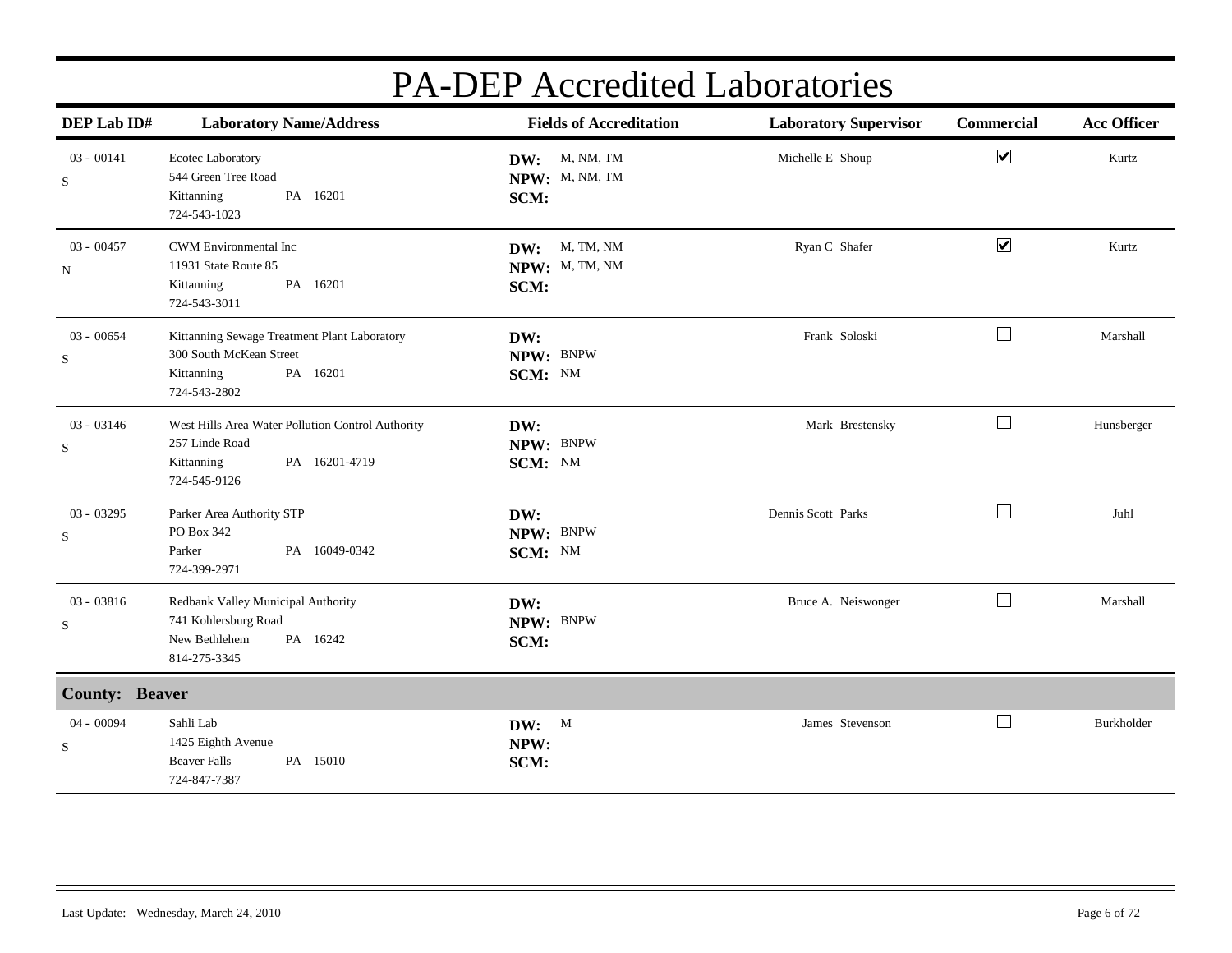| DEP Lab ID#                 | <b>Laboratory Name/Address</b>                                                                                                | <b>Fields of Accreditation</b> | <b>Laboratory Supervisor</b> | Commercial           | <b>Acc Officer</b> |
|-----------------------------|-------------------------------------------------------------------------------------------------------------------------------|--------------------------------|------------------------------|----------------------|--------------------|
| $04 - 00483$<br>S           | Campbell Laboratory<br>1900 Third Avenue<br>PA 15066-2402<br>New Brighton<br>724-846-7048                                     | DW: M<br>NPW: M<br>SCM:        | James K Campbell             | $\blacktriangledown$ | McCarthy           |
| 04 - 00487<br>S             | CMA Environmental Laboratory<br>265 College Avenue<br>PA 15009<br>Beaver<br>724-728-5539                                      | DW: M<br>NPW: BNPW<br>SCM:     | Curtis G Berresford          | $\blacktriangledown$ | McCarthy           |
| $04 - 00610$<br>S           | Horsehead Corp<br>300 Frankfort Road<br>PA 15061-2295<br>Monaca<br>724-774-1020                                               | DW:<br>NPW: NM, TM<br>SCM:     | Richard D. Lucas Jr.         | $\Box$               | Houck              |
| $04 - 01623$<br>S           | Hopewell Township WPCS Raccoon Creek Plant<br>1700 Clark Blvd<br>Aliquippa<br>PA 15001<br>724-378-4875                        | DW:<br>NPW: BNPW<br>SCM: NM    | Richard Boguszewski          | $\Box$               | Juhl               |
| $04 - 01709$<br>S           | City of Beaver Falls Water Pollution Control Plant<br>715 15th Street<br><b>Beaver Falls</b><br>PA 15010-4124<br>724-843-7184 | DW:<br>NPW: BNPW<br>SCM:       | Charlie Gutch                | $\Box$               | McCarthy           |
| $04 - 02742$<br>S           | Beaver Valley Power Station Chemistry Laboratory<br>PO Box 4<br>Route 168<br>Shippingport<br>PA 15077-0004<br>724-682-4883    | DW:<br>NPW: NM<br>SCM:         | Frank Schweitzer             | $\Box$               | Marshall           |
| $04 - 03013$<br>$\mathbf S$ | Center Township Sewer Authority<br>224 Center Grange Road<br>PA 15001-1421<br>Aliquippa<br>724-774-0326                       | DW:<br>NPW: BNPW<br>SCM:       | Phillip J. Sciaretta         | $\Box$               | Hackman            |
| $04 - 03439$<br>S           | Economy Borough Municipal Authority<br>2860 Conway Wallrose Road<br>Baden<br>PA 15005<br>724-869-3201                         | DW:<br>NPW: BNPW<br>SCM: NM    | Jim Skonieczny               | $\Box$               | Hackman            |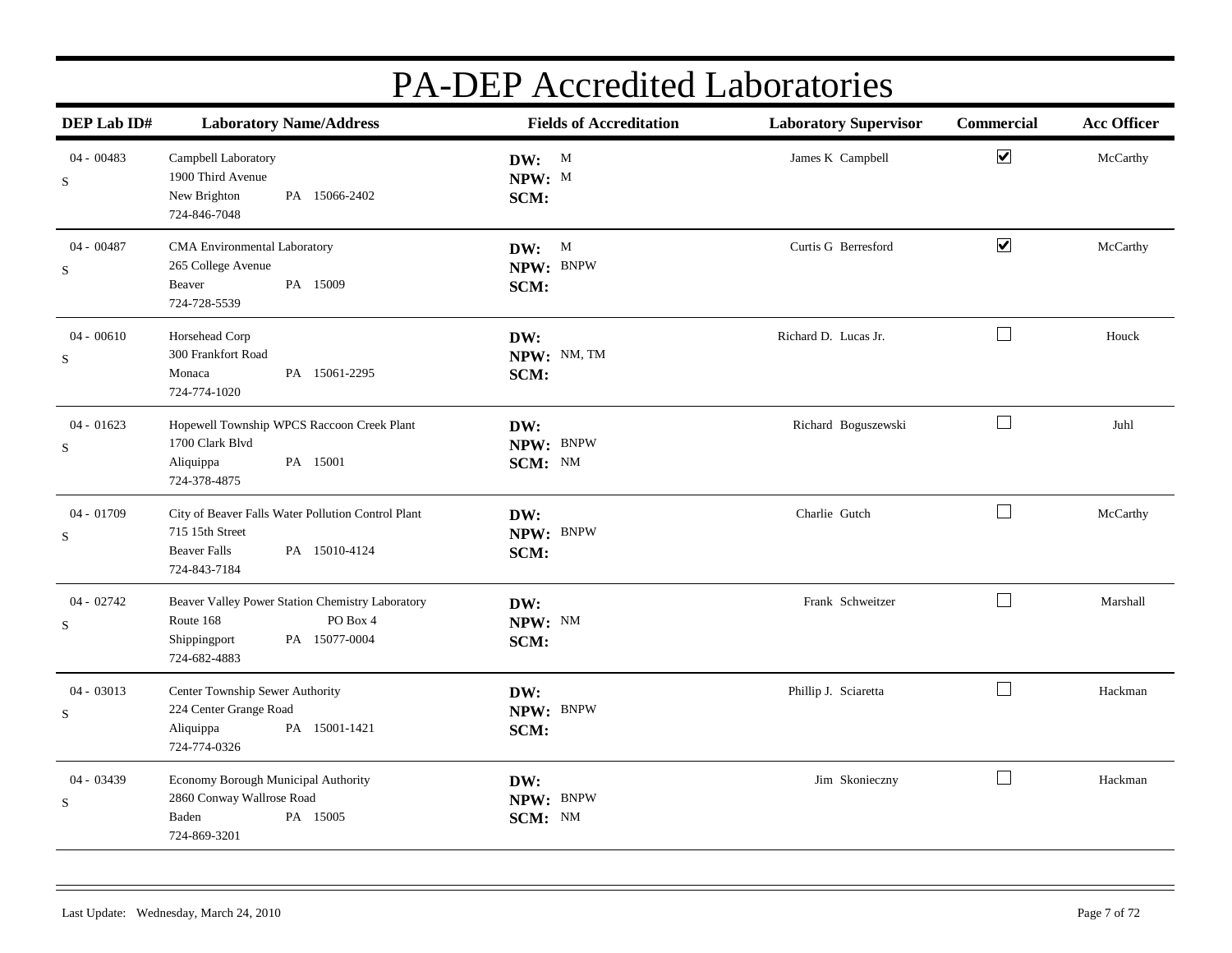| DEP Lab ID#          | <b>Laboratory Name/Address</b>                                                                                         | <b>Fields of Accreditation</b>                                                                       | <b>Laboratory Supervisor</b> | Commercial           | <b>Acc Officer</b> |
|----------------------|------------------------------------------------------------------------------------------------------------------------|------------------------------------------------------------------------------------------------------|------------------------------|----------------------|--------------------|
| $04 - 03620$<br>S    | Borough of Monaca<br>928 Pennsylvania Avenue<br>Monaca<br>PA 15061<br>724-775-9606                                     | DW:<br>NPW: BNPW<br>SCM:                                                                             | Curt DiGiovine               | $\Box$               | Marshall           |
| County: Bedford      |                                                                                                                        |                                                                                                      |                              |                      |                    |
| $05 - 00762$<br>S    | Chestnut Ridge Area Joint Municipal Authority<br>320 Lane Metal Road<br>New Paris<br>PA 15554-9238<br>814-623-9009     | DW:<br>NPW: BNPW<br>SCM:                                                                             | Douglas Vitovich             | ப                    | Houck              |
| $05 - 00850$<br>S    | Bedford Borough Wastewater Treatment Plant Laboratory<br>244 W Penn Street<br>Bedford<br>PA 15522-1295<br>814-623-8192 | DW:<br>NPW: BNPW<br>SCM:                                                                             | Gregg S. Grace               | $\perp$              | Houck              |
| $05 - 00853$<br>S    | Snake Spring Twp Municipal Authority WWTP<br>624 Pennknoll Road<br>PA 15537-6945<br>Everett<br>814-623-2627            | DW:<br>NPW: BNPW<br>SCM:                                                                             | Gregg S. Grace               | Ш                    | Houck              |
| 05 - 00954<br>S      | Waste Water Treatment Plant - Everett<br>100 Mechanic Street<br>PA 15537<br>Everett<br>814-652-9202                    | DW:<br>NPW: NM<br>SCM: NM                                                                            | Jerry Owens                  | $\Box$               | Hunsberger         |
| <b>County: Berks</b> |                                                                                                                        |                                                                                                      |                              |                      |                    |
| $06 - 00003$<br>N    | M J Reider Associates Inc<br>107 Angelica Street<br>Reading<br>PA 19611-1999<br>610-374-5129                           | M, NM, TM, VOC, PCB, SEMI<br>DW:<br>NPW: M, NM, TM, VOC, PCB, SEMI<br>SCM: M, NM, TM, VOC, PCB, SEMI | Barbara Coyle                | $\blacktriangledown$ | McCarthy           |
| $06 - 00004$<br>S    | Maidencreek Filter Plant Lab<br>108 Berkley Road<br>PA 19605<br>Reading<br>610-926-5477                                | DW: M<br>NPW:<br>SCM:                                                                                | Helen Piccone                | $\Box$               | Burkholder         |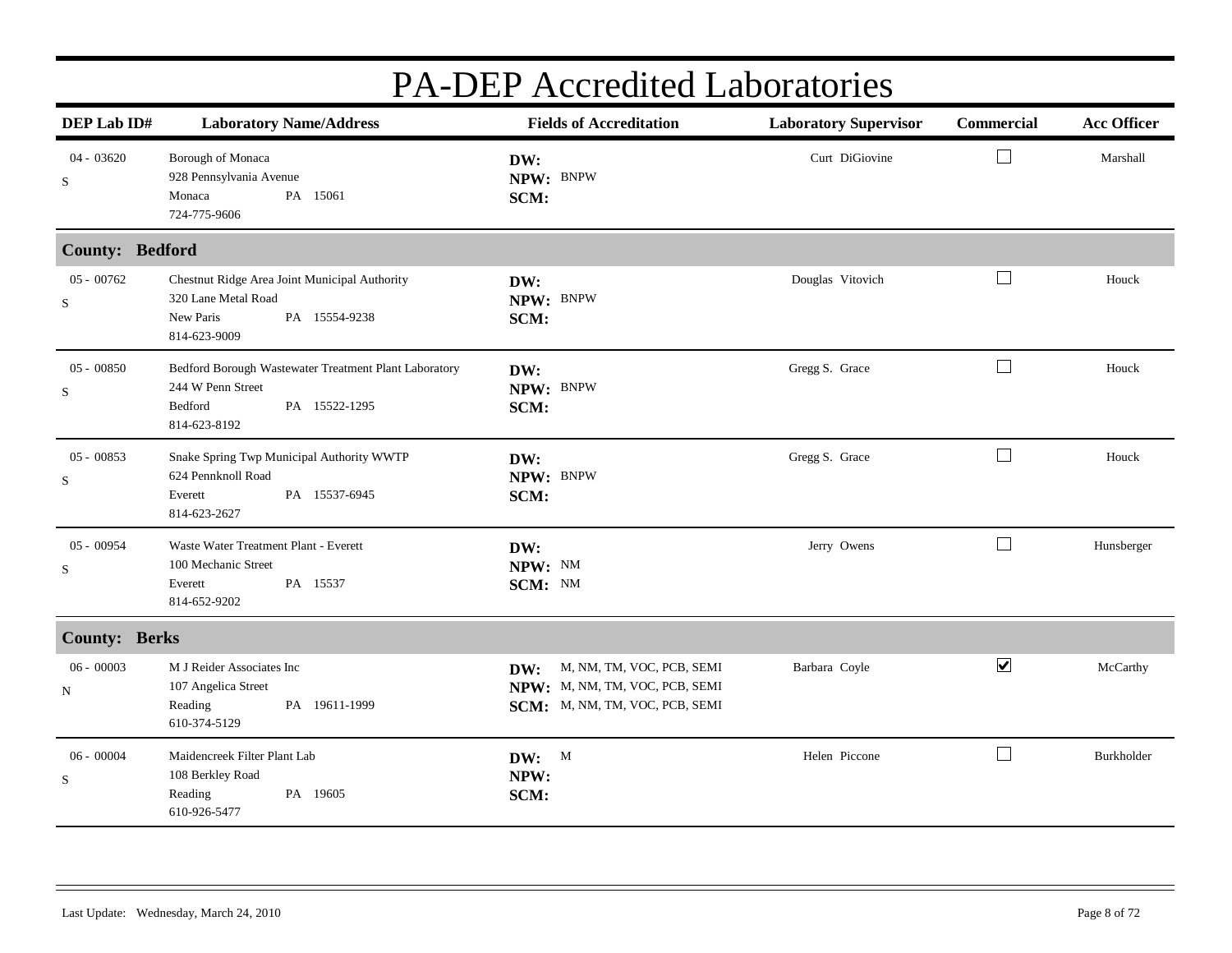| DEP Lab ID#                 | <b>Laboratory Name/Address</b>                                                                                                             | <b>Fields of Accreditation</b>                                               | <b>Laboratory Supervisor</b> | Commercial           | <b>Acc Officer</b> |
|-----------------------------|--------------------------------------------------------------------------------------------------------------------------------------------|------------------------------------------------------------------------------|------------------------------|----------------------|--------------------|
| $06 - 00208$<br>N           | Suburban Water Testing Laboratories Inc<br>4600 Kutztown Road<br>PA 19560-1548<br>Temple<br>610-929-3666                                   | DW: M, TM, NM, VOC, SEMI<br>NPW: M, TM, NM, VOC, SEMI, PCB<br>SCM: M, TM, NM | Richard C Stump III          | $\blacktriangledown$ | Juhl               |
| $06 - 00594$<br>$\mathbf S$ | Township of Spring<br>2800 Shillington Road<br>PA 19608-1694<br>Reading<br>610-678-4448                                                    | DW:<br>NPW: NM<br>SCM: NM                                                    | David B Rentschler           | $\Box$               | Marshall           |
| $06 - 00618$<br>S           | East Penn Mfg Co Inc - Environmental Laboratory<br>Fred Keller Technical Center Deka Road<br>PA 19536-0147<br>Lyon Station<br>610-682-6361 | DW:<br>NPW: NM, TM<br>SCM: TM                                                | Kevin M Smith                | $\Box$               | Juhl               |
| $06 - 00655$<br>$\mathbf S$ | <b>Severn Trent Services</b><br>290 Bartman Avenue<br>Gilbertsville<br>PA 19525<br>610-369-3041                                            | DW:<br>NPW: NM<br>SCM:                                                       | Nathan C. Laucks             | $\Box$               | Hunsberger         |
| $06 - 00688$<br>$\mathbf S$ | Carpenter Technology Corp R & D Laboratory<br>PO Box 14662<br>PA 19612-4662<br>Reading<br>610-208-2943                                     | DW:<br>NPW: NM, TM, VOC<br>SCM: NM, TM                                       | Charles T. Polinko           | $\mathsf{L}$         | Hackman            |
| $06 - 00766$<br>S           | Joint Municipal Authority of Wyomissing Valley<br>701 Old Wyomissing Road<br>Reading<br>PA 19611-1513<br>610-376-1756                      | DW:<br>NPW: NM<br>SCM: NM                                                    | David E Wisser               | $\Box$               | Juhl               |
| $06 - 00940$<br>S           | Exeter Township<br>400 Hanover Street<br>PA 19508-9181<br>Birdsboro<br>610-582-8300                                                        | DW:<br>NPW: NM<br>SCM: NM                                                    | Paul A. Herb                 | $\Box$               | Juhl               |
| $06 - 01576$<br>$\mathbf S$ | City of Reading WWTP Laboratory<br>815 Washington Street<br>PA 19601-3690<br>Reading<br>610-655-6083                                       | DW:<br>NPW: BNPW<br>SCM: NM                                                  | Amy Morriss                  | $\Box$               | Hunsberger         |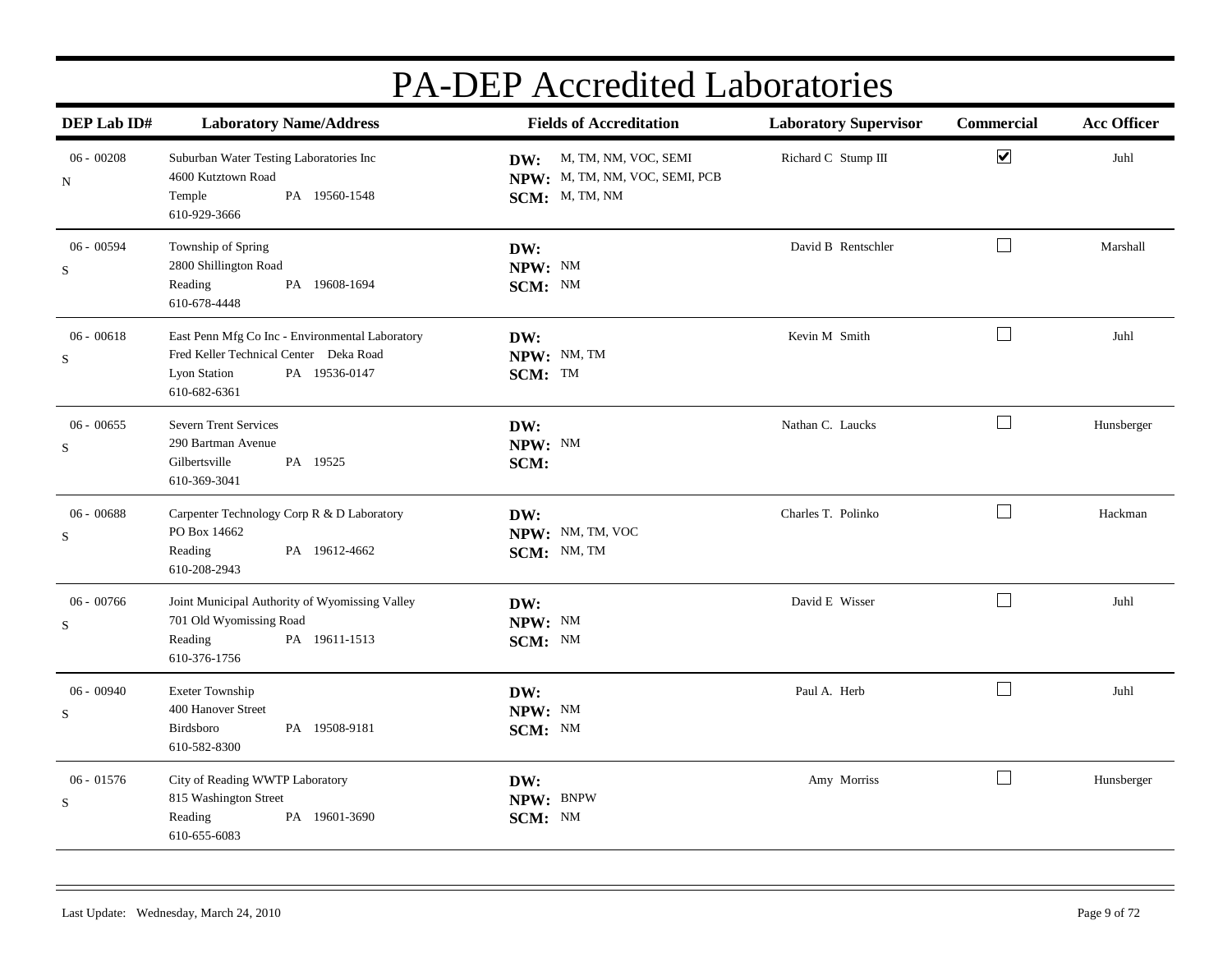| DEP Lab ID#                 | <b>Laboratory Name/Address</b>                                                                                          | <b>Fields of Accreditation</b>                                                                  | <b>Laboratory Supervisor</b> | Commercial              | <b>Acc Officer</b> |
|-----------------------------|-------------------------------------------------------------------------------------------------------------------------|-------------------------------------------------------------------------------------------------|------------------------------|-------------------------|--------------------|
| $06 - 03543$<br>${\bf S}$   | QC Inc - Reading Division<br>1205 Industrial Boulevard<br>PO Box 514<br>18966-0514<br>Southampton<br>PA<br>215-355-3900 | DW: M<br>NPW: M<br>SCM:                                                                         | Thomas J. Hines              | $\blacktriangledown$    | Burkholder         |
| $06 - 03818$<br>$\mathbf S$ | Berks County Wastewater Treatment Plant<br>1088 Berks Road<br>PA 19533<br>Leesport<br>610-376-3541                      | DW:<br>NPW:<br>SCM: NM                                                                          | Lew Christy                  | $\Box$                  | Juhl               |
| $06 - 04557$<br>S           | Pennsylvania American Water Glen Alsace Lab<br>4 Wellington Blvd<br>Wyomissing<br>PA 19610<br>610-587-8503              | DW: M<br>NPW:<br>SCM:                                                                           | Sandra Weiss                 | $\Box$                  | Burkholder         |
| <b>County: Blair</b>        |                                                                                                                         |                                                                                                 |                              |                         |                    |
| $07 - 00062$<br>S           | Fairway Laboratories Inc<br>PO Box 1925<br>2019 Ninth Avenue<br>PA 16602<br>Altoona<br>814-946-4306                     | M, TM, NM, VOC, SEMI<br>DW:<br>NPW: M, TM, NM, VOC, SEMI, PCB<br>SCM: M, TM, NM, VOC, SEMI, PCB | Michael Tyler                | $\overline{\mathbf{v}}$ | Marshall           |
| $07 - 00065$<br>S           | Altoona Westerly WWTP Laboratory<br>144 Westerly Treatment Plant<br>Duncansville<br>PA 16635<br>814-949-2250            | <b>DW:</b> M, NM, TM<br>NPW: M, NM, TM<br>SCM: M, NM                                            | Kenneth Streilein            | $\Box$                  | Juhl               |
| $07 - 00418$<br>S           | Mountain Research LLC<br>825 25th Street<br>PA 16601<br>Altoona<br>814-949-2034                                         | M, NM, TM, VOC<br>DW:<br>NPW: M, NM, TM, VOC, SEMI<br>SCM: NM, TM, VOC, SEMI                    | Diane Kisner                 | $\blacktriangledown$    | Marshall           |
| $07 - 00553$<br>$\mathbf S$ | Spring Laboratory<br>PO Box 97<br>740 Spang Street<br>Roaring Spring<br>PA 16673<br>814-224-5141                        | DW: M<br>NPW:<br>SCM:                                                                           | Dennis Igou                  | $\overline{\mathbf{v}}$ | Burkholder         |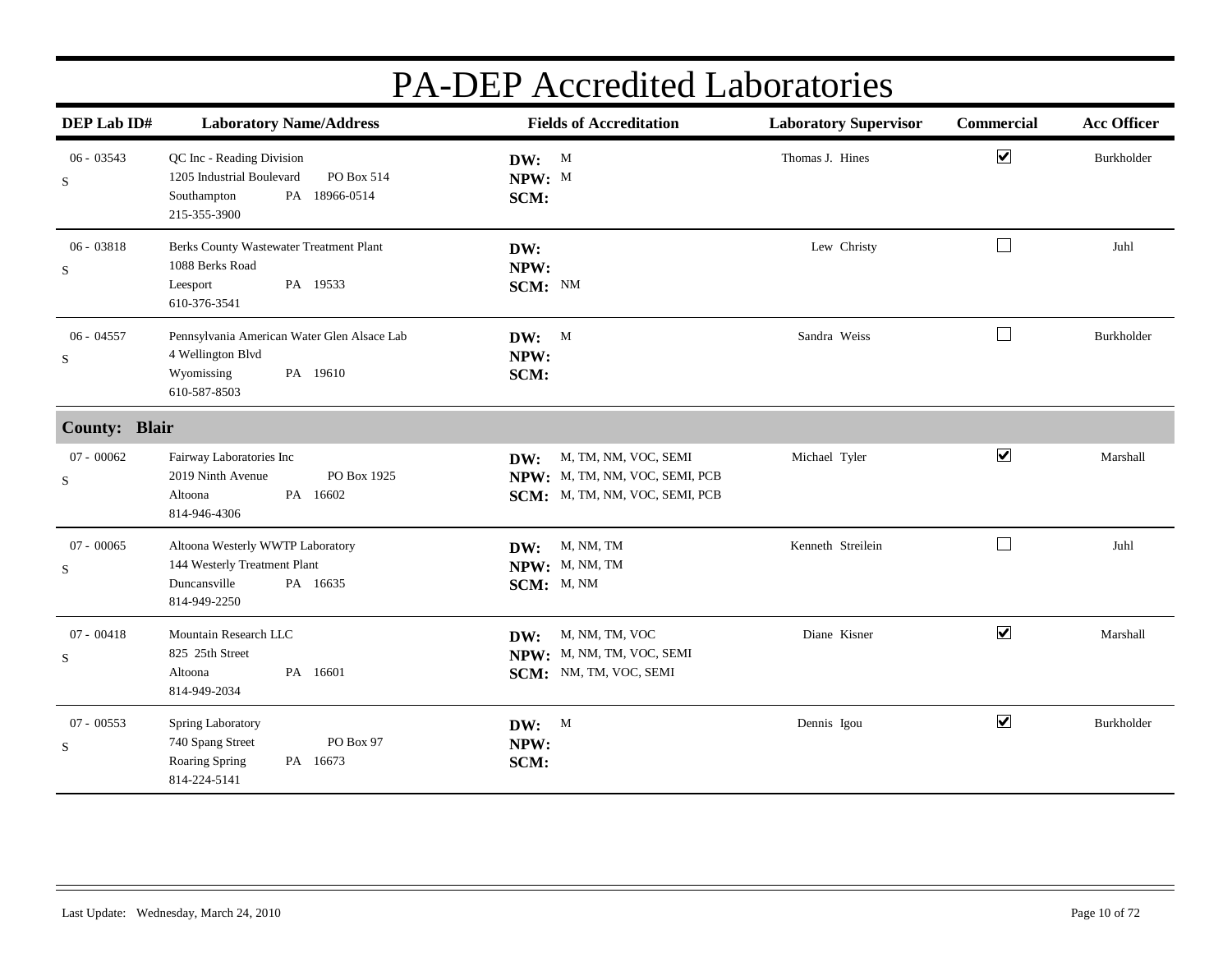| DEP Lab ID#                 | <b>Laboratory Name/Address</b>                                                                                           | <b>Fields of Accreditation</b>                                                      | <b>Laboratory Supervisor</b> | Commercial           | <b>Acc Officer</b> |
|-----------------------------|--------------------------------------------------------------------------------------------------------------------------|-------------------------------------------------------------------------------------|------------------------------|----------------------|--------------------|
| $07 - 00842$<br>S           | Hollidaysburg Sewer Authority Laboratory<br>401 Blair Street<br>Hollidaysburg<br>PA 16648-1805<br>814-695-8368           | DW:<br>NPW: BNPW<br>SCM:                                                            | Frank R Cassisi              | $\perp$              | Juhl               |
| $07 - 01111$<br>${\bf S}$   | Appleton Papers Inc<br>100 Paper Mill Road<br>Roaring Spring<br>PA 16673<br>814-224-6434                                 | DW:<br>NPW: NM<br>SCM:                                                              | Tamela Greeley               | $\Box$               | Juhl               |
| $07 - 03432$<br>S           | Martinsburg Municipal Authority<br>133 East Allegheny Street<br>Martinsburg<br>PA 16662-0307<br>814-793-3213             | DW:<br>NPW: BNPW<br>SCM: NM                                                         | Randy Stoltz                 | $\Box$               | Juhl               |
| <b>County: Bradford</b>     |                                                                                                                          |                                                                                     |                              |                      |                    |
| 08 - 00380<br>${\bf N}$     | Benchmark Analytics Inc - Eastern Division<br>2566 Pennsylvania Avenue<br>PA 18840-2826<br>Sayre<br>570-888-0169         | M, NM, VOC, SEMI<br>DW:<br>NPW: M, NM, VOC, SEMI, PCB<br>SCM: M, NM, VOC, SEMI, PCB | Irene I-Shan Chu             | $\blacktriangledown$ | Juhl               |
| 08 - 00706<br>S             | Global Tungsten & Powders Corp<br><b>Hawes Street</b><br>Towanda<br>PA 18848-0504<br>570-268-5374                        | DW:<br>NPW: TM, NM<br>SCM: TM, NM                                                   | Hugh McMahon                 | $\Box$               | Juhl               |
| $08 - 00931$<br>$\rm S$     | Valley Joint Sewer Authority<br>One S River Street<br>PA 18810-1701<br>Athens<br>570-888-2253                            | DW:<br>NPW: BNPW<br>SCM:                                                            | Craig Allis                  | $\Box$               | Juhl               |
| $08 - 03143$<br>$\mathbf S$ | Towanda Municipal Authority Wastewater Treatment Facility<br>724 Main Street<br>PA 18848-1616<br>Towanda<br>570-265-5295 | DW:<br>NPW: NM<br>SCM: NM                                                           | Fred Johnson                 | $\mathbf{L}$         | Juhl               |
| <b>County: Bucks</b>        |                                                                                                                          |                                                                                     |                              |                      |                    |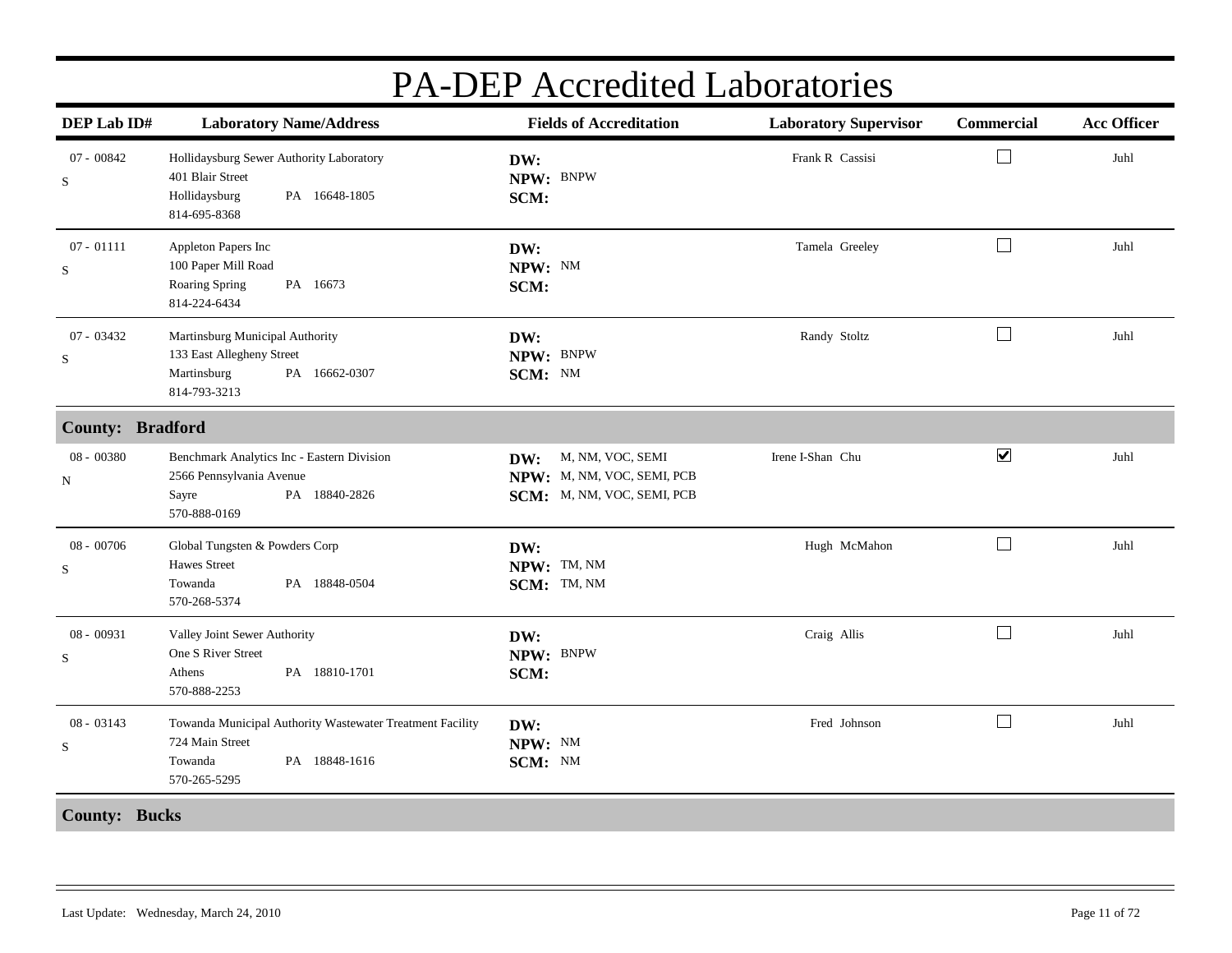| DEP Lab ID#                 | <b>Laboratory Name/Address</b>                                                                                                    | <b>Fields of Accreditation</b>                                                                  | <b>Laboratory Supervisor</b> | Commercial           | <b>Acc Officer</b> |
|-----------------------------|-----------------------------------------------------------------------------------------------------------------------------------|-------------------------------------------------------------------------------------------------|------------------------------|----------------------|--------------------|
| $09 - 00019$<br>$\mathbf S$ | Morrisville Water Filtration Plant<br>35 Union Street<br>Morrisville<br>PA 19067-6246<br>215-295-4547                             | DW: M<br>NPW:<br>SCM:                                                                           | Rich Dulay                   | $\Box$               | Burkholder         |
| $09 - 00020$<br>$\mathbf S$ | Pennsylvania American Water - Yardley<br>1145 Edgewood Road<br>Yardley<br>PA 19067<br>610-292-3591                                | DW: M<br>NPW:<br>SCM:                                                                           | Sandy Weiss                  | $\Box$               | Burkholder         |
| $09 - 00022$<br>$\mathbf S$ | Lower Bucks County Joint Municipal Authority<br>Water Filtration Plant<br>60 Main Street<br>PA 19007<br>Tullytown<br>215-547-9581 | DW: M<br>NPW:<br>SCM:                                                                           | Vijay Rajput                 | $\Box$               | Burkholder         |
| $09 - 00131$<br>N           | QC Inc<br>1205 Industrial Blvd<br>PO Box 514<br>PA 18966-0514<br>Southampton<br>215-355-3900                                      | M, TM, NM, VOC, SEMI<br>DW:<br>NPW: M, TM, NM, VOC, SEMI, PCB<br>SCM: M, TM, NM, VOC, SEMI, PCB | John T. Ruane                | $\blacktriangledown$ | Juhl               |
| $09 - 00274$<br>$\mathbf S$ | Hydrodyne Analyses Inc<br>PO Box 96<br>6 Audrey Lane<br>Silverdale<br>PA 18962-0096<br>215-257-7542                               | DW: M<br>NPW:<br>SCM:                                                                           | Jade Snyder                  | $\blacktriangledown$ | Burkholder         |
| 09 - 00277<br>S             | North Penn Water Authority Laboratory<br>144 B Park Ave<br>Chalfont<br>PA 18914<br>215-822-1189                                   | M, NM, TM<br>DW:<br>NPW: NM, TM<br>SCM:                                                         | Heidi Palmer                 | $\Box$               | Piper              |
| $09 - 00332$<br>S           | Analytical Laboratories Inc<br>4208 Old Bethlehem Pike<br>Telford<br>PA 18969<br>215-723-6466                                     | M, NM, TM<br>DW:<br>NPW: M, NM, TM<br>SCM:                                                      | Geoffrey W Kinka             | $\blacktriangledown$ | Kurtz              |
| $09 - 00373$<br>$\mathbf S$ | Quakertown Veterinary Clinic<br>2250 N Old Bethlehem Pike<br>PA 18951-3948<br>Quakertown<br>215-536-2726                          | DW: M<br>NPW:<br>SCM:                                                                           | Marilyn J Thomas             | $\blacktriangledown$ | Burkholder         |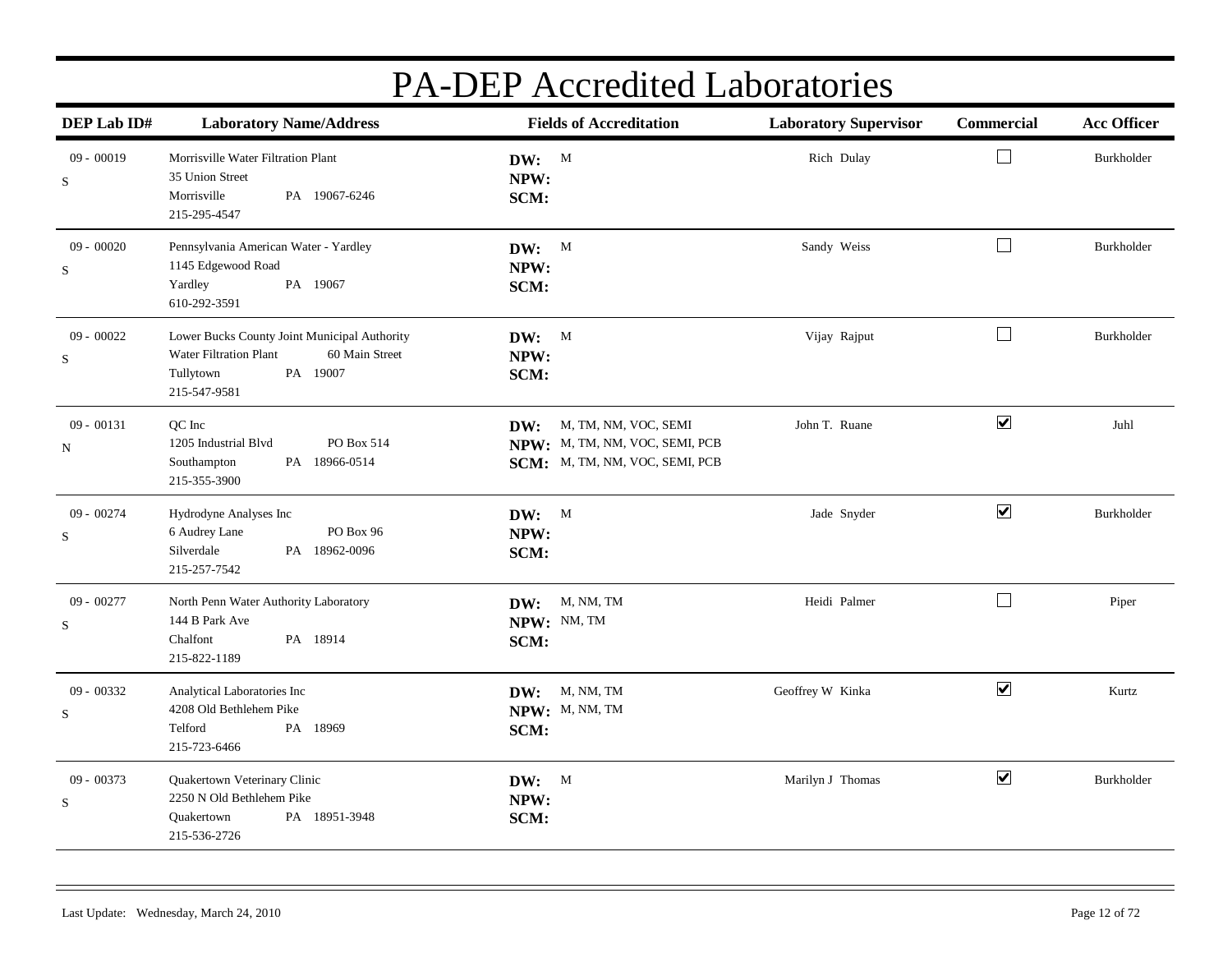| DEP Lab ID#                 | <b>Laboratory Name/Address</b>                                                                                               | <b>Fields of Accreditation</b> | <b>Laboratory Supervisor</b> | Commercial           | <b>Acc Officer</b> |
|-----------------------------|------------------------------------------------------------------------------------------------------------------------------|--------------------------------|------------------------------|----------------------|--------------------|
| $09 - 00603$<br>$\mathbf S$ | Warminster Municipal Authority<br>1050 Log College Drive<br>Warminster<br>PA 18974-1825<br>215-675-6113                      | DW:<br>NPW: BNPW<br>SCM:       | Maria Fricker                | $\sqcup$             | Juhl               |
| 09 - 00942<br>$\mathbf S$   | Benchmark Analytics - Pennridge<br>4777 Saucon Creek Road<br>PA 18034-9004<br>Center Valley<br>610-974-8100                  | DW:<br>NPW: BNPW<br>SCM:       | Chris Medei                  | $\Box$               | Hackman            |
| $09 - 00944$<br>S           | <b>Benchmark Analytics Inc</b><br>4777 Saucon Creek Road<br>PA 18034-9004<br>Center Valley<br>610-974-8100                   | DW:<br>NPW: BNPW<br>SCM:       | Chris Medei                  | $\Box$               | Hackman            |
| $09 - 01314$<br>S           | Chalfont-New Britain Township Joint Sewage Authority<br>1645 Upper State Road<br>PA 18901-2624<br>Doylestown<br>215-345-1225 | DW:<br>NPW: BNPW<br>SCM:       | Thomas Hauser                | $\Box$               | Juhl               |
| $09 - 01331$<br>$\mathbf S$ | Morrisville WWTP<br>35 Union Street<br>Morrisville<br>PA 19067-6246<br>215-736-0018                                          | DW:<br>NPW: BNPW<br>SCM:       | Richard Dulay                | $\Box$               | Juhl               |
| $09 - 01480$<br>$\mathbf S$ | Lower Bucks County WWTP Laboratory<br>7900 Route 13<br>PA 19057<br>Levittown<br>215-946-0731                                 | DW:<br>NPW: BNPW<br>SCM:       | Vijay Rajput                 | $\Box$               | Juhl               |
| 09 - 03574<br>N             | QC Inc Aquatic Toxicology Division<br>1205 Industrial Highway<br>PO Box 514<br>Southampton<br>PA 18966-0514<br>215-355-3900  | DW:<br>NPW: WETT<br>SCM:       | Thomas J. Hines              | $\blacktriangledown$ | Hackman            |
| <b>County: Butler</b>       |                                                                                                                              |                                |                              |                      |                    |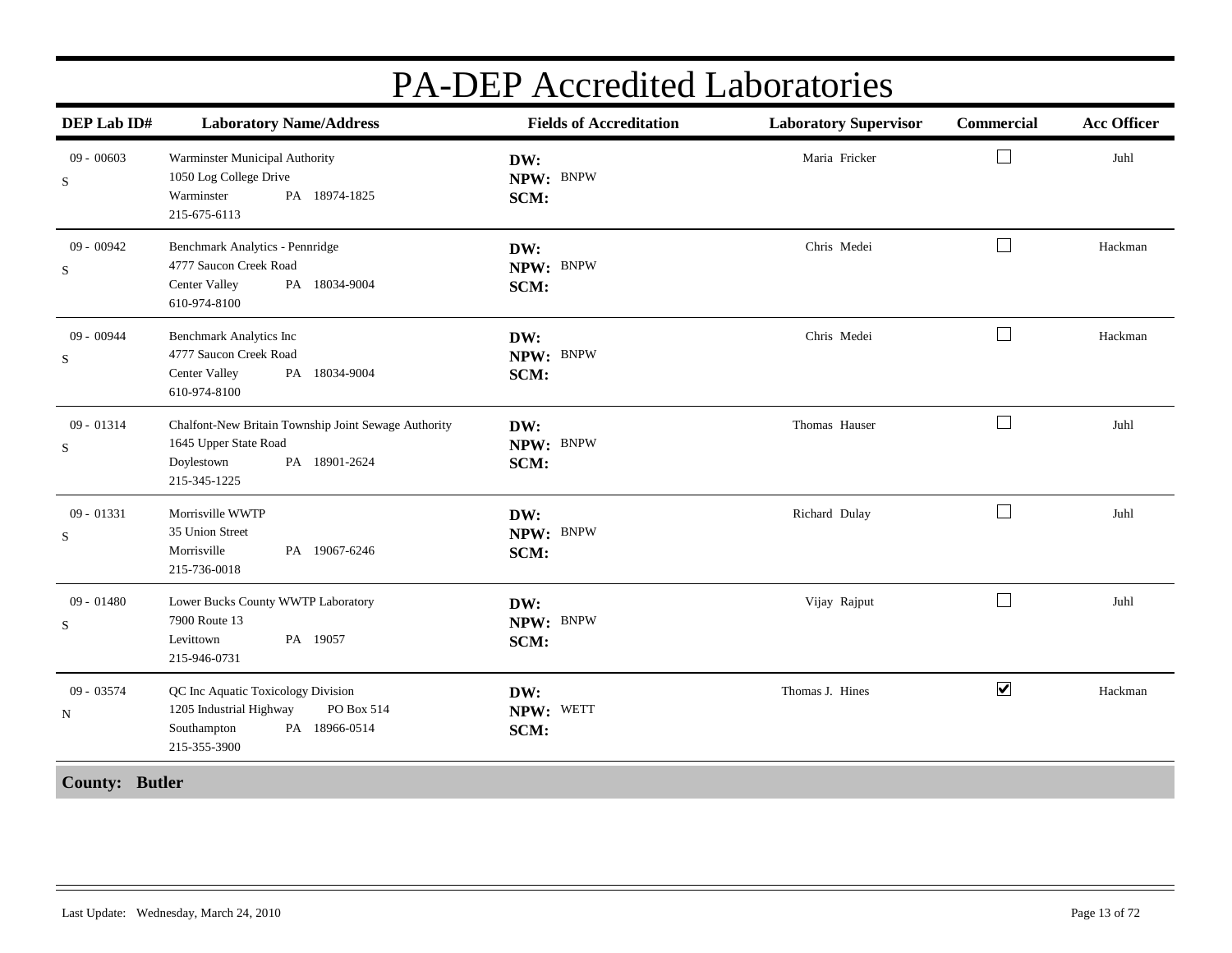| DEP Lab ID#                 | <b>Laboratory Name/Address</b>                                                                                   | <b>Fields of Accreditation</b> | <b>Laboratory Supervisor</b> | Commercial           | <b>Acc Officer</b> |
|-----------------------------|------------------------------------------------------------------------------------------------------------------|--------------------------------|------------------------------|----------------------|--------------------|
| $10 - 00078$<br>S           | Pennsylvania American Water - Butler<br>207 Oneida Valley Road<br>Butler<br>PA 16001<br>724-287-7150             | DW: M<br>NPW:<br>SCM:          | Mary Roland                  | $\Box$               | Burkholder         |
| $10 - 00491$<br>$\mathbf S$ | Kevco Services Inc<br>890 Pittsburgh Road<br>Butler<br>PA 16002<br>724-586-6343                                  | DW: M<br>NPW:<br>SCM:          | Gary Landini                 | $\blacktriangledown$ | Burkholder         |
| $10 - 01010$<br>S           | Slippery Rock Municipal Waste Water Laboratory<br>PO Box 157<br><b>Slippery Rock</b><br>PA 16057<br>724-794-6330 | DW:<br>NPW: BNPW<br>SCM: NM    | Gary L. Davis                | $\Box$               | Hackman            |
| $10 - 01194$<br>S           | Breakneck Creek Regional Authority<br>PO Box 1180<br>Mars<br>PA 16046-1180<br>724-625-1699                       | DW:<br>NPW: BNPW<br>SCM:       | Robert Husband               | $\Box$               | McCarthy           |
| $10 - 01330$<br>S           | Cranberry Twp<br>2525 Rochester Road<br>Suite 400<br>Cranberry Township PA 16066<br>724-776-4806                 | DW:<br>NPW: BNPW<br>SCM:       | Michael Sedon                | $\Box$               | McCarthy           |
| $10 - 01344$<br>S           | Butler Area Sewer Authority<br>100 Litman Road<br><b>Butler</b><br>PA 16001-3256<br>724-282-1978                 | DW:<br>NPW: BNPW<br>SCM:       | Michael J. Fontaine          | $\Box$               | McCarthy           |
| $10 - 01613$<br>S           | AK Steel Corporation - Butler Works<br>210 Pittsburgh Road<br>PA 16003-0832<br><b>Butler</b><br>724-284-2798     | DW:<br>NPW: NM, TM<br>SCM:     | Gregory Newman               | $\Box$               | Houck              |
| $10 - 01629$<br>S           | Vaportech Services Inc<br>1158 Pittsburgh Road<br>Suite 201<br>PA 16059<br>Valencia<br>724-898-2622              | DW:<br>NPW: VOC<br>SCM:        | David Masdea                 | $\blacktriangledown$ | McCarthy           |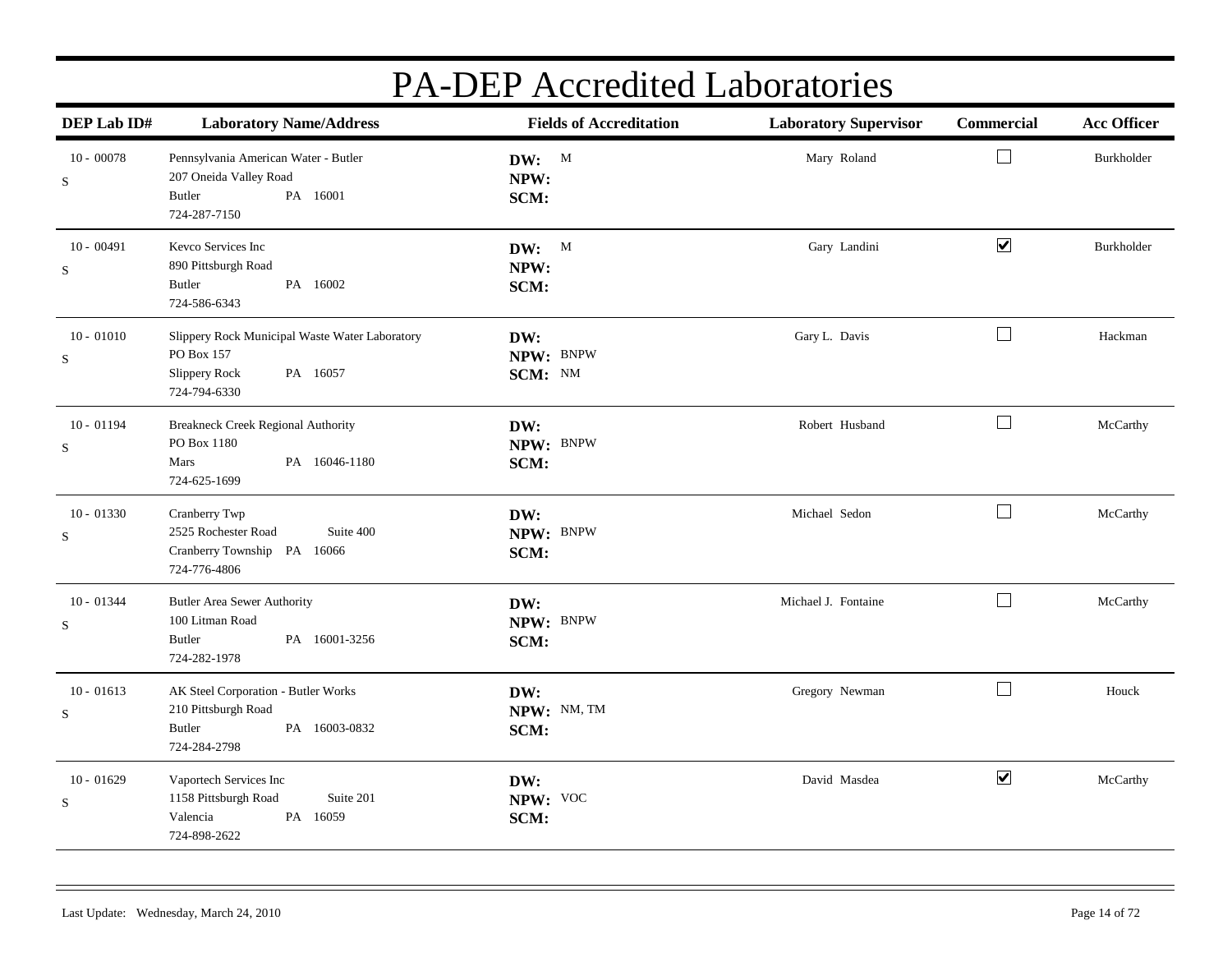| DEP Lab ID#                 | <b>Laboratory Name/Address</b>                                                                                        | <b>Fields of Accreditation</b>          | <b>Laboratory Supervisor</b> | Commercial                  | <b>Acc Officer</b> |
|-----------------------------|-----------------------------------------------------------------------------------------------------------------------|-----------------------------------------|------------------------------|-----------------------------|--------------------|
| $10 - 01730$<br>${\bf S}$   | Western Butler County Authority<br>PO Box 427<br>607 Market Street<br>PA 16063<br>Zelienople<br>724-452-5501          | DW:<br>NPW: BNPW<br>SCM: NM             | Larry Pifer                  | $\mathcal{L}_{\mathcal{A}}$ | McCarthy           |
| $10 - 03624$<br>S           | Municipal Authority of Buffalo Township<br>707 South Pike Road<br>PA 16055<br>Sarver<br>724-295-2703                  | DW:<br>NPW: BNPW<br>SCM:                | Don Amadee                   | $\overline{\phantom{a}}$    | Juhl               |
| $10 - 03647$<br>$\mathbf S$ | Saxonburg Area Authority<br>420 West Main Street<br>PA 16056<br>Saxonburg<br>724-352-1400                             | DW:<br>NPW: BNPW, TM<br>SCM:            | George Geist                 | $\Box$                      | Houck              |
| County: Cambria             |                                                                                                                       |                                         |                              |                             |                    |
| $11 - 00081$<br>S           | RDM-Johnstown LLC<br>242 Neil Street<br>PA 15904<br>Johnstown<br>814-533-4300                                         | DW: M<br>NPW:<br>SCM:                   | Martin S. Ward               | $\blacktriangledown$        | Burkholder         |
| $11 - 00139$<br>S           | Cardan Laboratories Inc<br>PO Box 541<br>Northern Cambria<br>PA 15714<br>814-948-8650                                 | DW: M<br>NPW: M, NM, TM<br>SCM:         | Daniel Antos                 | $\blacktriangledown$        | McCarthy           |
| $11 - 00390$<br>S           | NORAC Laboratory Incorporated<br>622 Central Avenue<br>PA 15902-2711<br>Johnstown<br>814-536-8506                     | <b>DW:</b> M, TM<br>NPW: TM, NM<br>SCM: | Ronald Babik                 | $\blacktriangledown$        | Piper              |
| $11 - 00716$<br>$\mathbf S$ | Patton Wastewater Treatment Plant Laboratory<br>PO Box 175<br>800 Fourth Avenue<br>PA 16668<br>Patton<br>814-674-3653 | DW:<br>NPW: NM<br>SCM:                  | Kenneth R Trinkley           | $\overline{\phantom{a}}$    | Hunsberger         |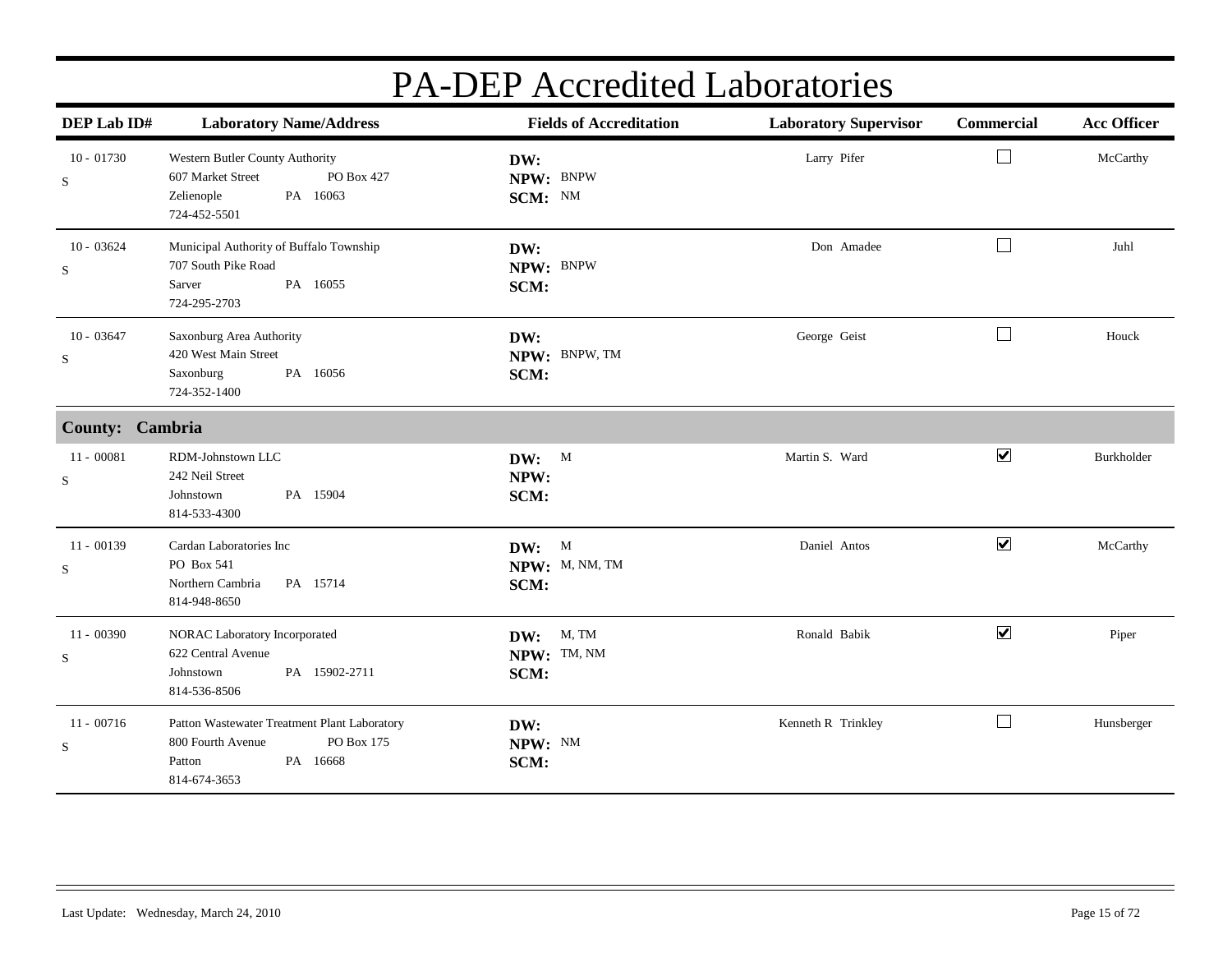| DEP Lab ID#                 | <b>Laboratory Name/Address</b>                                                                                      | <b>Fields of Accreditation</b> | <b>Laboratory Supervisor</b> | Commercial               | <b>Acc Officer</b> |
|-----------------------------|---------------------------------------------------------------------------------------------------------------------|--------------------------------|------------------------------|--------------------------|--------------------|
| $11 - 00868$<br>$\mathbf S$ | Nanty Glo Sanitary Sewer Authority<br>879 Wood Street<br>Nanty Glo<br>PA 15943-1371<br>814-749-0289                 | DW:<br>NPW: NM<br>SCM: NM      | Gregory O'Farrell            | $\overline{\phantom{a}}$ | Marshall           |
| $11 - 01579$<br>${\bf S}$   | Forest Hills Municipal Authority<br>900 Locust Street<br>PO Box 337<br>PA 15951-0337<br>St. Michael<br>814-495-5614 | DW:<br>NPW: BNPW<br>SCM: NM    | Neal Sivec                   | $\Box$                   | Marshall           |
| $11 - 01830$<br>S           | Cambria Township Sewer Authority Lab<br>PO Box 247<br>Revloc<br>PA 15948-0247<br>814-472-5023                       | DW:<br>NPW: BNPW<br>SCM: NM    | Stephen Sowolla              | ⊔                        | Hunsberger         |
| $11 - 01896$<br>$\mathbf S$ | Municipal Authority of the Borough of Cresson<br>631 Second Street<br>PA 16630<br>Cresson<br>814-886-4022           | DW:<br>NPW: BNPW<br>SCM:       | Nicholes Jastrab             | $\Box$                   | Marshall           |
| County: Cambria             |                                                                                                                     |                                |                              |                          |                    |
| $12 - 02098$<br>${\bf S}$   | Ebensburg Borough WWTP<br>291 Trout Lane<br>PA 15931<br>Ebensburg<br>814-472-9681                                   | DW:<br>NPW: BNPW<br>SCM:       | Bernard Kozlovac             | $\Box$                   | Juhl               |
| <b>County: Carbon</b>       |                                                                                                                     |                                |                              |                          |                    |
| 13 - 01187<br>S             | Central Carbon Municipal Authority<br>1000 Lehigh Drive<br>Lehighton<br>PA 18235-2239<br>610-377-9530               | DW:<br>NPW: BNPW<br>SCM:       | Paula Hirjak                 | $\Box$                   | Kurtz              |
| $13 - 01744$<br>S           | Altadis USA<br>1000 Tresckow Road<br>PA 18237<br>McAdoo<br>570-929-2355                                             | DW:<br>NPW: NM<br>SCM:         | Atul Govil                   | $\Box$                   | Kurtz              |
| <b>County: Centre</b>       |                                                                                                                     |                                |                              |                          |                    |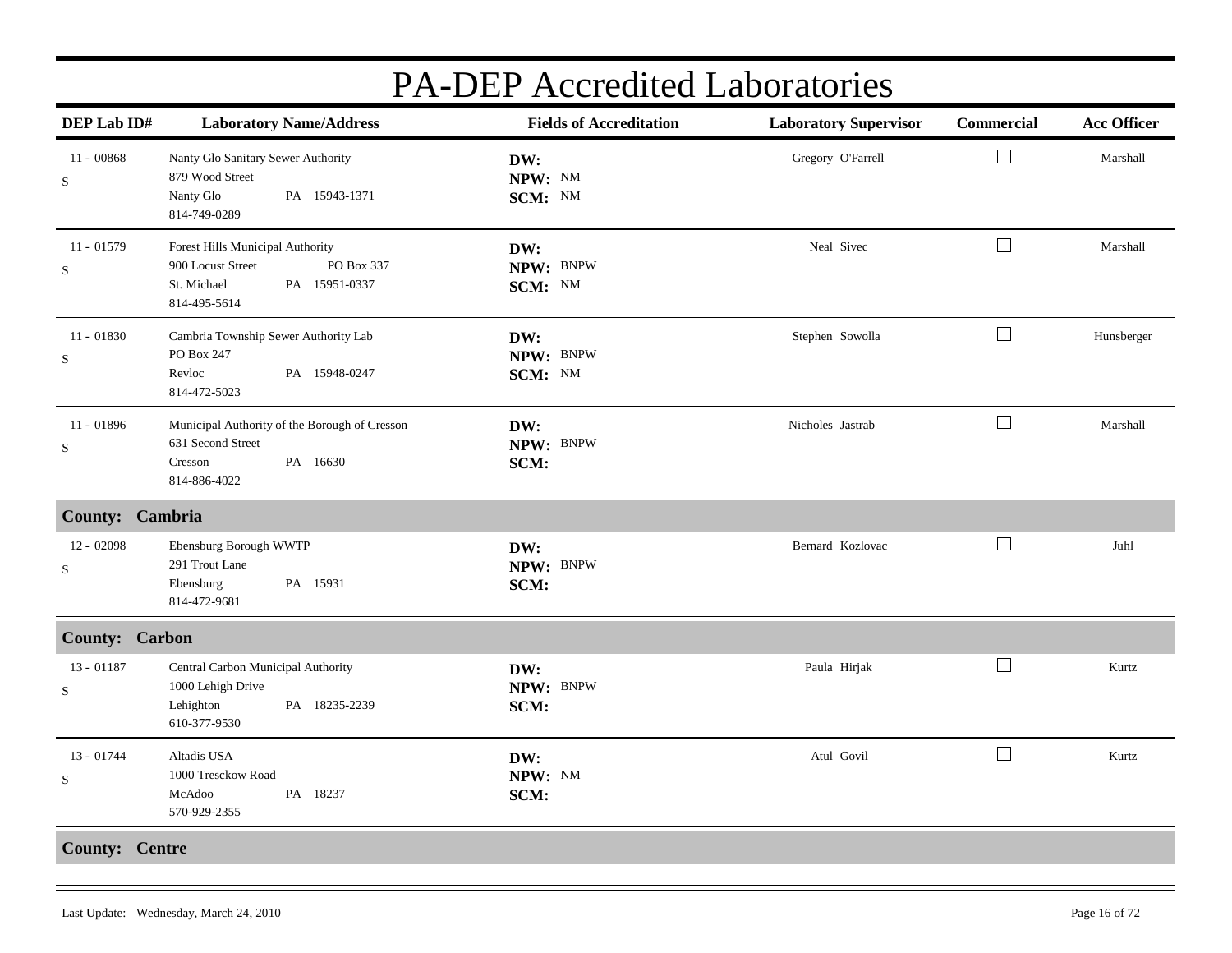| DEP Lab ID#               | <b>Laboratory Name/Address</b>                                                                                                                  | <b>Fields of Accreditation</b>       | <b>Laboratory Supervisor</b> | Commercial           | <b>Acc Officer</b> |
|---------------------------|-------------------------------------------------------------------------------------------------------------------------------------------------|--------------------------------------|------------------------------|----------------------|--------------------|
| 14 - 00321<br>S           | Todd Giddings and Associates Inc<br>3049 Enterprise Drive<br><b>State College</b><br>PA 16801<br>814-238-5927                                   | DW: M<br>NPW: BNPW<br>SCM:           | Todd Giddings                | $\blacktriangledown$ | McCarthy           |
| 14 - 00385<br>$\mathbf S$ | Pennsylvania American Water Philipsburg Lab<br>1912 Tyrone Pike<br>PO Box 707<br>Philipsburg<br>PA 16866<br>814-342-0995                        | DW: M<br>NPW:<br>SCM:                | Scott L. Sharp               | $\Box$               | Burkholder         |
| $14 - 00423$<br>N         | CCDA Waters LLC<br>217 AquaPenn Drive<br>Howard<br>PA 16841<br>814-357-8654                                                                     | DW: M<br>NPW:<br>SCM:                | Shirley A. Bonsell           | $\Box$               | Burkholder         |
| 14 - 00588<br>${\bf S}$   | Agricultural Analytical Services Laboratory<br>Penn State University<br><b>Tower Road</b><br><b>University Park</b><br>PA 16802<br>814-863-0841 | DW: M, NM, TM<br>NPW:<br>SCM: NM, TM | Dr. Ann Wolf                 | $\Box$               | McCarthy           |
| $14 - 00643$<br>${\bf S}$ | University Area Joint Authority<br>1576 Spring Valley Road<br><b>State College</b><br>PA 16801<br>814-238-5361                                  | DW:<br>NPW: BNPW<br>SCM: NM          | Thomas Willson               | $\Box$               | Houck              |
| 14 - 00887<br>${\bf S}$   | Mid Centre County Authority<br>PO Box 811<br>Milesburg<br>PA 16853-0811<br>814-355-8435                                                         | DW:<br>NPW: BNPW<br>SCM:             | Lawrence A Cherry            | $\Box$               | Houck              |
| 14 - 01427<br>S           | <b>State College Water Authority</b><br>1201 West Branch Road<br><b>State College</b><br>PA 16801-7697<br>814-238-6766                          | DW: M<br>NPW:<br>SCM:                | Max Gill                     | $\Box$               | Burkholder         |
| $14 - 01434$<br>${\bf S}$ | Bellefonte Borough WWTP<br>615 Pleasant View Blvd<br>PA 16823-2621<br>Bellefonte<br>814-353-2627                                                | DW:<br>NPW: BNPW<br>SCM: NM          | Tom Burger                   | $\Box$               | Houck              |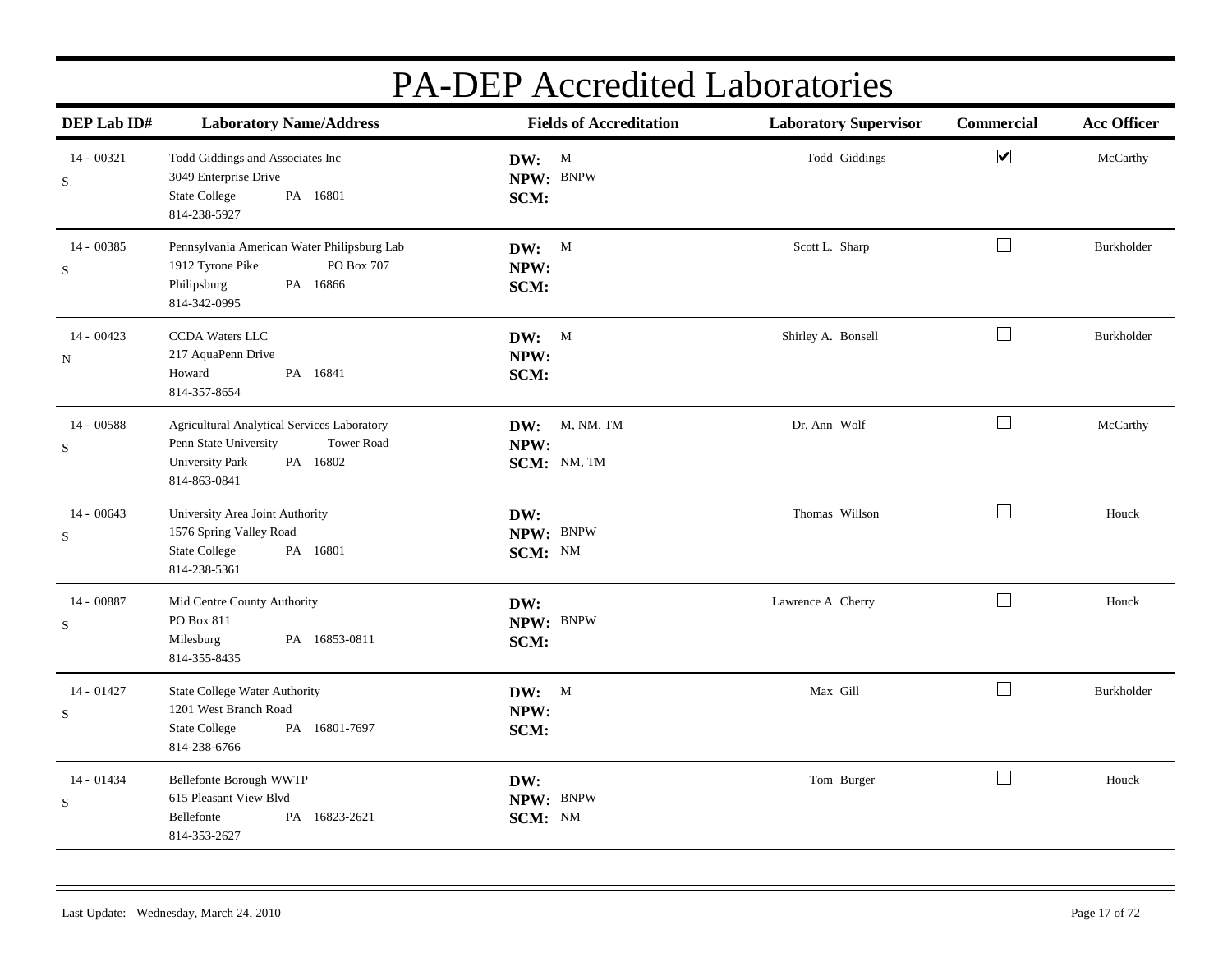| <b>PA-DEP</b> Accredited Laboratories |                                                                                                                                                                                              |                                                                             |                              |                             |                    |  |
|---------------------------------------|----------------------------------------------------------------------------------------------------------------------------------------------------------------------------------------------|-----------------------------------------------------------------------------|------------------------------|-----------------------------|--------------------|--|
| DEP Lab ID#                           | <b>Laboratory Name/Address</b>                                                                                                                                                               | <b>Fields of Accreditation</b>                                              | <b>Laboratory Supervisor</b> | <b>Commercial</b>           | <b>Acc Officer</b> |  |
| 14 - 01485<br>S                       | The Pennsylvania State University Wastewater Treatment Facility DW:<br>Pennsylvania State University WWTP Physical Plant Building<br>PA 16802-1118<br><b>University Park</b><br>814-865-8710 | NPW: BNPW<br>SCM:                                                           | Robert Franks                | $\mathcal{L}_{\mathcal{A}}$ | Houck              |  |
| 14 - 01949<br>S                       | Benner Spring Fish Research Station<br>1735 Shiloh Road<br>PA 16801-8495<br><b>State College</b><br>814-355-4837                                                                             | DW:<br>NPW: NM, TM, SEMI<br>SCM:                                            | Andrew Shiels                | $\Box$                      | Houck              |  |
| <b>County: Chester</b>                |                                                                                                                                                                                              |                                                                             |                              |                             |                    |  |
| $15 - 00009$<br>N                     | Lionville Laboratory A Division of Eberline Analytical Corp<br>264 Welsh Pool Road<br>PA 19341<br>Exton<br>610-280-3000                                                                      | NM, TM<br>DW:<br>NPW: NM, TM, VOC, PCB, SEMI<br>SCM: NM, TM, VOC, PCB, SEMI | Carter Nulton                | $\overline{\mathbf{v}}$     | Hackman            |  |
| $15 - 00027$<br>S                     | Cedar Grove Environmental Inc<br>1401 Gallagherville Road<br>Downingtown<br>PA 19335<br>610-269-6977                                                                                         | M, NM, TM<br>DW:<br>NPW: M, NM, TM<br>SCM: NM, TM                           | Tom McCaffrey                | $\blacktriangledown$        | Piper              |  |
| $15 - 00301$<br>S                     | Brandywine Science Center Inc<br>204 Line Road<br>Kennett Square<br>PA 19348<br>610-444-9850                                                                                                 | M, NM, TM<br>DW:<br>NPW: M, NM, TM<br>SCM:                                  | Henry Clemens III            | $\blacktriangledown$        | Kurtz              |  |
| $15 - 00346$<br>S                     | H O Thompson Testing Lab<br>104 Valley View Drive<br>Parkesburg<br>PA 19365<br>610-593-5030                                                                                                  | DW: M<br>NPW:<br>SCM:                                                       | Gar Shoemaker                | $\blacktriangledown$        | <b>Burkholder</b>  |  |
| $15 - 00422$<br>S                     | Advise Laboratories Inc<br>3719 Garrett Road<br>Drexel Hill<br>PA 19026<br>610-624-1775                                                                                                      | DW: M<br>NPW:<br>SCM:                                                       | John Scott Howell            | $\blacktriangledown$        | Burkholder         |  |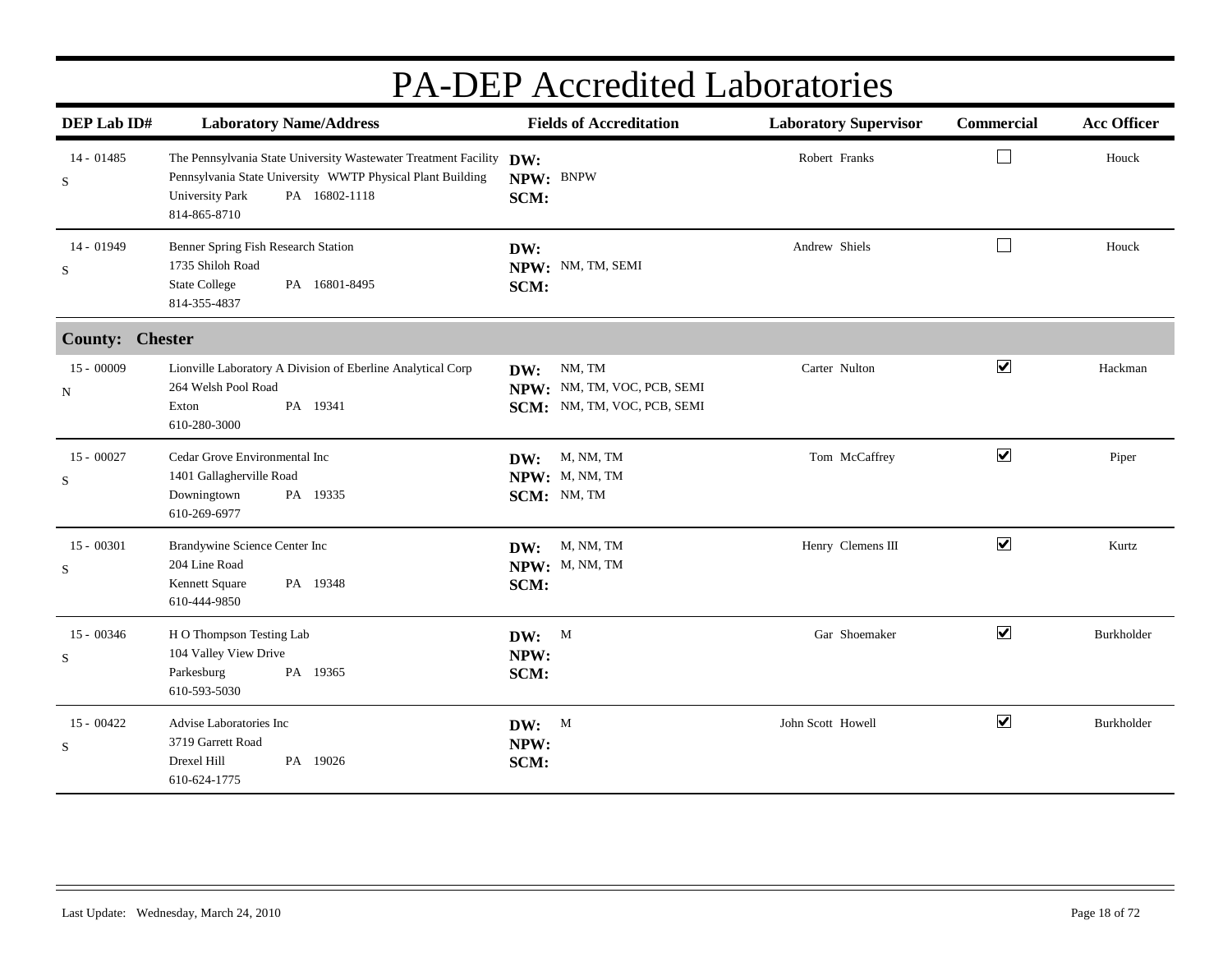| DEP Lab ID#               | <b>Laboratory Name/Address</b>                                                                                              | <b>Fields of Accreditation</b> | <b>Laboratory Supervisor</b> | Commercial           | <b>Acc Officer</b> |
|---------------------------|-----------------------------------------------------------------------------------------------------------------------------|--------------------------------|------------------------------|----------------------|--------------------|
| $15 - 00611$<br>S         | Valley Forge Sewer Authority<br>333 Pawling Road<br>Phoenixville<br>PA 19460-2656<br>610-935-1553                           | DW:<br>NPW: BNPW<br>SCM:       | Richard D Taylor             | $\Box$               | Kurtz              |
| $15 - 01069$<br>S         | West Goshen Township Wastewater Treatment Plant<br>848 S Concord Road<br>West Chester<br>PA 19382-5536<br>610-696-0900      | DW:<br>NPW: BNPW<br>SCM:       | John M Scott                 | $\Box$               | Hunsberger         |
| $15 - 01342$<br>S         | North Coventry Municipal Authority<br>1485 East Schuylkill Road<br>PO Box 833<br>PA 19464-0833<br>Pottstown<br>610-326-1064 | DW:<br>NPW: BNPW<br>SCM:       | John Cooney                  | $\Box$               | Juhl               |
| $15 - 01667$<br>S         | Borough of Phoenixville WWTP<br>140 Church Street<br>Phoenixville<br>PA 19460-3457<br>610-933-1208                          | DW:<br>NPW: BNPW<br>SCM:       | Matthew Mullin               | $\Box$               | Kurtz              |
| $15 - 01868$<br>S         | Applied Water Management Incorporated<br>453 Boot Road<br>PA 19335-3043<br>Downingtown<br>610-873-5700                      | DW:<br>NPW: M, NM<br>SCM: NM   | Peter A Smith                | $\blacktriangledown$ | Kurtz              |
| $15 - 02642$<br>${\bf S}$ | Pennsylvania American Water - Coatesville<br>198 Waterworks Road<br>PA 19376<br>Wagontown<br>610-670-7789                   | DW: M<br>NPW:<br>SCM:          | Sandra Weiss                 | $\Box$               | Burkholder         |
| 15 - 03004<br>S           | Borough of West Chester Goose Creek STP<br>351 Snyder Avenue<br>West Chester<br>PA 19382<br>610-696-2320                    | DW:<br>NPW: BNPW<br>SCM:       | Sean Mitchell                | $\Box$               | Houck              |
| $15 - 03114$<br>${\bf S}$ | Taylor Run WWTP Lab<br>795 Downingtown Pike<br>West Chester<br>PA 19380-1972<br>610-436-1370                                | DW:<br>NPW: BNPW<br>SCM:       | Michael T Findley            | $\Box$               | Hunsberger         |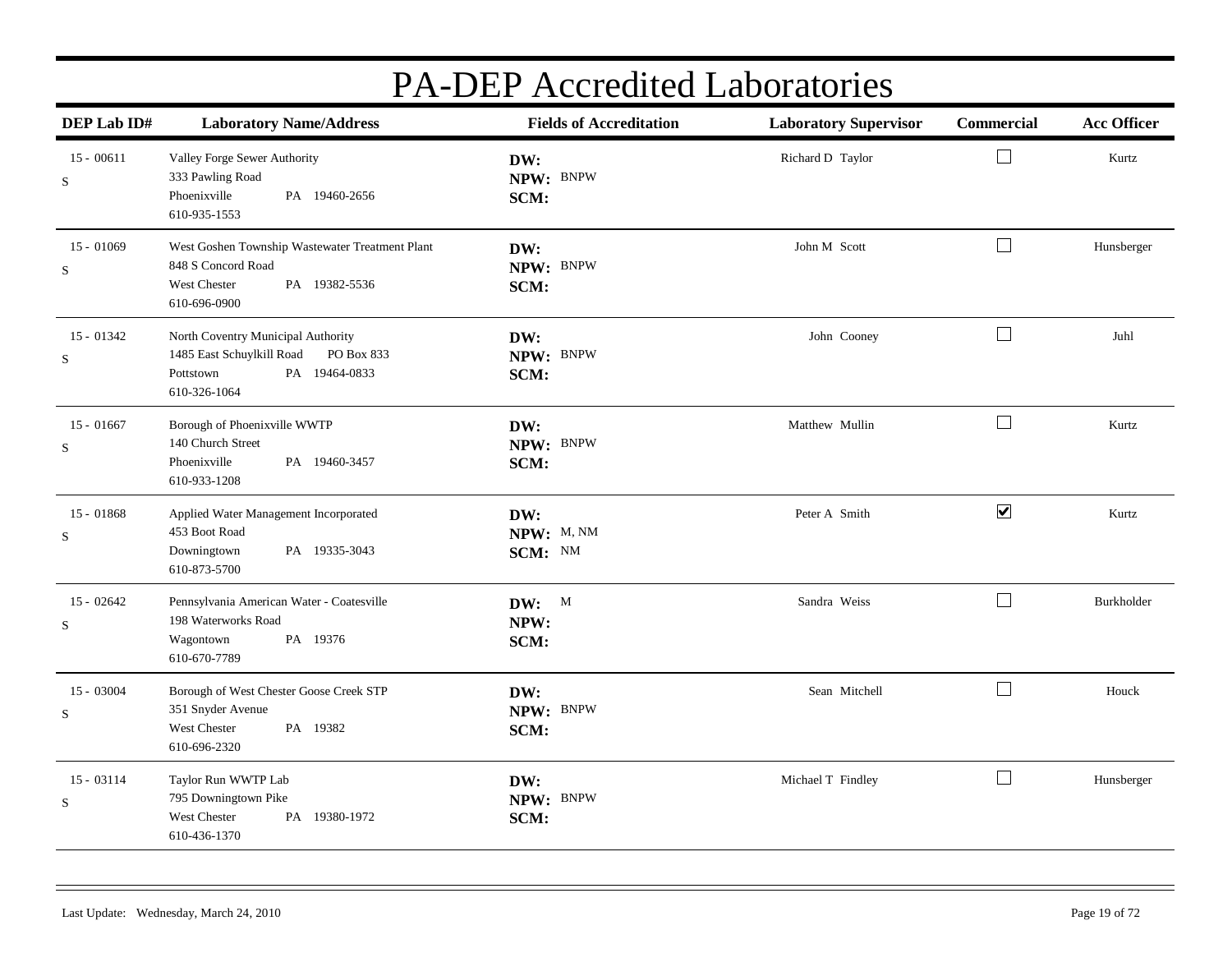| <b>PA-DEP</b> Accredited Laboratories |                                                                                                                    |                                                                           |                              |                             |                    |  |  |  |
|---------------------------------------|--------------------------------------------------------------------------------------------------------------------|---------------------------------------------------------------------------|------------------------------|-----------------------------|--------------------|--|--|--|
| DEP Lab ID#                           | <b>Laboratory Name/Address</b>                                                                                     | <b>Fields of Accreditation</b>                                            | <b>Laboratory Supervisor</b> | Commercial                  | <b>Acc Officer</b> |  |  |  |
| <b>County: Clarion</b>                |                                                                                                                    |                                                                           |                              |                             |                    |  |  |  |
| $16 - 00165$<br>$\mathbf S$           | Pennsylvania American Water - Clarion<br>425 Waterworks Road<br>Clarion<br>PA 16214<br>814-226-8940                | DW: M<br>NPW:<br>SCM:                                                     | Mary Roland                  | $\mathcal{L}_{\mathcal{A}}$ | Burkholder         |  |  |  |
| $16 - 00328$<br>${\bf S}$             | <b>Stewart Laboratories Inc</b><br>21639 Route 322<br>PA 16258<br>Strattanville<br>814-379-3663                    | DW: M, NM, TM, VOC<br>NPW: M, NM, TM, VOC, SEMI<br>SCM: NM, TM, VOC, SEMI | Lee Stewart                  | $\blacktriangledown$        | McCarthy           |  |  |  |
| $16 - 03895$<br>S                     | Pennsylvania American Water - Clarion Wastewater Plant<br>279 CAA Lane<br>Clarion<br>PA 16214-1102<br>814-226-8181 | DW:<br>NPW: NM<br>SCM:                                                    | James Desantis               | $\Box$                      | Houck              |  |  |  |
| <b>County: Clearfield</b>             |                                                                                                                    |                                                                           |                              |                             |                    |  |  |  |
| $17 - 00142$<br>$\rm S$               | Clearfield Municipal Authority<br>107 East Market Street<br>Clearfield<br>PA 16830-2405<br>814-765-1501            | DW: M<br>NPW: BNPW<br>SCM: NM                                             | Jeffrey S Williams           | $\Box$                      | McCarthy           |  |  |  |
| $17 - 00213$<br>S                     | Mahaffey Laboratory LTD<br>551 State Street<br>PA 16833<br>Curwensville<br>814-236-3540                            | DW: M, TM, NM, VOC<br>NPW: M, TM, NM, VOC<br>SCM: M, TM, NM, VOC          | Carlton R McCracken Jr       | $\blacktriangledown$        | Marshall           |  |  |  |
| 17 - 00388<br>$\mathbf S$             | Hess & Fisher Engineers Inc<br>36 North Second Street<br>Clearfield<br>PA 16830<br>814-765-7541                    | DW: M, TM, NM<br>NPW: M, NM, TM<br>SCM: M, NM, TM                         | Pamela R Wills               | $\blacktriangledown$        | Marshall           |  |  |  |
| 17 - 04322<br>S                       | Mahaffey Laboratory Ltd - Grampian<br>551 State Street<br>PA 16833<br>Curwensville<br>814-236-3540                 | DW:<br>NPW:<br>SCM: NM                                                    | Carlton R. Mc Cracken Jr     | $\blacktriangledown$        | Marshall           |  |  |  |
|                                       | <b>County: Clinton</b>                                                                                             |                                                                           |                              |                             |                    |  |  |  |

#### Last Update: Wednesday, March 24, 2010 Page 20 of 72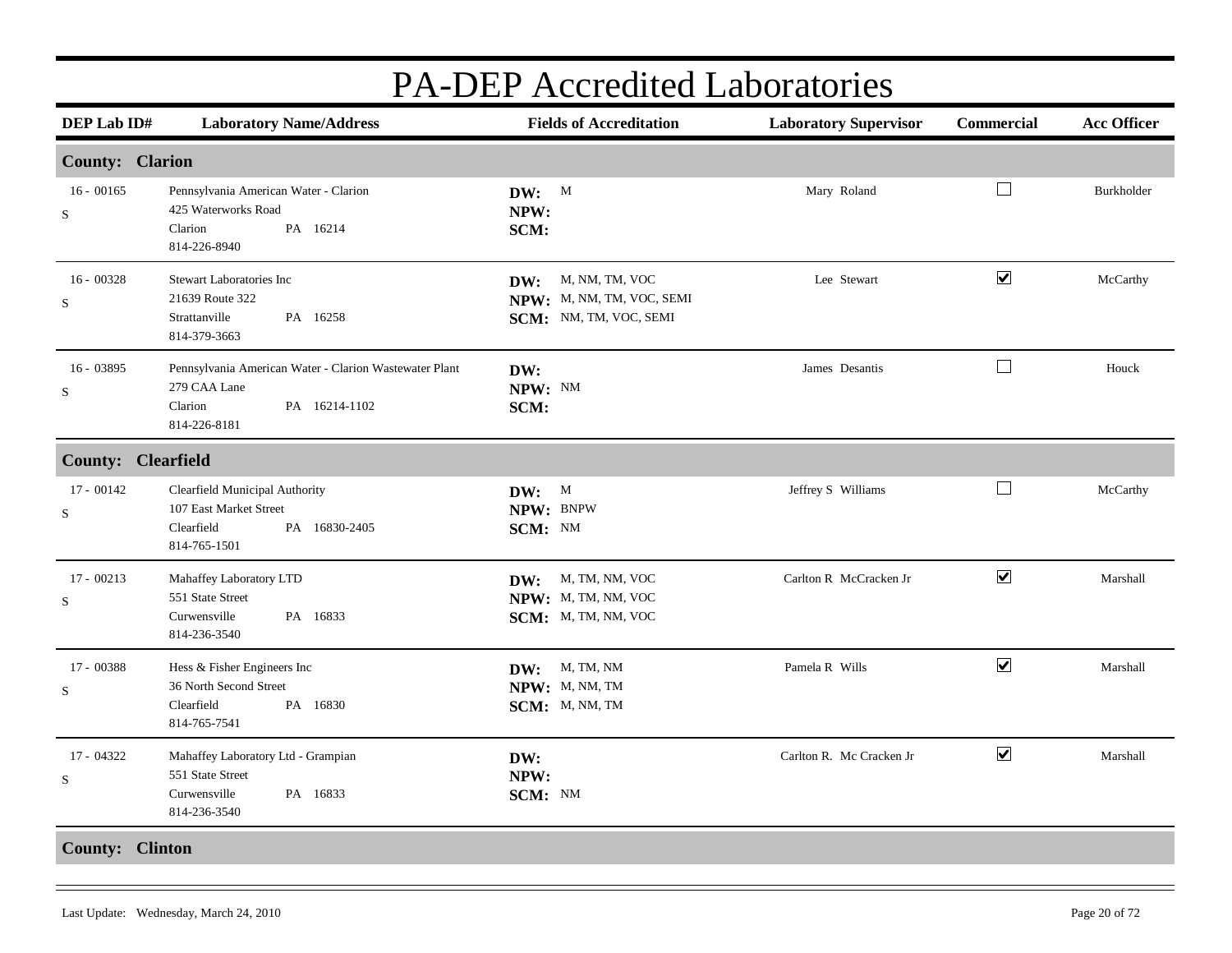| DEP Lab ID#               | <b>Laboratory Name/Address</b>                                                                                                        | <b>Fields of Accreditation</b>                                              | <b>Laboratory Supervisor</b> | <b>Commercial</b>    | <b>Acc Officer</b> |
|---------------------------|---------------------------------------------------------------------------------------------------------------------------------------|-----------------------------------------------------------------------------|------------------------------|----------------------|--------------------|
| 18 - 03169<br>S           | City of Lock Haven STP Lab<br>20 E Church Street<br>Lock Haven<br>PA 17745<br>570-893-5920                                            | DW:<br>NPW: BNPW<br>SCM: NM                                                 | Mike Glantz                  | $\sqcup$             | Hackman            |
| County: Columbia          |                                                                                                                                       |                                                                             |                              |                      |                    |
| 19 - 00359<br>S           | Pennsylvania American Water Berwick Lab<br>306 W Front Street<br>PO Box 249<br>Berwick<br>PA 18603<br>570-752-7921                    | DW: M<br>NPW:<br>SCM:                                                       | Scott L. Sharp               | $\Box$               | Burkholder         |
| 19 - 00997<br>$\mathbf S$ | Municipal Authority of the Town of Bloomsburg<br>551 Fort McClure Boulevard<br>PA 17815-9597<br>Bloomsburg<br>570-784-4738            | DW:<br>NPW: BNPW<br>SCM: NM                                                 | Jeffrey J. Slabinski         | $\Box$               | Kurtz              |
| $19 - 01085$<br>S         | Berwick Area Joint Sewer Authority<br>1108 Freas Avenue<br>PA 18603<br>Berwick<br>570-759-9411                                        | DW:<br>NPW: BNPW<br>SCM:                                                    | Allan Fish                   | $\Box$               | Kurtz              |
| $19 - 02021$<br>S         | Wise Foods Inc<br>228 Raseley Street<br>PA 18603<br>Berwick<br>570-759-4203                                                           | DW:<br>NPW: NM<br>SCM:                                                      | Dennis Hayes                 | $\Box$               | Kurtz              |
| 19 - 03564<br>S           | Catawissa Borough Wastewater Treatment Plant Laboratory<br>307 Main Street<br>PO Box 44<br>Catawissa<br>PA 17820-0044<br>570-356-2046 | DW:<br>NPW: BNPW<br>SCM:                                                    | Dale L. Shobert              | $\Box$               | Kurtz              |
| County: Crawford          |                                                                                                                                       |                                                                             |                              |                      |                    |
| 20 - 00073<br>N           | Free-Col Laboratories A Division of Modern Industries<br>11618 Cotton Road<br>Meadville<br>PA 16335-8212<br>814-724-6242              | M, NM, VOC, SEMI<br>DW:<br>NPW: M, NM, VOC, SEMI<br>SCM: NM, VOC, SEMI, PCB | John Walton                  | $\blacktriangledown$ | Marshall           |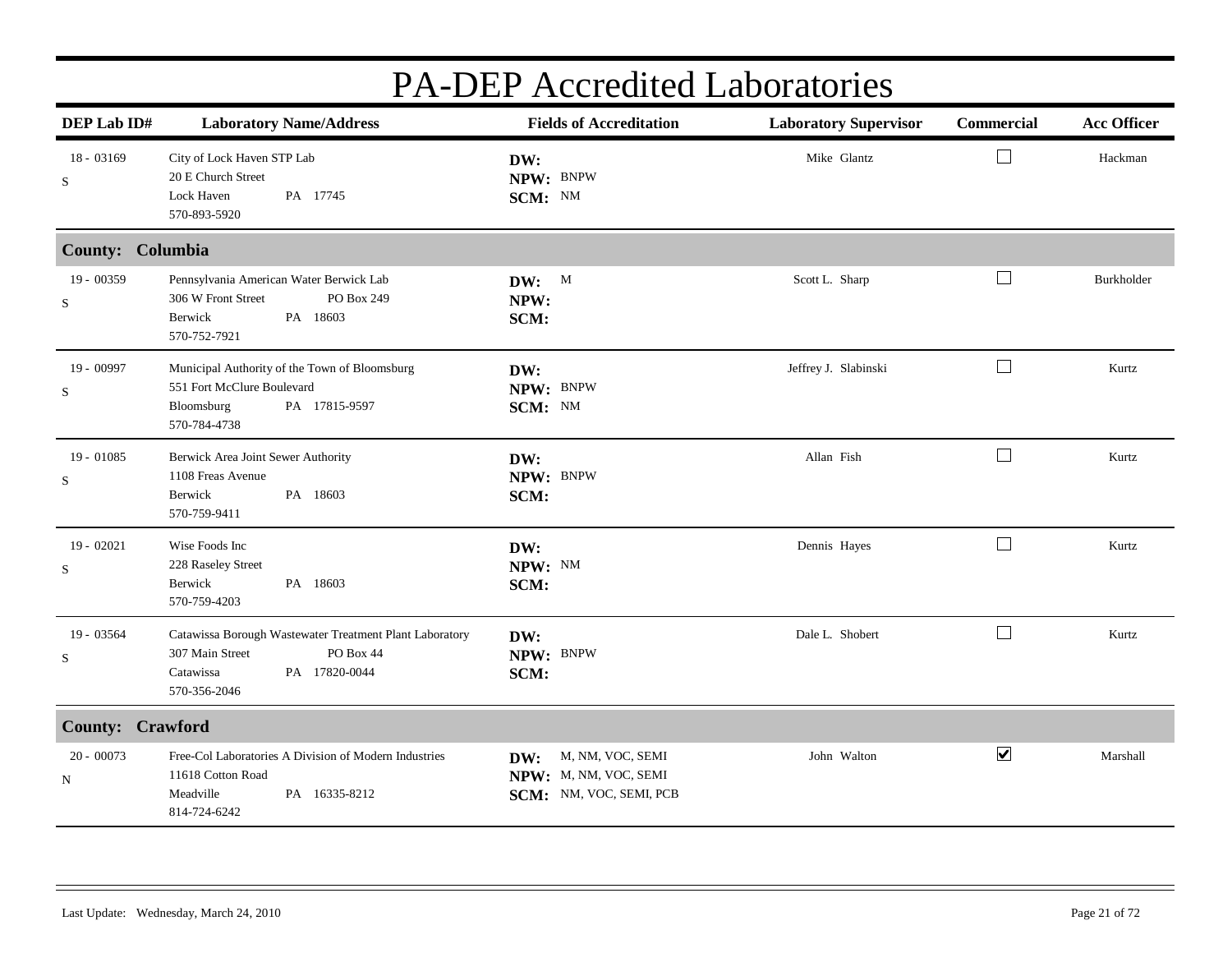| DEP Lab ID#                 | <b>Laboratory Name/Address</b>                                                                                                       | <b>Fields of Accreditation</b>                                                               | <b>Laboratory Supervisor</b> | Commercial           | <b>Acc Officer</b> |
|-----------------------------|--------------------------------------------------------------------------------------------------------------------------------------|----------------------------------------------------------------------------------------------|------------------------------|----------------------|--------------------|
| $20 - 00167$<br>$\mathbf S$ | Meadville Area Sewer Authority<br>1320 Park Avenue<br>Meadville<br>PA 16335<br>814-333-3360                                          | DW:<br>NPW: BNPW<br>SCM: NM                                                                  | Patricia DeWalt              | $\Box$               | McCarthy           |
| $20 - 00778$<br>S           | Saegertown Area Sewer Authority<br><b>Box 334</b><br>PA 16433<br>Saegertown<br>814-763-2789                                          | DW:<br>NPW: BNPW<br>SCM:                                                                     | Dean Egley                   | П                    | McCarthy           |
| $20 - 00930$<br>S           | North and South Shenango Joint Municipal Authority<br>3397 Dam Road<br>PA 16134<br>Jamestown<br>724-932-3138                         | DW:<br>NPW: BNPW<br>SCM:                                                                     | Michael Seman                | $\perp$              | McCarthy           |
| $20 - 01482$<br>S           | City of Titusville WWTP<br>107 N Franklin Street<br>Titusville<br>PA 16354<br>814-827-5300                                           | DW:<br>NPW: BNPW<br>SCM:                                                                     | Timothy Clark                | $\mathbf{L}$         | Juhl               |
| $20 - 02059$<br>S           | <b>Bloomfield Twp Sewage Authority</b><br>22978 Shreve Ridge Road<br><b>Union City</b><br>PA 16438<br>814-694-3409                   | DW:<br>NPW: BNPW<br>SCM:                                                                     | Brian J Osborn               | $\Box$               | McCarthy           |
| <b>County:</b>              | <b>Cumberland</b>                                                                                                                    |                                                                                              |                              |                      |                    |
| $21 - 00133$<br>${\bf N}$   | Microbac Laboratories Inc - Camp Hill Division<br>209 Senate Avenue<br>Suite 105W<br>PA 17011<br>Camp Hill<br>717-763-0582           | M, TM, NM, VOC, SEMI<br>DW:<br>NPW: M, TM, NM, VOC, SEMI, PCB<br>SCM: TM, NM, VOC, SEMI, PCB | Raymond Martrano             | $\blacktriangledown$ | Kurtz              |
| $21 - 00199$<br>$\rm S$     | <b>Environmental Health Section</b><br>Dunham Army Health Clinic 450 Gibner Rd<br>Carlisle Barracks<br>PA 17013-5086<br>717-245-3902 | DW: M<br>NPW:<br>SCM:                                                                        | Kenneth L Malick             | $\mathbf{I}$         | Burkholder         |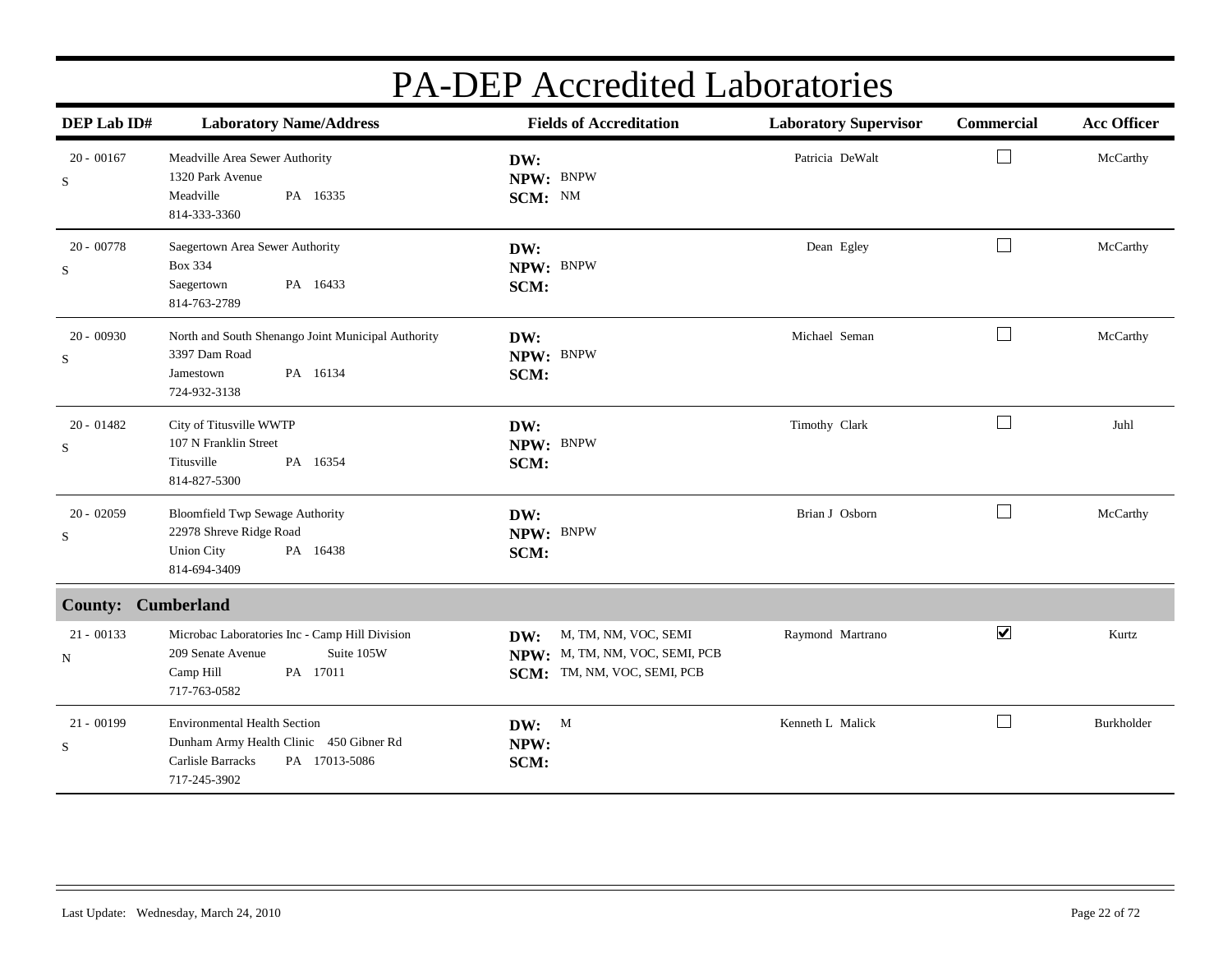| DEP Lab ID#       | <b>Laboratory Name/Address</b>                                                                                      | <b>Fields of Accreditation</b>        | <b>Laboratory Supervisor</b> | Commercial           | <b>Acc Officer</b> |
|-------------------|---------------------------------------------------------------------------------------------------------------------|---------------------------------------|------------------------------|----------------------|--------------------|
| $21 - 00203$<br>S | Borough of Carlisle<br>Carlisle Region WPCF Lab<br>54 North Middlesex Road<br>Carlisle<br>PA 17013<br>717-240-6991  | DW: M<br>NPW: M, NM, TM<br>SCM: M, NM | David K Runkle               | $\vert \ \ \vert$    | Hackman            |
| $21 - 00542$<br>N | <b>Chemical Solutions LTD</b><br>PO Box 2428<br>PA 17055<br>Mechanicsburg<br>717-697-7536                           | DW: TM<br>NPW: TM<br>SCM: NM          | Francine Walker              | $\blacktriangledown$ | Hunsberger         |
| $21 - 00609$<br>S | Mechanicsburg Wastewater Treatment Plant<br>842 W Church Road<br>PA 17055-3103<br>Mechanicsburg<br>717-691-3320     | DW:<br>NPW: BNPW<br>SCM: NM           | Frank Guswiler Jr.           | $\Box$               | Marshall           |
| $21 - 00612$<br>S | Mt Holly Springs Borough Authority<br>200 Harman Street<br>Mt Holly Springs<br>PA 17065-1339<br>717-486-7460        | DW:<br>NPW: BNPW<br>SCM: NM           | James A. Weary               | $\Box$               | Hackman            |
| $21 - 00621$<br>S | Hampden Township<br>230 S Sporting Hill Road<br>Mechanicsburg<br>PA 17050<br>717-761-7963                           | DW:<br>NPW: BNPW<br>SCM:              | Lew Massie                   | $\Box$               | Hunsberger         |
| 21 - 00787<br>S   | Silver Spring Township Authority<br>PO Box 1001<br>New Kingstown<br>PA 17072<br>717-5911370                         | DW:<br>NPW: BNPW<br>SCM:              | Richard Billman              | $\Box$               | Houck              |
| $21 - 00788$<br>S | East Pennsboro Township Wastewater Treatment Plant<br>21 East Dulles Drive<br>PA 17011<br>Camp Hill<br>717-732-3621 | DW:<br>NPW: BNPW<br>SCM:              | Andrew K. Kirkessner         | $\Box$               | Hackman            |
| 21 - 01091<br>S   | Borough of Lemoyne WWTP<br>3 Lowther Street<br>PA 17043-1598<br>Lemoyne<br>717-763-7575                             | DW:<br>NPW: BNPW<br>SCM: NM           | Gerald Treon                 | $\Box$               | Hunsberger         |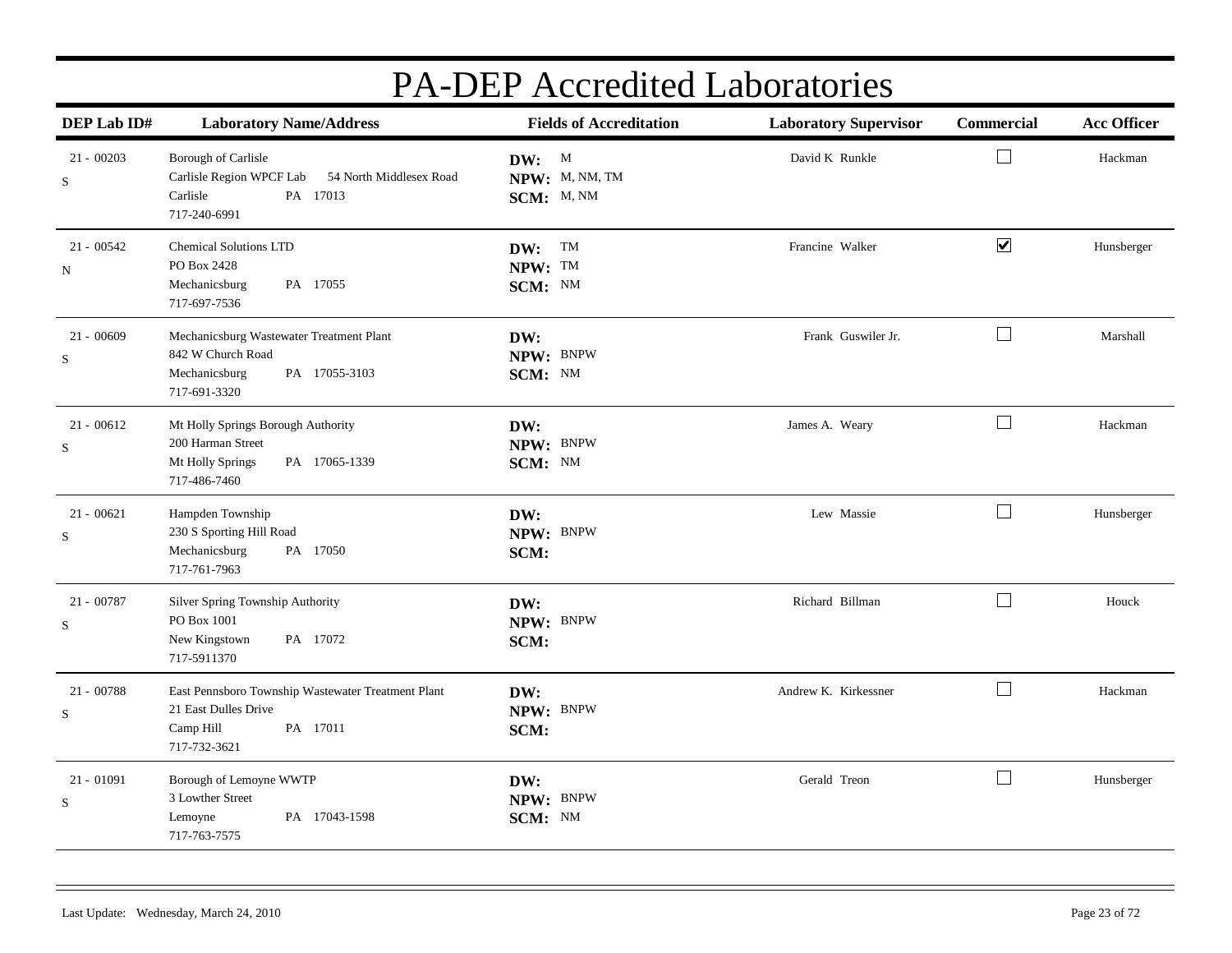| DEP Lab ID#                 | <b>Laboratory Name/Address</b>                                                                                             | <b>Fields of Accreditation</b>                                                                       | <b>Laboratory Supervisor</b> | Commercial           | <b>Acc Officer</b> |
|-----------------------------|----------------------------------------------------------------------------------------------------------------------------|------------------------------------------------------------------------------------------------------|------------------------------|----------------------|--------------------|
| $21 - 01197$<br>${\bf S}$   | Borough of Shippensburg WWTP<br>963 Avon Drive<br>Shippensburg<br>PA 17257-8121<br>717-532-5414                            | DW:<br>NPW: BNPW<br>SCM:                                                                             | Charles V. Music             | $\Box$               | Hackman            |
| $21 - 03220$<br>$\mathbf S$ | North Middleton Authority<br>240 Clearwater Drive<br>Carlisle<br>PA 17013-1100<br>717-243-8269                             | DW:<br>NPW: BNPW<br>SCM: NM                                                                          | E Lee Koch                   | $\Box$               | Marshall           |
| $21 - 03728$<br>$\rm S$     | Upper Allen Township<br>100 Gettysburg Pike<br>Mechanicsburg<br>PA 17055-5604<br>717-697-9548                              | DW:<br>NPW: BNPW<br>SCM: NM                                                                          | Kirk Baker                   | $\Box$               | Hunsberger         |
| <b>County: Dauphin</b>      |                                                                                                                            |                                                                                                      |                              |                      |                    |
| 22 - 00053<br>S             | City of Harrisburg Dr. Robert Young Water Services Center<br>100 Pine Drive<br>PA 17103-1260<br>Harrisburg<br>717-238-8725 | DW:<br>M<br>NPW:<br>SCM:                                                                             | Chad Bingaman                | $\Box$               | Burkholder         |
| $22 - 00204$<br>$\mathbf S$ | Pennsylvania America Water - Hershey WTP Laboratory<br>200 East Canal Street<br>PA 17036<br>Hummelstown<br>717-533-5627    | DW: M<br>NPW:<br>SCM:                                                                                | Jon Prawdzik                 | $\Box$               | Burkholder         |
| $22 - 00255$<br>S           | United Water Pennsylvania-Hbg<br>4405 North Sixth Street<br>Harrisburg<br>PA 17110<br>717-943-9994                         | DW: M<br>NPW:<br>SCM:                                                                                | Barbara Allison              | $\Box$               | Burkholder         |
| $22 - 00293$<br>${\bf N}$   | Analytical Laboratory Services Inc<br>34 Dogwood Lane<br>Middletown<br>PA 17057<br>717-944-5541                            | M, TM, NM, VOC, SEMI, PCB<br>DW:<br>NPW: M, TM, NM, VOC, SEMI, PCB<br>SCM: M, TM, NM, VOC, SEMI, PCB | Anna Milliken                | $\blacktriangledown$ | Piper              |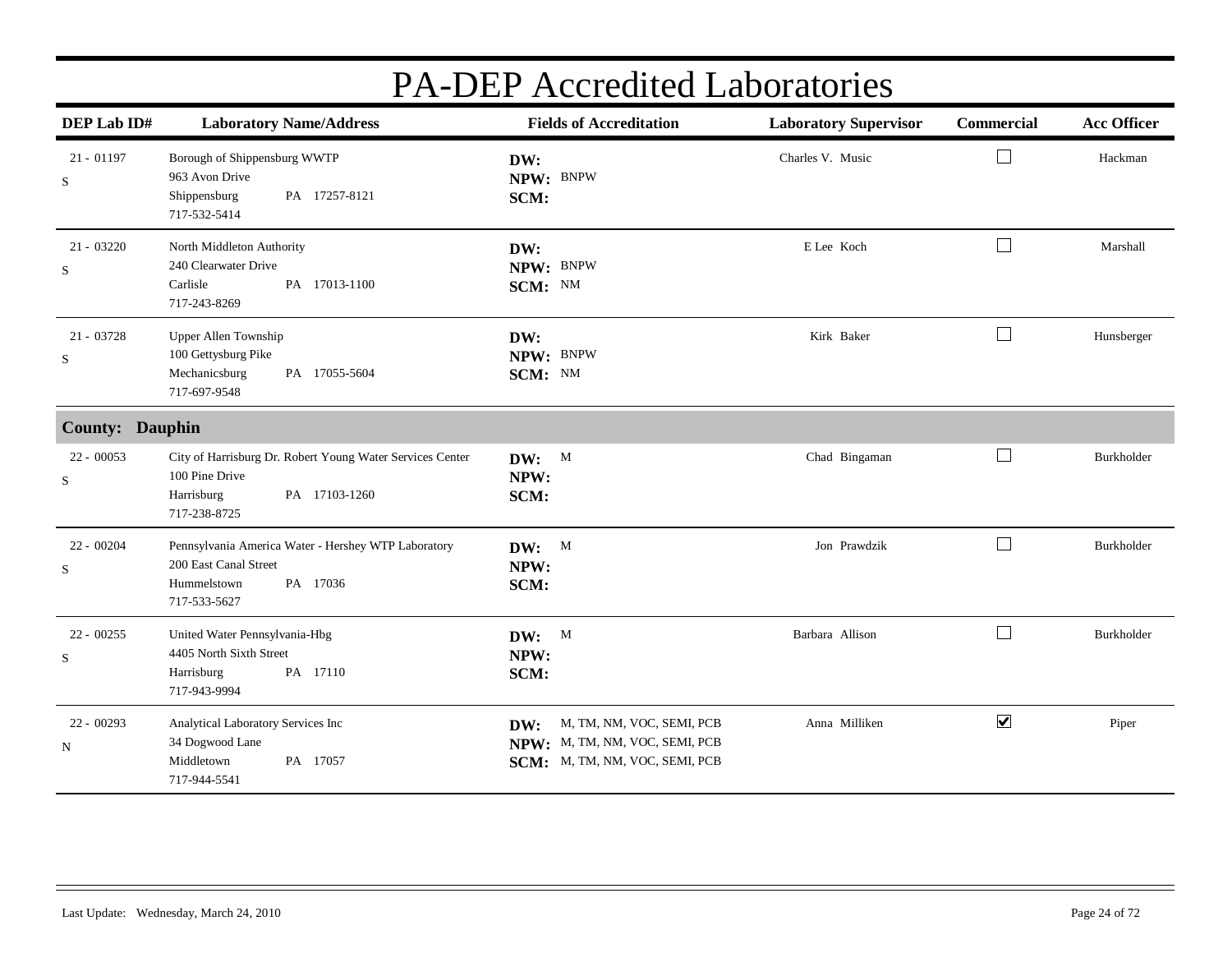| DEP Lab ID#             | <b>Laboratory Name/Address</b>                                                                                                | <b>Fields of Accreditation</b>                                                            | <b>Laboratory Supervisor</b> | <b>Commercial</b>    | <b>Acc Officer</b> |
|-------------------------|-------------------------------------------------------------------------------------------------------------------------------|-------------------------------------------------------------------------------------------|------------------------------|----------------------|--------------------|
| $22 - 00578$<br>N       | American Westech Inc<br>4359 Linglestown Road<br>PA 17112<br>Harrisburg<br>717-651-9700                                       | DW: M, NM, TM, VOC, SEMI<br>NPW: M, NM, TM, VOC, PCB, SEMI<br>SCM: NM, TM, VOC, PCB, SEMI | William W Smith Jr           | $\blacktriangledown$ | Hunsberger         |
| 22 - 00599<br>S         | Harrisburg Advanced Wastewater Treatment Facility<br>1662 S Cameron Street<br>PA 17104-3145<br>Harrisburg<br>717-939-7270     | DW:<br>NPW: BNPW<br>SCM: NM                                                               | Michael Deily                | $\Box$               | Hunsberger         |
| $22 - 00604$<br>S       | Middletown Borough Authority<br>60 W Emaus Street<br>PA 17057-1407<br>Middletown<br>717-948-3055                              | DW:<br>NPW: BNPW<br>SCM:                                                                  | Kenneth L. Klinepeter        | $\Box$               | Houck              |
| $22 - 00649$<br>S       | Three Mile Island Nuclear Station<br>PO Box 480<br>Route 441 South<br>Middletown<br>PA 17057-0480<br>717-948-8881             | DW:<br>NPW: NM<br>SCM:                                                                    | Stacy L. Cvijic              | $\Box$               | Houck              |
| 22 - 00727<br>S         | Borough of Highspire WWTP<br>640 Eshelman Street<br>PA 17034-1610<br>Highspire<br>717-939-6204                                | DW:<br>NPW: BNPW<br>SCM:                                                                  | John P. Ingiosi              | $\Box$               | Houck              |
| 22 - 00826<br>S         | Millersburg Area Authority<br>101 West Street<br>PA 17061<br>Millersburg<br>717-692-4711                                      | DW:<br>NPW: BNPW<br>SCM: NM                                                               | Mark A Dreher                | $\Box$               | Marshall           |
| 22 - 00937<br>S         | West Hanover Sewer Authority Wastewater Treatment Plant<br>7901 Jonestown Road<br>PA 17112-9728<br>Harrisburg<br>717-540-0124 | DW:<br>NPW: BNPW<br>SCM:                                                                  | Jamie Aston                  | $\Box$               | Houck              |
| 22 - 01284<br>${\bf S}$ | Derry Township Municipal Authority Wastewater Lab<br>670 Clearwater Road<br>PA 17033-2453<br>Hershey<br>717-566-3237          | DW:<br>NPW: BNPW<br>SCM: NM                                                               | Wayne A. Schutz              | $\Box$               | Houck              |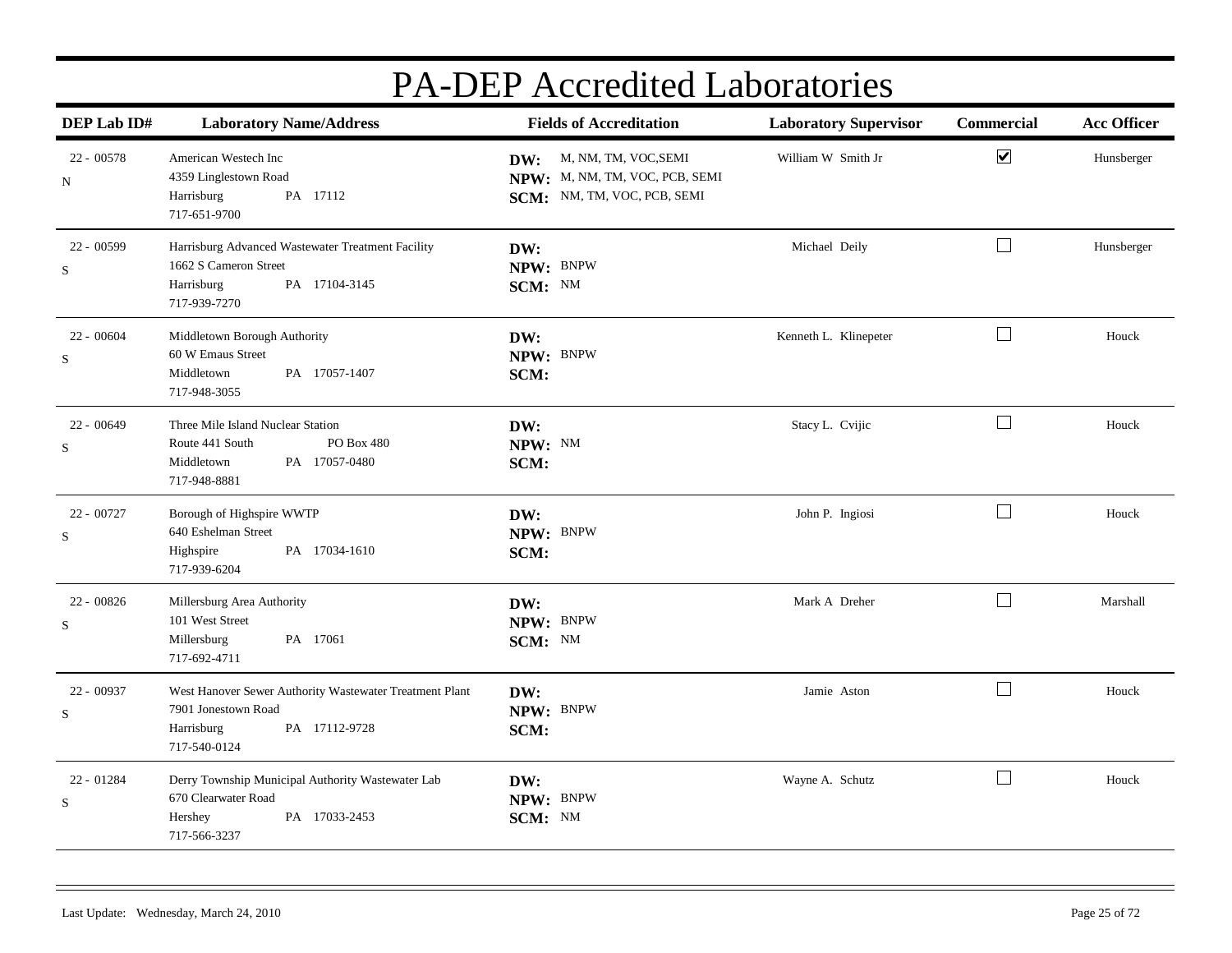| DEP Lab ID#                 | <b>Laboratory Name/Address</b>                                                                                          | <b>Fields of Accreditation</b>                                                                                   | <b>Laboratory Supervisor</b> | <b>Commercial</b> | <b>Acc Officer</b> |
|-----------------------------|-------------------------------------------------------------------------------------------------------------------------|------------------------------------------------------------------------------------------------------------------|------------------------------|-------------------|--------------------|
| $22 - 30223$<br>$\mathbf N$ | PA DEP Bureau of Laboratories<br>2575 Interstate Drive<br>PO Box 1467<br>Harrisburg<br>PA 17105-1467<br>717-346-7200    | DW: M, NM, TM, VOC, PCB, SEMI, RAD<br>NPW: M, NM, TM, VOC, PCB, SEMI, RAD<br>SCM: M, NM, TM, VOC, PCB, SEMI, RAD | Martina McGarvey             | ⊔                 | Houck              |
| <b>County: Delaware</b>     |                                                                                                                         |                                                                                                                  |                              |                   |                    |
| $23 - 00671$<br>S           | <b>DELCORA</b><br>PO Box 999<br>PA 19016-0999<br>Chester<br>610-876-5523                                                | DW:<br>NPW: M, NM<br>SCM: NM                                                                                     | Daniel Dutton                | $\Box$            | Hunsberger         |
| 23 - 00895<br>S             | Tinicum Township Wastewater Treatment Plant<br>629 N Governor Printz Blvd<br>Essington<br>PA 19029-1732<br>610-521-9191 | DW:<br>NPW: NM<br>SCM:                                                                                           | Robert Bernauer Sr           | $\Box$            | Hunsberger         |
| $23 - 01419$<br>S           | Southwest Delaware County Municipal Authority<br>PO Box 2466<br>1 Gamble Lane<br>PA 19014-0466<br>Aston<br>610-494-1335 | DW:<br>NPW: M<br>SCM:                                                                                            | David Voshelle               | $\Box$            | Burkholder         |
| 23 - 03126<br>S             | Evonik Degussa Corporation<br>1200 W Front Street<br>PA 19013<br>Chester<br>610-874-8630                                | DW:<br>NPW: NM<br>SCM:                                                                                           | Chris Dumont                 | $\Box$            | Hunsberger         |
| <b>County: Elk</b>          |                                                                                                                         |                                                                                                                  |                              |                   |                    |
| 24 - 00082<br>S             | St. Marys Area Water Authority<br>967 State Street<br>PO Box 33<br>PA 15857<br>St Marys<br>814-834-4362                 | DW: M<br>NPW:<br>SCM:                                                                                            | Karl M Kuntz                 | $\Box$            | Burkholder         |
| $24 - 00590$<br>S           | St Marys WWTP<br>11 Lafayette Street<br>PO Box 1994<br>PA 15857-1994<br>St Marys<br>814-834-6650                        | DW:<br>NPW: BNPW<br>SCM:                                                                                         | Ladislas M. Kornacki         | $\Box$            | Houck              |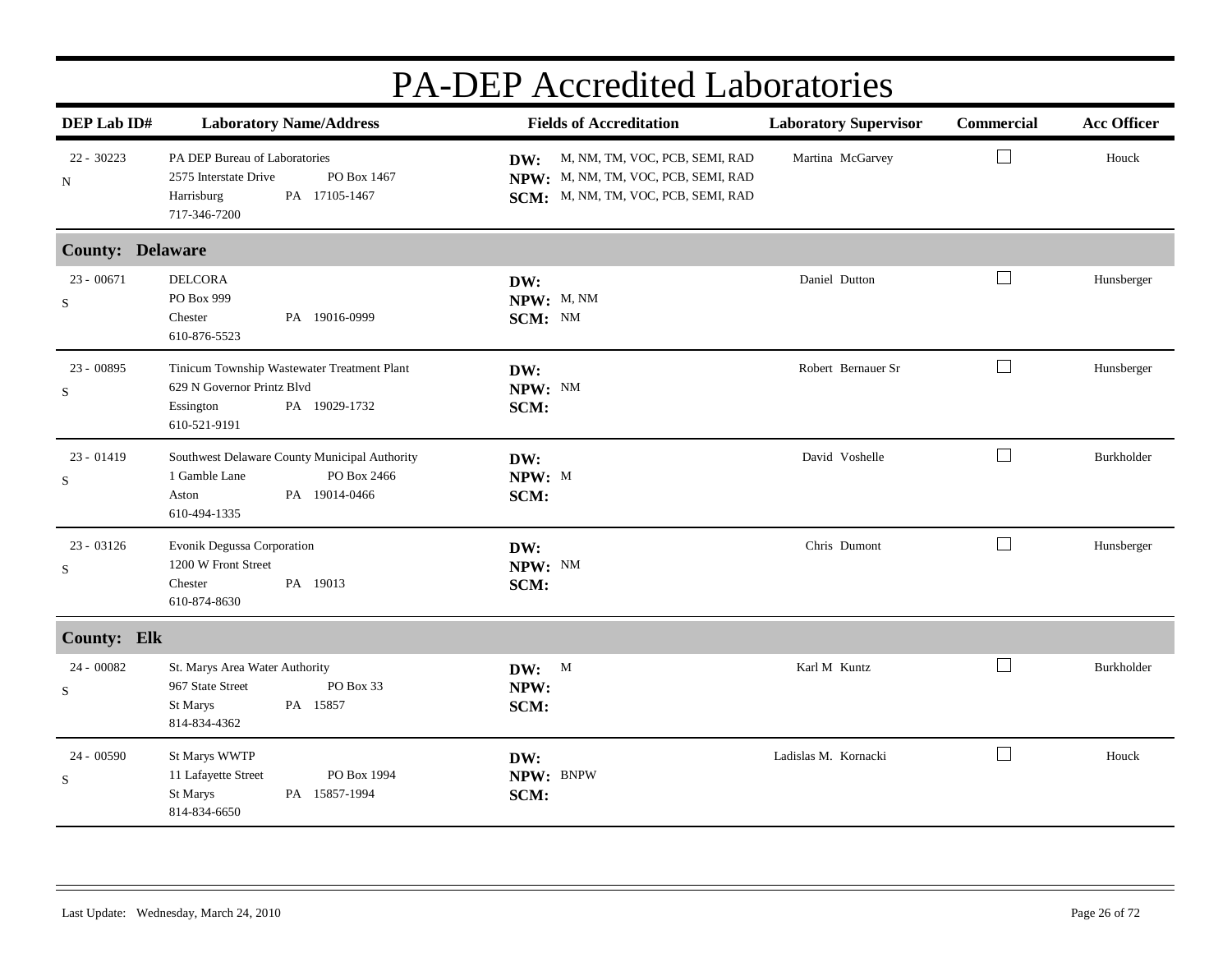| DEP Lab ID#         | <b>Laboratory Name/Address</b>                                                                                                    | <b>Fields of Accreditation</b>                                                                     | <b>Laboratory Supervisor</b> | Commercial           | <b>Acc Officer</b> |
|---------------------|-----------------------------------------------------------------------------------------------------------------------------------|----------------------------------------------------------------------------------------------------|------------------------------|----------------------|--------------------|
| 24 - 00973<br>S     | Johnsonburg Sewage Treatment Plant<br>520A Market Street<br>Johnsonburg<br>PA 15845<br>814-965-4218                               | DW:<br>NPW: BNPW<br>SCM:                                                                           | Thomas A. Geer               | $\Box$               | Houck              |
| <b>County: Erie</b> |                                                                                                                                   |                                                                                                    |                              |                      |                    |
| $25 - 00066$<br>S   | Erie Water Works Laboratory<br>340 West Bayfront Parkway<br>Erie<br>PA 16507-2004<br>814-870-8070                                 | M, NM<br>DW:<br>NPW: NM<br>SCM:                                                                    | John Presogna                | ⊔                    | McCarthy           |
| $25 - 00067$<br>N   | Microbac Laboratories - Erie<br>1962 Wager Road<br>Erie<br>PA 16509<br>814-825-8533                                               | M, NM, TM, VOC, SEMI<br>DW:<br>NPW: M, NM, TM, VOC, PCB, SEMI<br>SCM: A, M, NM, TM, VOC, PCB, SEMI | Cheri A. Brolaski            | $\blacktriangledown$ | McCarthy           |
| $25 - 00069$<br>S   | Analytical Laboratories<br>8 Gibson Street<br>PA 16428<br>North East<br>814-725-8659                                              | DW: M, NM<br>NPW: M, NM<br>SCM:                                                                    | Kristin Sapio                | $\blacktriangledown$ | McCarthy           |
| $25 - 00683$<br>S   | City of Erie Wastewater Plant Laboratory<br>68 Port Access Road<br>Erie<br>PA 16507-2202<br>814-870-1360                          | DW:<br>NPW: M, NM, TM<br>SCM: NM                                                                   | Paula Trapp                  | $\perp$              | McCarthy           |
| $25 - 00914$<br>S   | Lord Corporation Environmental Analytical Laboratory<br>2000 West Grandview Blvd PO Box 10038<br>PA 16514<br>Erie<br>814-868-3611 | DW:<br>NPW: TM, VOC<br>SCM:                                                                        | Robert D. Adams              | $\Box$               | McCarthy           |
| 25 - 01336<br>S     | City of Corry WWTP<br>100 S Center Street<br>PA 16407<br>Corry<br>814-663-2654                                                    | DW:<br>NPW: BNPW<br>SCM:                                                                           | Regis Dombrowski             | $\Box$               | McCarthy           |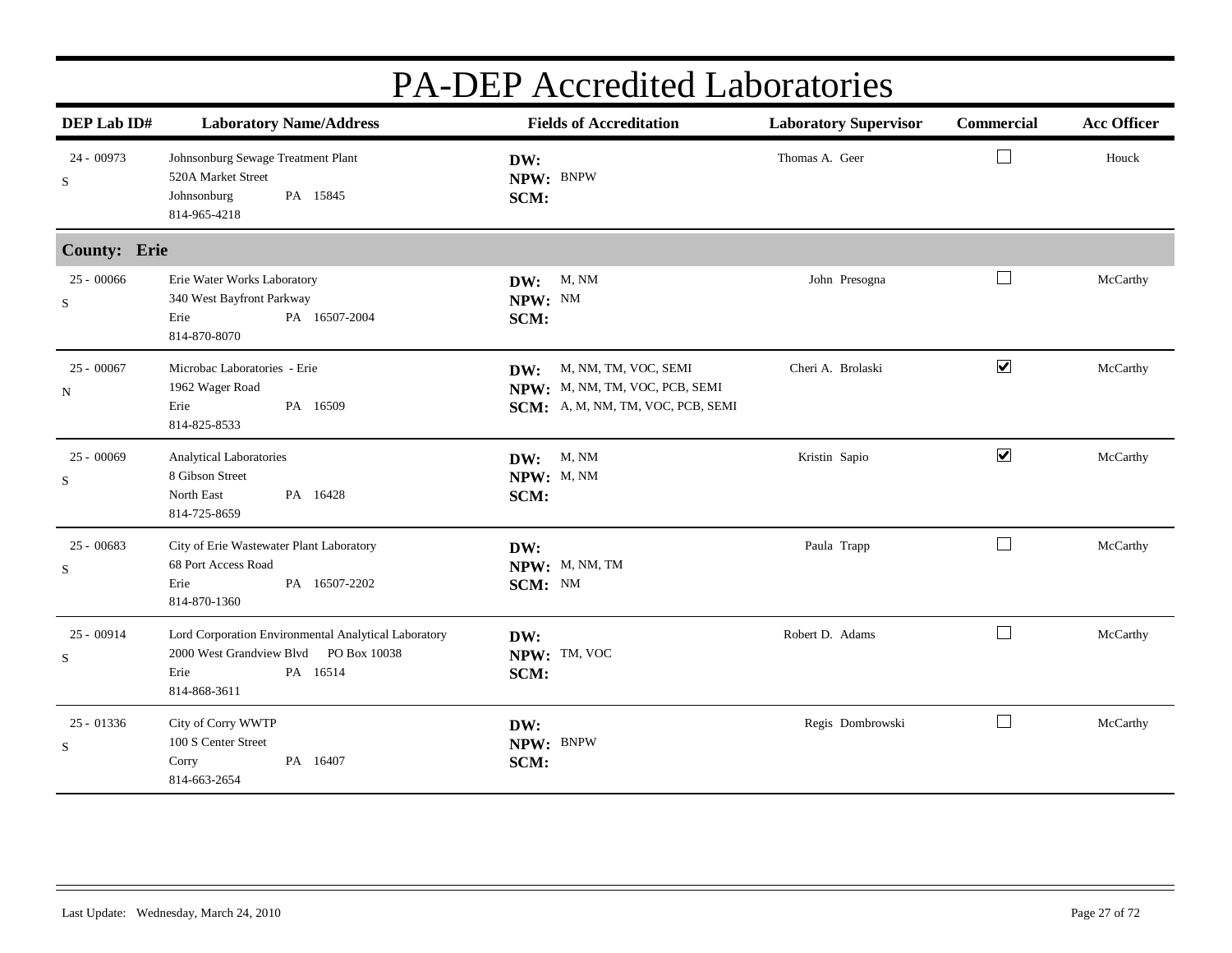| DEP Lab ID#            | <b>Laboratory Name/Address</b>                                                                                 | <b>Fields of Accreditation</b> | <b>Laboratory Supervisor</b> | Commercial                  | <b>Acc Officer</b> |
|------------------------|----------------------------------------------------------------------------------------------------------------|--------------------------------|------------------------------|-----------------------------|--------------------|
| $25 - 03459$<br>N      | Modern Industries Inc<br>613 W 11th Street<br>Erie<br>PA 16512<br>814-455-8061                                 | DW: TM<br>NPW: TM<br>SCM: TM   | Mircea Merches               | $\blacktriangledown$        | Marshall           |
| $25 - 03639$<br>S      | McKean Township WWTP<br>9231 Edinboro Road<br>PO Box 62<br>McKean<br>PA 16426<br>814-474-4644                  | DW:<br>NPW: BNPW<br>SCM:       | Douglas K Burdick            | $\Box$                      | McCarthy           |
| $25 - 04177$<br>S      | Borough of Edinboro Wastewater Treatment Plant<br>124 Meadville Street<br>Edinboro<br>PA 16412<br>814-734-1143 | DW:<br>NPW: BNPW<br>SCM: NM    | John Marchese                | $\Box$                      | McCarthy           |
| <b>County: Fayette</b> |                                                                                                                |                                |                              |                             |                    |
| 26 - 00344<br>S        | Donald R. Morse Laboratory<br>PO Box 368<br>Dunbar<br>PA 15431-0368<br>724-628-5710                            | DW: M<br>NPW:<br>SCM:          | Robert S Softcheck           | $\Box$                      | Burkholder         |
| $26 - 00514$<br>S      | Pennsylvania American Water Brownsville Lab<br>17th Street<br>PA 15417<br>Brownsville<br>412-384-5115          | DW: M<br>NPW:<br>SCM:          | Sarah Restivo                | $\mathcal{L}_{\mathcal{A}}$ | Burkholder         |
| $26 - 00875$<br>S      | Greater Uniontown Joint Sewage Plant Authority<br>90 Romeo Lane<br>PA 15401-2337<br>Uniontown<br>724-438-5844  | DW:<br>NPW: BNPW<br>SCM: NM    | Joseph West                  | $\Box$                      | Hunsberger         |
| $26 - 01088$<br>S      | Earthtech Inc<br>277 Edison Street<br>Uniontown<br>PA 15401<br>724-439-1313                                    | DW:<br>NPW: NM, TM<br>SCM:     | Debbie Klink                 | $\blacktriangleright$       | Marshall           |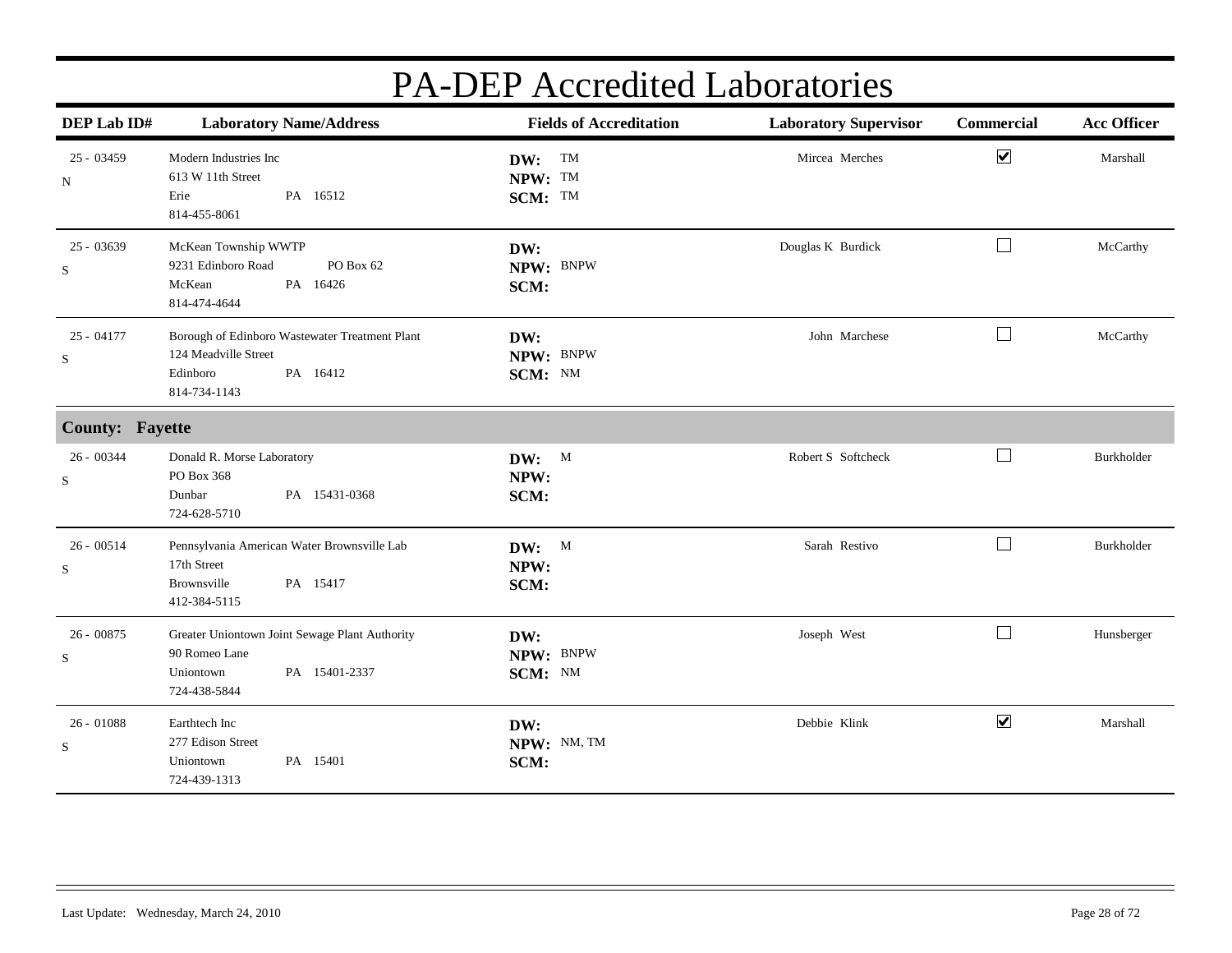| DEP Lab ID#             | <b>Laboratory Name/Address</b>                                                                                                   | <b>Fields of Accreditation</b>                | <b>Laboratory Supervisor</b> | Commercial           | <b>Acc Officer</b> |
|-------------------------|----------------------------------------------------------------------------------------------------------------------------------|-----------------------------------------------|------------------------------|----------------------|--------------------|
| $26 - 03218$<br>S       | Connellsville Municipal Authority<br>PO Box 925<br>Connellsville<br>PA 15425<br>724-628-6555                                     | DW:<br>NPW: BNPW<br>SCM: NM                   | Jerry Fox                    |                      | Hunsberger         |
| <b>County: Franklin</b> |                                                                                                                                  |                                               |                              |                      |                    |
| $28 - 00048$<br>S       | Chambersburg Water Treatment Plant<br>7659 Lincoln Way East<br>Fayetteville<br>PA 17222<br>717-352-7450                          | DW: M<br>NPW:<br>SCM:                         | James A Kampstra             | ∟                    | Burkholder         |
| 28 - 00575<br>S         | Franklin Analytical Inc<br>419 Limekiln Drive<br>Chambersburg<br>PA 17201<br>717-263-9970                                        | <b>DW:</b> M, NM<br>NPW: M, NM<br>SCM:        | Suzanne F Shaeffer           | $\blacktriangledown$ | Kurtz              |
| 28 - 00640<br>S         | Waynesboro Wastewater Treatment Plant Laboratory<br>99 Cemetery Ave<br>90 Box 310<br>Waynesboro<br>PA 17268-0310<br>717-762-5812 | DW:<br>NPW: NM<br>SCM:                        | Gordon Cruickshanks          | $\Box$               | Marshall           |
| 28 - 00730<br>${\bf S}$ | Borough of Chambersburg WWTP<br>100 S Second Street<br>Chambersburg<br>PA 17201-0909<br>717-261-3299                             | DW:<br>NPW: BNPW<br>SCM: NM                   | Ronald Kelly                 | $\Box$               | Hackman            |
| $28 - 00769$<br>S       | Washington Township Municipal Authority<br>7934 Lyons Road<br>PA 17268<br>Waynesboro<br>717-762-5723                             | DW:<br>NPW: BNPW<br>SCM:                      | Omar P. Bechoff              | $\Box$               | Marshall           |
| <b>County: Greene</b>   |                                                                                                                                  |                                               |                              |                      |                    |
| $30 - 00287$<br>S       | H & H Water Controls Inc<br>565 Route 88 South<br>PA 15320-1145<br>Carmichaels<br>724-966-2278                                   | M, NM, TM<br>DW:<br>NPW: M, NM, TM<br>SCM: NM | Edgar A Harris Jr            | $\blacktriangledown$ | Houck              |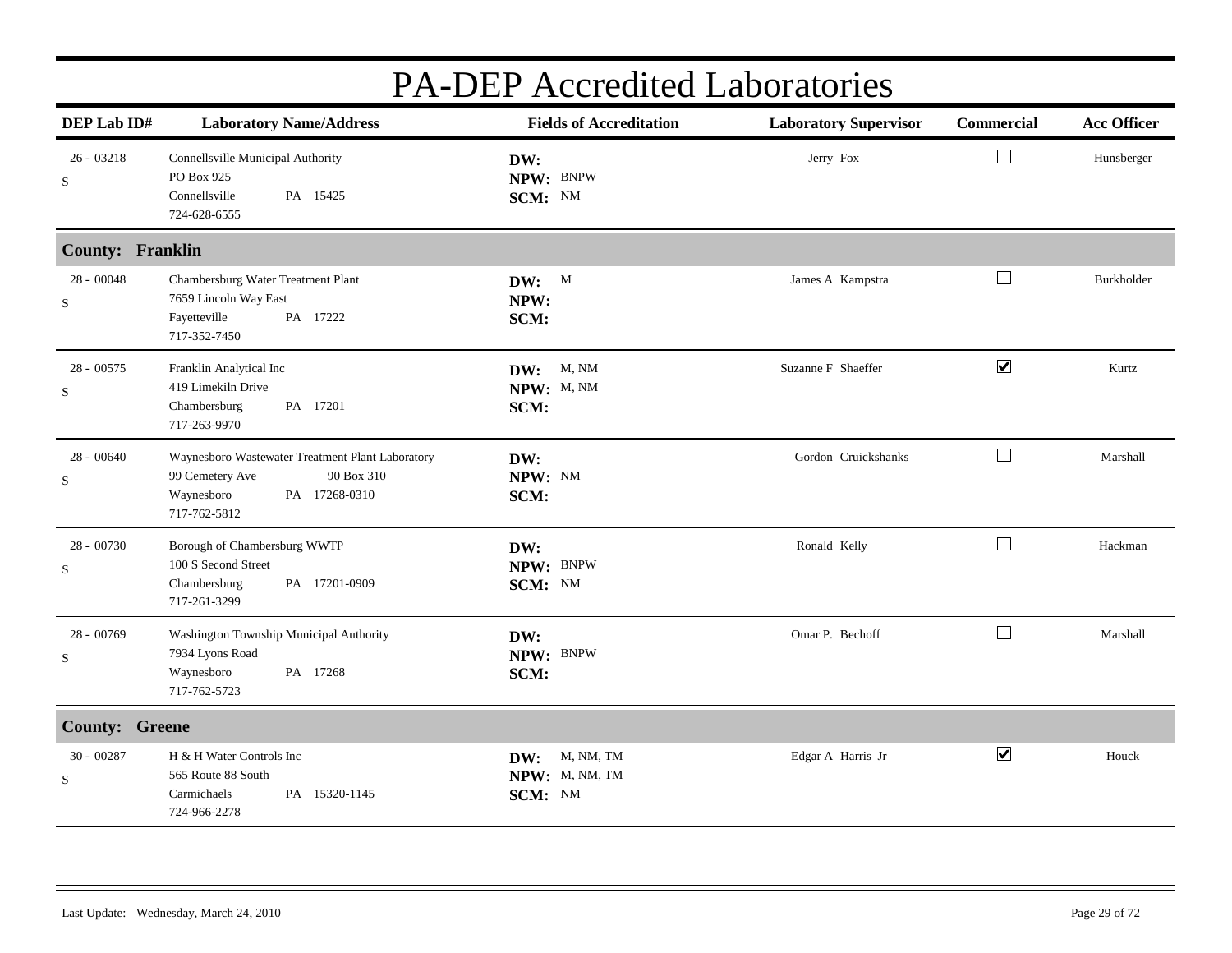|                           | I A-DEI ACCIENTE LADOIAUILES                                                                                        |                                                                                   |                              |                      |                    |  |  |
|---------------------------|---------------------------------------------------------------------------------------------------------------------|-----------------------------------------------------------------------------------|------------------------------|----------------------|--------------------|--|--|
| DEP Lab ID#               | <b>Laboratory Name/Address</b>                                                                                      | <b>Fields of Accreditation</b>                                                    | <b>Laboratory Supervisor</b> | Commercial           | <b>Acc Officer</b> |  |  |
| $30 - 00719$<br>${\bf S}$ | Franklin Township Sewer Authority<br>570 Rolling Meadows Road PO Box 752<br>PA 15370<br>Waynesburg<br>724-627-8597  | DW:<br>NPW: BNPW<br>SCM: NM                                                       | Chad T. Coss                 | $\Box$               | McCarthy           |  |  |
| <b>County: Huntingdon</b> |                                                                                                                     |                                                                                   |                              |                      |                    |  |  |
| $31 - 00628$<br>${\bf S}$ | Huntingdon Wastewater Treatment Plant<br>PO Box 592<br>Huntingdon<br>PA 16652-0592<br>814-643-5123                  | DW:<br>NPW: BNPW<br>SCM: NM                                                       | Jay O. Coffman Jr.           | $\Box$               | McCarthy           |  |  |
| County: Indiana           |                                                                                                                     |                                                                                   |                              |                      |                    |  |  |
| $32 - 00136$<br>S         | Pennsylvania American Water - Indiana<br>1034 Waterworks Road<br>Indiana<br>PA 15701<br>724-465-6906                | DW: M<br>NPW:<br>SCM:                                                             | Mary P Roland                | $\Box$               | Burkholder         |  |  |
| 32 - 00382<br>S           | Environmental Service Laboratories Inc<br>1803 Philadelphia Street<br>PA 15701-1541<br>Indiana<br>724-463-8378      | DW: M, TM, NM, VOC<br>NPW: M, NM, TM, VOC, PCB, SEMI<br>SCM: M, NM, TM, VOC, SEMI | Anngela Chapman              | $\blacktriangledown$ | Piper              |  |  |
| 32 - 00990<br>S           | Indiana Borough Water Pollution Control Plant<br>80 N Eighth Street<br>Indiana<br>PA 15701-1790<br>724-479-8451     | DW:<br>NPW: BNPW<br>SCM:                                                          | David Allan                  | $\Box$               | Hackman            |  |  |
| $32 - 01605$<br>S         | Conemaugh Generating Station<br>RRI Energy Northeast Manag PO Box K<br>New Florence<br>PA 15944<br>724-235-4596     | DW:<br>NPW: NM<br>SCM:                                                            | Richard Beer                 | $\Box$               | Hackman            |  |  |
| County: Jefferson         |                                                                                                                     |                                                                                   |                              |                      |                    |  |  |
| $33 - 00135$<br>S         | Pennsylvania American Water - Punxsutawney<br>3933 Filtering Plant Road<br>PA 15767<br>Punxsutawney<br>814-427-2289 | DW: M<br>NPW:<br>SCM:                                                             | Mary Roland                  | $\Box$               | Burkholder         |  |  |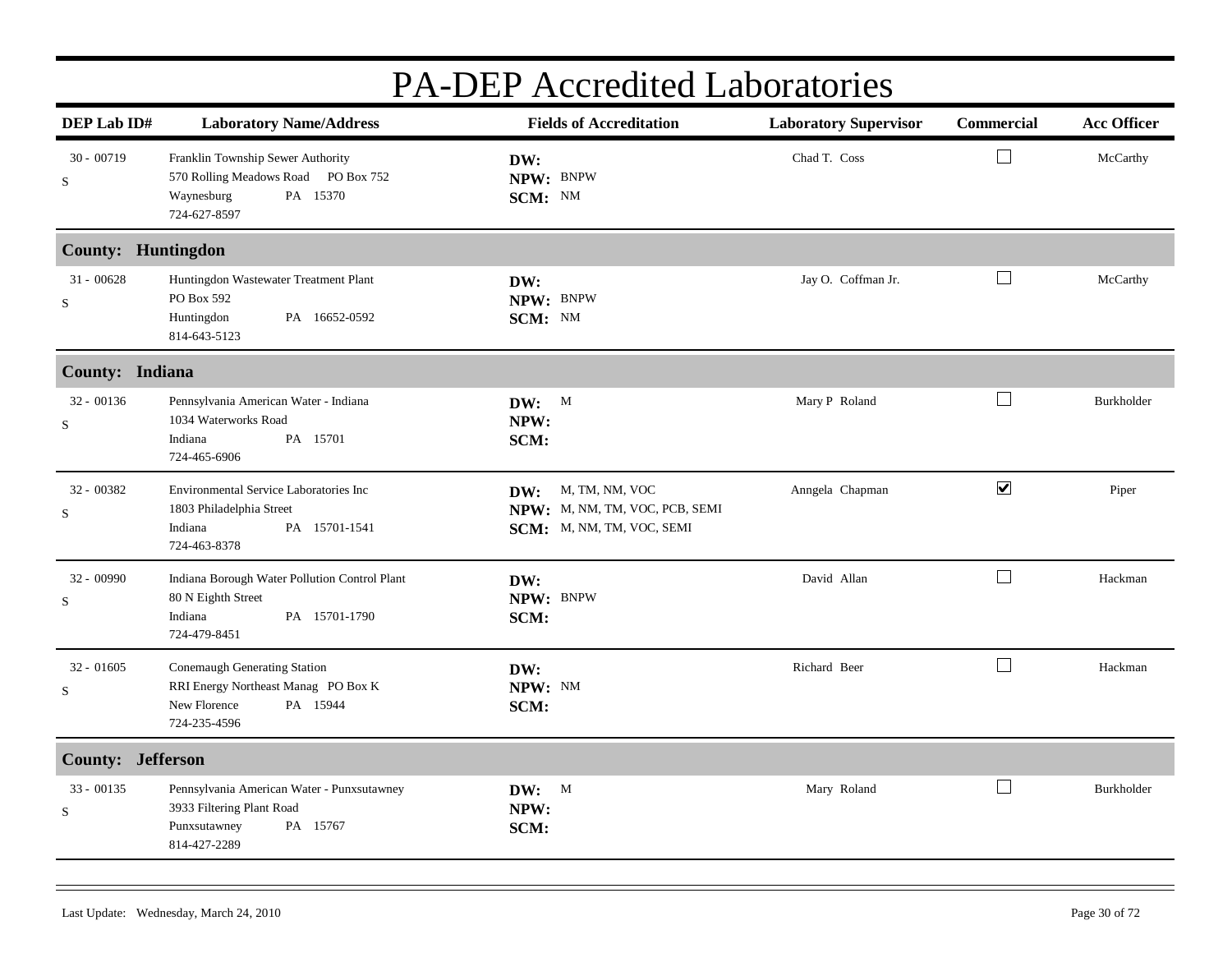| DEP Lab ID#                 | <b>Laboratory Name/Address</b>                                                                                        | <b>Fields of Accreditation</b>                                                 | <b>Laboratory Supervisor</b> | Commercial           | <b>Acc Officer</b> |
|-----------------------------|-----------------------------------------------------------------------------------------------------------------------|--------------------------------------------------------------------------------|------------------------------|----------------------|--------------------|
| $33 - 00258$<br>${\bf S}$   | Mountain Research - Dubois Office<br>110 McCracken Run Road<br>PA 15801<br>Dubois<br>814-371-6030                     | DW: M<br>NPW: BNPW<br>SCM:                                                     | Denise Foradori              | $\blacktriangledown$ | Kurtz              |
| $33 - 00325$<br>${\bf S}$   | G & C Coal Analysis Lab Inc<br>1341 Hoffman Hollow Road<br>Summerville<br>PA 15864-7139<br>814-849-7301               | DW: NM<br>NPW: NM<br>SCM: NM                                                   | Michael Chestnut             | $\blacktriangledown$ | Hackman            |
| $33 - 00411$<br>${\bf S}$   | Analytical Services Inc<br>PO Box 237<br>Brockway<br>PA 15824<br>814-265-8749                                         | DW: M, TM, NM<br>NPW: M, TM, NM, VOC, SEMI, PCB<br>SCM: TM, NM, VOC, SEMI, PCB | William J Sabatose           | $\blacktriangledown$ | Piper              |
| County: Juniata             |                                                                                                                       |                                                                                |                              |                      |                    |
| $34 - 02169$<br>$\mathbf S$ | McAlisterville Laboratory<br>543 McMeen Road<br>PO Box 61<br>McAlisterville<br>PA 17049<br>717-463-3434               | DW:<br>NPW: BNPW<br>SCM: NM                                                    | Cory Fronk                   | $\Box$               | Marshall           |
| <b>County: Lackawanna</b>   |                                                                                                                       |                                                                                |                              |                      |                    |
| $35 - 00302$<br>S           | Northeastern Environmental Laboratories Inc<br>1620 North Main Avenue<br>PA 18508<br>Scranton<br>570-348-0775         | $\operatorname{BDW}$<br>DW:<br>NPW: M, NM<br>SCM:                              | Michael E. Yevich            | $\blacktriangledown$ | Houck              |
| $35 - 00543$<br>S           | Pennsylvania American Water - Lake Scranton<br>1500 Lake Scranton Place<br>Roaring Brook Twp PA 18444<br>570-343-3406 | DW: M<br>NPW:<br>SCM:                                                          | Christine Sledgeski          | $\Box$               | Burkholder         |
| $35 - 01038$<br>${\bf S}$   | Throop WWTP<br>Lackawanna River Basin Sew PO Box 9068<br>Dickson City<br>PA 18519<br>570-489-7563                     | DW:<br>NPW: BNPW<br>SCM: NM                                                    | Michael Mercanti             | $\vert \ \ \vert$    | Houck              |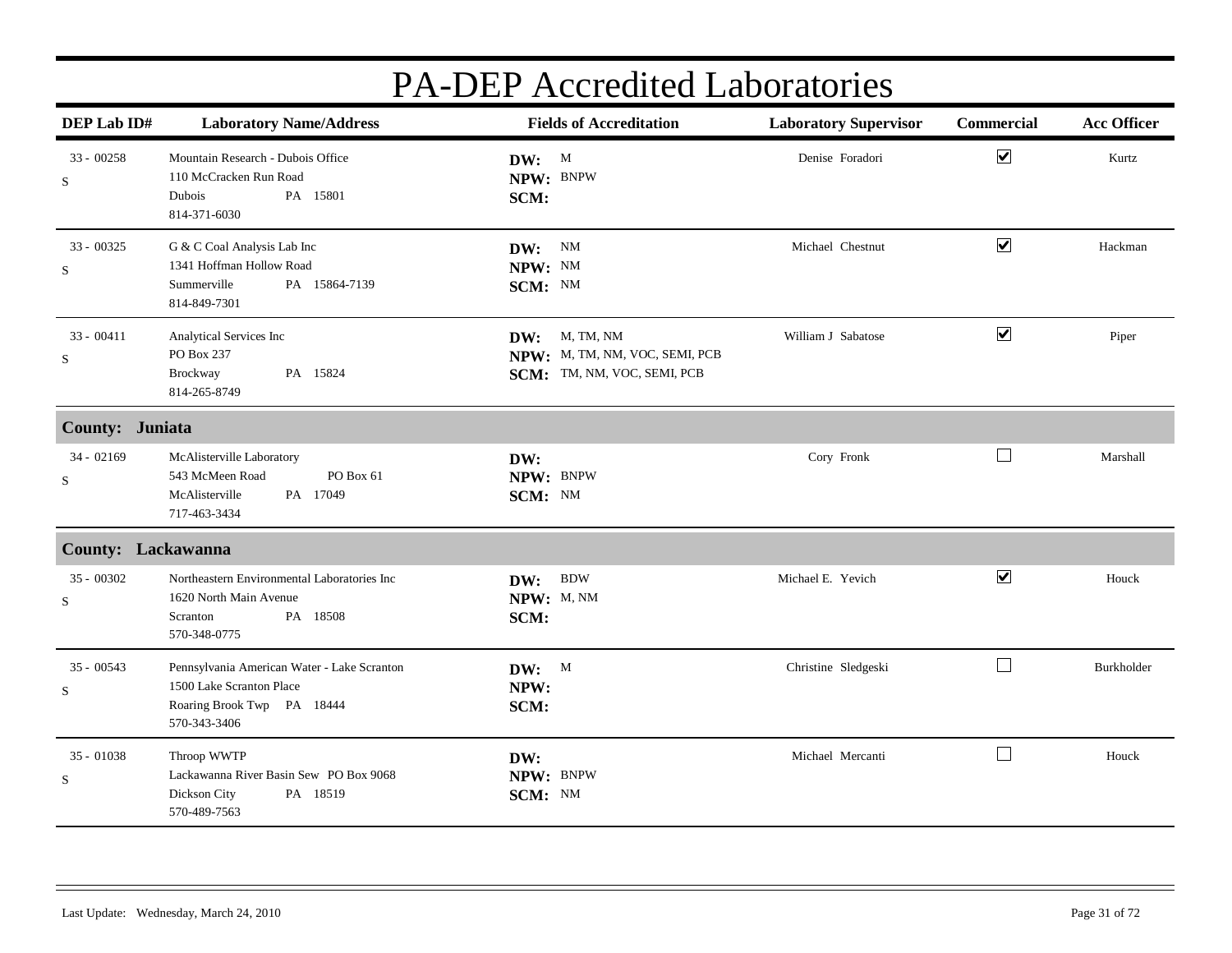| DEP Lab ID#                 | <b>Laboratory Name/Address</b>                                                                                                            | <b>Fields of Accreditation</b>                                               | <b>Laboratory Supervisor</b> | Commercial           | <b>Acc Officer</b> |
|-----------------------------|-------------------------------------------------------------------------------------------------------------------------------------------|------------------------------------------------------------------------------|------------------------------|----------------------|--------------------|
| $35 - 01039$<br>${\bf S}$   | Archbald WWTP Laboratory<br>Lackawanna River Basin Sew PO Box 9068<br>Dickson City<br>PA 18519<br>570-489-7563                            | DW:<br>NPW: BNPW<br>SCM:                                                     | Michael Mercanti             |                      | Houck              |
| $35 - 01251$<br>${\bf S}$   | Clarks Summit-South Abington Joint Sewer Authority<br>200 Northern Boulevard<br>PO Box 199<br>Chinchilla<br>PA 18410-0199<br>570-587-2830 | DW:<br>NPW: NM<br>SCM:                                                       | Robert M. Davis Jr           | $\Box$               | Hackman            |
| $35 - 01259$<br>S           | Scranton Sewer Authority<br>312-314 Adams Avenue<br>PA 18503<br>Scranton<br>570-348-5340                                                  | DW:<br>NPW: BNPW<br>SCM: NM                                                  | Christine Wasolowski         | $\perp$              | Hackman            |
| $35 - 03470$<br>S           | Quantum Analytical & Environmental Laboratories Inc<br>824 Enterprise Street<br>Dickson City<br>PA 18519-1593<br>570-489-6964             | M, NM, TM, VOC<br>DW:<br>NPW: M, NM, TM, VOC, SEMI<br>SCM: NM, TM, VOC, SEMI | Joe Mussari. III             | $\blacktriangledown$ | Juhl               |
| 35 - 03744<br>S             | Elmhurst Township Sewer Authority<br>Main Street<br>PO Box 204<br>PA 18416-0204<br>Elmhurst<br>570-842-9999                               | DW:<br>NPW: BNPW<br>SCM:                                                     | Richard W. Miller            | $\Box$               | Hackman            |
| <b>County: Lancaster</b>    |                                                                                                                                           |                                                                              |                              |                      |                    |
| $36 - 00025$<br>$\mathbf S$ | <b>Chester Water Authority</b><br>100 Ashville Road<br>Nottingham<br>PA 19362<br>717-529-2244                                             | M, NM<br>DW:<br>NPW:<br>SCM:                                                 | Anita Martin                 | $\perp$              | Piper              |
| $36 - 00036$<br>${\bf S}$   | American Testing Laboratories Incorporated<br>784 Flory Mill Road<br>PO Box 4014<br>PA 17604-4014<br>Lancaster<br>717-569-0488            | M, NM, TM<br>DW:<br>NPW:<br>SCM:                                             | John S Kassees               | $\blacktriangledown$ | Marshall           |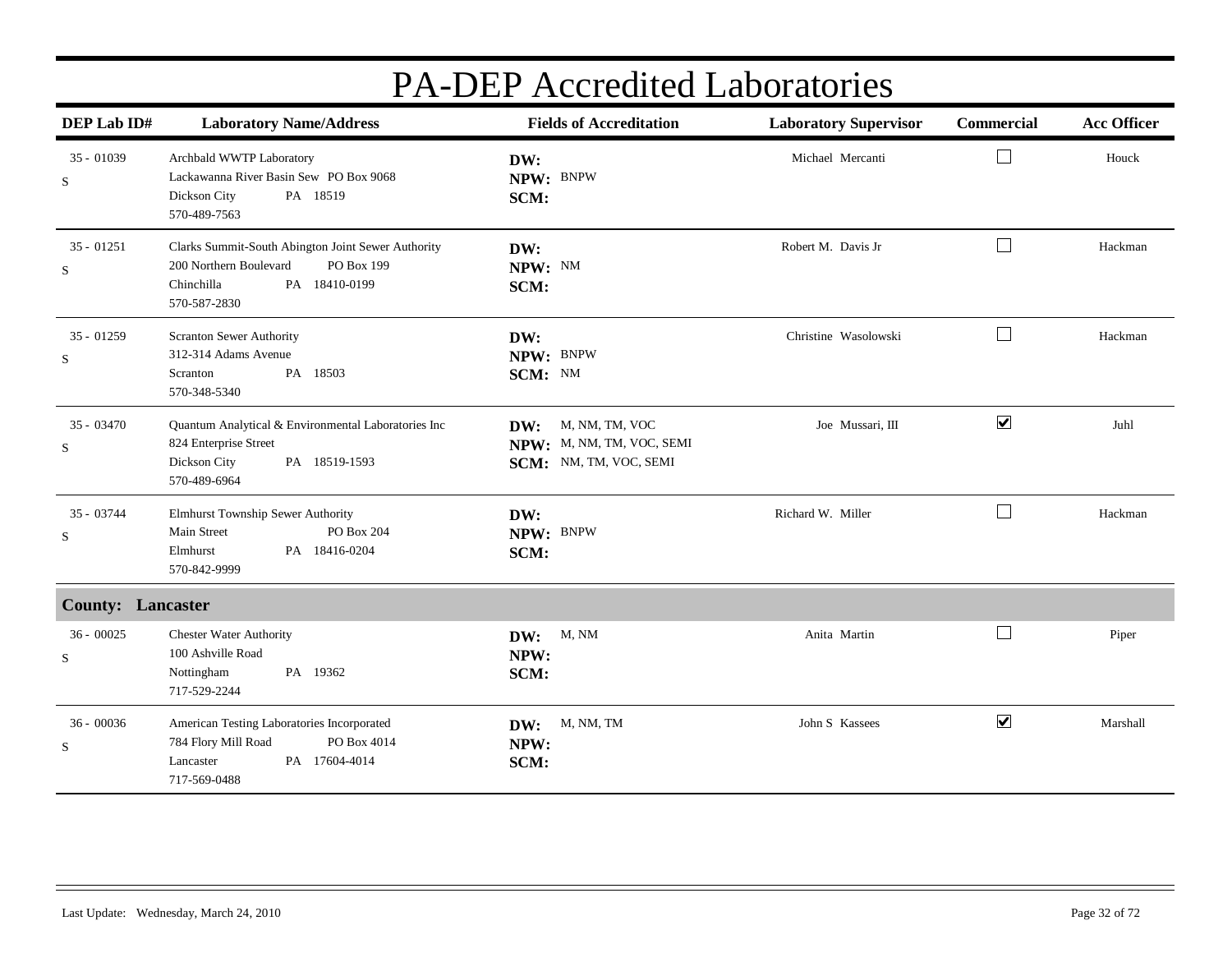| DEP Lab ID#                 | <b>Laboratory Name/Address</b>                                                                                     | <b>Fields of Accreditation</b>                                                                    | <b>Laboratory Supervisor</b> | Commercial                  | <b>Acc Officer</b> |
|-----------------------------|--------------------------------------------------------------------------------------------------------------------|---------------------------------------------------------------------------------------------------|------------------------------|-----------------------------|--------------------|
| $36 - 00037$<br>N           | Lancaster Laboratories Inc<br>PO Box 12425<br>PA 17605-2425<br>Lancaster<br>717-656-2300                           | M, TM, NM, VOC, SEMI, PCB<br>DW:<br>NPW: M, TM, NM, VOC, SEMI, PCB<br>SCM: TM, NM, VOC, SEMI, PCB | Timothy S Oostdyk            | $\blacktriangledown$        | Piper              |
| $36 - 00038$<br>$\mathbf S$ | City of Lancaster Water Quality Laboratory<br>150 Pitney Road<br>PA 17601-5625<br>Lancaster<br>717-291-4833        | DW: M<br>NPW: M<br>SCM:                                                                           | Alexander Nagy               | $\Box$                      | Burkholder         |
| $36 - 00310$<br>S           | Owl Hill Laboratories<br>9 Cindy Circle<br>PA 17543-9244<br>Lititz<br>717-627-2520                                 | DW: M<br>NPW:<br>SCM:                                                                             | Jean M Kruis                 | $\blacktriangledown$        | Burkholder         |
| $36 - 00602$<br>S           | Columbia Borough Wastewater Treatment Facility<br>PO Box 509<br>Columbia<br>PA 17512-0509<br>717-684-2070          | DW:<br>NPW: BNPW<br>SCM:                                                                          | Ted Castel                   | $\Box$                      | Kurtz              |
| $36 - 00637$<br>S           | Lancaster Area Sewer Authority<br>130 Centerville Road<br>PA 17603-4087<br>Lancaster<br>717-684-0403               | DW:<br>NPW: M, NM<br>SCM:                                                                         | Sarah House                  | $\Box$                      | Kurtz              |
| 36 - 00964<br>$\mathbf S$   | Ephrata Regional WWTP #2<br>124 S State Street<br>PA 17522-2411<br>Ephrata<br>717-738-9246                         | DW:<br>NPW: NM<br>SCM: NM                                                                         | Dennis L. Townsley           | $\Box$                      | Kurtz              |
| $36 - 01019$<br>S           | City of Lancaster WWTF<br>1220 New Danville Pike<br>PA 17603-9603<br>Lancaster<br>717-293-5535                     | DW:<br>NPW: NM<br>SCM: NM                                                                         | Mark Leonard                 | $\mathcal{L}^{\mathcal{A}}$ | Juhl               |
| $36 - 01075$<br>S           | Mount Joy Borough Authority WWTP<br>PO Box 25<br>211 East Main Street<br>PA 17552-0025<br>Mount Joy<br>717653-4305 | DW:<br>NPW: NM<br>SCM:                                                                            | Joseph Ardini                | $\Box$                      | Kurtz              |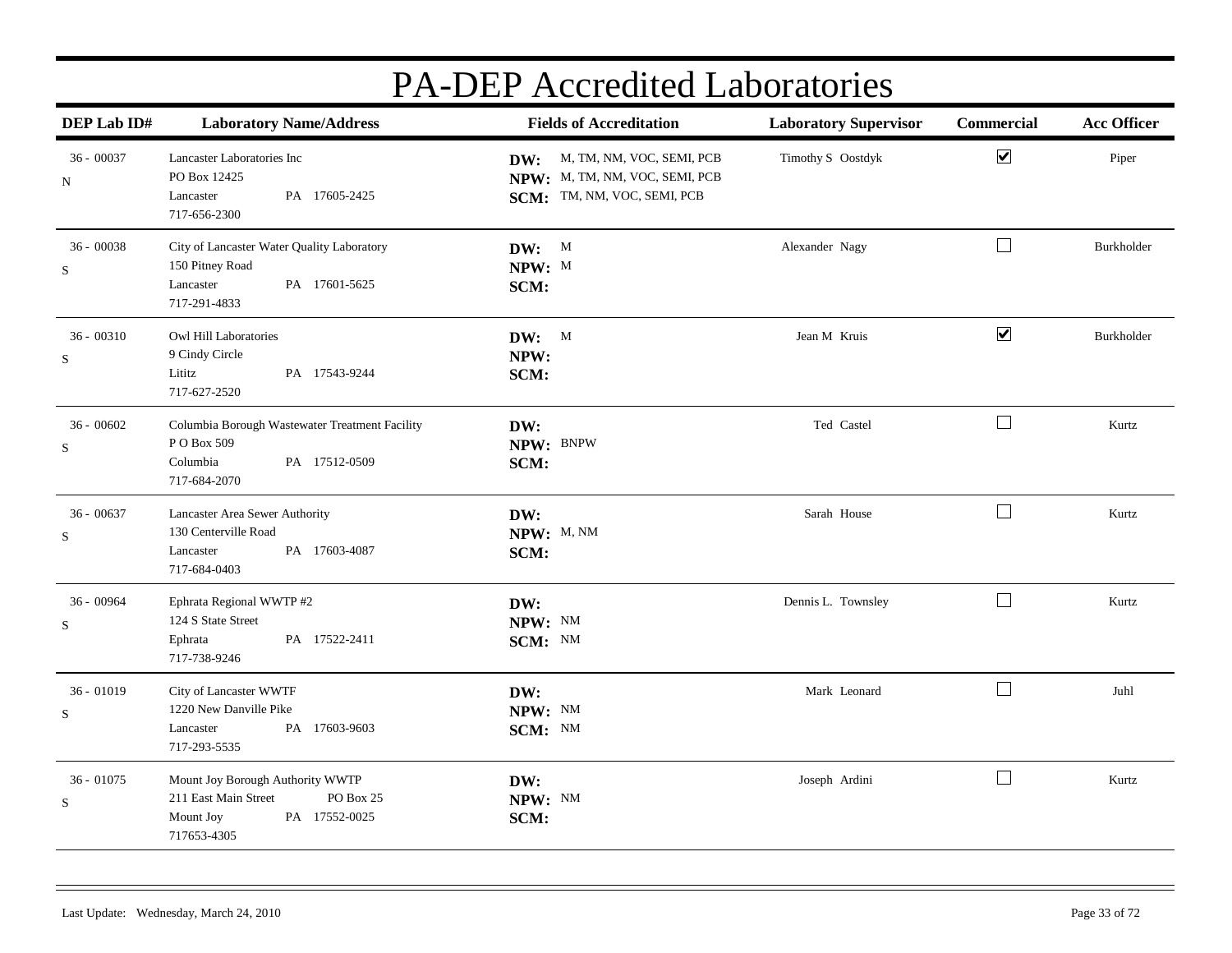| DEP Lab ID#               | <b>Laboratory Name/Address</b>                                                                                         | <b>Fields of Accreditation</b>          | <b>Laboratory Supervisor</b> | Commercial                  | <b>Acc Officer</b> |
|---------------------------|------------------------------------------------------------------------------------------------------------------------|-----------------------------------------|------------------------------|-----------------------------|--------------------|
| $36 - 01696$<br>${\bf S}$ | Lancaster Oil Co Inc dba Environmental Recovery Corp<br>1076 Old Manheim Pike<br>PA 17601<br>Lancaster<br>717-393-2627 | DW:<br>NPW: NM, TM, VOC<br>SCM: TM, PCB | Kermit Burkholder            | $\mathcal{L}_{\mathcal{A}}$ | Juhl               |
| 36 - 01930<br>${\bf S}$   | Marietta Donegal Joint Authority WWTP<br>PO Box 167<br>Marietta<br>PA 17547<br>717-426-1650                            | DW:<br>NPW: NM<br>SCM: NM               | Charles Shireman Jr          | $\mathcal{L}_{\mathcal{A}}$ | Houck              |
| $36 - 01989$<br>S         | Borough of Elizabethtown<br>600 S Hanover Street<br>Elizabethtown<br>PA 17022<br>717-367-1585                          | DW:<br>NPW: BNPW<br>SCM:                | David E. Hudzick             | $\Box$                      | Hunsberger         |
| $36 - 02495$<br>S         | Lititz Sewer Authority<br>50 Lititz Run Road<br>Lititz<br>PA 17543-8503<br>717-626-2172                                | DW:<br>NPW: BNPW<br>SCM: NM             | Todd R. Kauffman             | $\Box$                      | Juhl               |
| $36 - 02506$<br>S         | New Holland Borough Authority WWTP<br>555 South Custer Avenue<br>New Holland<br>PA 17557<br>717-354-2345               | DW:<br>NPW: NM<br>SCM:                  | Tina M. Myers                | $\Box$                      | Kurtz              |
| <b>County: Lawrence</b>   |                                                                                                                        |                                         |                              |                             |                    |
| $37 - 00137$<br>${\bf S}$ | Pennsylvania American Water - New Castle<br>2736 Ellwood Road<br>New Castle<br>PA 16101<br>724-652-6331                | DW: M<br>NPW:<br>SCM:                   | Kristine Donaldson           | $\overline{\phantom{0}}$    | Burkholder         |
| 37 - 00138<br>${\bf S}$   | Pennsylvania American Water - Ellwood City<br>2736 Ellwood Road<br>New Castle<br>PA 16101<br>724-758-3382              | DW: M<br>NPW:<br>SCM:                   | Kristine Donaldson           | $\sim$                      | Burkholder         |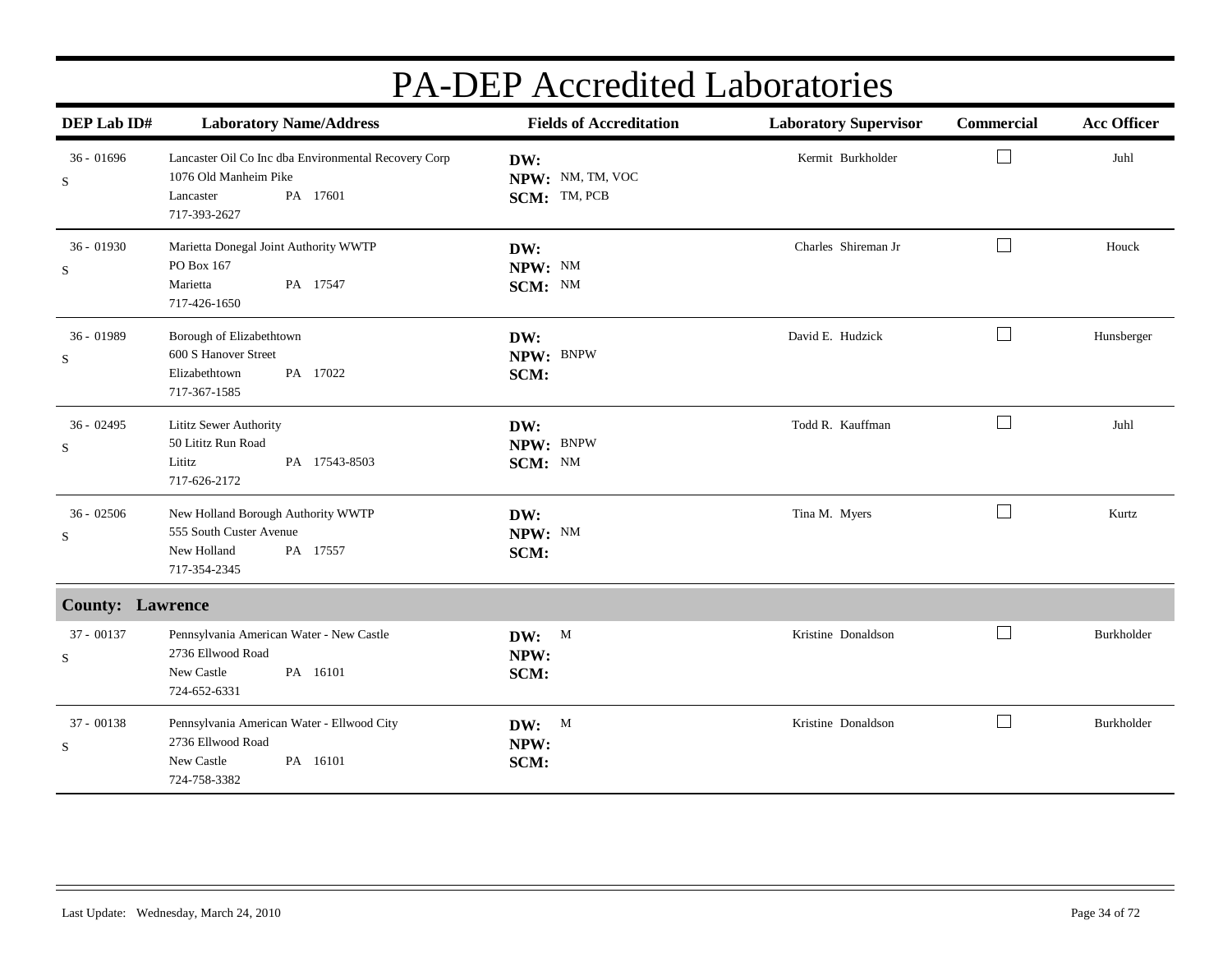| DEP Lab ID#                 | <b>Laboratory Name/Address</b>                                                                                             | <b>Fields of Accreditation</b>                                                      | <b>Laboratory Supervisor</b> | Commercial           | <b>Acc Officer</b> |
|-----------------------------|----------------------------------------------------------------------------------------------------------------------------|-------------------------------------------------------------------------------------|------------------------------|----------------------|--------------------|
| $37 - 00237$<br>$\mathbf S$ | Environmental Laboratory Services Inc<br>1135 Butler Avenue<br>New Castle<br>PA 16101<br>724-652-5770                      | DW: M, NM, TM, VOC<br>NPW: M, NM, TM, VOC, PCB, SEMI<br>SCM: NM, TM, VOC, PCB, SEMI | Marianne Whipkey             | $\blacktriangledown$ | Houck              |
| 37 - 00279<br>$\mathbf S$   | Freedom Associates Inc<br>229 Portersville Road<br>Suite 9<br><b>Ellwood City</b><br>PA 16117<br>724-752-6642              | DW: M<br>NPW: BNPW<br>SCM:                                                          | Russell D Freed, Sr.         | $\blacktriangledown$ | Hunsberger         |
| $37 - 01833$<br>$\mathbf S$ | New Castle Sanitation Authority<br>512 Montgomery Avenue<br>New Castle<br>PA 16102<br>724-654-4664                         | DW:<br>NPW: BNPW<br>SCM:                                                            | Joseph McIlvenny             | $\Box$               | Hunsberger         |
| $37 - 02013$<br>$\mathbf S$ | Borough of Wampum<br>355 Main Street Ext<br>PO Box 65<br>PA 16157-0065<br>Wampum<br>724-535-8241                           | DW:<br>NPW: BNPW<br>SCM:                                                            | Charles Kelly                | $\Box$               | Hunsberger         |
| <b>County: Lebanon</b>      |                                                                                                                            |                                                                                     |                              |                      |                    |
| 38 - 00243<br>$\mathbf S$   | City of Lebanon Authority Wastewater Treatment Facility<br>2321 Ridgeview Road<br>Lebanon<br>PA 17042-9431<br>717-272-2841 | DW: M<br>NPW: M, NM<br>SCM: M, TM, NM                                               | Cora Shenk                   | $\Box$               | Piper              |
| $38 - 00338$<br>$\mathbf S$ | Pure-Test Water Laboratory<br>736 E Lincoln Avenue<br>PA 17067<br>Myerstown<br>717-866-2234                                | <b>DW:</b> M, NM<br>NPW: M, NM<br>SCM:                                              | David N Brubacker            | $\blacktriangledown$ | Juhl               |
| 38 - 00756<br>$\mathbf S$   | Annville Township WWTF Laboratory<br>PO Box 320<br>Annville<br>PA 17003-0320<br>717-867-1992                               | DW:<br>NPW: BNPW<br>SCM: NM                                                         | Charles H Moll               |                      | Marshall           |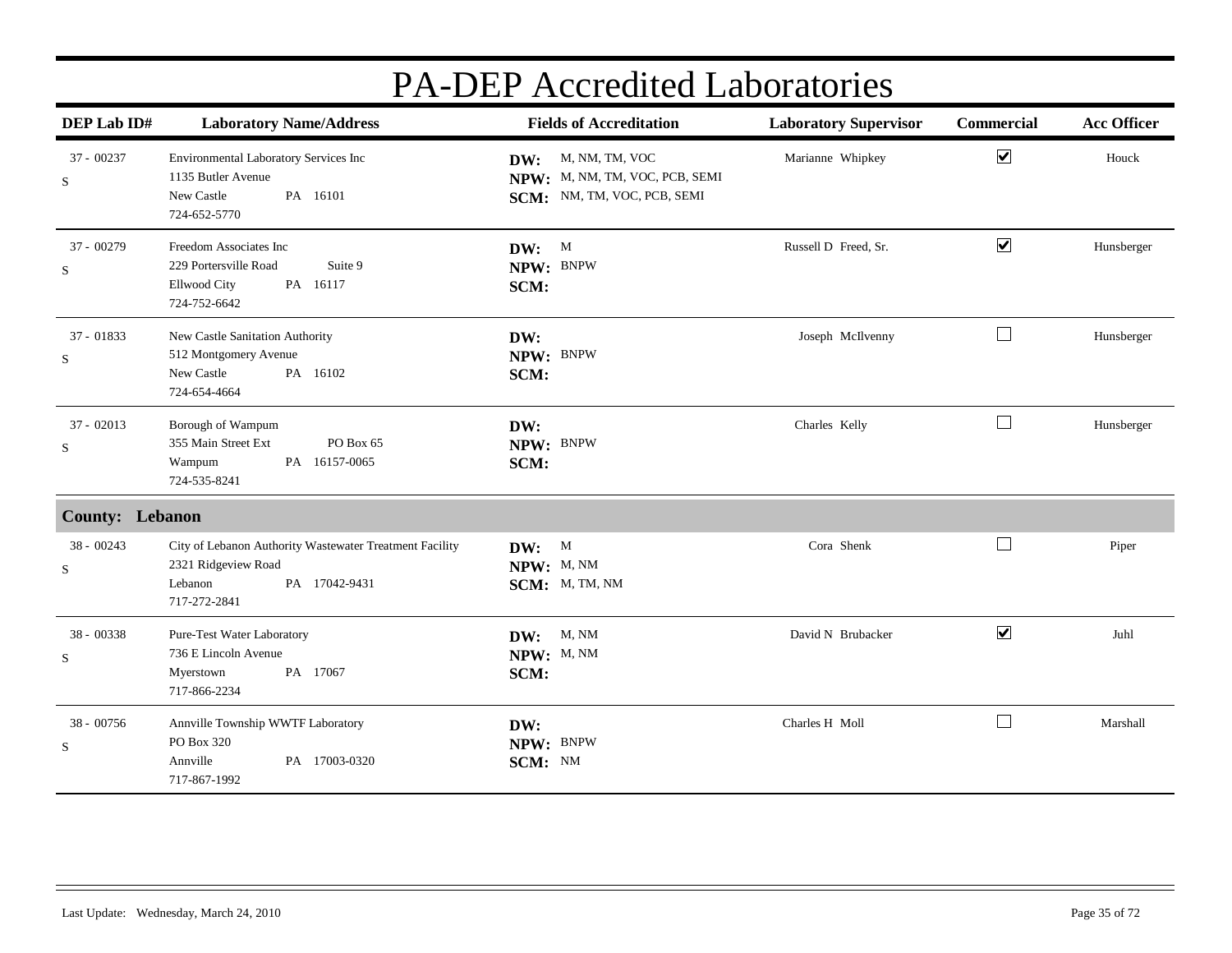| DEP Lab ID#           | <b>Laboratory Name/Address</b>                                                                                     | <b>Fields of Accreditation</b>                                                                                      | <b>Laboratory Supervisor</b> | <b>Commercial</b>    | <b>Acc Officer</b> |
|-----------------------|--------------------------------------------------------------------------------------------------------------------|---------------------------------------------------------------------------------------------------------------------|------------------------------|----------------------|--------------------|
| 38 - 00955<br>S       | Borough of Palmyra Wastewater Treatment Plant<br>325 S Railroad Street<br>PA 17078-2400<br>Palmyra<br>717-838-3121 | DW:<br>NPW: BNPW<br>SCM: NM                                                                                         | Benjamin E. Dohner           | ⊔                    | Marshall           |
| <b>County: Lehigh</b> |                                                                                                                    |                                                                                                                     |                              |                      |                    |
| 39 - 00098<br>S       | Nestle Purina PetCare Company<br>2050 Pope Road<br>PA 18104-9308<br>Allentown<br>610-398-4750                      | DW: M<br>NPW: M<br>SCM: M                                                                                           | Gerard Schultz               |                      | Burkholder         |
| $39 - 00106$<br>S     | Allentown Municipal Water Laboratory<br>1300 Martin Luther King Jr<br>PA 18102-4605<br>Allentown<br>610-437-7645   | DW: M<br>NPW:<br>SCM:                                                                                               | Chris Cope                   | $\Box$               | Burkholder         |
| $39 - 00401$<br>N     | Benchmark Analytics Inc<br>4777 Saucon Creek Road<br><b>Center Valley</b><br>PA 18034-9004<br>610-974-8100         | M, NM, TM, VOC, PCB, SEMI, RAD<br>DW:<br>NPW: M, NM, TM, VOC, PCB, SEMI, RAD<br>SCM: M, NM, TM, VOC, PCB, SEMI, RAD | Jason Ackerman               | $\blacktriangledown$ | Houck              |
| $39 - 00546$<br>S     | Nestle Waters North America<br>405 Nestle Way<br>Breinigsville<br>PA 18031<br>610-530-5932                         | DW: M<br>NPW:<br>SCM:                                                                                               | Jamey R Webb                 | $\Box$               | Burkholder         |
| 39 - 00694<br>S       | AERC.com Inc<br>2591 Mitchell Avenue<br>Allentown<br>PA 18103<br>610-797-7608                                      | DW:<br>NPW:<br>SCM: NM, TM                                                                                          | Matthew Blanar               | $\Box$               | Hackman            |
| 39 - 00698<br>S       | Geo Specialty Chemicals Inc<br>2409 N Cedar Crest Blvd<br>PA 18004-9733<br>Allentown<br>610-433-6330               | DW:<br>NPW: NM<br>SCM:                                                                                              | Michael Weber                | $\Box$               | Piper              |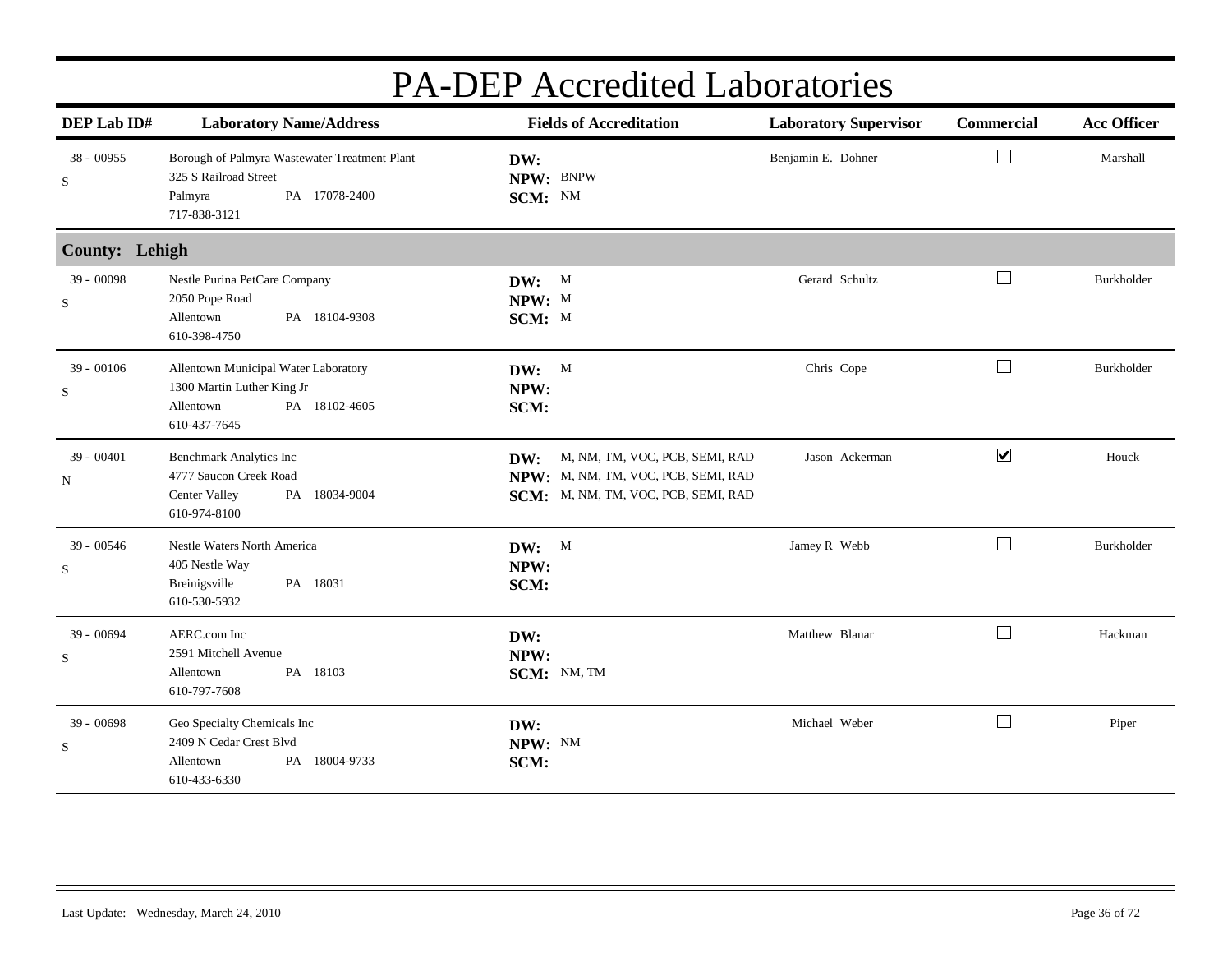| DEP Lab ID#                 | <b>Laboratory Name/Address</b>                                                                                  | <b>Fields of Accreditation</b>                              | <b>Laboratory Supervisor</b> | <b>Commercial</b>    | <b>Acc Officer</b> |
|-----------------------------|-----------------------------------------------------------------------------------------------------------------|-------------------------------------------------------------|------------------------------|----------------------|--------------------|
| $39 - 01105$<br>$\mathbf S$ | American Analytical & Environmental Inc<br>738 Front Street<br>PA 18032<br>Catasauqua<br>610-266-5343           | DW:<br>NPW: TM, NM<br>SCM: TM, NM                           | Douglas Sammak               | $\blacktriangledown$ | Kurtz              |
| 39 - 01329<br>$\mathbf S$   | City of Allentown WWTP Laboratory<br>112 Union Street<br>Allentown<br>PA 18102-4912<br>610-437-7641             | DW:<br>NPW: BNPW<br>SCM: M, NM                              | Chris Cope                   | $\Box$               | Kurtz              |
| 39 - 01584<br>S             | <b>OMI</b> Laboratory<br>7676 Industrial Blvd<br>PA 18106-9218<br>Allentown<br>610-395-9782                     | DW:<br>NPW: NM<br>SCM:                                      | Anthony Mazziotta            | $\Box$               | Hackman            |
| 39 - 03724<br>$\mathbf S$   | American Aquatic Testing Inc<br>890 North Graham Street<br>PA 18109<br>Allentown<br>610-434-9015                | DW:<br>NPW: WETT<br>SCM:                                    | Christopher Nally            | $\blacktriangledown$ | Hackman            |
| 39 - 04427<br>N             | Nestle Waters North America<br>305 Nestle Way<br>Breinigsville<br>PA 18031<br>484-866-4339                      | $DW:$ M<br>NPW:<br>SCM:                                     | Nancy R. Spence              | ⊔                    | Burkholder         |
| <b>County: Luzerne</b>      |                                                                                                                 |                                                             |                              |                      |                    |
| $40 - 00113$<br>$\mathbf S$ | Aqua-Tech Laboratory<br>1 Wilderness Drive<br>Mountaintop<br>PA 18707<br>570-868-0915                           | DW: M<br>NPW:<br>SCM:                                       | Joseph F Calabro             | $\blacktriangledown$ | <b>Burkholder</b>  |
| $40 - 00115$<br>$\mathbf S$ | A. E. Kirby Memorial Health Center<br>71 North Franklin Street<br>Wilkes-Barre<br>PA 18701-1391<br>570-822-4278 | M, TM, NM, VOC<br>DW:<br>NPW: M, TM, NM, VOC<br>SCM: TM, NM | Danielle Cappellini          | $\blacktriangledown$ | Piper              |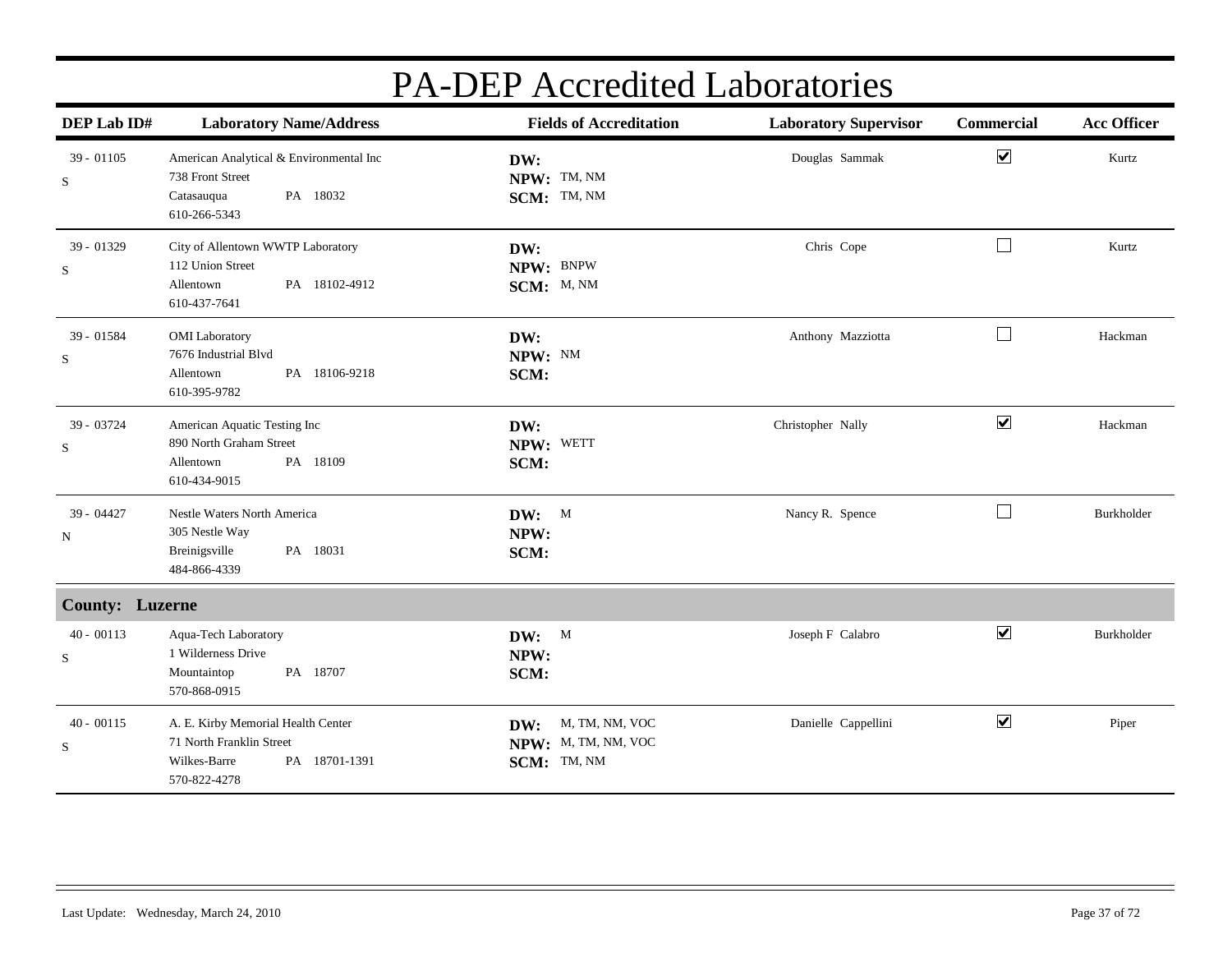| DEP Lab ID#                  | <b>Laboratory Name/Address</b>                                                                                              | <b>Fields of Accreditation</b>                                                      | <b>Laboratory Supervisor</b> | <b>Commercial</b>    | <b>Acc Officer</b> |
|------------------------------|-----------------------------------------------------------------------------------------------------------------------------|-------------------------------------------------------------------------------------|------------------------------|----------------------|--------------------|
| $40 - 00417$<br>N            | HawkMtn Labs Inc<br>201 W Clay Avenue<br>Hazle Township<br>PA 18202<br>570-455-6011                                         | DW: M, NM, TM, VOC<br>NPW: M, NM, TM, VOC, PCB, SEMI<br>SCM: NM, TM, VOC, PCB, SEMI | Jeffrey Gittleman            | $\blacktriangledown$ | Piper              |
| $40 - 00568$<br>$\, {\rm N}$ | PPL System Chemical Laboratory<br><b>PPL Utilities</b><br>1 Scotch Pine Drive<br>Hazle Township<br>PA 18202<br>570-384-5234 | DW:<br>NPW: NM, TM<br>SCM: NM                                                       | Harry C Boyer                | $\Box$               | Piper              |
| $40 - 00759$<br>S            | Greater Hazleton Joint Sewer Authority<br>PO Box 651<br>PA 18201-0651<br>Hazleton<br>570-454-0851                           | DW:<br>NPW: BNPW<br>SCM:                                                            | John Ratchko                 | $\Box$               | Kurtz              |
| $40 - 00804$<br>S            | Ecology III Inc<br>804 Salem Blvd<br>PA 18603<br>Berwick<br>570-542-2191                                                    | DW:<br>NPW: BNPW<br>SCM:                                                            | Lyle Harvey                  | $\blacktriangledown$ | Kurtz              |
| $40 - 00808$<br>S            | PPL Susquehanna LLC<br>769 Salem Blvd.<br>Berwick<br>PA 18603-6828<br>570-542-3035                                          | DW:<br>NPW: NM<br>SCM:                                                              | Mark Hulme                   | $\Box$               | Kurtz              |
| $40 - 00840$<br>S            | Mountaintop Area Joint Sanitary Authority<br>290 Morio Drive<br>PA 18707<br>Mountaintop<br>570-678-7411                     | DW:<br>NPW: BNPW<br>SCM: NM                                                         | Dennis Lear                  | $\Box$               | Hackman            |
| $40 - 01059$<br>${\bf S}$    | Wyoming Valley Sanitary Authority Laboratory<br>PO Box 33A<br>PA 18703-1333<br>Wilkes-Barre<br>570-825-0360                 | DW:<br>NPW: BNPW<br>SCM:                                                            | Jack Farrell                 | $\Box$               | Hackman            |
| $40 - 01065$<br>${\bf S}$    | Lower Lackawana Valley Sanitary Authority<br>398 Coxton Road<br>PO Box 2067<br>PA 18642-2067<br>Duryea<br>570-655-1665      | DW:<br>NPW: BNPW<br>SCM: NM                                                         | John Mekilo                  | $\Box$               | Juhl               |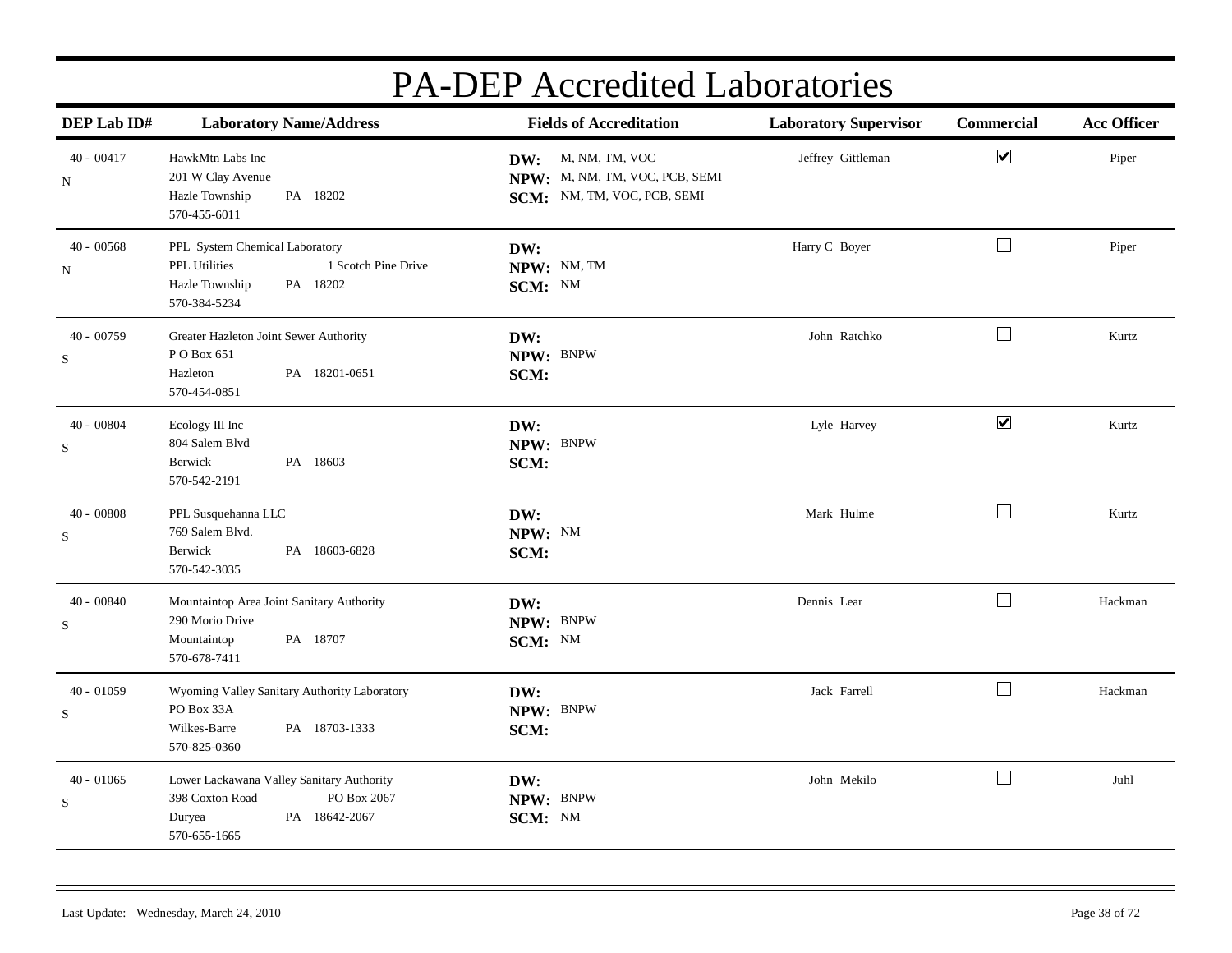| DEP Lab ID#             | <b>Laboratory Name/Address</b>                                                                                          | <b>Fields of Accreditation</b>                                         | <b>Laboratory Supervisor</b> | Commercial           | <b>Acc Officer</b> |
|-------------------------|-------------------------------------------------------------------------------------------------------------------------|------------------------------------------------------------------------|------------------------------|----------------------|--------------------|
| 40 - 03184<br>S         | Conyngham Borough Authority<br>PO Box 469<br>Conyngham<br>PA 18219<br>570-788-0608                                      | DW:<br>NPW: BNPW<br>SCM:                                               | James Wasilewski             |                      | Kurtz              |
| County: Lycoming        |                                                                                                                         |                                                                        |                              |                      |                    |
| 41 - 00034<br>S         | Seewald Laboratories Inc<br>1403 West Fourth Street<br>Williamsport<br>PA 17701<br>570-326-4001                         | M, NM, TM, VOC<br>DW:<br>NPW: M, NM, TM, VOC, WETT<br>SCM: NM, TM, VOC | John J Tobin Jr              | $\blacktriangledown$ | Hackman            |
| 41 - 00283<br>S         | Williamsport Sanitary Authority Laboratories<br>253 West Fourth Street<br>Williamsport<br>PA 17701-6113<br>570-323-6140 | $DW:$ M, NM<br>NPW: M, NM<br>SCM: NM                                   | Walter A Nicholson           | $\Box$               | Hackman            |
| 41 - 01838<br>S         | Lycoming County Water & Sewer Authority<br>216 Old Cement Road<br>Montoursville<br>PA 17754<br>570-546-8005             | DW:<br>NPW: BNPW<br>SCM:                                               | Duane Martzall               | $\Box$               | Hackman            |
| <b>County: McKean</b>   |                                                                                                                         |                                                                        |                              |                      |                    |
| $42 - 00518$<br>S       | Pennsylvania American Water - Kane<br>2736 Ellwood Road<br>New Castle<br>PA 16101<br>814-837-2221                       | DW: M<br>NPW:<br>SCM:                                                  | Kristine Donaldson           | $\vert \ \ \vert$    | Burkholder         |
| 42 - 01985<br>S         | <b>Bradford Sanitary Authority</b><br>28 Kennedy Street<br>PO Box 546<br>PA 16701<br><b>Bradford</b><br>814-368-7105    | DW:<br>NPW: BNPW<br>SCM:                                               | Barry Anderson               | $\Box$               | McCarthy           |
| <b>County: Mercer</b>   |                                                                                                                         |                                                                        |                              |                      |                    |
| 43 - 00075<br>${\bf S}$ | Aqua Pennsylvania Inc -Shenango Valley Division<br>644 North Water Avenue<br>Sharon<br>PA 16146-1515<br>724-347-7418    | DW: M<br>NPW:<br>SCM:                                                  | William D Young              | $\Box$               | Burkholder         |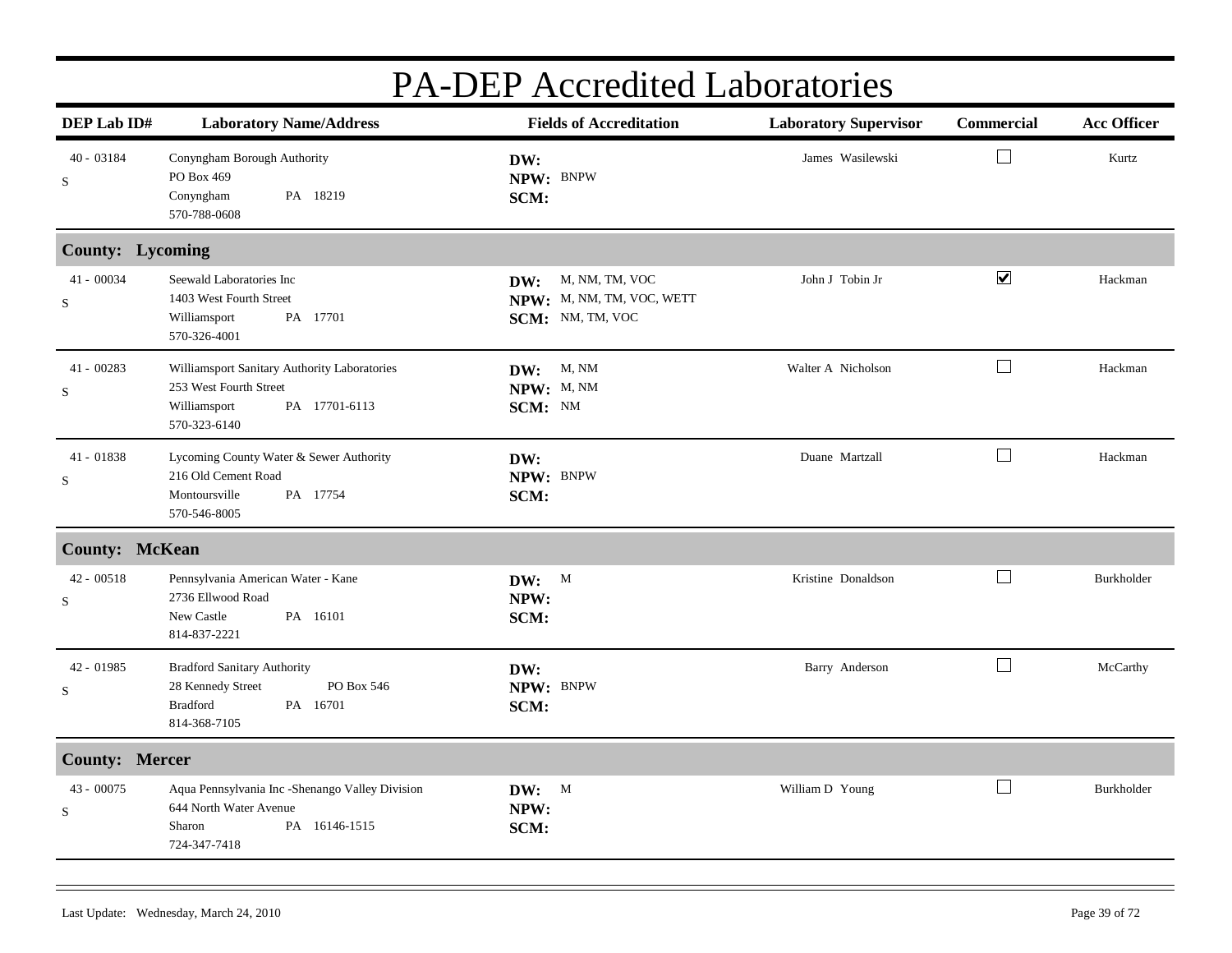| DEP Lab ID#            | <b>Laboratory Name/Address</b>                                                                                                                      | <b>Fields of Accreditation</b> | <b>Laboratory Supervisor</b> | <b>Commercial</b>           | <b>Acc Officer</b> |
|------------------------|-----------------------------------------------------------------------------------------------------------------------------------------------------|--------------------------------|------------------------------|-----------------------------|--------------------|
| 43 - 00076<br>S        | Greenville Municipal Water Authority<br>44 Clinton Street<br>Greenville<br>PA 16125<br>724-588-4340                                                 | DW: M<br>NPW:<br>SCM:          | William Brady                | $\Box$                      | Burkholder         |
| 43 - 01081<br>S        | Shenango Township Municipal Authority Wastewater Laboratory<br>PO Box 266<br>155 Campground Road<br>West Middlesex<br>PA 16159-0266<br>724-528-1577 | DW:<br>NPW: BNPW<br>SCM:       | Loren Holler                 | $\overline{\phantom{a}}$    | McCarthy           |
| 43 - 01247<br>S        | Borough of Grove City WWTP<br>900 Greenwood Drive<br>PO Box 110<br>Grove City<br>PA 16127<br>724-458-6580                                           | DW:<br>NPW: BNPW<br>SCM:       | Jennifer Harris              | $\mathcal{L}_{\mathcal{A}}$ | Hackman            |
| $43 - 01618$<br>S      | M Davidson and Associates Inc<br>1944 W Lake Road<br>PA 16134<br>Jamestown<br>724-932-5050                                                          | DW:<br>NPW: BNPW<br>SCM:       | Cindy L. Rostron             | $\blacktriangledown$        | McCarthy           |
| $43 - 01690$<br>S      | Hermitage Water Pollution Control Plant<br>2133 Broadway Avenue<br>Hermitage<br>PA 16148<br>724-347-4941                                            | DW:<br>NPW: BNPW<br>SCM:       | Thomas W. Darby              | $\Box$                      | Marshall           |
| 43 - 01794<br>S        | Greenville Sanitary Authority<br>125 Main Street<br>Greenville<br>PA 16125<br>724-588-2036                                                          | DW:<br>NPW: BNPW<br>SCM: NM    | William Jamison              | $\Box$                      | McCarthy           |
| <b>County: Mifflin</b> |                                                                                                                                                     |                                |                              |                             |                    |
| 44 - 00147<br>S        | Laurel Creek Filter Plant<br>400 Filter Plant Road<br>Milroy<br>PA 17063<br>717-667-3918                                                            | DW: M<br>NPW:<br>SCM:          | Craig Bubb                   |                             | Burkholder         |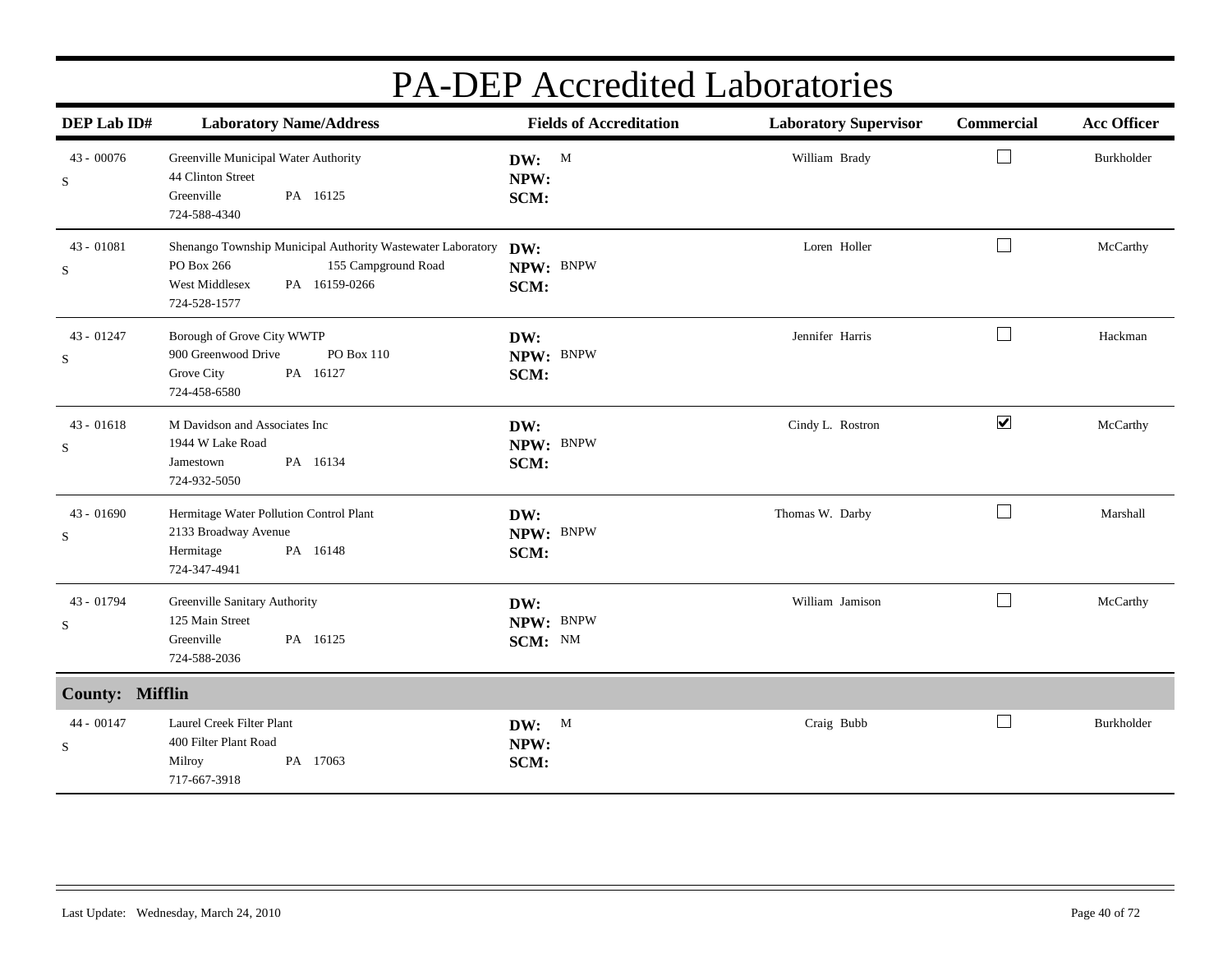| DEP Lab ID#               | <b>Laboratory Name/Address</b>                                                                                                   | <b>Fields of Accreditation</b>               | <b>Laboratory Supervisor</b> | Commercial           | <b>Acc Officer</b> |
|---------------------------|----------------------------------------------------------------------------------------------------------------------------------|----------------------------------------------|------------------------------|----------------------|--------------------|
| 44 - 00600<br>S           | Borough of Lewistown WWTP Laboratory<br>2 East Third Street<br>Lewistown<br>PA 17044-1799<br>717-242-2823                        | DW:<br>NPW: NM<br>SCM: NM                    | Michael J Dippery            | $\perp$              | Kurtz              |
| 44 - 01266<br>$\mathbf S$ | Municipal Authority of the Township of Union<br>101 Coldwater Lane<br>PO Box 5625<br>Belleville<br>PA 17004-5625<br>717-935-5202 | DW:<br>NPW: BNPW<br>SCM: NM                  | Alfred Fultz Jr              | $\Box$               | Kurtz              |
| 44 - 01683<br>${\bf S}$   | Granville Twp Sewer & Water Junction Plant<br>100 Helen Street<br>Lewistown<br>PA 17044<br>717-242-1838                          | DW:<br>NPW: NM<br>SCM: NM                    | Earl Weaver                  | $\Box$               | Kurtz              |
| 44 - 03734<br>S           | Granville Twp Sewer & Water Strodes Mills Plant<br>100 Helen Street<br>Lewistown<br>PA 17044<br>717-242-1838                     | DW:<br>NPW: NM<br>SCM:                       | Earl Weaver Jr.              | $\perp$              | Kurtz              |
| <b>County: Monroe</b>     |                                                                                                                                  |                                              |                              |                      |                    |
| $45 - 00264$<br>$\rm S$   | F X Browne Inc<br>PO Box 1398<br>Marshalls Creek<br>PA 18335<br>570-588-7900                                                     | M, NM<br>DW:<br>NPW: M, NM<br>SCM:           | Michael Ronco                | $\blacktriangledown$ | Kurtz              |
| 45 - 00289<br>$\mathbf S$ | Prosser Laboratories Inc<br>PO Box 118<br>PA 18330-0118<br>Effort<br>570-629-2981                                                | DW: M, NM, TM<br>NPW: M, NM, TM<br>SCM:      | David Scholtz                | $\blacktriangledown$ | Hackman            |
| 45 - 00574<br>S           | Pocono Environmental Laboratories LLC<br>1 Old Mill Road<br>PA 18372<br>Tannersville<br>570-629-8900                             | DW: M, NM, TM, VOC<br>NPW: M, NM, TM<br>SCM: | Jeremy R Young               | $\blacktriangledown$ | Juhl               |
| <b>County: Montgomery</b> |                                                                                                                                  |                                              |                              |                      |                    |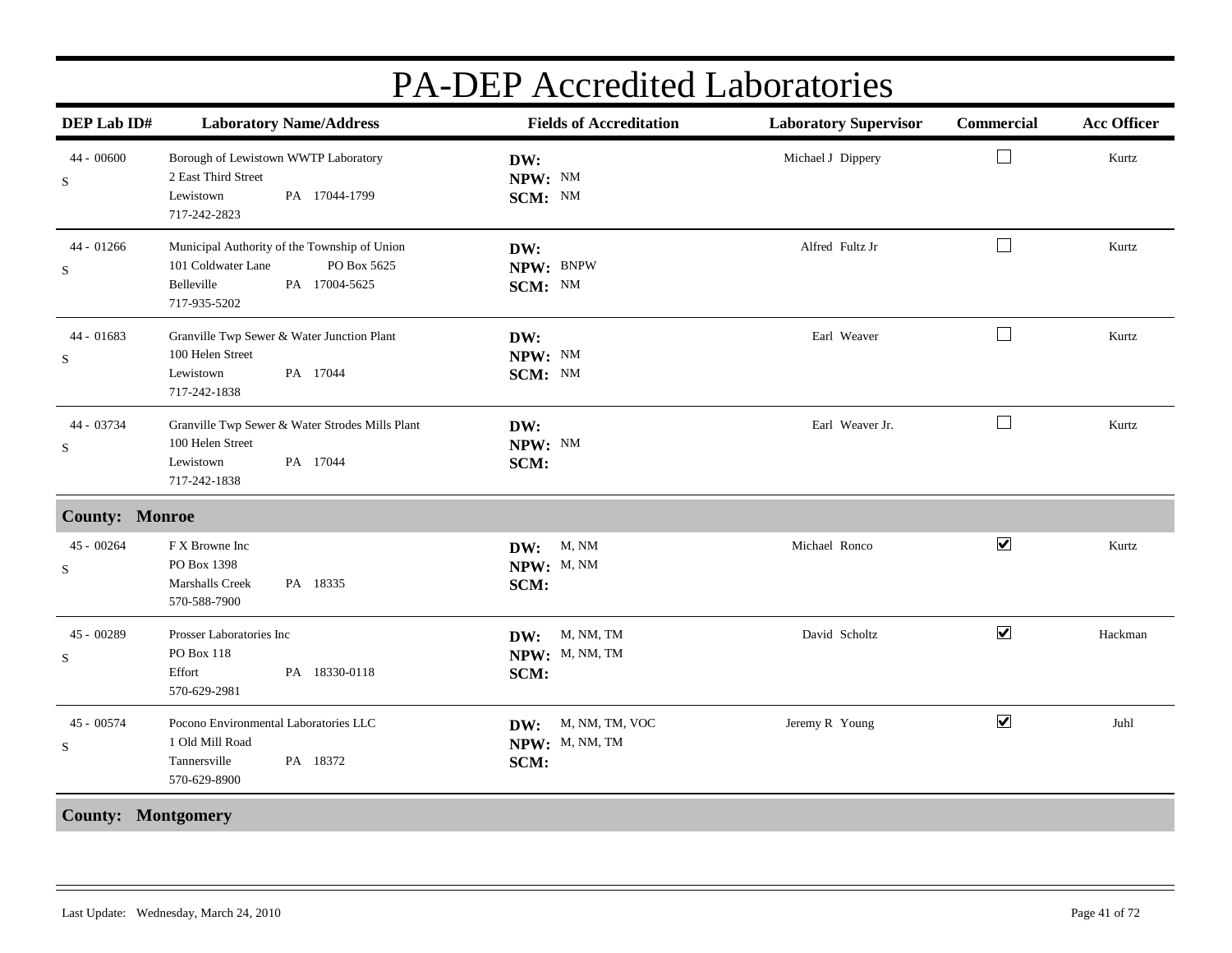| DEP Lab ID#                 | <b>Laboratory Name/Address</b>                                                                                             | <b>Fields of Accreditation</b>                                       | <b>Laboratory Supervisor</b> | Commercial           | <b>Acc Officer</b> |
|-----------------------------|----------------------------------------------------------------------------------------------------------------------------|----------------------------------------------------------------------|------------------------------|----------------------|--------------------|
| $46 - 00008$<br>S           | PA Amer Water Co - Norristown<br>300 West Washington Street<br>Norristown<br>PA 19401<br>610-292-3591                      | DW: M<br>NPW:<br>SCM:                                                | Sandy Weiss                  | $\Box$               | Burkholder         |
| $46 - 00026$<br>S           | Aqua Pennsylvania Inc<br>762 W Lancaster Avenue<br>Bryn Mawr<br>PA 19010-3489<br>610-525-1400                              | DW: M, TM, NM, VOC, SEMI<br>NPW: M, NM, TM<br>SCM:                   | Charles D Hertz              | $\blacktriangledown$ | Juhl               |
| $46 - 00352$<br>S           | Merck Environmental Laboratory<br>770 Sumneytown Pike<br>PO Box 4 WP 20-211<br>West Point<br>PA 19486-0004<br>215-652-6377 | DW: TM, VOC<br>NPW: NM, TM<br>SCM: NM, TM, VOC, SEMI                 | Gregory Wimmer               | $\Box$               | Houck              |
| $46 - 00501$<br>S           | Montgomery County Health Dept<br>1430 DeKalb Street<br>PO Box 311<br>Norristown<br>PA 19404-0311<br>610-278-5117           | DW: M<br>NPW:<br>SCM:                                                | Rachel DeMarzio              | $\Box$               | Burkholder         |
| $46 - 00505$<br>N           | TestAmerica - King of Prussia<br>1008 West Ninth Avenue<br>PA 19406<br>King of Prussia<br>610-337-9992                     | DW: TM<br>NPW: NM, TM, VOC, SEMI, PCB<br>SCM: NM, TM, VOC, SEMI, PCB | Crystal Pollock              | $\blacktriangledown$ | Marshall           |
| $46 - 00678$<br>S           | Lower Perkiomen Valley Regional Sewer Authority<br>PO Box 297<br>101 Station Road<br>PA 19456-0297<br>Oaks<br>610-676-9040 | DW:<br>NPW: BNPW<br>SCM: NM                                          | William Roshong              | $\Box$               | Hunsberger         |
| 46 - 00793<br>S             | Pottstown Wastewater Treatment Plant Laboratory<br>100 E High Street<br>PA 19464<br>Pottstown<br>610-970-6540              | DW: M<br>NPW: BNPW<br>SCM: NM                                        | Krissy Pennypacker           | $\Box$               | Juhl               |
| $46 - 00918$<br>$\mathbf S$ | Hatfield Township Municipal Authority Laboratory<br>3200 Advance Lane<br>PA 18915-9766<br>Colmar<br>215-822-9300           | DW:<br>NPW: BNPW<br>SCM: NM                                          | Albert Horng                 | $\Box$               | Hunsberger         |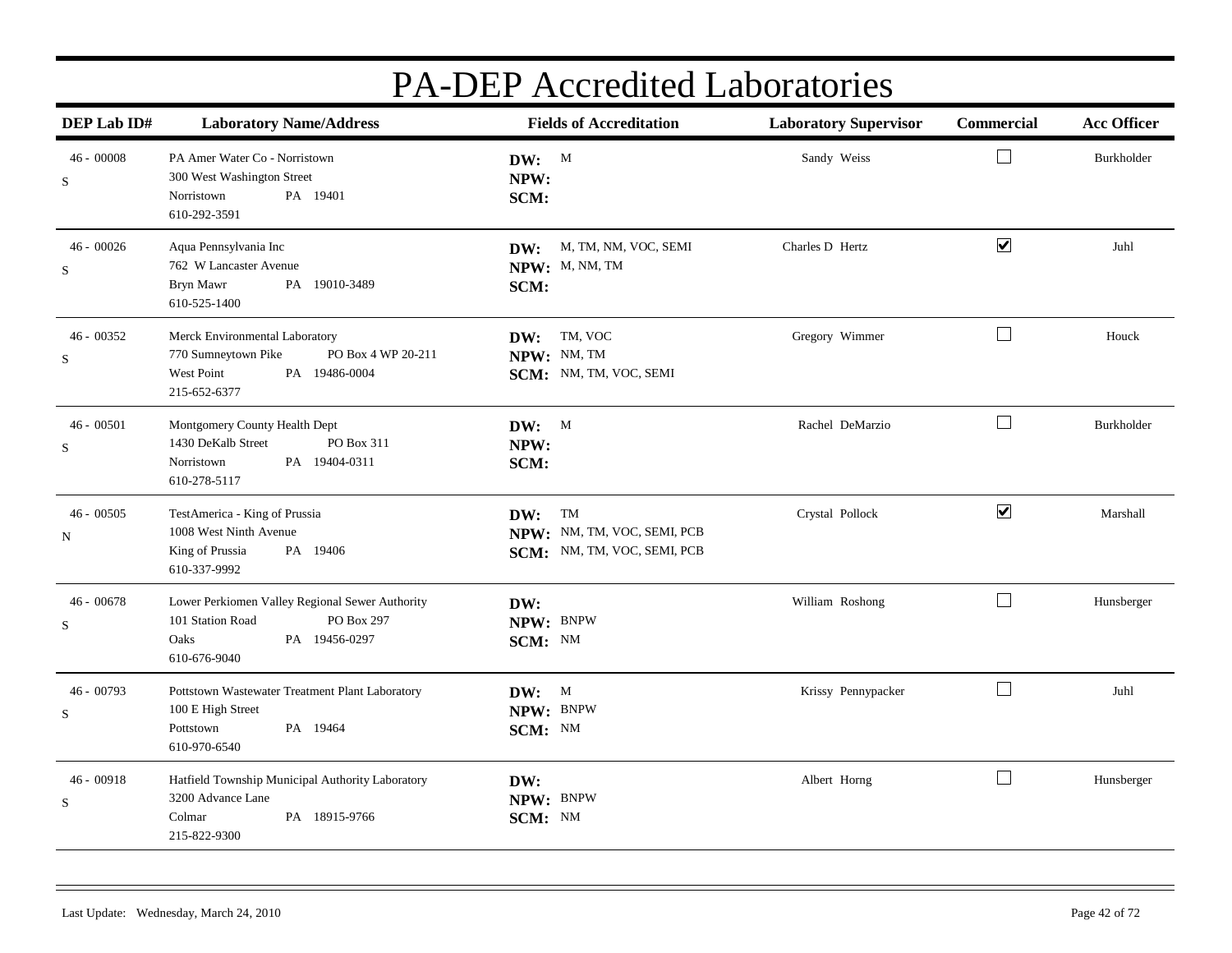| DEP Lab ID#                 | <b>Laboratory Name/Address</b>                                                                                       | <b>Fields of Accreditation</b>              | <b>Laboratory Supervisor</b> | Commercial           | <b>Acc Officer</b> |
|-----------------------------|----------------------------------------------------------------------------------------------------------------------|---------------------------------------------|------------------------------|----------------------|--------------------|
| $46 - 00919$<br>S           | Lansdale Wastewater Treatment Plant<br>One Vine Street<br>Lansdale<br>PA 19446-3601<br>215-361-8362                  | DW:<br>NPW: BNPW<br>SCM:                    | Sunni Barndt                 | $\Box$               | Hunsberger         |
| $46 - 01028$<br>$\mathbf S$ | Limerick Generating Station Environmental Laboratory<br>3146 Sanatoga Road<br>PA 19464<br>Pottstown<br>610-718-2777  | DW:<br>NPW: NM<br>SCM:                      | Robert Lance                 | $\Box$               | Hunsberger         |
| $46 - 01135$<br>$\mathbf S$ | Republic Environmental Systems Pennsylvania LLC<br>2869 Sandstone Drive<br>Hatfield<br>PA 19440-1912<br>215-822-8995 | DW:<br>NPW: NM, TM, VOC<br>SCM: NM, TM, VOC | Crystal Patel                | $\blacktriangledown$ | Hunsberger         |
| $46 - 01198$<br>$\mathbf S$ | Commissioners Township of Abington<br>1176 Old York Road<br>PA 19001-3713<br>Abington<br>215-886-0934                | DW:<br>NPW: M, NM<br>SCM: NM                | Seetha Mayuranath            | $\Box$               | Juhl               |
| $46 - 01305$<br>$\mathbf S$ | Lonza Riverside Environmental Laboratory<br>900 River Road<br>PA 19428-2647<br>Conshohocken<br>610-292-4300          | DW:<br>NPW: NM<br>SCM:                      | T. Jeff Bell                 | $\Box$               | Houck              |
| $46 - 01651$<br>$\mathbf S$ | Borough of Souderton WWTP<br>31 W Summit Street<br>PA 18964<br>Souderton<br>215-723-3824                             | DW:<br>NPW: BNPW<br>SCM:                    | Sharon Roble                 | $\Box$               | Juhl               |
| $46 - 01655$<br>S           | Lower Salford Township Authority<br>PO Box 243<br>Harleysville<br>PA 19438-0243<br>215-256-6127                      | DW:<br>NPW: BNPW<br>SCM:                    | Christina Nelson             | $\Box$               | Juhl               |
| 46 - 03572<br>$\mathbf S$   | <b>EMSL Analytical Inc</b><br>521 Plymouth Road<br>Suite 107<br><b>Plymouth Meeting</b><br>PA 18462<br>610-828-3102  | DW:<br>NPW:<br>SCM: A                       | Angela Yohn-Goodling         | $\blacktriangledown$ | Marshall           |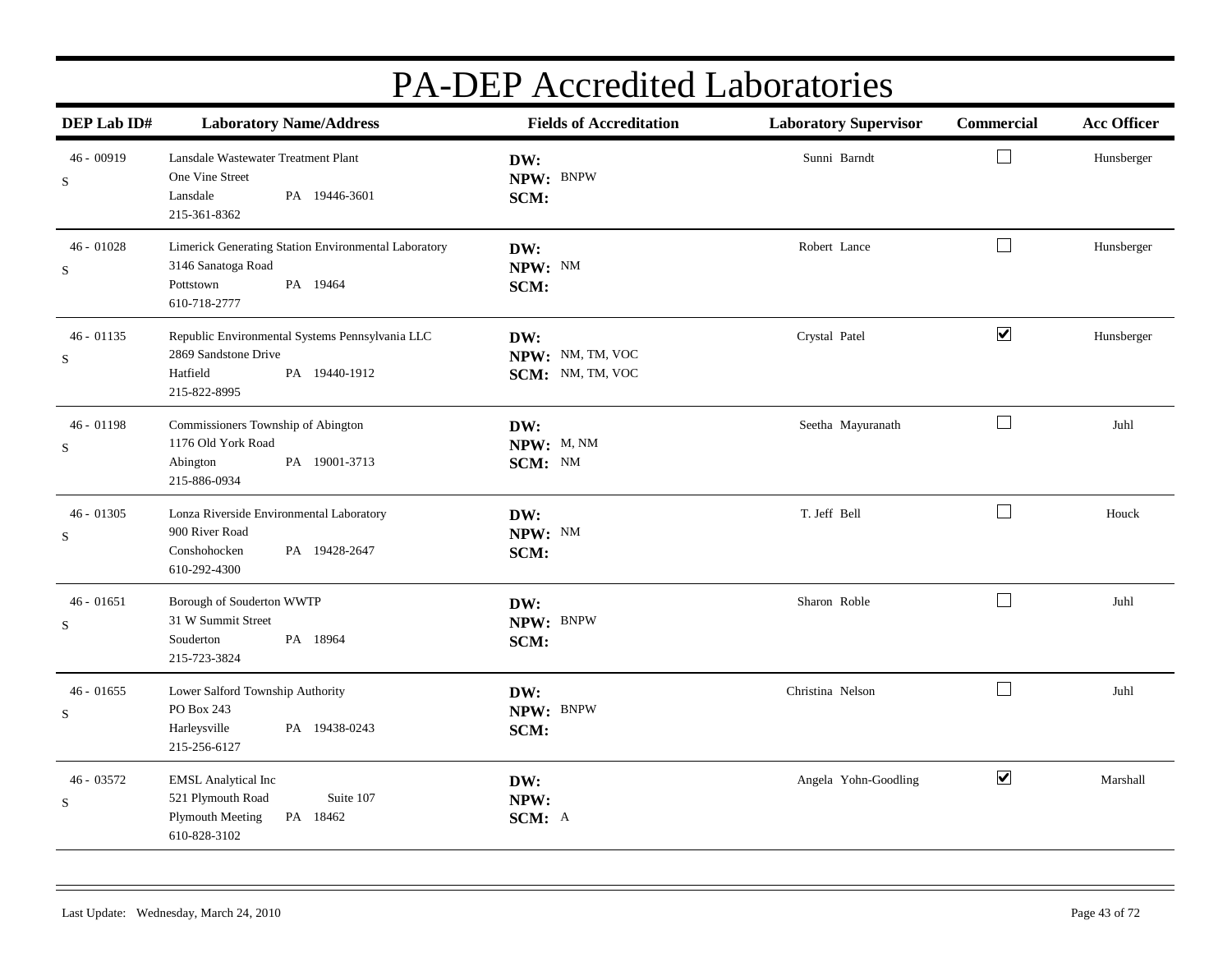| DEP Lab ID#                 | <b>Laboratory Name/Address</b>                                                                                                                      | <b>Fields of Accreditation</b> | <b>Laboratory Supervisor</b> | Commercial                  | <b>Acc Officer</b> |
|-----------------------------|-----------------------------------------------------------------------------------------------------------------------------------------------------|--------------------------------|------------------------------|-----------------------------|--------------------|
| 46 - 03581<br>${\bf S}$     | Aquaticlab Inc<br>5 Riverside Drive<br>Spring City<br>PA 19475-1840<br>610-792-8600                                                                 | DW:<br>NPW: WETT<br>SCM:       | Roger Zirk                   | $\blacktriangledown$        | Hackman            |
| $46 - 03595$<br>S           | East Norriton-Plymouth-Whitpain Joint Sewer Authority Lab<br>200 Ross Street<br>Plymouth Meeting<br>PA 19462<br>610-279-5759                        | DW:<br>NPW: BNPW<br>SCM: NM    | Glenn DeBernardi             | $\mathcal{L}_{\mathcal{A}}$ | Marshall           |
| 46 - 03888<br>S             | Upper Montgomery Joint Authority<br>PO Box 6<br>PA 18073-0006<br>Pennsburg<br>215-679-5133                                                          | DW:<br>NPW: BNPW<br>SCM:       | William R. Nester            | $\Box$                      | Hackman            |
| $46 - 04029$<br>S           | WWTP Laboratory - NAS JRB WG<br>Naval Air Station - Willow G Environmental Building 78 Code<br>PA 19090-5021<br><b>Willow Grove</b><br>215-443-6938 | DW:<br>NPW: NM<br>SCM:         | Vince Ennis                  | $\Box$                      | Hackman            |
| <b>County: Northampton</b>  |                                                                                                                                                     |                                |                              |                             |                    |
| 48 - 00099<br>S             | Bethlehem City Water Lab<br>10 E Church Street<br>Bethlehem<br>PA 18018<br>610-865-7144                                                             | M, NM<br>DW:<br>NPW:<br>SCM:   | Jodi Schnalzer               | $\Box$                      | Hackman            |
| $48 - 00101$<br>S           | <b>Easton Water Plant</b><br>701 North Delaware Drive<br>PA 18042<br>Easton<br>610-250-6693                                                         | DW: M<br>NPW:<br>SCM:          | Jill Plesnarski              | $\overline{\phantom{0}}$    | Burkholder         |
| $48 - 00103$<br>$\mathbf S$ | Northampton Borough Municipal Authority<br>5200 Second Street<br>Coplay<br>PA 18037<br>610-262-6792                                                 | DW: M<br>NPW:<br>SCM:          | Robert Montgomery            | $\sim$                      | Burkholder         |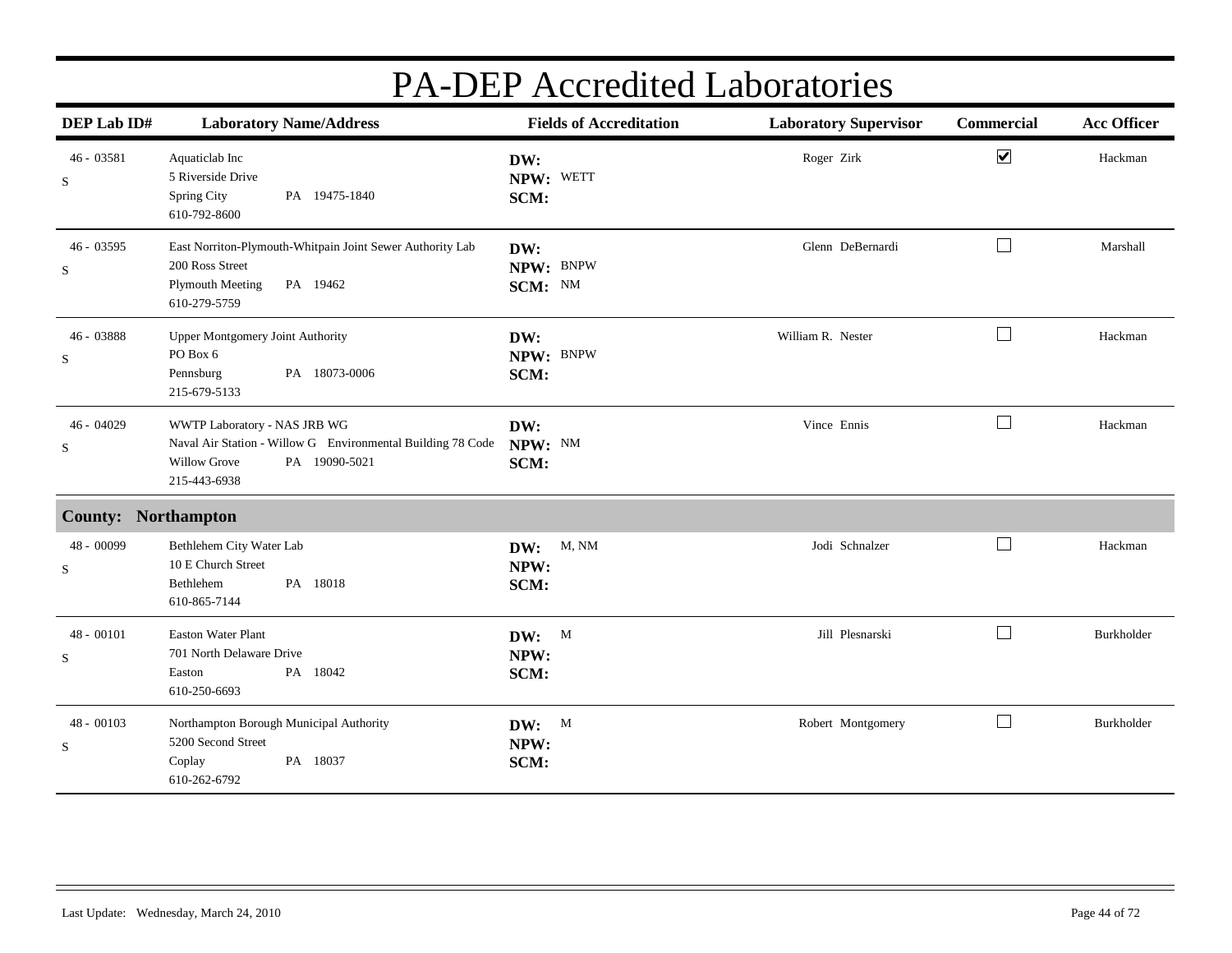| DEP Lab ID#                | <b>Laboratory Name/Address</b>                                                                                           | <b>Fields of Accreditation</b>              | <b>Laboratory Supervisor</b> | Commercial                   | <b>Acc Officer</b> |
|----------------------------|--------------------------------------------------------------------------------------------------------------------------|---------------------------------------------|------------------------------|------------------------------|--------------------|
| $48 - 00108$<br>S          | A B E Laboratory<br>7596-B Beth-Bath Pike<br>PA 18014<br>Bath<br>610-837-7721                                            | DW: M, NM<br>NPW:<br>SCM:                   | <b>Bradley S</b> Niper       | $\boxed{\blacktriangledown}$ | Piper              |
| 48 - 00358<br>$\mathbf S$  | Pennsylvania American Water - Bangor Lab<br>1500 Lake Scranton Place<br>Roaring Brook Twp PA 18444<br>570-343-3406       | DW: M<br>NPW:<br>SCM:                       | Christine Sledgeski          | $\Box$                       | Burkholder         |
| 48 - 00597<br>$\mathbf S$  | Nazareth Borough Municipal Authority<br>PO Box A<br>Nazareth<br>PA 18064<br>610-759-0727                                 | DW:<br>NPW: BNPW<br>SCM: NM                 | Dean Minnich                 | $\Box$                       | Kurtz              |
| 48 - 00724<br>${\bf S}$    | <b>Bangor Borough Authority</b><br>900 Lower S Main Street<br>PO Box 51<br>PA 18013<br>Bangor<br>610-588-3040            | DW:<br>NPW: BNPW<br>SCM: NM                 | Dean Sanders                 | $\Box$                       | Hackman            |
| 48 - 00740<br>S            | Bethlehem Wastewater Lab<br>144 Shimersville Road<br>PA 18015-9528<br>Bethlehem<br>610-865-7365                          | DW:<br>NPW: BNPW<br>SCM: NM                 | Nick Manesis                 | $\Box$                       | Kurtz              |
| 48 - 00771<br>S            | Borough of Northampton Wastewater Treatment Plant<br>1401 Laubach Avenue<br>PA 18067-0070<br>Northampton<br>610-262-6131 | DW:<br>NPW: BNPW<br>SCM: NM                 | Scott Gillespie              | $\Box$                       | Kurtz              |
| $48 - 00943$<br>S          | Benchmark Analytics Inc - Easton<br>4777 Saucon Creek Road<br>PA 18034-9004<br>Center Valley<br>610-974-8100             | DW:<br>NPW: BNPW<br>SCM:                    | Chris Medei                  | $\Box$                       | Hackman            |
| 48 - 00982<br>$\, {\rm N}$ | Mobile Environmental Analytical Inc<br>1365 Ackermanville Road<br>PA 18013<br>Bangor<br>610-588-3445                     | DW: VOC<br>NPW: VOC, SEMI<br>SCM: VOC, SEMI | Tina Drake                   | $\blacktriangledown$         | Houck              |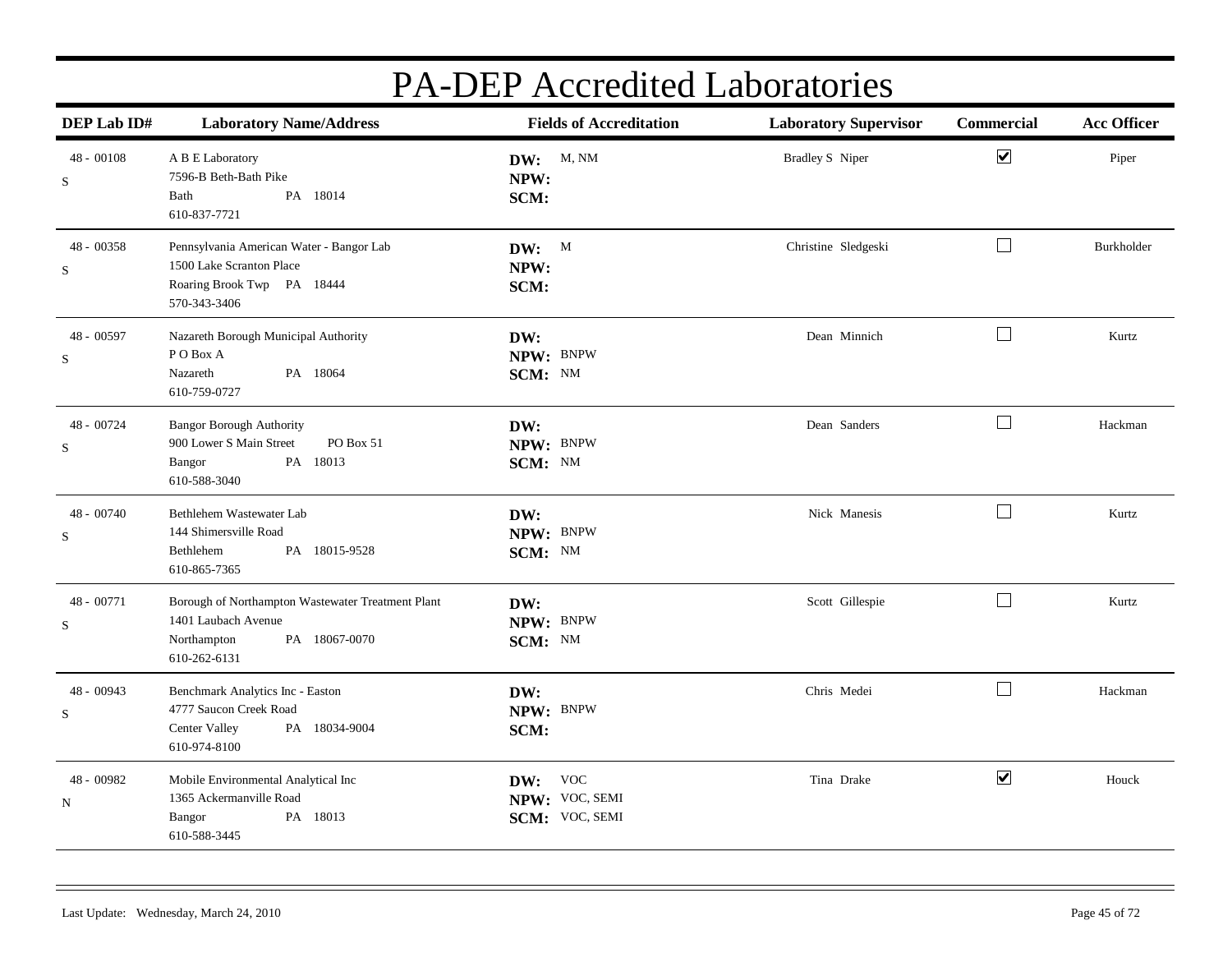| DEP Lab ID#               | <b>Laboratory Name/Address</b>                                                                                      | <b>Fields of Accreditation</b>                                                         | <b>Laboratory Supervisor</b> | Commercial                  | <b>Acc Officer</b> |
|---------------------------|---------------------------------------------------------------------------------------------------------------------|----------------------------------------------------------------------------------------|------------------------------|-----------------------------|--------------------|
| 48 - 01334<br>${\bf S}$   | QC Inc - Wind Gap Division<br>1205 Industrial Highway<br>PO Box 514<br>Southampton<br>PA 18966-0514<br>215-355-3900 | DW: M<br>NPW: M<br>SCM:                                                                | Thomas J. Hines              | $\blacktriangledown$        | Burkholder         |
| $48 - 01450$<br>$\rm S$   | Keystone Cement Company<br>PO Box A<br>Bath<br>PA 18014-0058<br>610-837-1881                                        | DW:<br>NPW: TM<br>SCM: TM, NM, PCB                                                     | Denise Mikovitch             | $\Box$                      | Piper              |
| 48 - 01509<br>S           | RRI Energy Portland Lab<br>PO Box 238<br>Portland<br>PA 18351-0238<br>570-897-2100                                  | DW:<br>NPW: NM<br>SCM:                                                                 | Frank Capobianco             | $\overline{\phantom{a}}$    | Kurtz              |
| $48 - 01652$<br>S         | Wind Gap Municipal Authority WWTP<br>578 Abel Colony Road<br>Wind Gap<br>PA 18091<br>610-863-9266                   | DW:<br>NPW: BNPW<br>SCM:                                                               | Terry L Miklas Sr            | $\Box$                      | Kurtz              |
| County: Northumberlan     |                                                                                                                     |                                                                                        |                              |                             |                    |
| 49 - 00030<br>$\mathbf S$ | Pennsylvania American Water - White Deer Lab<br>105 Sodom Road<br>PA 17847-9762<br>Milton<br>570-742-4501           | DW: M<br>NPW:<br>SCM:                                                                  | Scott Sharp                  | $\mathcal{L}_{\mathcal{A}}$ | Burkholder         |
| 49 - 00160<br>S           | Sunbury Municipal Authority Water Department<br>462 South Fourth Street<br>PA 17801<br>Sunbury<br>570-988-1760      | DW: M<br>NPW:<br>SCM:                                                                  | Scott Debo                   | $\mathcal{L}$               | Burkholder         |
| 49 - 00303<br>$\rm S$     | Wilson Testing Laboratories Inc.<br>401 W Chestnut Street<br>PA 17872<br>Shamokin<br>570-648-2216                   | M, TM, NM, VOC<br>DW:<br>NPW: M, TM, NM, VOC, SEMI, PCB<br>SCM: TM, NM, VOC, SEMI, PCB | Annette Witcoskie            | $\overline{\mathbf{v}}$     | Kurtz              |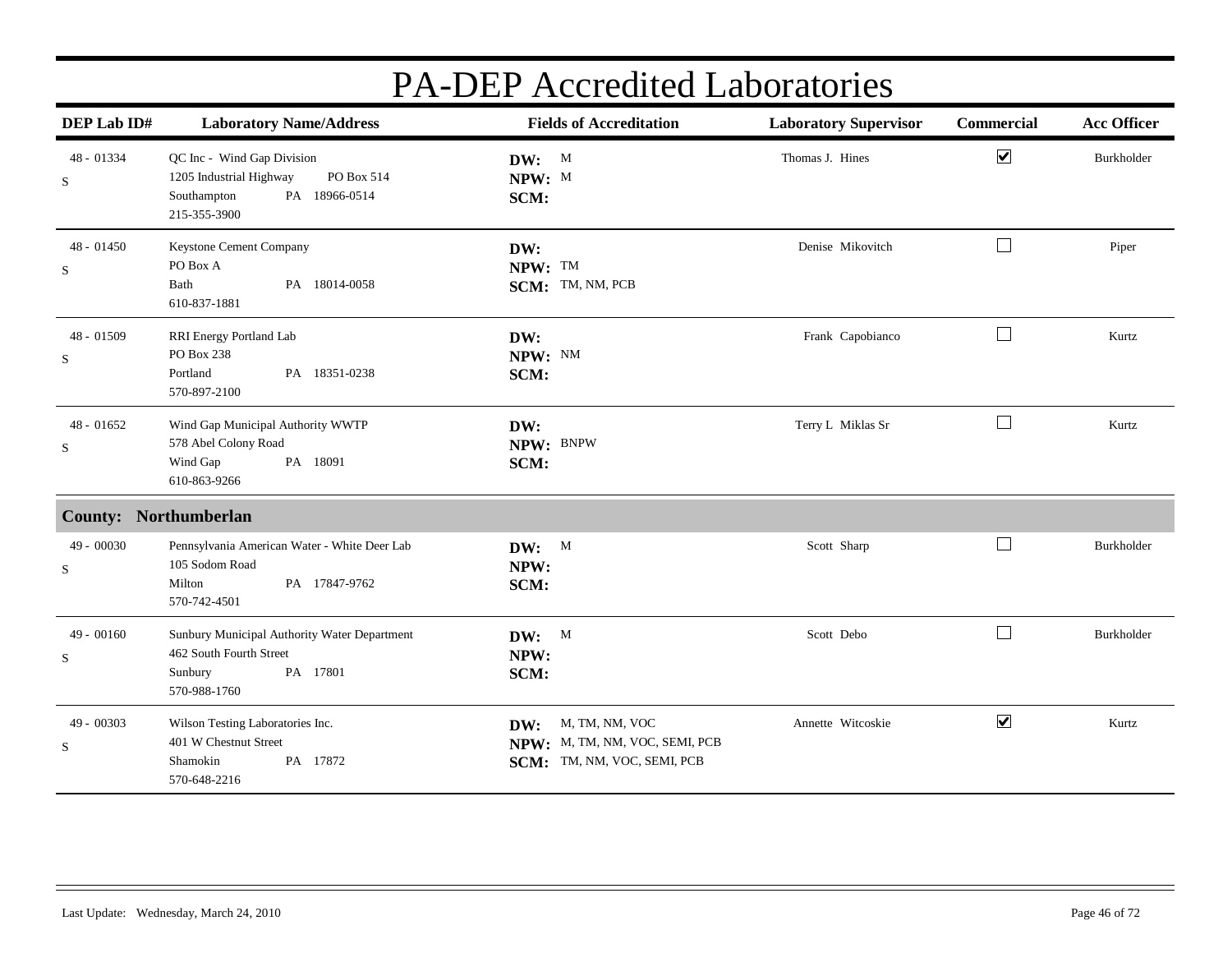| DEP Lab ID#                 | <b>Laboratory Name/Address</b>                                                                                                        | <b>Fields of Accreditation</b>                                         | <b>Laboratory Supervisor</b> | Commercial   | <b>Acc Officer</b> |
|-----------------------------|---------------------------------------------------------------------------------------------------------------------------------------|------------------------------------------------------------------------|------------------------------|--------------|--------------------|
| $49 - 00410$<br>S           | Aqua Pennsylvania Inc<br>204 E Sunbury Street<br>Shamokin<br>PA 17872-4859<br>570-672-3305                                            | DW: M<br>NPW:<br>SCM:                                                  | Richard Kotwica              |              | Burkholder         |
| 49 - 01311<br>S             | Cherokee Pharmaceuticals LLC<br>100 Avenue C<br>PO Box 367<br>Riverside<br>PA 17868<br>570-275-2220                                   | DW:<br>NPW: NM<br>SCM:                                                 | Steven P. Swartz             | $\mathbf{L}$ | Marshall           |
| $49 - 01540$<br>S           | Milton Regional Sewer Authority Wastewater Laboratory<br>PO Box 433<br>PA 17847-0433<br>Milton<br>570-742-3424                        | DW:<br>NPW: BNPW<br>SCM: NM                                            | Genie Bausinger              | $\perp$      | Marshall           |
| 49 - 02367<br>$\mathbf S$   | Maynard Bucky Debo Wastewater Treatment Plant<br>462 S Fourth Street<br>PA 17801<br>Sunbury<br>570-988-1930                           | DW:<br>NPW: NM<br>SCM: NM                                              | Michael Brockman             | $\Box$       | Kurtz              |
| County: Philadelphia        |                                                                                                                                       |                                                                        |                              |              |                    |
| $51 - 00016$<br>$\mathbf S$ | Philadelphia Water Department<br>1500 E Hunting Park Avenue<br>Philadelphia<br>PA 19124-4941<br>215-685-1425                          | M, TM, NM, VOC, SEMI<br>DW:<br>NPW: M, TM, NM, VOC, SEMI<br>SCM: M, NM | Geoffrey Brock               | $\Box$       | Kurtz              |
| $51 - 00691$<br>S           | Sunoco Inc. Refinery Laboratory<br>3144 W Passyunk Ave<br>Philadelphia<br>PA 19145-5299<br>215-339-2418                               | DW:<br>NPW: NM<br>SCM:                                                 | Glenn Winistorfer            | $\mathbf{I}$ | Hunsberger         |
| $51 - 01239$<br>$\mathbf S$ | Philadelphia Water Department - Southwest WPCP Laboratory<br>1500 E Hunting Park Ave<br>Philadelphia<br>PA 19124-4941<br>215-685-1425 | DW:<br>NPW: NM<br>SCM:                                                 | Geoffrey L. Brock            |              | Hunsberger         |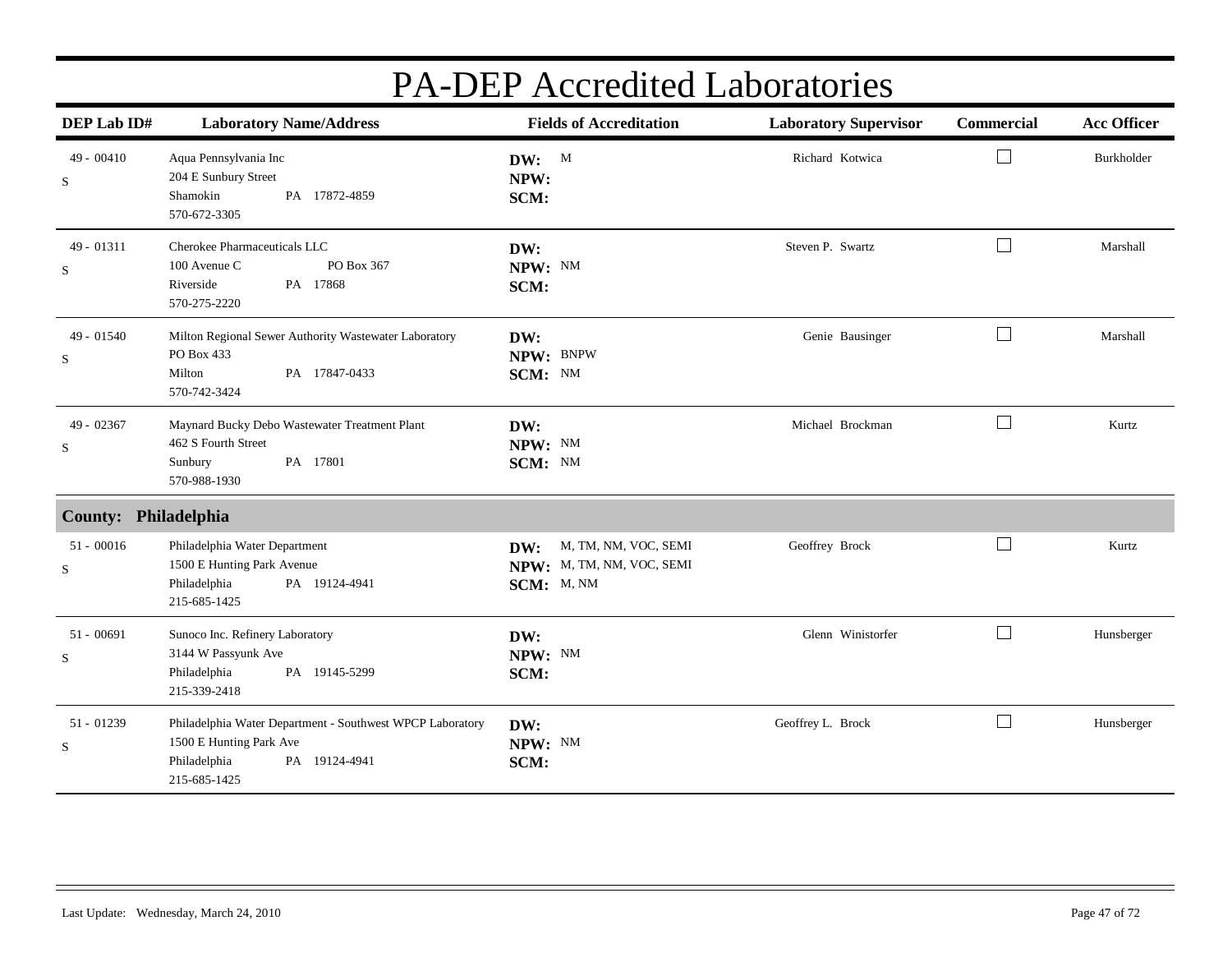|                           | I A-DEI ACCICULCU LADOIALOITES                                                                                                           |                                |                              |                      |                    |  |  |  |
|---------------------------|------------------------------------------------------------------------------------------------------------------------------------------|--------------------------------|------------------------------|----------------------|--------------------|--|--|--|
| DEP Lab ID#               | <b>Laboratory Name/Address</b>                                                                                                           | <b>Fields of Accreditation</b> | <b>Laboratory Supervisor</b> | Commercial           | <b>Acc Officer</b> |  |  |  |
| $51 - 01241$<br>S         | Philadelphia Water Department - Northeast WPCP Laboratory<br>1500 E Hunting Park Ave<br>PA 19124-4941<br>Philadelphia<br>215-685-1425    | DW:<br>NPW: NM<br>SCM:         | Geoffrey L. Brock            | $\Box$               | Hunsberger         |  |  |  |
| $51 - 01345$<br>S         | Philadelphia Water Department - Southeast WPCP Laboratory<br>1500 E Hunting Park Avenue<br>Philadelphia<br>PA 19124-4941<br>215-685-1425 | DW:<br>NPW: NM<br>SCM:         | Geoffrey L. Brock            | $\Box$               | Hunsberger         |  |  |  |
| <b>County: Pike</b>       |                                                                                                                                          |                                |                              |                      |                    |  |  |  |
| 52 - 00958<br>S           | Pike County Complex Lab<br>175 Pike County Blvd<br>PA 18428-7796<br>Lords Valley<br>570-775-5500                                         | DW:<br>NPW: BNPW<br>SCM:       | Jesse Trachtenberg           | $\Box$               | Houck              |  |  |  |
| <b>County: Potter</b>     |                                                                                                                                          |                                |                              |                      |                    |  |  |  |
| $53 - 01500$<br>S         | <b>CAMA</b> Laboratory<br>201 Southwest Street<br>PA 16915<br>Coudersport<br>814-274-8811                                                | DW:<br>NPW: BNPW<br>SCM: NM    | William Carpenter            | $\Box$               | Juhl               |  |  |  |
| <b>County: Schuylkill</b> |                                                                                                                                          |                                |                              |                      |                    |  |  |  |
| 54 - 00184<br>S           | Pottsville Environmental Testing Laboratory Inc<br>164 E Bacon Street<br>Palo Alto<br>PA 17901-3984<br>570-622-7315                      | DW: M<br>NPW: M, NM<br>SCM:    | Michael C Fabian             | $\blacktriangledown$ | Marshall           |  |  |  |
| $54 - 00448$<br>S         | Pennsylvania American Water Frackville Lab<br>250 West Laurel Street<br>PO Box 23<br>PA 17931<br>Frackville<br>570-874-4352              | DW: M<br>NPW:<br>SCM:          | Scott Sharp                  | $\Box$               | Burkholder         |  |  |  |
| 54 - 00641<br>S           | Borough of Tamaqua WWTP<br>320 East Broad Street<br>PA 18252-2138<br>Tamaqua<br>570-668-0669                                             | DW:<br>NPW: BNPW<br>SCM:       | Richard Baddick              | $\Box$               | Kurtz              |  |  |  |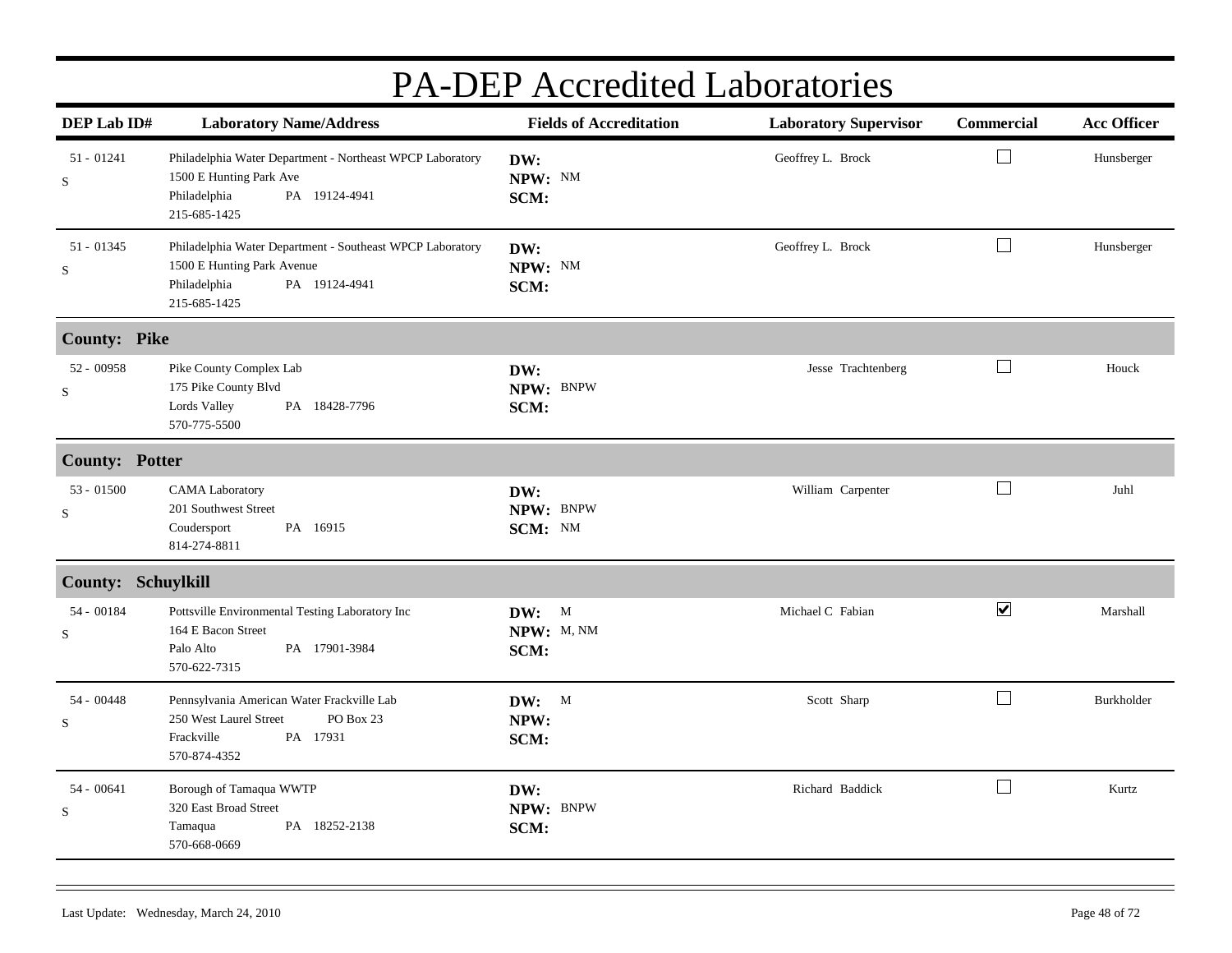| <b>PA-DEP</b> Accredited Laboratories |                                                                                                                       |                                                                                              |                              |                      |                    |  |
|---------------------------------------|-----------------------------------------------------------------------------------------------------------------------|----------------------------------------------------------------------------------------------|------------------------------|----------------------|--------------------|--|
| DEP Lab ID#                           | <b>Laboratory Name/Address</b>                                                                                        | <b>Fields of Accreditation</b>                                                               | <b>Laboratory Supervisor</b> | <b>Commercial</b>    | <b>Acc Officer</b> |  |
| 54 - 01308<br>S                       | <b>World Resources Company</b><br>170 Walnut Lane<br>PA 17901-8559<br>Pottsville<br>570-622-4747                      | DW:<br>NPW: NM, TM<br>SCM: NM, TM                                                            | Dale Schneck                 | $\Box$               | Hunsberger         |  |
| County: Snyder                        |                                                                                                                       |                                                                                              |                              |                      |                    |  |
| 55 - 00591<br>S                       | Eastern Snyder County Regional Authority WWTP Lab<br>PO Box 330<br>Selinsgrove<br>PA 17870-0330<br>570-374-1173       | DW:<br>NPW: BNPW<br>SCM:                                                                     | John Abromitis               | $\Box$               | Kurtz              |  |
| <b>County: Somerset</b>               |                                                                                                                       |                                                                                              |                              |                      |                    |  |
| $56 - 00306$<br>N                     | Geochemical Testing<br>2005 North Center Avenue<br>PA 15501-7441<br>Somerset<br>814-443-1671                          | M, NM, TM, VOC, SEMI<br>DW:<br>NPW: M, NM, TM, VOC, PCB, SEMI<br>SCM: NM, TM, VOC, PCB, SEMI | Timothy W. Bergstresser      | $\blacktriangledown$ | Hunsberger         |  |
| 56 - 00532<br>${\bf S}$               | <b>Summit Technical Laboratories</b><br>PO Box 147<br>Meyersdale<br>PA 15552<br>814-634-0485                          | DW:<br>NPW: TM, NM<br>SCM: NM                                                                | Julie Kretchman              | $\blacktriangledown$ | Piper              |  |
| $56 - 02017$<br>S                     | PBS Coals Water Lab<br>PO Box 260<br>Friedens<br>PA 15541<br>814-443-4668                                             | DW:<br>NPW: NM, TM<br>SCM:                                                                   | Carm White                   | $\Box$               | Juhl               |  |
| County: Susquehanna                   |                                                                                                                       |                                                                                              |                              |                      |                    |  |
| 58 - 00504<br>S                       | Pennsylvania American Water - Northeast Lab<br>1500 Lake Scranton Place<br>Roaring Brook Twp PA 18444<br>570-343-3406 | DW: M<br>NPW:<br>SCM:                                                                        | Christine A Sledgeski        | $\vert \ \ \vert$    | Burkholder         |  |
| 58 - 00867<br>S                       | Tri-Boro Municipal Authority<br>301 Exchange Street<br>PA 18847<br>Susquehanna<br>570-853-4206                        | DW:<br>NPW: BNPW<br>SCM: NM                                                                  | Joseph F. Schell             | $\Box$               | Juhl               |  |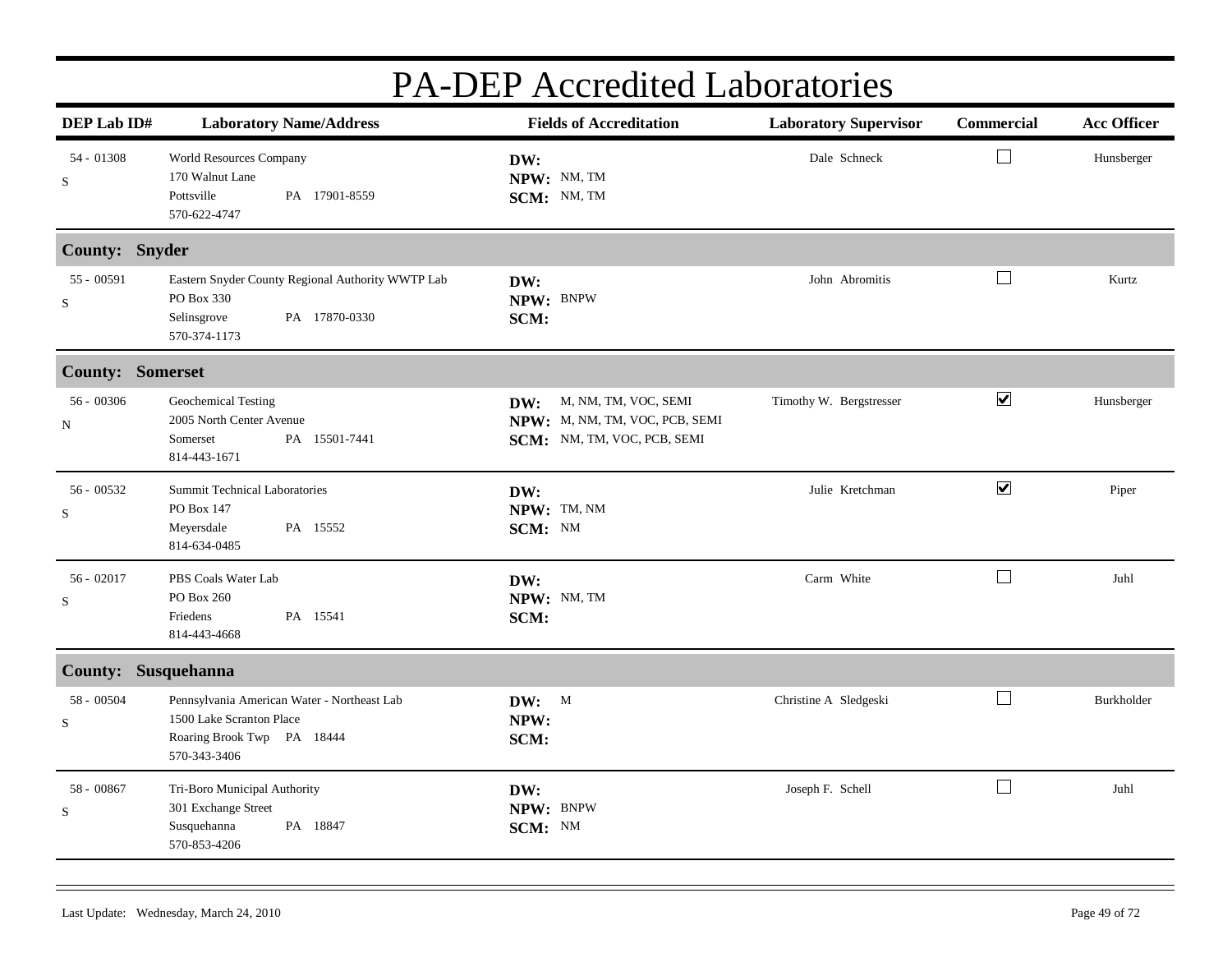| DEP Lab ID#                 |                                                                                 | <b>Laboratory Name/Address</b>                                        | <b>Fields of Accreditation</b> | <b>Laboratory Supervisor</b> | <b>Commercial</b>        | <b>Acc Officer</b> |
|-----------------------------|---------------------------------------------------------------------------------|-----------------------------------------------------------------------|--------------------------------|------------------------------|--------------------------|--------------------|
| <b>County: Tioga</b>        |                                                                                 |                                                                       |                                |                              |                          |                    |
| 59 - 00995<br>S             | <b>Bailey Laboratories</b><br>126 A Main Street<br>Wellsboro<br>570-724-4443    | PA 16901-1443                                                         | DW:<br>NPW: NM, TM<br>SCM:     | James Bailey                 | $\blacktriangledown$     | Juhl               |
| 59 - 02014<br>S             | 3 Corey Street<br>Mansfield<br>570-662-7409                                     | Borough of Mansfield Wastewater Treatment Laboratory<br>PA 16933-1132 | DW:<br>NPW: BNPW<br>SCM: NM    | Ronald E Weed                | $\Box$                   | Juhl               |
| <b>County: Union</b>        |                                                                                 |                                                                       |                                |                              |                          |                    |
| $60 - 00632$<br>${\bf S}$   | Gregg Township Municipal Authority<br>16436 RT 15<br>Allenwood<br>570-538-3313  | PO Box 192<br>PA 17810-0192                                           | DW:<br>NPW: NM<br>SCM: NM      | Floyd Koch                   | $\Box$                   | Marshall           |
| $60 - 01098$<br>$\mathbf S$ | NGC Industries Inc<br>PO Box 210<br>West Milton<br>570-538-2531                 | PA 17886                                                              | DW:<br>NPW: NM<br>SCM:         | James Rice                   | $\overline{\phantom{a}}$ | Hackman            |
| $60 - 01100$<br>S           | Lewisburg Area Joint Sewer Authority<br>PO Box 305<br>Lewisburg<br>570-524-7069 | PA 17837-0305                                                         | DW:<br>NPW: BNPW<br>SCM: NM    | <b>Billy Drasher</b>         | $\Box$                   | Marshall           |
| County: Venango             |                                                                                 |                                                                       |                                |                              |                          |                    |
| $61 - 01529$<br>${\bf S}$   | Emlenton Area Municipal Authority<br>PO Box 146<br>Emlenton<br>724-867-1652     | PA 16373-0146                                                         | DW:<br>NPW: BNPW<br>SCM:       | C Edward Tanner              | $\Box$                   | Juhl               |
| <b>County: Warren</b>       |                                                                                 |                                                                       |                                |                              |                          |                    |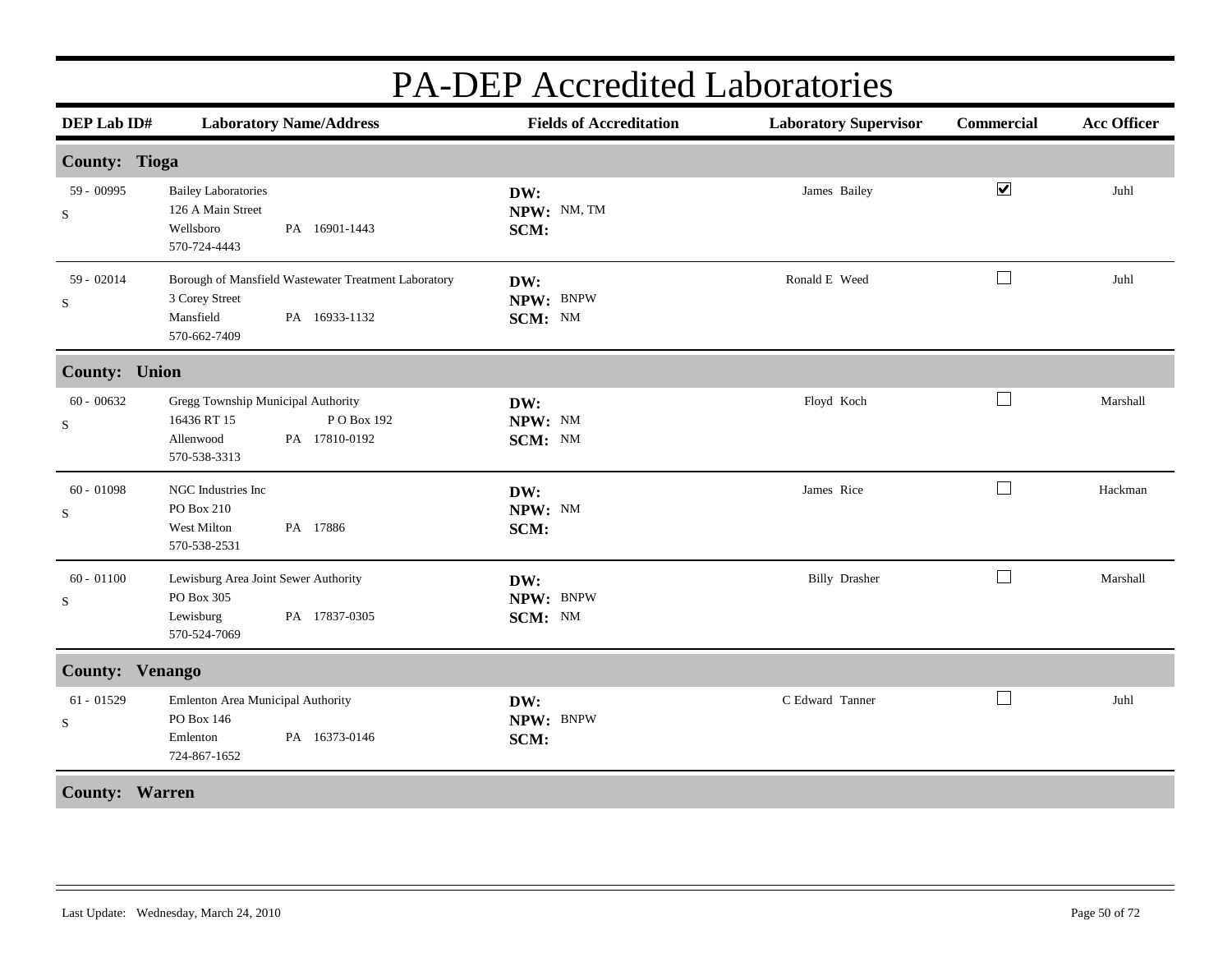| DEP Lab ID#                 | <b>Laboratory Name/Address</b>                                                                              | <b>Fields of Accreditation</b> | <b>Laboratory Supervisor</b> | Commercial                  | <b>Acc Officer</b> |
|-----------------------------|-------------------------------------------------------------------------------------------------------------|--------------------------------|------------------------------|-----------------------------|--------------------|
| $62 - 00072$<br>S           | Pennsylvania American Water - Warren<br>2736 Ellwood Road<br>New Castle<br>PA 16101<br>814-723-9719         | DW: M<br>NPW:<br>SCM:          | Kristine Donaldson           | $\mathcal{L}_{\mathcal{A}}$ | Burkholder         |
| $62 - 00625$<br>S           | <b>United Refining Company</b><br>15 Bradley Street<br>Warren<br>PA 16365<br>814-723-1500                   | DW:<br>NPW: NM<br>SCM:         | Marty L Meddock              | $\Box$                      | McCarthy           |
| $62 - 01905$<br>S           | City of Warren WWTP<br>318 W Third Avenue<br>PA 16365<br>Warren<br>814-723-6300                             | DW:<br>NPW: BNPW<br>SCM:       | R. Brent Ordiway             | $\Box$                      | McCarthy           |
| <b>County: Washington</b>   |                                                                                                             |                                |                              |                             |                    |
| $63 - 00155$<br>S           | Pennsylvania America Water Canonsburg Lab<br>230 Galley Road<br>Canonsburg<br>PA 15317<br>412-384-5115      | DW: M<br>NPW:<br>SCM:          | Sarah Restivo                | $\mathcal{L}_{\mathcal{A}}$ | Burkholder         |
| $63 - 00247$<br>S           | Pennsylvania American Water Aldrich Lab<br>60 Elrama Avenue<br>PA 15038<br>Elrama<br>412-384-5200           | DW: M<br>NPW:<br>SCM:          | Sarah Restivo                | $\mathcal{L}_{\mathcal{A}}$ | Burkholder         |
| 63 - 00908<br>$\mathbf S$   | Peters Township Sanitary Authority Brush Run WPCP<br>111 Bell Drive<br>McMurray<br>PA 15317<br>724-941-6709 | DW:<br>NPW: BNPW<br>SCM: NM    | James Miskis                 | $\Box$                      | Marshall           |
| $63 - 01011$<br>$\mathbf S$ | Mon Valley Sewage Authority<br>PO Box 792<br>PA 15033-0792<br>Donora<br>724-379-4141                        | DW:<br>NPW: BNPW<br>SCM: NM    | Charles LaMendola            | $\sim$                      | Hunsberger         |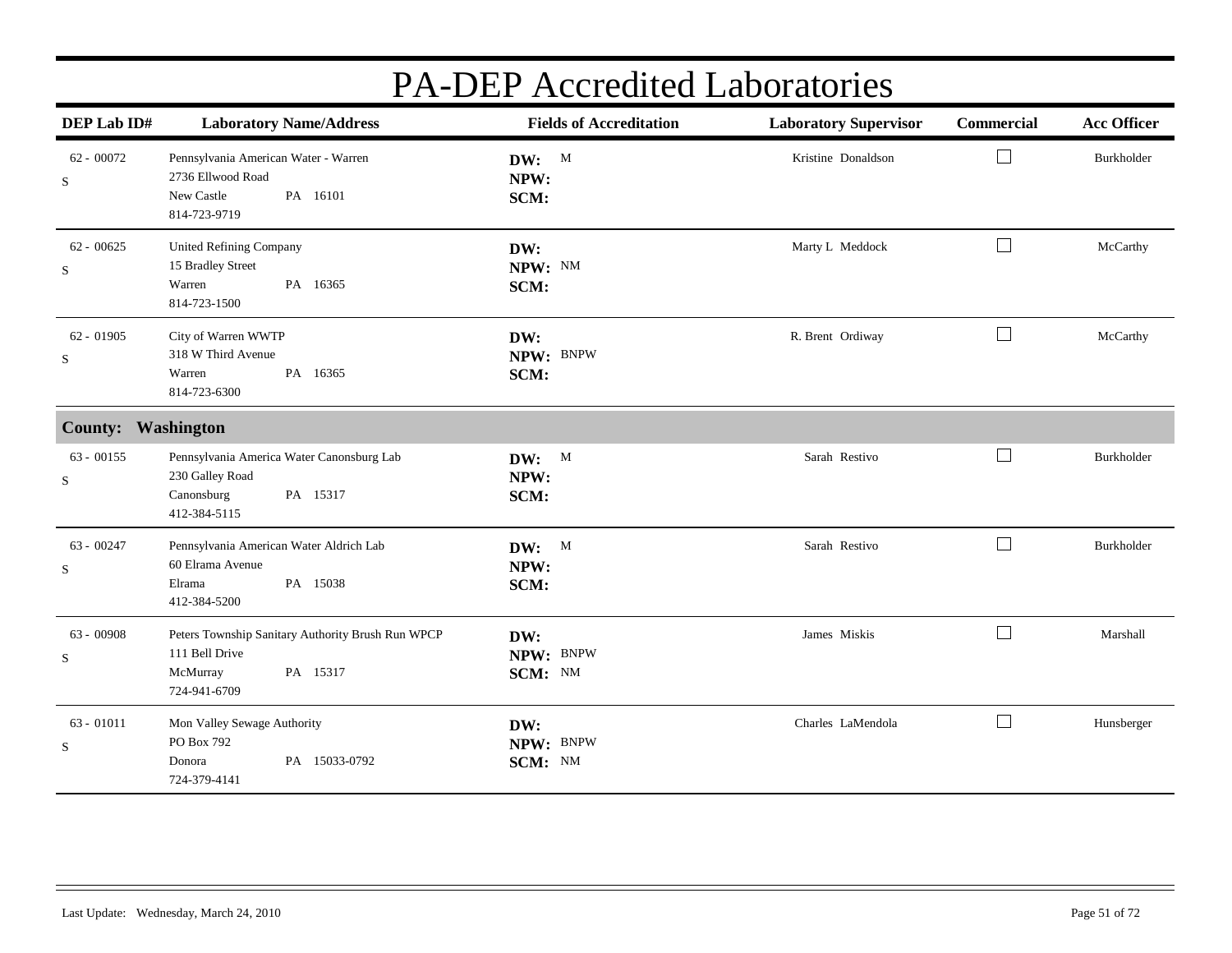| DEP Lab ID#                 | <b>Laboratory Name/Address</b>                                                                                                     | <b>Fields of Accreditation</b> | <b>Laboratory Supervisor</b> | Commercial           | <b>Acc Officer</b> |
|-----------------------------|------------------------------------------------------------------------------------------------------------------------------------|--------------------------------|------------------------------|----------------------|--------------------|
| $63 - 01126$<br>S           | Borough of New Eagle STP<br>157 Main Street<br>New Eagle<br>PA 15067-1145<br>724-258-2117                                          | DW:<br>NPW: BNPW<br>SCM: NM    | William Tatar                | $\Box$               | McCarthy           |
| $63 - 01127$<br>S           | Municipal Sanitary Authority of the City of New Kensington<br>120 Logans Ferry Road<br>New Kensington<br>PA 15068<br>724-335-9813  | DW:<br>NPW: BNPW<br>SCM:       | Daniel Rowe                  | $\Box$               | Hunsberger         |
| $63 - 01649$<br>S           | Authority of the Borough of Charleroi<br>PO Box 211<br>Charleroi<br>PA 15022<br>724-483-4833                                       | DW:<br>NPW: BNPW<br>SCM: NM    | Kevin Strelick               | $\Box$               | Hunsberger         |
| 63 - 04247<br>$\rm S$       | Environmental Service Laboratories Southern Division<br>1803 Philadelphia Street<br>Indiana<br>PA 15701-1541<br>724-463-8378       | DW: M<br>NPW: M, NM<br>SCM:    | Anngela Chapman              | $\blacktriangledown$ | Hackman            |
| <b>County: Wayne</b>        |                                                                                                                                    |                                |                              |                      |                    |
| $64 - 00638$<br>S           | Central Wayne Regional Authority<br>100 4th Street<br>Suite 8<br>PA 18431<br>Honesdale<br>570-647-0275                             | DW:<br>NPW: BNPW<br>SCM:       | Sharon Kinzinger             | $\perp$              | Houck              |
| <b>County: Westmoreland</b> |                                                                                                                                    |                                |                              |                      |                    |
| $65 - 00118$<br>$\rm S$     | MAWC Indian Creek WTP<br>801 Riverside Drive<br>Connellsville<br>PA 15425<br>724-626-0050                                          | DW: M<br>NPW:<br>SCM:          | Erwin Elma                   | $\Box$               | Burkholder         |
| $65 - 00132$<br>S           | Municipal Authority of the City of New Kensington<br>920 Barnes Street<br>PO Box 577<br>New Kensington<br>PA 15068<br>724-335-8595 | DW: M<br>NPW:<br>SCM:          | Edward Pavilonis             | $\vert \ \ \vert$    | Burkholder         |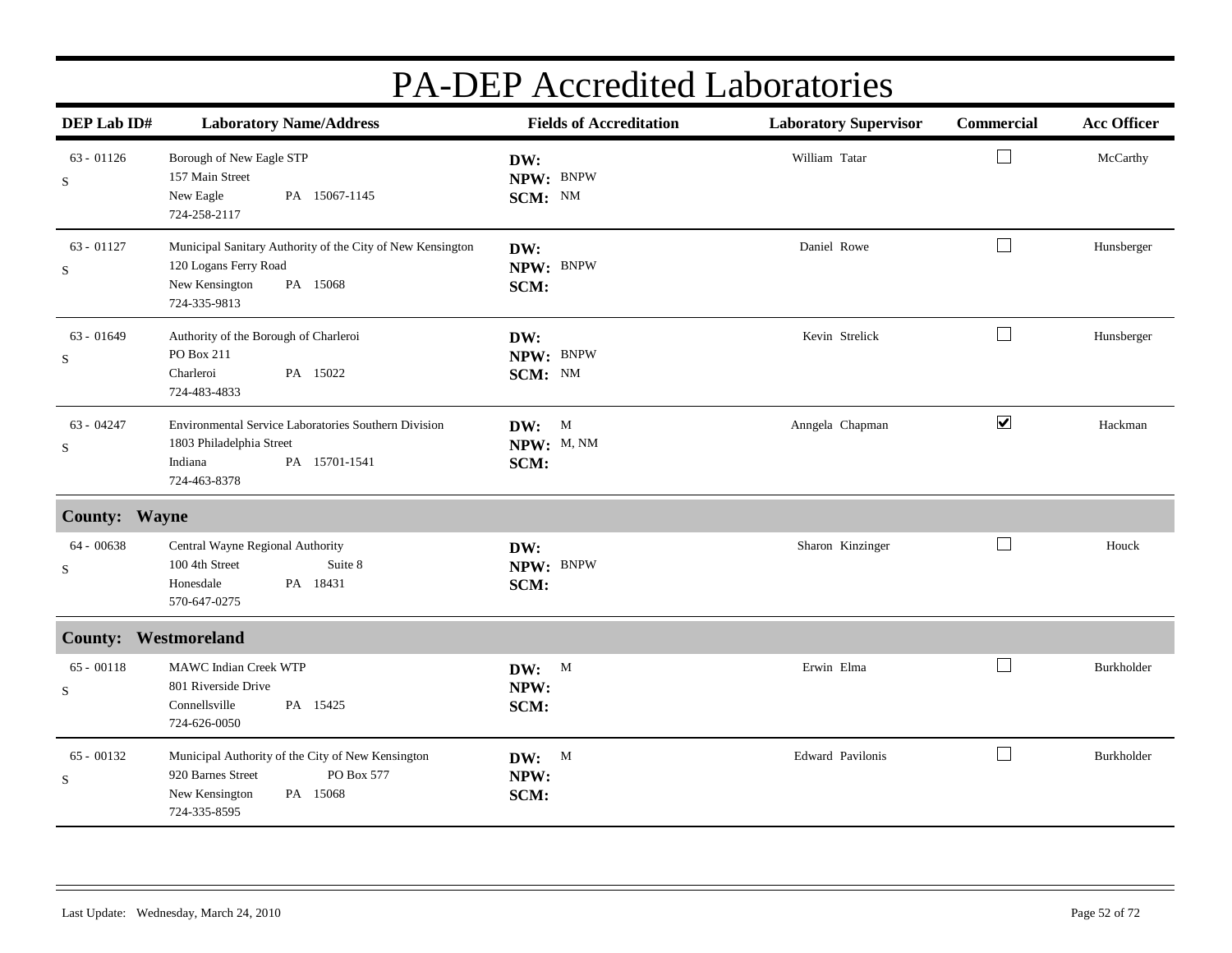| DEP Lab ID#                 | <b>Laboratory Name/Address</b>                                                                                               | <b>Fields of Accreditation</b>                                                     | <b>Laboratory Supervisor</b> | Commercial           | <b>Acc Officer</b> |
|-----------------------------|------------------------------------------------------------------------------------------------------------------------------|------------------------------------------------------------------------------------|------------------------------|----------------------|--------------------|
| $65 - 00242$<br>$\mathbf S$ | MAWC George R Sweeney Plant<br>136 Geo Sweeney WTP Rd<br>PA 15681<br>Saltsburg<br>724-727-2300                               | DW: M<br>NPW:<br>SCM:                                                              | <b>Brian Beskitt</b>         | $\Box$               | Burkholder         |
| $65 - 00267$<br>$\mathbf S$ | Teaco Laboratories Inc<br>PO Box 612<br>PA 15656-0612<br>Leechburg<br>724-845-6648                                           | DW: M<br>NPW: M<br>SCM:                                                            | Thomas Arnold                | $\blacktriangledown$ | Burkholder         |
| $65 - 00282$<br>N           | Pace Analytical Services Inc - Pittsburgh<br>1638 Roseytown Road<br>Suite 2, 3 & 4<br>Greensburg<br>PA 15601<br>724-850-5600 | DW: RAD<br>NPW: M, NM, TM, VOC, PCB, SEMI, RAD<br>SCM: NM, TM, VOC, PCB, SEMI, RAD | Harry M. Borg                | $\blacktriangledown$ | Houck              |
| 65 - 00392<br>S             | Security Resource Management Inc<br>4417 Route 30 Building A<br>PA 15650-9028<br>Latrobe<br>724-537-0328                     | DW: M<br>NPW: M<br>SCM:                                                            | Romi Green                   | $\blacktriangledown$ | Burkholder         |
| $65 - 00613$<br>$\mathbf S$ | Unity Township Municipal Authority<br>370 Pleasant Unity Mutual R<br>PA 15601<br>Greensburg<br>724-423-6888                  | DW:<br>NPW: BNPW<br>SCM: NM                                                        | Jeff Richards                | $\Box$               | Marshall           |
| $65 - 00686$<br>$\mathbf S$ | City of Jeannette Municipal Authority<br>PO Box 294<br>PA 15675<br>Penn<br>724-527-4022                                      | DW:<br>NPW: BNPW<br>SCM: NM                                                        | Douglas Pike                 | $\Box$               | Marshall           |
| $65 - 00718$<br>S           | Allegheny Power Chemical Lab<br>643 N Main Street<br>Greensburg<br>PA 15601<br>724-838-6504                                  | DW:<br>NPW: NM, TM<br>SCM: NM, TM, PCB                                             | James Sandolfini             | $\Box$               | Juhl               |
| $65 - 00798$<br>$\mathbf S$ | Greater Greensburg Sewage Authority Laboratory<br>PO Box 248<br>PA 15601-0248<br>Greensburg<br>724-837-1891                  | DW:<br>NPW: BNPW<br>SCM:                                                           | Earl Highberger              | $\Box$               | Marshall           |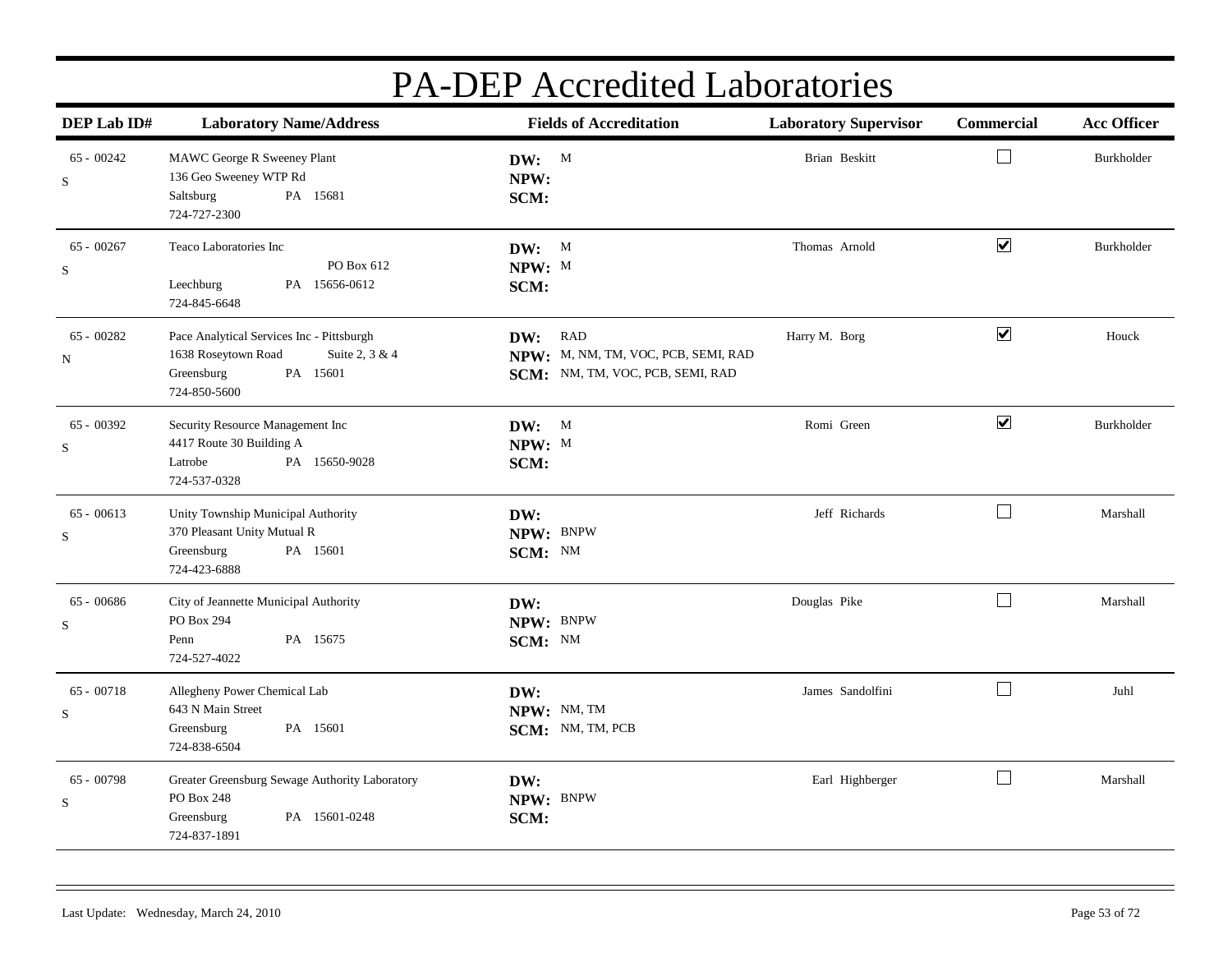| DEP Lab ID#                 | <b>Laboratory Name/Address</b>                                                                                     | <b>Fields of Accreditation</b>         | <b>Laboratory Supervisor</b> | Commercial           | <b>Acc Officer</b> |
|-----------------------------|--------------------------------------------------------------------------------------------------------------------|----------------------------------------|------------------------------|----------------------|--------------------|
| $65 - 00852$<br>$\mathbf S$ | Alternative Testing Laboratories Inc<br>112 Tech Hill Drive<br>PA 15650<br>Latrobe<br>724-537-6621                 | DW: M<br>NPW: M, NM, TM<br>SCM: NM, TM | Janice Thompson              | $\blacktriangledown$ | Hunsberger         |
| $65 - 01063$<br>$\mathbf S$ | Alcoa Technical Center<br>100 Technical Drive<br>PA 15069-0001<br>Alcoa Center<br>724-337-5804                     | DW:<br>NPW: NM<br>SCM:                 | Janean M. Elbicki            | $\Box$               | Houck              |
| $65 - 01107$<br>$\mathbf S$ | Kiski Valley Water Pollution Control Authority<br>1361 School Road<br>PA 15656<br>Leechburg<br>724-568-3655        | DW:<br>NPW: BNPW<br>SCM:               | Robert Kossak                | $\Box$               | Marshall           |
| $65 - 01192$<br>S           | Hempfield Township Municipal Authority<br>1146 Woodward Drive<br>PA 15601<br>Greensburg<br>724-834-0911            | DW:<br>NPW: BNPW<br>SCM: NM            | Timothy J. Kuenzig           | $\Box$               | Kurtz              |
| $65 - 01216$<br>$\mathbf S$ | P & S Waste Water Services<br>276 Russ Moore Road<br>Ruffsdale<br>PA 15679<br>724-722-3453                         | DW:<br>NPW: BNPW<br>SCM:               | Norman Stout Jr              | $\blacktriangledown$ | Kurtz              |
| $65 - 01436$<br>S           | Franklin Township Municipal Sanitary Authority<br>3001 Meadowbrook Road<br>Murrysville<br>PA 15668<br>724-327-1950 | DW:<br>NPW: BNPW<br>SCM: NM            | Kevin Kaplan                 | $\Box$               | Marshall           |
| $65 - 01467$<br>S           | MAX Environmental Technologies Inc<br>233 Max Lane<br>Yukon<br>PA 15698<br>724-722-3500                            | DW:<br>NPW: NM, TM<br>SCM: NM, PCB     | Jeffrey K. Funk              | $\blacktriangledown$ | Juhl               |
| 65 - 01907<br>$\mathbf S$   | Latrobe Waste Water Plant<br>Latrobe Municipal Authority PO Box 88<br>PA 15650<br>Latrobe<br>724-537-2994          | DW:<br>NPW: BNPW<br>SCM:               | Thomas D. Gray               | $\Box$               | Kurtz              |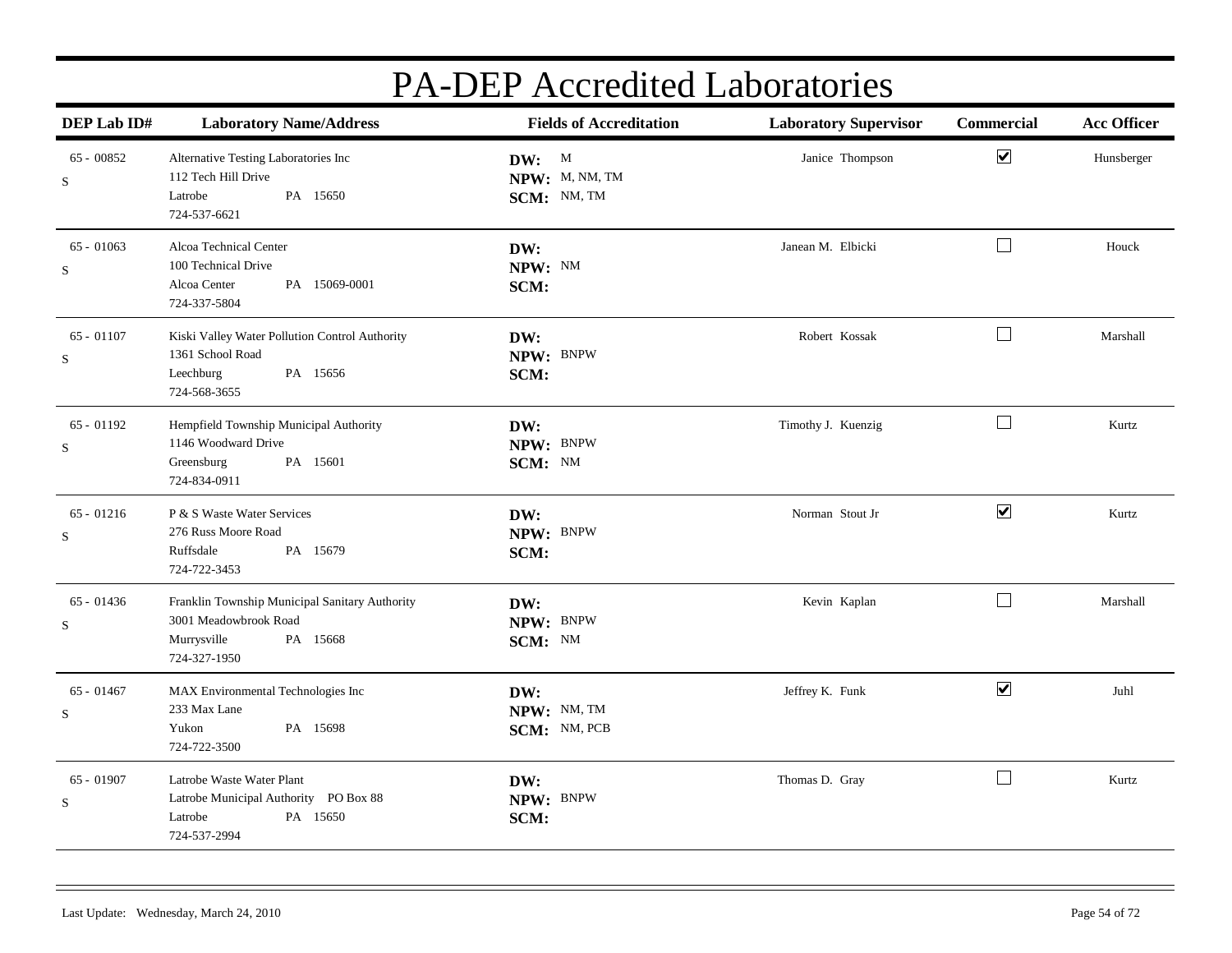| DEP Lab ID#                 | <b>Laboratory Name/Address</b>                                                                                           | <b>Fields of Accreditation</b> | <b>Laboratory Supervisor</b> | Commercial | <b>Acc Officer</b> |
|-----------------------------|--------------------------------------------------------------------------------------------------------------------------|--------------------------------|------------------------------|------------|--------------------|
| $65 - 02020$<br>$\mathbf S$ | Western Westmoreland Municipal Authority<br>12441 Rt 993<br>North Huntingdon<br>PA 15642<br>724-864-0452                 | DW:<br>NPW: BNPW<br>SCM: NM    | Roger McQuillis              | $\Box$     | Marshall           |
| 65 - 03099<br>$\mathbf S$   | West Newton Municipal Authority<br>112 South Water Street<br><b>West Newton</b><br>PA 15089-1364<br>724-872-6171         | DW:<br>NPW: BNPW<br>SCM:       | Dale Lyles                   | $\Box$     | Marshall           |
| $65 - 03253$<br>S           | North Huntingdon Township Municipal Authority<br>4222 Turner Valley Road<br>North Huntingdon<br>PA 15642<br>412-751-4571 | DW:<br>NPW: BNPW<br>SCM: NM    | Gary Blasko                  | L          | Marshall           |
| 65 - 03617<br>S             | MAWC Ligonier Water Pollution Control Facility<br>2132 Route 30 East<br>PA 15658<br>Ligonier<br>724-238-9020             | DW:<br>NPW: BNPW<br>SCM:       | Carl Clark                   | $\Box$     | Kurtz              |
| 65 - 04394<br>$\mathbf S$   | Chestnut Ridge Beverage Company<br>11 Lloyd Avenue<br>Latrobe<br>PA 15650<br>724-537-4263                                | DW: M<br>NPW:<br>SCM:          | Ami Akins                    | $\Box$     | Burkholder         |
| County: Wyoming             |                                                                                                                          |                                |                              |            |                    |
| 66 - 01134<br>$\mathbf S$   | Procter & Gamble Paper Products Co<br>PO Box 32<br>Mehoopany<br>PA 18629-0032<br>570-833-6396                            | DW:<br>NPW: NM<br>SCM:         | Michele Thomas               | $\Box$     | Juhl               |
| <b>County: York</b>         |                                                                                                                          |                                |                              |            |                    |
| $67 - 00041$<br>$\mathbf S$ | The York Water Company<br>130 East Market Street<br>York<br>PA 17405-7089<br>717-845-3601                                | DW: M<br>NPW:<br>SCM:          | Dale R Barnhart Jr           | $\Box$     | Burkholder         |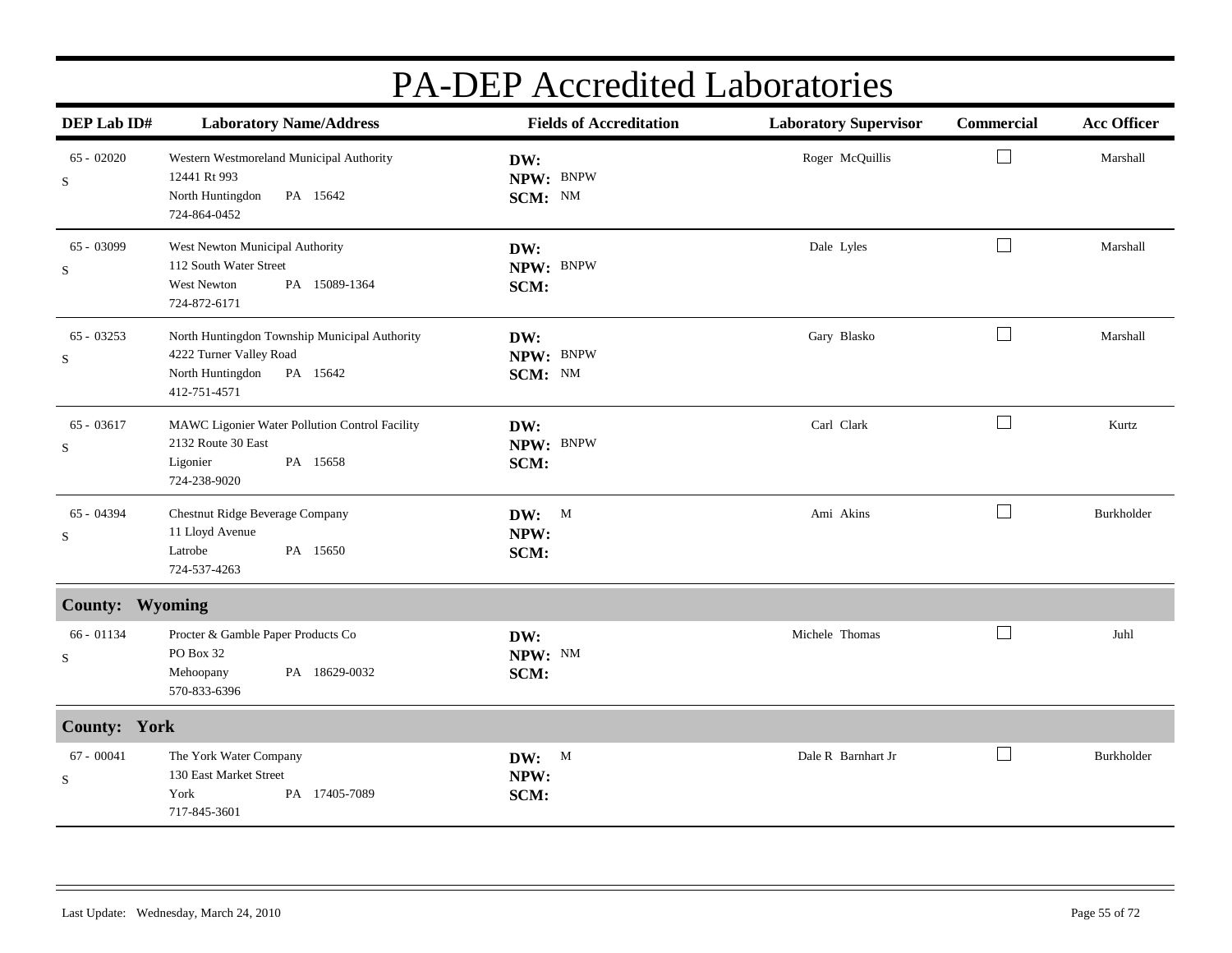| DEP Lab ID#                 | <b>Laboratory Name/Address</b>                                                                                                     | <b>Fields of Accreditation</b>  | <b>Laboratory Supervisor</b> | Commercial           | <b>Acc Officer</b> |
|-----------------------------|------------------------------------------------------------------------------------------------------------------------------------|---------------------------------|------------------------------|----------------------|--------------------|
| $67 - 00042$<br>S           | Analytical Laboratory Services York Division<br>978 Loucks Mill Road<br>York<br>PA 17402<br>717-505-5280                           | DW:<br>NPW: M<br>SCM: M         | Megan Rebuck                 | $\blacktriangledown$ | Burkholder         |
| $67 - 00595$<br>$\mathbf S$ | Lower Allen Township Authority<br>120 Limekiln Road<br>New Cumberland<br>PA 17070-2428<br>717-774-0610                             | DW:<br>NPW: BNPW<br>SCM:        | Dennis M Hallisey            | $\Box$               | Hackman            |
| $67 - 00629$<br>$\mathbf S$ | Dover Township Wastewater Treatment Facility<br>851 Graffius Road<br>York<br>PA 17404-9756<br>717-292-4911                         | DW:<br>NPW: BNPW<br>SCM: NM     | Ryan Gentzler                | $\Box$               | Hunsberger         |
| $67 - 00645$<br>$\mathbf S$ | City of York Wastewater Treatment Plant<br>1701 Black Bridge Road<br>PA 17402-1911<br>York<br>717-845-2794                         | DW:<br>NPW: BNPW, TM<br>SCM: NM | Joseph A. Concino, II        | $\Box$               | Hunsberger         |
| $67 - 00713$<br>S           | Springettsbury Towship Wastewater Treatment Facility<br>3501 N Sherman Street<br>York<br>PA 17406<br>717-757-3521                  | DW:<br>NPW: BNPW<br>SCM: M, NM  | Dana Beck                    | $\Box$               | Hunsberger         |
| $67 - 01086$<br>S           | P.H. Glatfelter Company - Spring Grove Mill Environmental Lab<br>228 South Main Street<br>Spring Grove<br>PA 17362<br>717-225-4711 | DW:<br>NPW: NM<br>SCM:          | Jeff R. Hamon                | $\Box$               | McCarthy           |
| $67 - 02984$<br>S           | PA American Water - West Shore Regional WTP Lab<br>275 Steigerwalt Hollow Road<br>New Cumberland<br>PA 17070<br>717-774-2420       | DW: M<br>NPW:<br>SCM:           | Cynthia G. Hitz              | $\Box$               | Burkholder         |
| $67 - 03200$<br>$\mathbf S$ | Cycle Chem Inc<br>550 Industrial Drive<br>PA 17339-9534<br>Lewisberry<br>717-938-4700                                              | DW:<br>NPW: NM<br>SCM: NM, PCB  | Frank Wilson                 | $\blacktriangledown$ | Houck              |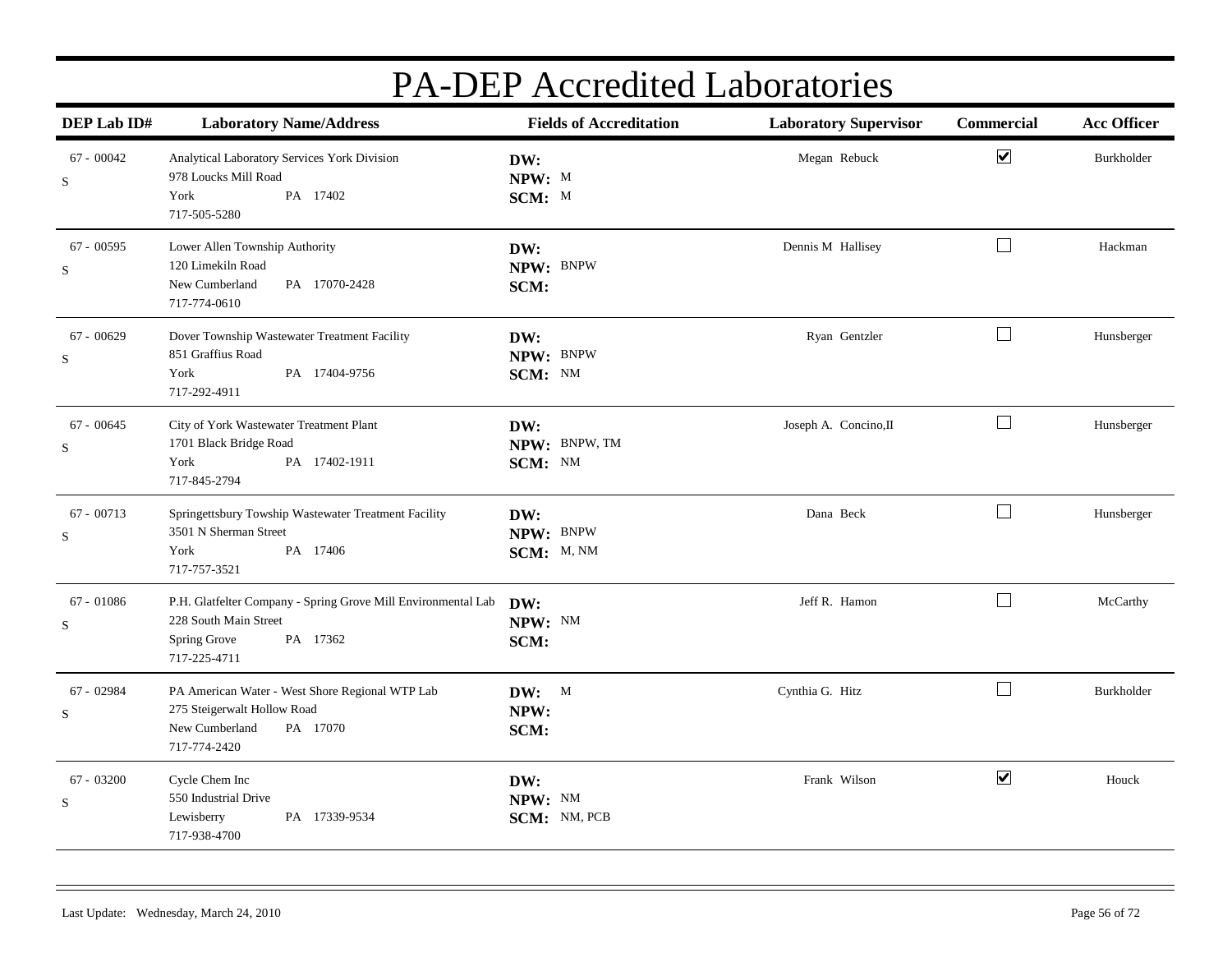| DEP Lab ID#                 | <b>Laboratory Name/Address</b>                                                                                                   | <b>Fields of Accreditation</b>                                            | <b>Laboratory Supervisor</b> | Commercial           | <b>Acc Officer</b> |
|-----------------------------|----------------------------------------------------------------------------------------------------------------------------------|---------------------------------------------------------------------------|------------------------------|----------------------|--------------------|
| 67 - 03648<br>S             | Penn Township Board of Commissioners<br>20 Wayne Avenue<br>PA 17331<br>Hanover<br>717-637-1561                                   | DW:<br>NPW: NM<br>SCM: NM                                                 | William Mahone               | $\sqcup$             | McCarthy           |
| $67 - 03966$<br>S           | P.H. Glatfelter Company - Spring Grove Mill WSWT Laboratory<br>228 South Main Street<br>Spring Grove<br>PA 17362<br>717-225-4711 | DW:<br>NPW: NM<br>SCM:                                                    | Roger M. Kelley              | $\Box$               | McCarthy           |
| <b>County: Out-of-State</b> |                                                                                                                                  |                                                                           |                              |                      |                    |
| $68 - 00490$<br>N           | Vista Analytical Laboratory<br>1104 Windfield Way<br>El Dorado Hills<br>CA 95762<br>916-673-1520                                 | DW: D<br>NPW: D<br>SCM: D                                                 | Martha Maier                 | $\blacktriangledown$ | Hackman            |
| $68 - 00565$<br>N           | <b>MWH</b> Laboratories<br>Suite 100<br>750 Royal Oaks Drive<br>CA 91016-3629<br>Monrovia<br>626-386-1100                        | M, TM, NM, VOC, SEMI, RAD, A<br>DW:<br>NPW:<br>SCM:                       | Andrew Eaton                 | $\blacktriangledown$ | Juhl               |
| 68 - 01272<br>N             | TestAmerica - West Sacramento<br>880 Riverside Parkway<br><b>West Sacramento</b><br>CA 95605<br>916-373-5600                     | DW: D<br>NPW: NM, TM, VOC, PCB, SEMI, D<br>SCM: NM, TM, VOC, PCB, SEMI, D | Karla Buechler               | $\blacktriangledown$ | McCarthy           |
| 68 - 01976<br>N             | Continental Water Laboratory<br>8631 Younger Creek Drive<br>CA 95828<br>Sacramento<br>916-379-2323                               | <b>DW:</b> M, NM<br>NPW:<br>SCM:                                          | John Bernatchy               | $\blacktriangledown$ | Burkholder         |
| $68 - 00551$<br>N           | Hazen Research Inc<br>4601 Indiana Street<br>CO 80403-1848<br>Golden<br>303-279-4501                                             | DW: RAD<br>NPW:<br>SCM:                                                   | John C Jarvis                | $\blacktriangledown$ | Houck              |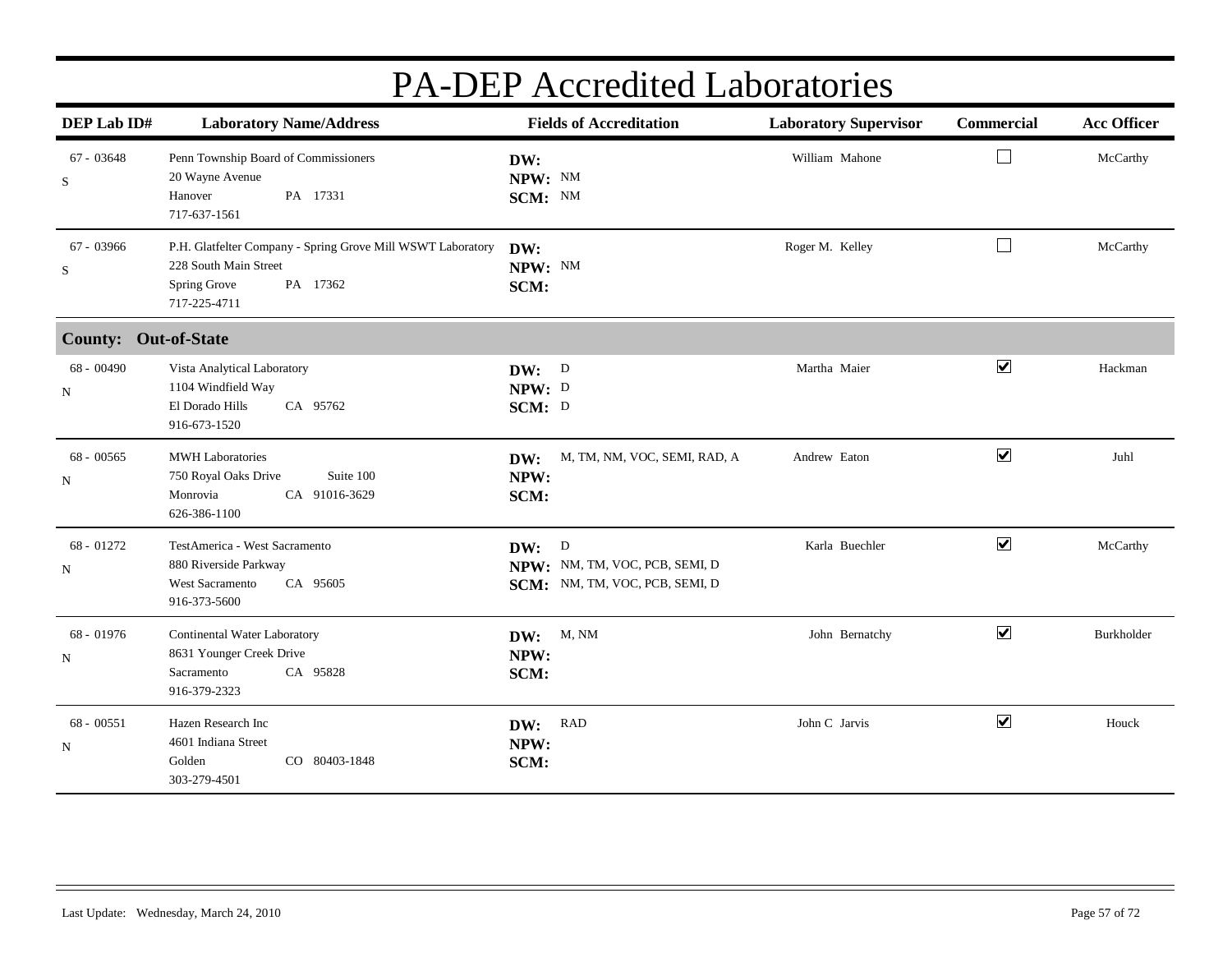| DEP Lab ID#                | <b>Laboratory Name/Address</b>                                                                                               | <b>Fields of Accreditation</b>                                                                    | <b>Laboratory Supervisor</b> | Commercial           | <b>Acc Officer</b> |
|----------------------------|------------------------------------------------------------------------------------------------------------------------------|---------------------------------------------------------------------------------------------------|------------------------------|----------------------|--------------------|
| $68 - 00664$<br>N          | TestAmerica - Denver<br>4955 Yarrow Street<br>CO 80002<br>Arvada<br>303-736-0100                                             | DW:<br>NPW: NM, TM, VOC, PCB, SEMI<br>SCM: NM, TM, VOC, PCB, SEMI                                 | Robert C. Hanisch            | $\blacktriangledown$ | McCarthy           |
| $68 - 03116$<br>N          | ALS Laboratory Group Environmental Division (Fort Collins)<br>225 Commerce Drive<br>CO 80524<br>Fort Collins<br>970-490-1511 | DW: RAD<br>NPW: NM, TM, VOC, SEMI, PCB, RAD<br>SCM: NM, TM, VOC, SEMI, PCB, RAD                   | Ken Campbell                 | $\blacktriangledown$ | Houck              |
| $68 - 03530$<br>N          | Phoenix Environmental Laboratories Inc<br>PO Box 370<br>CT 06040<br>Manchester<br>860-645-1102                               | NM, TM, VOC, PCB, SEMI<br>DW:<br>NPW: NM, TM, VOC, PCB, SEMI<br>SCM: NM, TM, VOC, PCB, SEMI       | Phyllis Shiller              | $\blacktriangledown$ | McCarthy           |
| 68 - 04187<br>N            | <b>JMS</b> Environmental Services Inc<br>41 Kenosia Avenue<br>CT 06810<br>Danbury<br>203-798-2229                            | DW:<br>NPW:<br>SCM: TM, VOC, PCB, SEMI                                                            | Patricia Chany               | $\blacktriangledown$ | Juhl               |
| $68 - 04413$<br>N          | Premier Laboratory Inc<br>61 Louisa Viens Drive<br>Dayville<br>CT 06241<br>860-774-6814                                      | <b>SEMI</b><br>DW:<br>NPW:<br>SCM:                                                                | Robert Stevenson             | $\blacktriangledown$ | Hackman            |
| 68 - 00335<br>$\, {\rm N}$ | Atlantic Coast Laboratories Inc<br>630 Churchmans Road<br>DE 19702<br>Newark<br>302-266-9121                                 | M, NM, TM, VOC, PCB, SEMI<br>DW:<br>NPW: M, NM, TM, VOC, PCB, SEMI<br>SCM: NM, TM, VOC, PCB, SEMI | Keith A Hausknecht           | $\blacktriangledown$ | Houck              |
| $68 - 00566$<br>N          | Mid-Atlantic Environmental Laboratories Inc<br>30 Lukens Drive<br>Suite A<br>New Castle<br>DE 19720<br>302-654-1340          | DW:<br>NPW: TM, VOC, SEMI, PCB<br>SCM: TM, NM, VOC, SEMI, PCB                                     | Akhter Mehmood               | $\blacktriangledown$ | Marshall           |
| 68 - 00467<br>${\bf N}$    | TestAmerica Laboratories Inc Pensacola<br>3355 McLemore Drive<br>FL 32514<br>Pensacola<br>850-474-1001                       | DW:<br>NPW: TM, NM, VOC, SEMI, PCB<br>SCM: TM, NM, VOC, SEMI, PCB                                 | Susan Rembert                | $\blacktriangledown$ | Marshall           |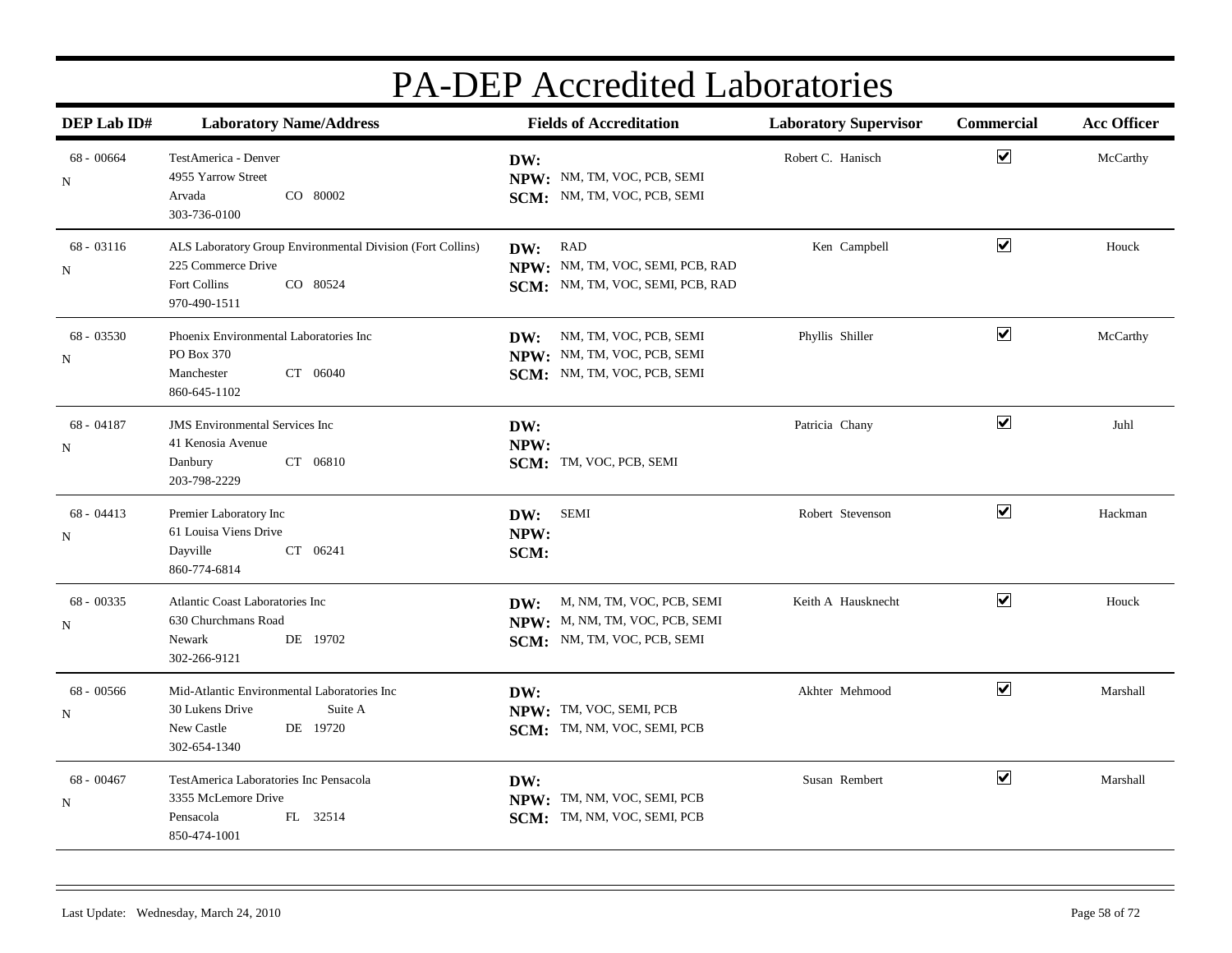| DEP Lab ID#                | <b>Laboratory Name/Address</b>                                                                                     | <b>Fields of Accreditation</b>                                                                    | <b>Laboratory Supervisor</b> | Commercial           | <b>Acc Officer</b> |
|----------------------------|--------------------------------------------------------------------------------------------------------------------|---------------------------------------------------------------------------------------------------|------------------------------|----------------------|--------------------|
| $68 - 00475$<br>N          | <b>Broward Testing Laboratory</b><br>4416 NE 11th Avenue<br>FL 33334<br>Ft Lauderdale<br>954-776-7238              | NM, SEMI<br>DW:<br>NPW:<br>SCM:                                                                   | Ronald Lyons                 | $\blacktriangledown$ | Hackman            |
| $68 - 00547$<br>N          | Pace Analytical Services Inc<br>8 East Tower Circle<br>Ormond Beach<br>FL 32174<br>386-672-5668                    | M, TM, NM, VOC, SEMI<br>DW:<br>NPW:<br>SCM:                                                       | Anrde Rachmaninoff           | $\blacktriangledown$ | Marshall           |
| $68 - 00474$<br>N          | TestAmerica - Savannah<br>5102 LaRoche Avenue<br>Savannah<br>GA 31404<br>912-354-7858                              | M, TM, NM, VOC, SEMI, PCB<br>DW:<br>NPW: M, TM, NM, VOC, SEMI, PCB<br>SCM: TM, NM, VOC, SEMI, PCB | Benjamin Gulizia             | $\blacktriangledown$ | Kurtz              |
| $68 - 00269$<br>$_{\rm N}$ | American Water Company<br>1115 South Illinois Street<br>Belleville<br>62220<br>IL.<br>618-235-3600                 | TM, NM, VOC, SEMI<br>DW:<br>NPW:<br>SCM:                                                          | William Deckelmann           | $\blacktriangledown$ | Marshall           |
| $68 - 00466$<br>N          | Underwriters Laboratories Inc<br>110 South Hill Street<br>IN 46617<br>South Bend<br>574-233-4777                   | M, NM, TM, VOC, PCB, SEMI, RAD,<br>DW:<br>NPW:<br>SCM:                                            | Yongtao Li                   | $\blacktriangledown$ | Houck              |
| 68 - 00791<br>$\, {\rm N}$ | Pace Analytical Services<br>7726 Moller Road<br>Indianapolis<br>$\mathbb N$<br>46268<br>317-875-5894               | DW:<br>NPW: TM, VOC, SEMI, PCB<br>SCM: TM, VOC, SEMI, PCB                                         | Karl Anderson                | $\blacktriangledown$ | Kurtz              |
| $68 - 01050$<br>N          | A & L Great Lakes Laboratories Inc<br>3505 Conestoga Drive<br>Fort Wayne<br>IN 46808-4414<br>260-483-4759          | DW:<br>NPW:<br>SCM: M, TM, NM                                                                     | Amy Berg                     | $\blacktriangledown$ | Juhl               |
| 68 - 00938<br>${\bf N}$    | Marathon Petroleum Company LLC<br>11631 US Route 23<br>PO Box 911<br>KY 41129-0911<br>Catlettsburg<br>606-921-6740 | DW:<br>NPW: NM, TM, VOC, SEMI<br>SCM: TM, VOC                                                     | Charles Lochow               | $\Box$               | Hunsberger         |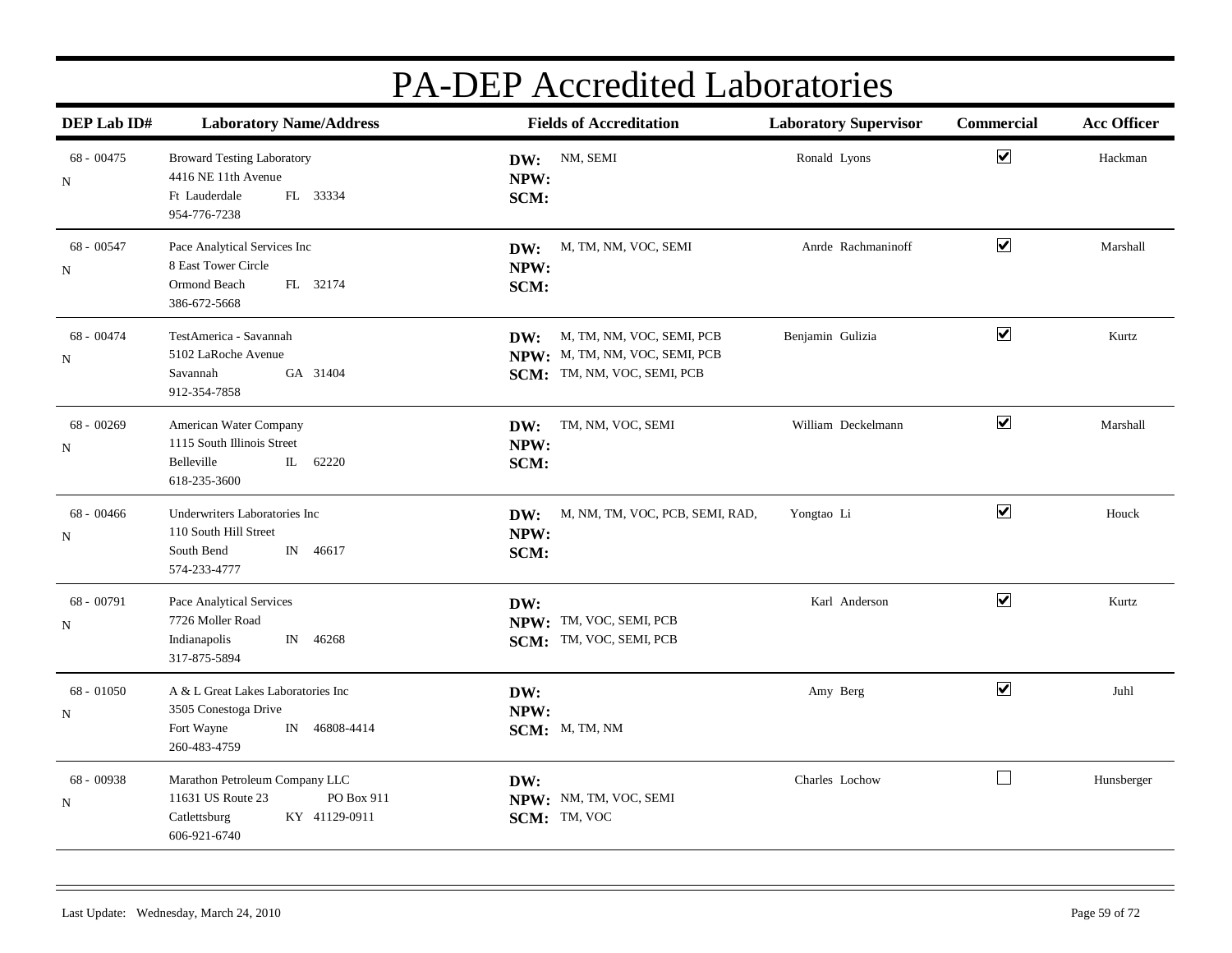| DEP Lab ID#               | <b>Laboratory Name/Address</b>                                                                                                       | <b>Fields of Accreditation</b>                                    | <b>Laboratory Supervisor</b> | Commercial                   | <b>Acc Officer</b> |
|---------------------------|--------------------------------------------------------------------------------------------------------------------------------------|-------------------------------------------------------------------|------------------------------|------------------------------|--------------------|
| 68 - 04248<br>S           | Microbac Laboratories Inc - KTL Division Lexington Laboratory<br>2520 Regency Road<br>KY 40503-2921<br>Lexington<br>859-276-3506     | DW:<br>NPW: WETT<br>SCM:                                          | Lisa Martin                  | $\blacktriangledown$         | Hackman            |
| 68 - 04532<br>$\mathbf N$ | McCoy & McCoy Inc/dba McCoy & McCoy Laboratories Inc<br>PO Box 907<br>Madisonville<br>KY 42431<br>270-821-7375                       | DW:<br>NPW:<br>SCM: NM, TM, VOC, PCB, SEMI                        | Doug Wolfe                   | $\boxed{\blacktriangledown}$ | Hackman            |
| $68 - 04202$<br>N         | Pace Analytical Services Inc<br>Suite F<br>1000 Riverbend Blvd<br>LA 70087<br>St. Rose<br>504-469-0333                               | DW:<br>NPW: VOC, PCB, SEMI<br>SCM: VOC, PCB, SEMI                 | Chris Weathington            | $\overline{\mathbf{v}}$      | Hackman            |
| 68 - 01030<br>N           | GZA GeoEnvironmental Inc<br>106 South Street<br>MA 01748-2207<br>Hopkinton<br>781-278-4700                                           | DW:<br>NPW: TM, VOC, SEMI, PCB<br>SCM: TM, VOC, SEMI, PCB         | Andrew Yaroshefski           | $\overline{\mathbf{v}}$      | Houck              |
| $68 - 01121$<br>N         | Accutest Laboratories of New England Inc<br><b>Bldg One</b><br>495 Technology Center West<br>Marlborough<br>MA 01752<br>508-481-6200 | DW:<br>NPW: SEMI, VOC, TM, NM, PCB<br>SCM: SEMI, VOC, TM, NM, PCB | Reza Tand                    | $\boxed{\blacktriangledown}$ | Juhl               |
| 68 - 02089<br>N           | Alpha Analytical<br>320 Forbes Blvd<br>Mansfield<br>MA 02048<br>508-822-9300                                                         | DW:<br>NPW: VOC<br>SCM:                                           | Leonard C. Pitts             | $\blacktriangledown$         | Hunsberger         |
| 68 - 02924<br>N           | Spectrum Analytical Inc<br>11 Almgren Drive<br>MA 01001<br>Agawam<br>1800-789-9115                                                   | NM, TM, SEMI<br>DW:<br>NPW: NM, TM, SEMI<br>SCM: NM, TM, SEMI     | Kimberly Wisk                | $\blacktriangledown$         | Kurtz              |
| 68 - 03417<br>$\mathbf N$ | GeoLabs Inc<br>45 Johnson Lane<br>MA 02184<br><b>Braintree</b><br>781-848-7844                                                       | DW:<br>NPW: TM, NM, VOC, SEMI, PCB<br>SCM: TM, NM, VOC, SEMI, PCB | Charles Morrow               | $\overline{\mathbf{v}}$      | Juhl               |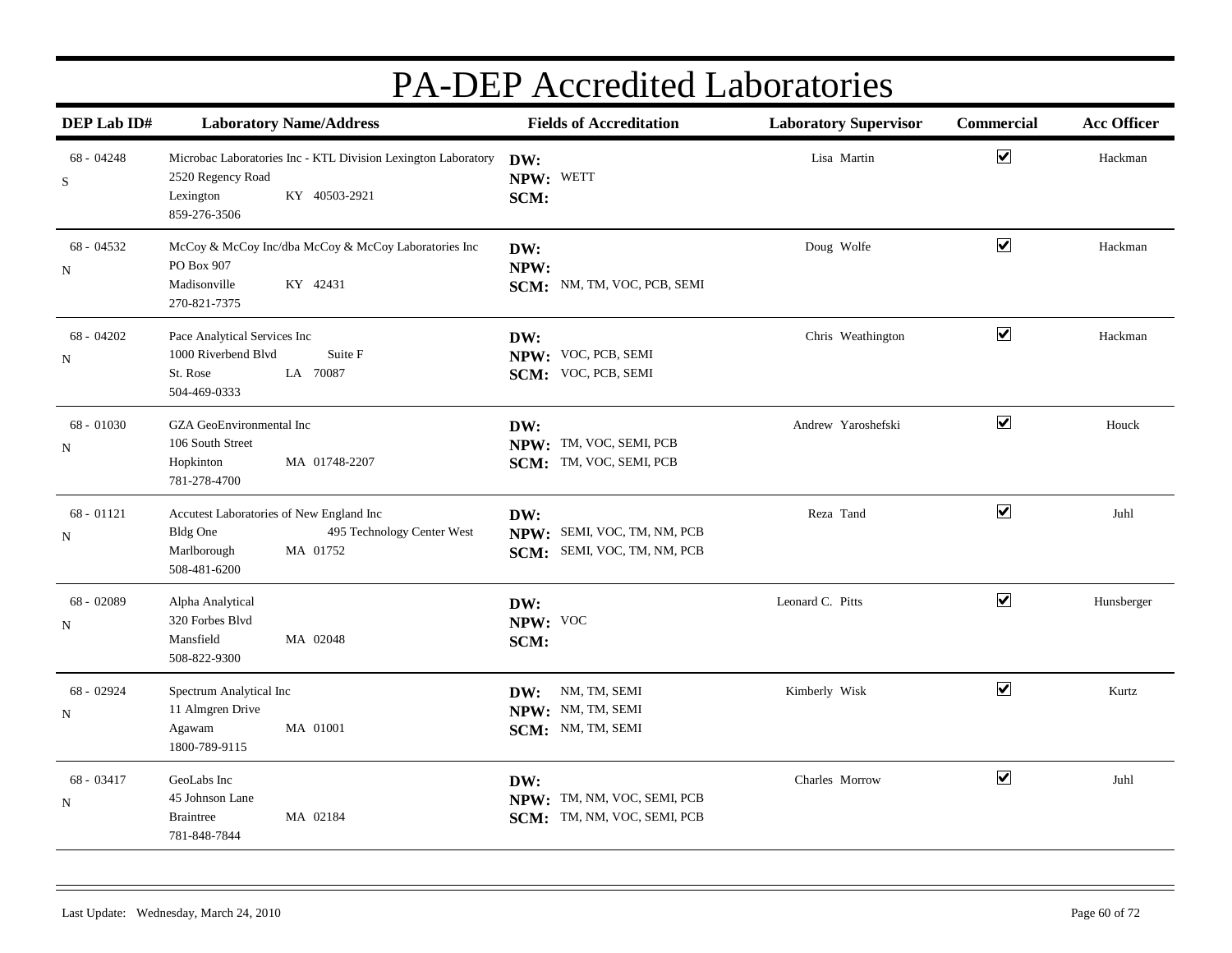| DEP Lab ID#                 | <b>Laboratory Name/Address</b>                                                                                                         | <b>Fields of Accreditation</b>                                                   | <b>Laboratory Supervisor</b> | Commercial           | <b>Acc Officer</b> |
|-----------------------------|----------------------------------------------------------------------------------------------------------------------------------------|----------------------------------------------------------------------------------|------------------------------|----------------------|--------------------|
| 68 - 03671<br>N             | Alpha Analytical<br>8 Walkup Drive<br>MA 01581-1019<br>Westborough<br>508-898-9220                                                     | DW: VOC<br>NPW: VOC, PCB, SEMI<br>SCM: TM, NM, VOC, PCB, SEMI                    | Christopher Wakefield        | $\blacktriangledown$ | Hunsberger         |
| 68 - 04386<br>N             | TestAmerica - Westfield<br>53 Southampton Road<br>Westfield<br>MA 01085<br>413-572-4000                                                | DW:<br>NPW: WETT<br>SCM:                                                         | Steven Hartmann              | $\blacktriangledown$ | Juhl               |
| $68 - 04426$<br>N           | Spectrum Analytical Inc<br>830 Silver Street<br>MA 01001<br>Agawam<br>1-800-789-9115                                                   | DW: VOC<br>NPW: VOC<br>SCM: VOC                                                  | Kimberly Wisk                | $\blacktriangledown$ | Kurtz              |
| 68 - 00189<br>S             | Kappe Associates Inc<br>100 Wormans Mill Court<br>Frederick<br>MD 21701-8721<br>301-846-0210                                           | M, NM, TM<br>DW:<br>NPW: BNPW<br>SCM: M, NM                                      | David S Kappe                | $\blacktriangledown$ | Houck              |
| 68 - 00339<br>${\bf N}$     | Microbac Laboratories Inc - Baltimore Division<br>2101 Van Deman Street<br>Baltimore<br>MD 21224-6697<br>410-633-1800                  | TM, NM, VOC<br>DW:<br>NPW: M, TM, NM, VOC<br>SCM: TM, VOC                        | Peter B. Kelly               | $\blacktriangledown$ | Piper              |
| $68 - 00454$<br>$\mathbf N$ | <b>GPL Laboratories LLC</b><br>7210-A Corporate Court<br>MD 21703-8386<br>Frederick<br>301-694-5310                                    | DW:<br>NPW: NM, TM, VOC, PCB, SEMI<br>SCM: NM, TM, VOC, PCB, SEMI                | Yemane Yohannes              | $\blacktriangledown$ | Houck              |
| 68 - 03330<br>$\mathbf N$   | Phase Separation Science Inc<br>6630 Baltimore National Pike<br>MD 21228-3920<br>Baltimore<br>410-747-8770                             | NM, TM, VOC<br>DW:<br>NPW: NM, TM, VOC, SEMI, PCB<br>SCM: NM, TM, VOC, PCB, SEMI | John Richardson              | $\blacktriangledown$ | Houck              |
| 68 - 04040<br>${\bf S}$     | Department of Defense - Raven Rock Mountain Complex<br>201 Beasley Drive<br>Suite 100<br>Fort Detrick<br>MD 21702-5029<br>717-878-2858 | DW:<br>NPW: BNPW<br>SCM:                                                         | Douglas F. Zeigler           | $\Box$               | Hunsberger         |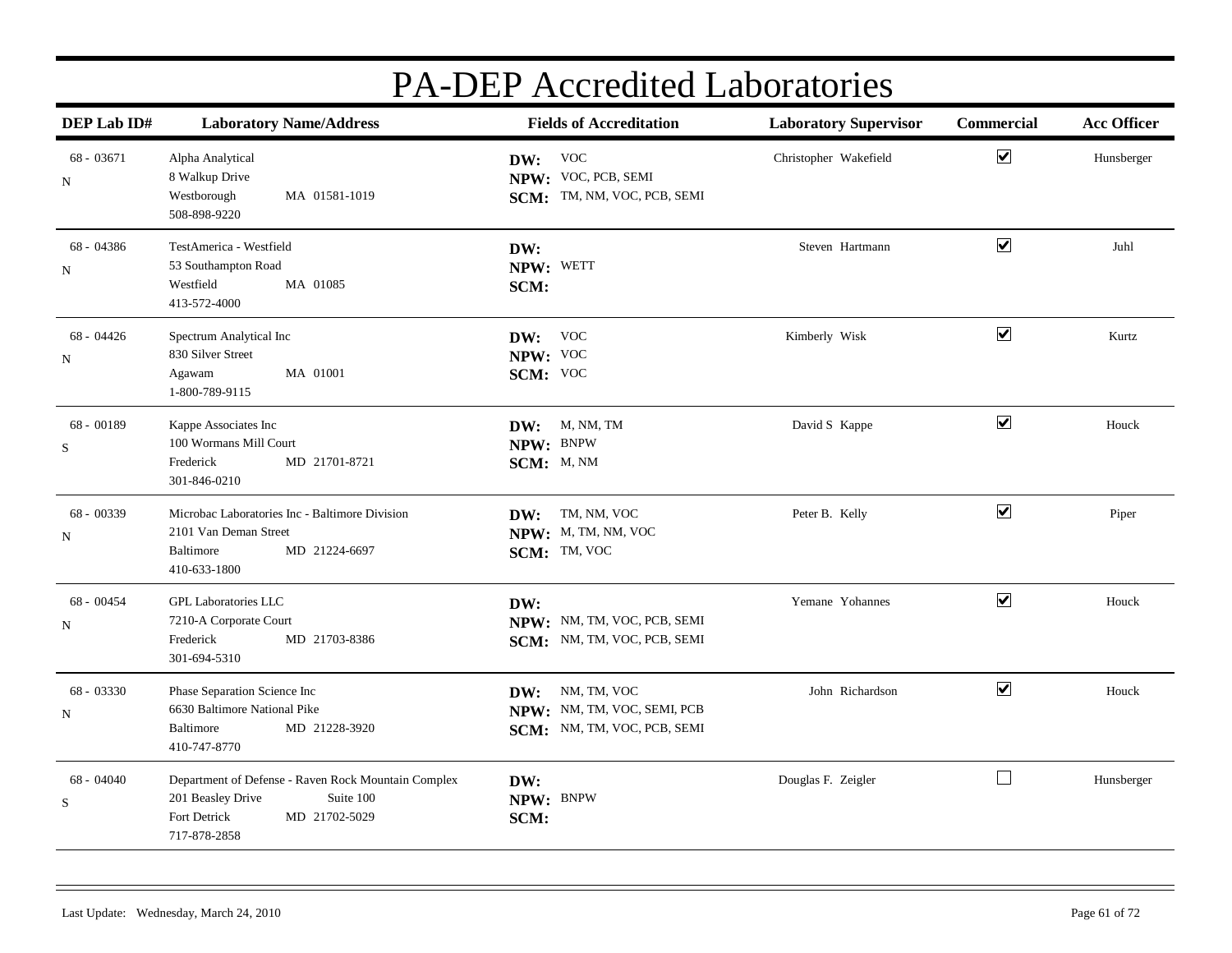| DEP Lab ID#               | <b>Laboratory Name/Address</b>                                                                                            | <b>Fields of Accreditation</b>                                    | <b>Laboratory Supervisor</b> | Commercial           | <b>Acc Officer</b> |
|---------------------------|---------------------------------------------------------------------------------------------------------------------------|-------------------------------------------------------------------|------------------------------|----------------------|--------------------|
| 68 - 04295<br>$\mathbf N$ | Northeast Laboratory Services Inc<br>PO Box 788<br>Waterville<br>ME 04903-0788<br>800-244-8378                            | DW: M<br>NPW:<br>SCM:                                             | Brett Goodrich               | $\blacktriangledown$ | Hunsberger         |
| $68 - 00312$<br>N         | <b>NSF</b> International<br>PO Box 130140<br>MI 48113-0140<br>Ann Arbor<br>734-769-8010                                   | M, NM, TM, VOC, SEMI, D<br>DW:<br>NPW:<br>SCM:                    | Kurtis Kneen                 | $\Box$               | Hunsberger         |
| $68 - 00362$<br>N         | National Testing Laboratories Ltd<br>556 South Mansfield Street<br>Ypsilanti<br>MI 48197<br>734-483-8333                  | M, TM, NM, VOC, SEMI<br>DW:<br>NPW:<br>SCM:                       | David Vesey                  | $\blacktriangledown$ | Burkholder         |
| $68 - 00673$<br>N         | Southern Petroleum Laboratory Inc<br>459 Hughes Drive<br>MI 49686<br><b>Traverse City</b><br>231-947-5777                 | DW:<br>NPW: NM, TM, VOC, PCB, SEMI<br>SCM: NM, TM, VOC, PCB, SEMI | Stephen L. Grenda            | $\blacktriangledown$ | Hunsberger         |
| 68 - 03827<br>N           | ALS Laboratory Group<br>3352 128th Avenue<br>MI 49424-9263<br>Holland<br>616-399-6070                                     | DW:<br>NPW: NM, TM, VOC<br>SCM: NM, TM, VOC                       | Les Arnold                   | $\blacktriangledown$ | Hunsberger         |
| 68 - 03865<br>N           | Pall Corporation Environmental Laboratory Services<br>600 South Wagner Road<br>MI 48103-9019<br>Ann Arbor<br>734-913-6531 | DW: NM, VOC<br>NPW: NM, VOC<br>SCM:                               | Jessica Reade                | $\blacktriangledown$ | Kurtz              |
| $68 - 04471$<br>N         | Trace Analytical Laboratories Incorporated<br>2241 Black Creek Road<br>MI 49444-2673<br>Muskegon<br>231-773-5998          | DW:<br>NPW: NM, TM, VOC PCB, SEMI<br>SCM: NM, TM, VOC, PCB, SEMI  | Ray Buhl                     | $\blacktriangledown$ | Hackman            |
| $68 - 00563$<br>N         | Pace Analytical Services Inc<br>1700 Elm Street SE<br>Suite #200<br>MN 55414<br>Minneapolis<br>612-607-1700               | TM, D<br>DW:<br>NPW: TM, D, SEMI<br>SCM: TM, D, SEMI              | Sarah Cherney                | $\blacktriangledown$ | Marshall           |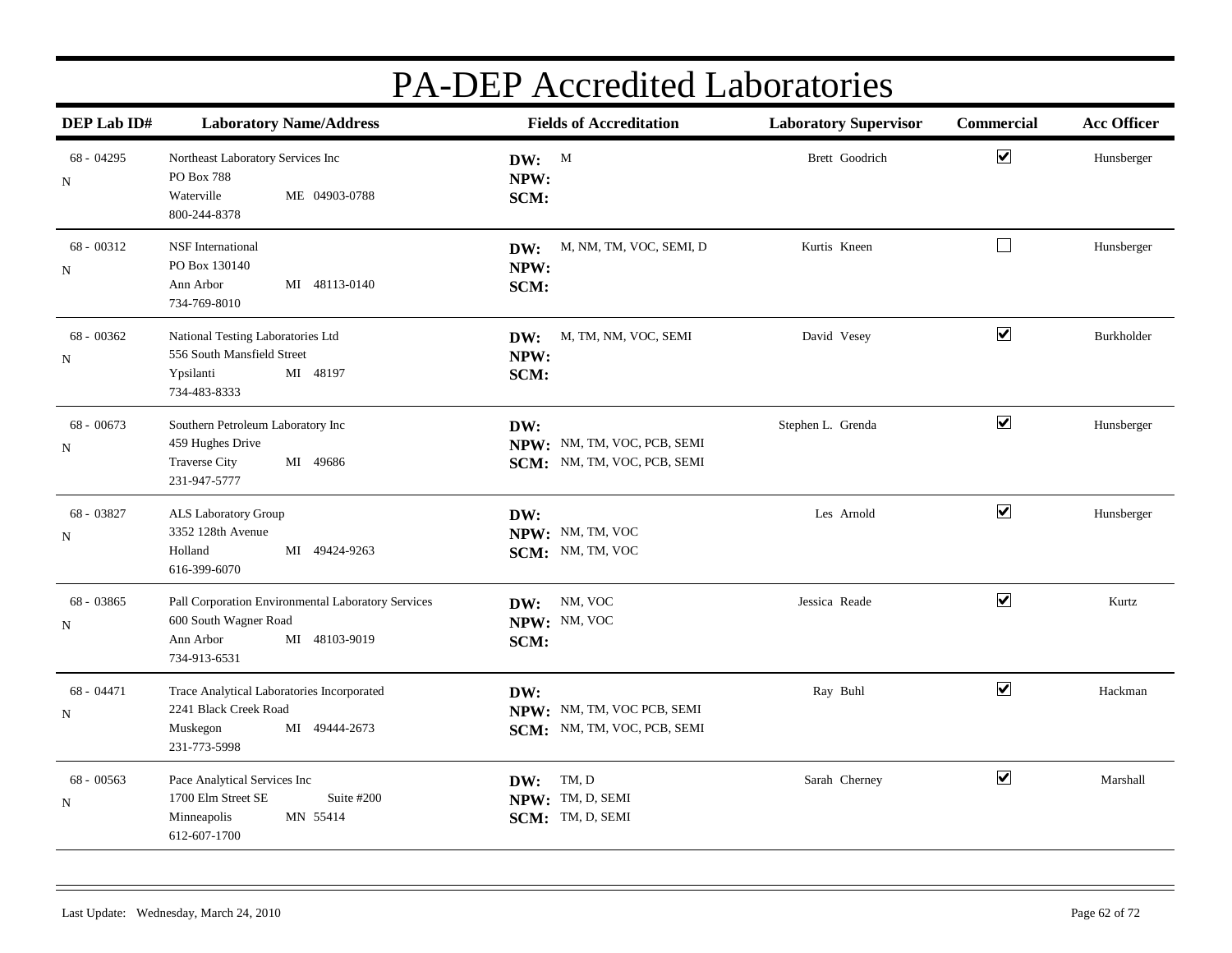| DEP Lab ID#              | <b>Laboratory Name/Address</b>                                                                                              | <b>Fields of Accreditation</b>                                       | <b>Laboratory Supervisor</b> | Commercial           | <b>Acc Officer</b> |
|--------------------------|-----------------------------------------------------------------------------------------------------------------------------|----------------------------------------------------------------------|------------------------------|----------------------|--------------------|
| 68 - 00540<br>N          | TestAmerica - St. Louis<br>13715 Rider Trail North<br>Earth City<br>MO 63045<br>314-298-8566                                | DW: RAD<br>NPW: RAD<br>SCM: RAD                                      | Elaine Wild                  | $\blacktriangledown$ | Kurtz              |
| 68 - 00672<br>N          | Compuchem A Division of Liberty Analytical Corporation<br>501 Madison Avenue<br>NC 27513<br>Cary<br>919-379-4100            | DW:<br>NPW: NM, TM, VOC, PCB, SEMI<br>SCM: NM, TM, VOC, PCB, SEMI    | Robert E Meierer             | $\blacktriangledown$ | McCarthy           |
| 68 - 00784<br>N          | Pace Analytical Services Inc - Huntersville<br>Suite 100<br>9800 Kincey Avenue<br>Huntersville<br>NC 28078<br>704--875-9092 | DW:<br>NPW: NM, VOC, SEMI, PCB<br>SCM: NM, VOC, SEMI, PCB            | Cheryl Johnson               | $\blacktriangledown$ | Kurtz              |
| 68 - 01849<br>N          | Analytical Perspectives LLC<br>2714 Exchange Drive<br>NC 28405<br>Wilmington<br>910-794-1613                                | DW: D<br>NPW: D, SEMI<br>SCM: D                                      | Dr. Yves Tondeur             | $\blacktriangledown$ | Hunsberger         |
| 68 - 03085<br>N          | Element One Inc<br>5022 C Wrightsville Avenue<br>NC 28403<br>Wilmington<br>910-793-0128                                     | DW:<br>NPW: NM<br>SCM: NM, TM                                        | Kenneth Smith                | $\blacktriangledown$ | Hackman            |
| 68 - 03578<br>N          | Pace Analytical Services Inc<br>2225 Riverside Drive<br>Asheville<br>NC 28804<br>828-254-7176                               | DW:<br>NPW: NM, TM<br>SCM: NM, TM                                    | Barry Johnson                | $\blacktriangledown$ | Kurtz              |
| 68 - 03675<br>N          | SGS North America Inc<br>5500 Business Drive<br>NC 28405<br>Wilmington<br>910-350-1903                                      | DW: D<br>NPW: NM, TM, VOC, PCB, SEMI, D<br>SCM: NM, TM, VOC, SEMI, D | James Plassard               | $\blacktriangledown$ | Hackman            |
| 68 - 04482<br>$_{\rm N}$ | Midwest Laboratories Inc<br>13611 B Street<br>NE 68144<br>Omaha<br>402-334-7770                                             | DW:<br>NPW: NM, TM, VOC, SEMI<br>SCM: M, NM, TM, VOC, SEMI           | Kennard Pohlman              | $\blacktriangledown$ | Juhl               |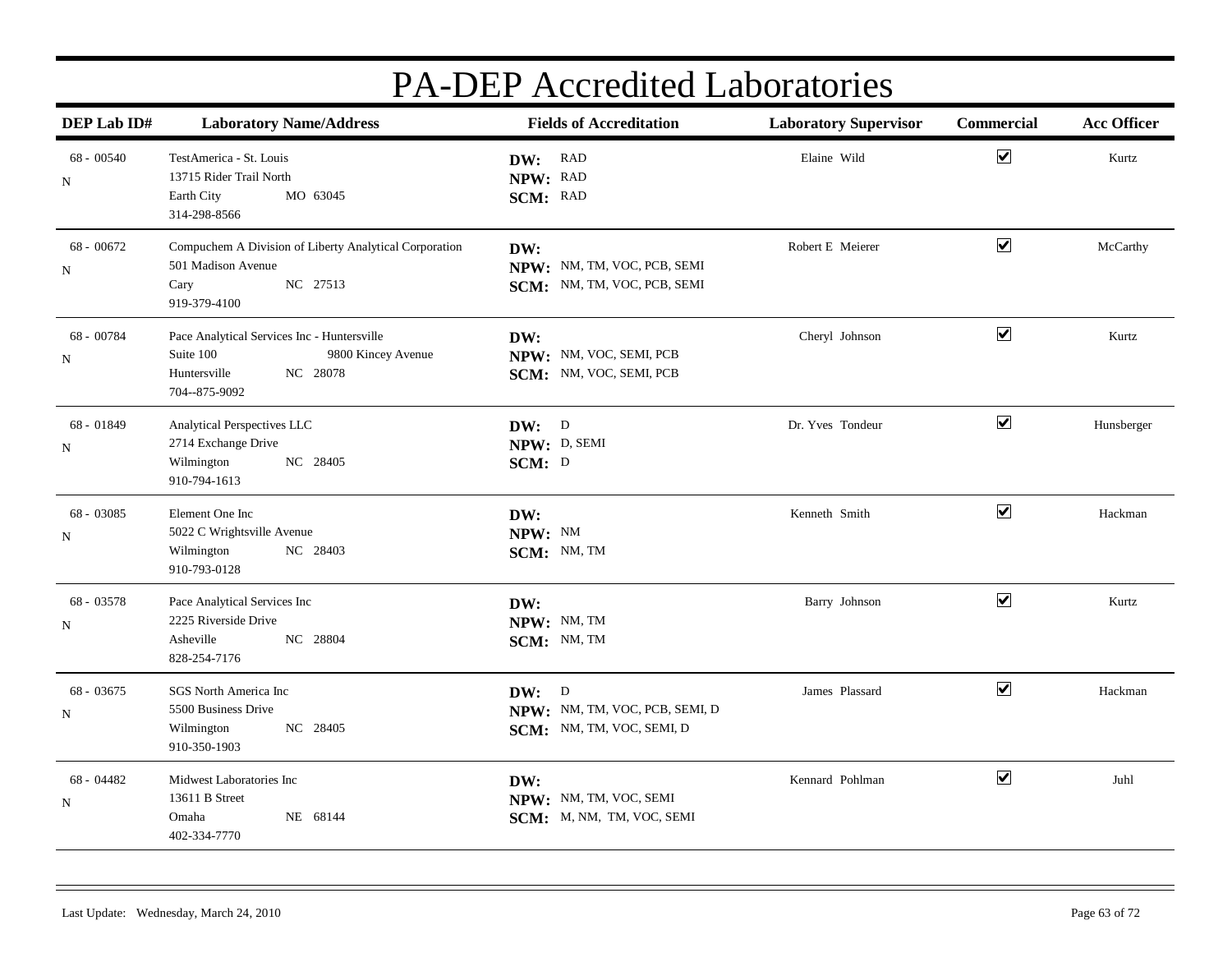| DEP Lab ID#                 | <b>Laboratory Name/Address</b>                                                                         | <b>Fields of Accreditation</b>                                                               | <b>Laboratory Supervisor</b> | <b>Commercial</b>     | <b>Acc Officer</b> |
|-----------------------------|--------------------------------------------------------------------------------------------------------|----------------------------------------------------------------------------------------------|------------------------------|-----------------------|--------------------|
| 68 - 00367<br>N             | <b>EMSL Analytical Inc</b><br>3 Cooper Street<br>08108<br>Westmont<br>NJ<br>856-858-4800               | TM, NM, VOC<br>DW:<br>NPW: TM, NM, VOC, SEMI, PCB<br>SCM: TM, NM, VOC, SEMI, PCB             | Julie A. Smith               | $\blacktriangledown$  | Marshall           |
| $68 - 00408$<br>$_{\rm N}$  | <b>Accutest Laboratories</b><br>2235 US Route 130<br>NJ 08810<br>Dayton<br>732-329-0200                | M, NM, TM, VOC, SEMI<br>DW:<br>NPW: M, NM, TM, VOC, PCB, SEMI<br>SCM: NM, TM, VOC, PCB, SEMI | David Speis                  | $\blacktriangledown$  | Hackman            |
| $68 - 00463$<br>$\mathbf N$ | Hampton-Clarke Veritech<br>175 Route 46 West Unit D<br>Fairfield<br>NJ 07004<br>973-244-9770           | TM, NM<br>DW:<br>NPW: TM, NM, SEMI, PCB<br>SCM: TM, NM, SEMI, PCB                            | Stanley E Gilewicz           | $\blacktriangledown$  | Juhl               |
| $68 - 00515$<br>${\bf N}$   | Pure Earth Environmental Laboratory Inc<br>7184 N Park Drive<br>NJ 08109<br>Pennsauken<br>856-486-1177 | DW:<br>NPW:<br>SCM: M                                                                        | Theodore J Passon Jr.        | $\blacktriangledown$  | Burkholder         |
| 68 - 00522<br>N             | TestAmerica - Edison<br>777 New Durham Road<br>08817<br>Edison<br>NJ<br>732-549-3900                   | DW: NM, TM, VOC<br>NPW: NM, TM, VOC, PCB, SEMI<br>SCM: NM, TM, VOC, PCB, SEMI                | Ann Gladwell                 | $\blacktriangledown$  | Juhl               |
| 68 - 00548<br>N             | Chemtech<br>284 Sheffield Street<br>NJ 07092<br>Mountainside<br>908-789-8900                           | TM, NM, VOC<br>DW:<br>NPW: TM, NM, VOC, SEMI, PCB<br>SCM: TM, NM, VOC, SEMI, PCB             | Divyajit Mehta               | $\blacktriangleright$ | Juhl               |
| 68 - 00581<br>N             | <b>EMSL Analytical Inc</b><br>107 Haddon Avenue<br>NJ 08108<br>Westmont<br>856-858-4800                | <b>DW:</b> M, A<br>NPW: M<br>SCM: A                                                          | Steve Siegel                 | $\blacktriangledown$  | Marshall           |
| 68 - 00773<br>${\bf N}$     | Integrated Analytical Laboratories LLC<br>273 Franklin Road<br>Randolph<br>NJ 07869<br>973-361-4252    | M, NM, TM, VOC<br>DW:<br>NPW: M, NM, TM, VOC, PCB, SEMI<br>SCM: M, NM, TM, VOC, PCB, SEMI    | Michael H. Leftin            | $\blacktriangledown$  | Hunsberger         |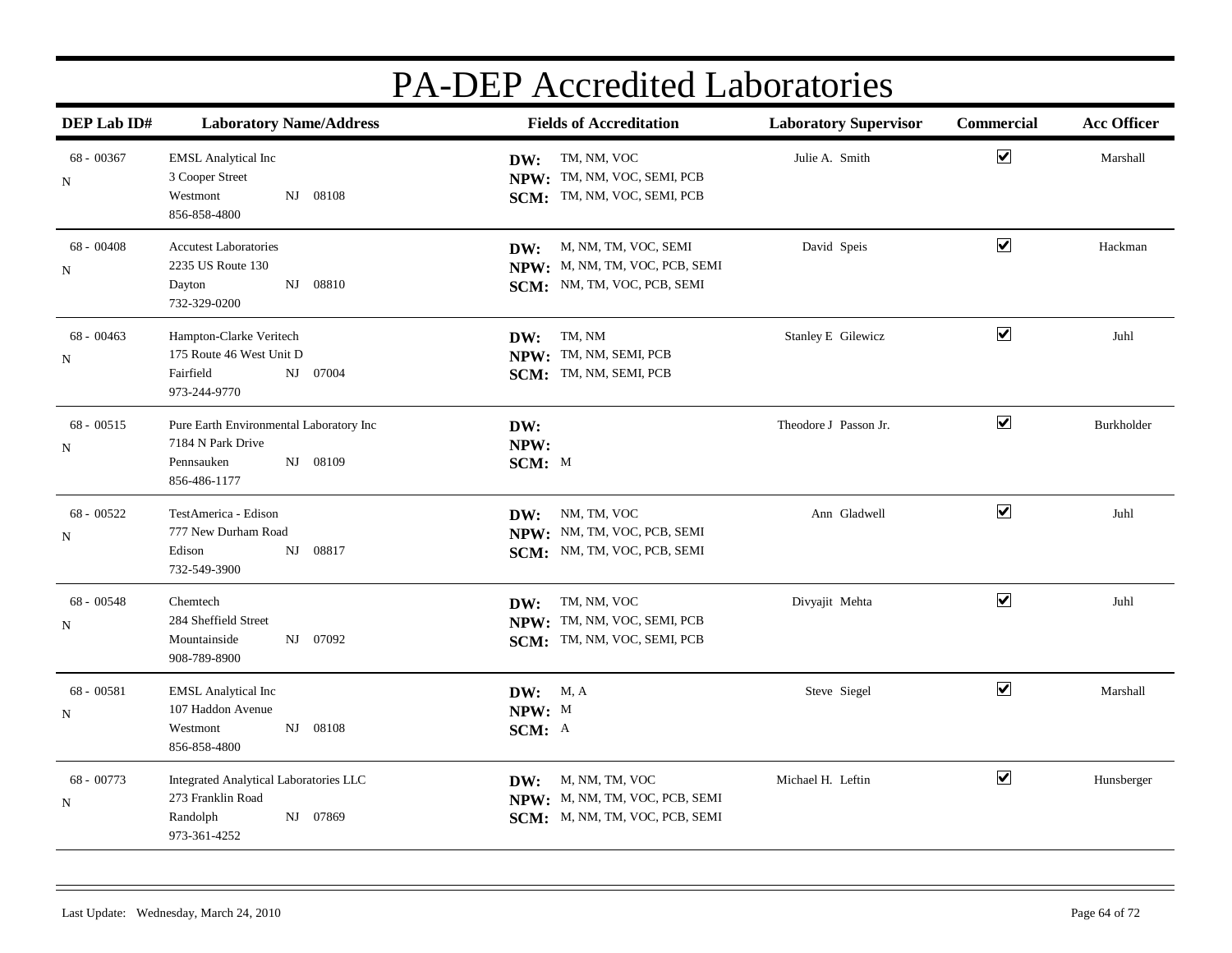| DEP Lab ID#               | <b>Laboratory Name/Address</b>                                                                                                   | <b>Fields of Accreditation</b>                                          |                     | Commercial            | <b>Acc Officer</b> |
|---------------------------|----------------------------------------------------------------------------------------------------------------------------------|-------------------------------------------------------------------------|---------------------|-----------------------|--------------------|
| $68 - 01018$<br>S         | International Hydronics Corp<br>PO Box 243<br>5 Crescent Avenue<br>NJ 08553<br>Rocky Hill<br>609-921-9216                        | DW:<br>NPW: NM, TM, VOC, PCB, SEMI<br>SCM: NM, TM, VOC, PCB, SEMI       | Bruce Bruns         | $\Box$                | McCarthy           |
| 68 - 02799<br>$\mathbf S$ | Accredited Analytical Resources LLC<br>20 Pershing Avenue<br>NJ 07008<br>Carteret<br>732-969-6112                                | DW:<br>NPW:<br>SCM: NM, TM, VOC, SEMI                                   | Daniel Miguel       | $\blacktriangledown$  | Hackman            |
| 68 - 02903<br>N           | Aqua Pro-Tech Laboratories<br>1275 Bloomfield Avenue<br>Fairfield<br>NJ 07004<br>973-227-0422                                    | DW:<br>NPW: NM, TM, VOC, SEMI, PCB<br>SCM: NM, TM, VOC, SEMI, PCB       | Michael Lordson     | $\blacktriangledown$  | Kurtz              |
| 68 - 03378<br>$\mathbf S$ | <b>International Asbestos Testing Laboratories</b><br>9000 Commerce Parkway<br>Suite B<br>NJ 08054<br>Mt. Laurel<br>856-231-9449 | DW: A<br>NPW:<br>SCM:                                                   | Frank Ehrenfeld III | $\blacktriangledown$  | Marshall           |
| $68 - 03406$<br>S         | <b>EMSL</b> Analytical Inc<br>1056 Stelton Road<br>NJ 08854-4326<br>Piscataway<br>732-981-0550                                   | DW:<br>NPW:<br>SCM: A                                                   | Chaiyut Sae Lao     | $\blacktriangleright$ | Marshall           |
| 68 - 03603<br>$\mathbf S$ | Val Associates Laboratory Inc<br>Unit 7<br>600 Deer Road<br>NJ 08034<br>Cherry Hill<br>856-354-1337                              | DW:<br>NPW: M, NM, TM, VOC, SEMI, PCB<br>SCM: M, NM, TM, VOC, SEMI, PCB | Philip Datz, Jr.    | $\blacktriangleright$ | Juhl               |
| 68 - 03680<br>${\bf N}$   | Garden State Laboratories Inc<br>410 Hillside Avenue<br>Hillside<br>NJ 07205<br>908-688-8900                                     | DW: M, TM, NM, VOC<br>NPW: M<br>SCM:                                    | Harvey Klein        | $\blacktriangledown$  | Juhl               |
| 68 - 04409<br>N           | Hampton-Clarke/Veritech<br>175 Route 46 West<br>Unit D<br>Fairfield<br>NJ 07004<br>973-244-9770                                  | DW: VOC<br>NPW: VOC<br>SCM: VOC                                         | Stan Gilewicz       | $\blacktriangledown$  | Juhl               |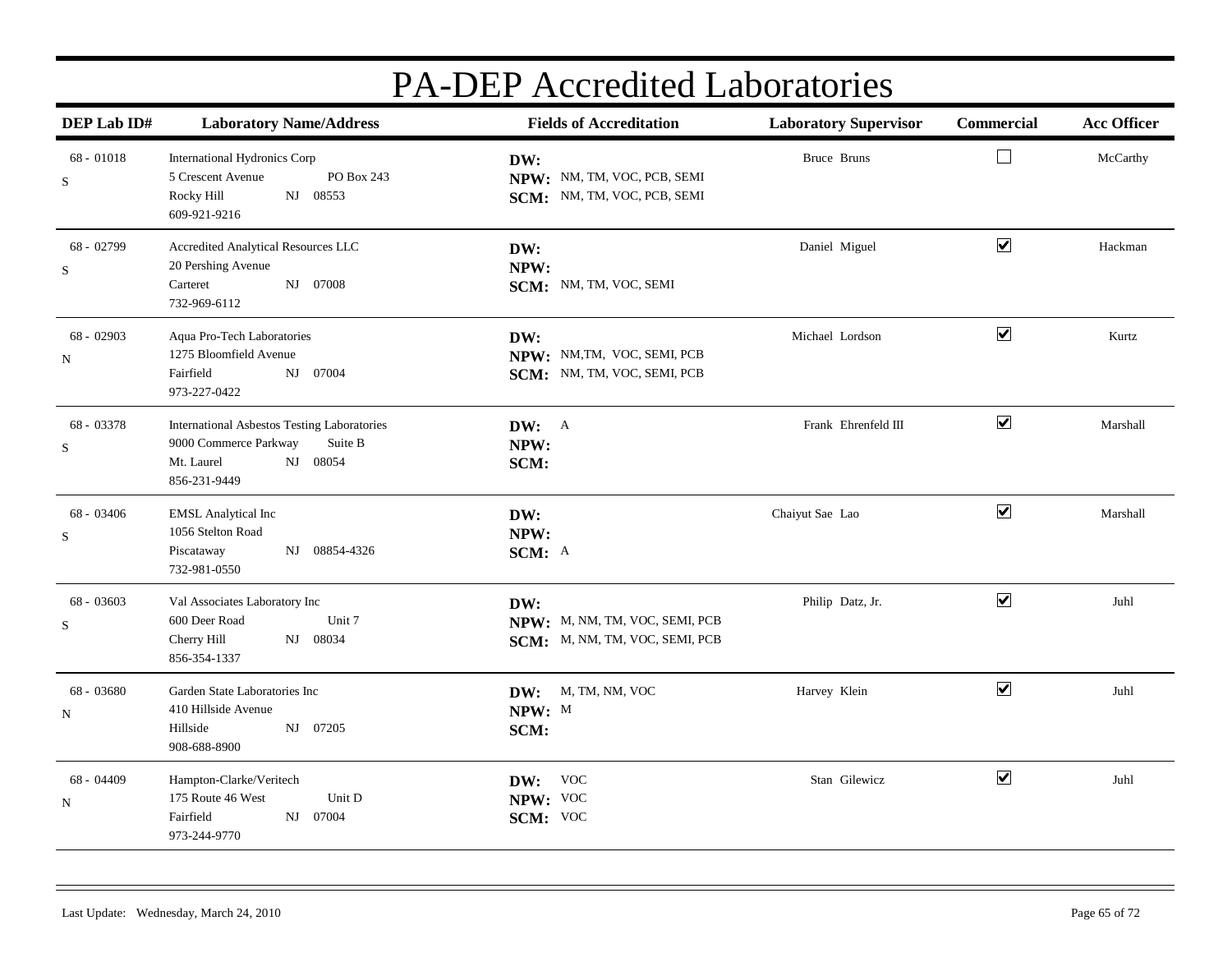| DEP Lab ID#       | <b>Laboratory Name/Address</b>                                                                                | <b>Fields of Accreditation</b>                                                              | <b>Laboratory Supervisor</b> | Commercial           | <b>Acc Officer</b> |
|-------------------|---------------------------------------------------------------------------------------------------------------|---------------------------------------------------------------------------------------------|------------------------------|----------------------|--------------------|
| $68 - 04419$<br>S | Sani-Pure Food Laboratories LLC<br>178-182 Saddle River Road<br>NJ 07663-4619<br>Saddle Brook<br>201-843-2525 | DW: M<br>NPW:<br>SCM:                                                                       | Ronald Schnitzer             | $\blacktriangledown$ | Burkholder         |
| 68 - 00180<br>N   | Microbac Laboratories Inc New York Division<br>PO Box 5150<br>Cortland<br>NY 13045<br>607-565-2893            | TM, NM<br>DW:<br>NPW: TM, NM<br>SCM: TM                                                     | Nigel Ford                   | $\blacktriangledown$ | Hunsberger         |
| $68 - 00281$<br>N | TestAmerica - Buffalo<br>10 Hazelwood Drive<br>NY 14228-2298<br>Amherst<br>716-691-2600                       | DW:<br>NPW: NM, TM, VOC, PCB, SEMI<br>SCM: NM, TM, VOC, PCB, SEMI                           | Christopher Spencer          | $\blacktriangledown$ | McCarthy           |
| 68 - 00350<br>N   | H2M Labs Inc<br>575 Broad Hollow Road<br>Melville<br>NY 11747<br>631-694-3040                                 | TM, NM, VOC, SEMI, PCB<br>DW:<br>NPW: TM, NM, VOC, SEMI, PCB<br>SCM: TM, NM, VOC, SEMI, PCB | John J Molloy                | $\blacktriangledown$ | Marshall           |
| $68 - 00535$<br>N | Environmental Testing Labs Inc<br>PO Box 907<br>NY 11735<br>Farmingdale<br>631-249-1456                       | DW:<br>NPW: NM, TM, VOC, PCB, SEMI<br>SCM: NM, TM, VOC, PCB, SEMI                           | Juan Cuba                    | $\blacktriangledown$ | Hackman            |
| $68 - 00573$<br>N | American Analytical Laboratories LLC<br>56 Toledo Street<br>NY 11735<br>Farmingdale<br>631-454-6100           | DW:<br>NPW: TM, NM, VOC, SEMI, PCB<br>SCM: TM, NM, VOC, SEMI, PCB                           | Lori Beyer                   | $\blacktriangledown$ | Juhl               |
| 68 - 00757<br>N   | Waste Stream Technology Inc<br>302 Grote Street<br>Buffalo<br>NY 14207<br>716-876-5290                        | RAD<br>DW:<br>NPW: NM, TM, VOC, SEMI, PCB<br>SCM: NM, TM, VOC, SEMI, PCB                    | Brian S Schepart, Ph.D.      | $\blacktriangledown$ | Houck              |
| 68 - 00786<br>N   | Columbia Analytical Services<br>1 Mustard Street<br>Suite 250<br>NY 14609-6925<br>Rochester<br>585-288-5380   | DW:<br>NPW: NM, TM, VOC, SEMI<br>SCM:                                                       | Michael Perry                | $\blacktriangledown$ | Hackman            |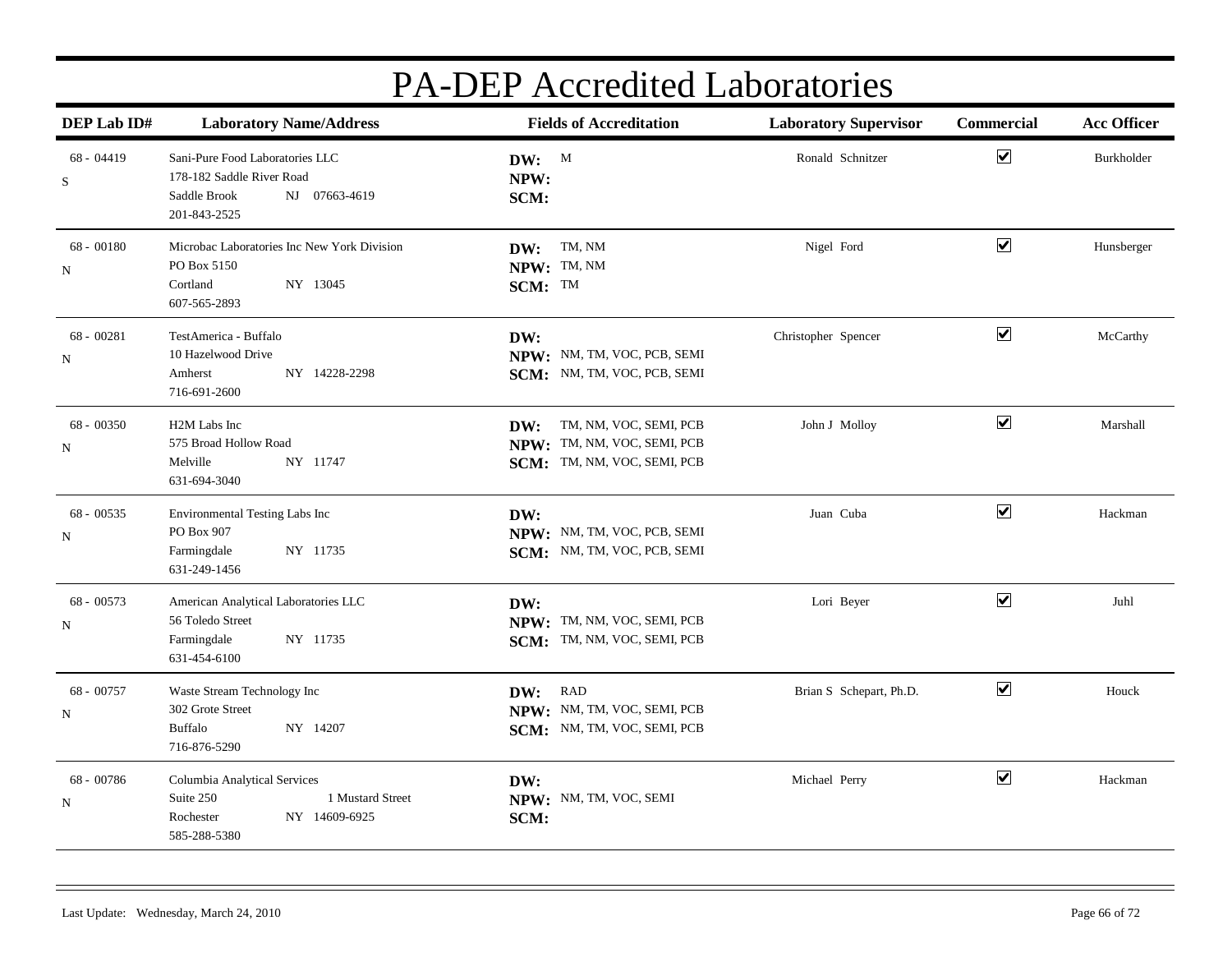| DEP Lab ID#              | <b>Laboratory Name/Address</b>                                                                                                 | <b>Fields of Accreditation</b><br><b>Laboratory Supervisor</b>          |                     | Commercial<br><b>Acc Officer</b> |            |
|--------------------------|--------------------------------------------------------------------------------------------------------------------------------|-------------------------------------------------------------------------|---------------------|----------------------------------|------------|
| $68 - 00836$<br>N        | Environmental Assessment & Remediations<br>225 Atlantic Avenue<br>NY 11726<br>Patchogue<br>631-447-6400                        | DW:<br>NPW: VOC<br>SCM: VOC                                             | Roberto Peraza      | $\blacktriangledown$             | McCarthy   |
| 68 - 01096<br>N          | Upstate Laboratories Inc<br>6034 Corporate Drive<br>East Syracuse<br>NY 13057-1017<br>315-437-0255                             | DW:<br>NPW: NM, TM, VOC, PCB, SEMI<br>SCM: NM, TM, VOC, PCB, SEMI       | Anthony Scala       | $\boxed{\blacktriangledown}$     | Hackman    |
| 68 - 01385<br>N          | Microbac Laboratories Inc New York Division Cortland<br>3821 Buck Drive<br>PO Box 5150<br>Cortland<br>NY 13045<br>607-753-3403 | DW: M, NM, VOC<br>NPW: M, NM, VOC, PCB, SEMI<br>SCM: NM, VOC, PCB, SEMI | Peter Indick        | $\blacktriangledown$             | Hunsberger |
| $68 - 02556$<br>N        | Life Science Laboratories Inc - Central Lab<br>5854 Butternut Drive<br>NY 13057<br>East Syracuse<br>315-445-1105               | DW: M, NM, TM, SEMI<br>NPW:<br>SCM: NM, TM                              | Joseph Jeraci       | $\overline{\mathbf{v}}$          | McCarthy   |
| 68 - 02943<br>N          | Long Island Analytical Laboratories Inc<br>110 Colin Drive<br>NY 11741<br>Holbrook<br>631-472-3400                             | DW:<br>NPW:<br>SCM: TM, NM, VOC, SEMI, PCB                              | Michael Veraldi     | $\blacktriangledown$             | Marshall   |
| 68 - 02974<br>$_{\rm N}$ | Bureau Veritas Consumer Products Services Inc<br>100 Northpointe Parkway<br>NY 14228-1884<br>Buffalo<br>716-505-3641           | DW: M<br>NPW:<br>SCM:                                                   | Jonathan P Byrne    | $\boxed{\blacktriangledown}$     | Burkholder |
| 68 - 03407<br>S          | <b>EMSL Analytical Inc</b><br>307 W 38th Street<br>New York<br>NY 10018<br>212-290-0051                                        | DW:<br>NPW:<br>SCM: A                                                   | James Hall          | $\blacktriangledown$             | Marshall   |
| 68 - 03428<br>$_{\rm N}$ | Mohawk Valley Water Authority<br>1 Kennedy Plaza<br>Utica<br>NY 13502<br>315-792-0301                                          | DW: M<br>NPW:<br>SCM:                                                   | Connie K. Schreppel | $\Box$                           | Burkholder |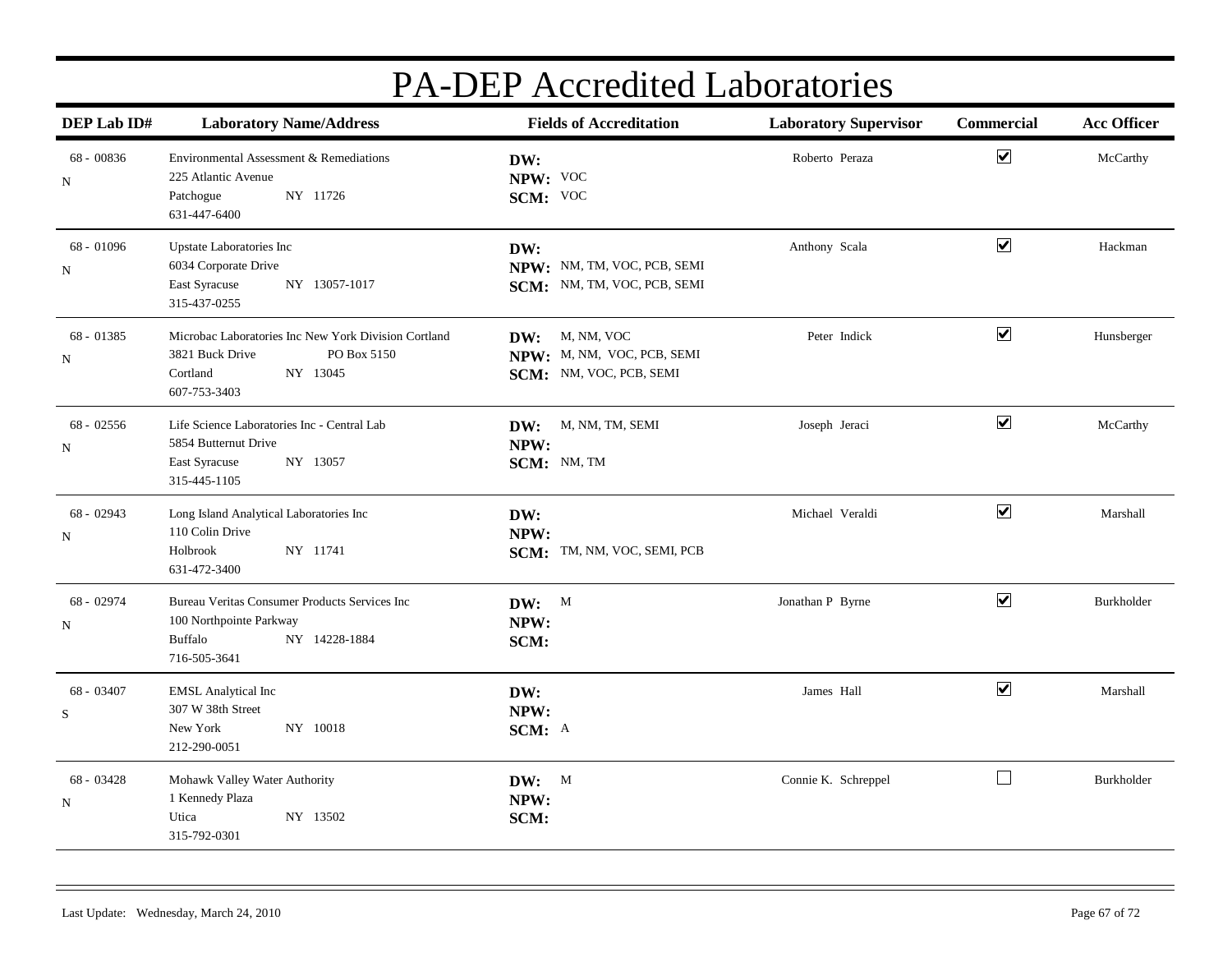| DEP Lab ID#                | <b>Laboratory Name/Address</b>                                                                            | <b>Fields of Accreditation</b>                                                         | <b>Laboratory Supervisor</b> | Commercial           | <b>Acc Officer</b> |
|----------------------------|-----------------------------------------------------------------------------------------------------------|----------------------------------------------------------------------------------------|------------------------------|----------------------|--------------------|
| 68 - 04484<br>S            | WKP Laboratories Inc<br>228 East 45th Street<br>10th fl<br>NY 10017<br>New York<br>212-922-0689           | DW:<br>NPW:<br>SCM: A                                                                  | Louis Lombardi               | $\blacktriangledown$ | Marshall           |
| 68 - 04514<br>N            | <b>Environmental Associates Ltd</b><br>24 Oak Brook Drive<br>NY 14850<br>Ithaca<br>607-272-8902           | DW: M<br>NPW: M<br>SCM: M                                                              | Susan Boutros                | $\blacktriangledown$ | Burkholder         |
| 68 - 04590<br>N            | McAndrew Laboratory Inc<br>3841 Sheldon Road<br>Orchard Park<br>NY 14127<br>716-649-7960                  | DW: M<br>NPW:<br>SCM:                                                                  | Edward McAndrew              | $\blacktriangledown$ | Burkholder         |
| 68 - 00340<br>$_{\rm N}$   | TestAmerica - North Canton<br>4101 Shuffel Drive NW<br>North Canton<br>OH 44720-6961<br>330-497-9396      | DW:<br>NPW: TM, NM, VOC, SEMI, PCB<br>SCM: TM, NM, VOC, SEMI, PCB                      | Opal Davis-Johnson           | $\blacktriangledown$ | Kurtz              |
| 68 - 00370<br>N            | Hoffman Analytic Services Inc DBA Alloway<br>1776 Marion-Waldo Road<br>OH 43302<br>Marion<br>740-389-5991 | DW: NM, TM, VOC, SEMI<br>NPW: NM, TM<br>SCM:                                           | Marcy Bolek                  | $\blacktriangledown$ | Kurtz              |
| $68 - 00434$<br>$_{\rm N}$ | Precision Analytical Inc<br>Unit B<br>4450 Johnston Parkway<br>Cleveland<br>OH 44128<br>216-663-0808      | DW:<br>NPW: NM, TM, VOC, SEMI, PCB<br>SCM: NM, TM, VOC, SEMI, PCB                      | Amrik Cheema                 | $\blacktriangledown$ | Kurtz              |
| 68 - 00577<br>$\mathbf N$  | TestAmerica Laboratories Inc<br>4738 Gateway Circle<br>OH 45440<br>Dayton<br>937-294-6856                 | NM, TM, VOC, SEMI<br>DW:<br>NPW: NM, TM, VOC, SEMI, PCB<br>SCM: NM, TM, VOC, SEMI, PCB | Deborah Lowe                 | $\blacktriangledown$ | Kurtz              |
| 68 - 00687<br>${\bf S}$    | Stark Envirolab Inc<br>1616 W. Main Street<br>Louisville<br>OH 44641<br>330-875-2900                      | DW:<br>NPW: NM, TM, VOC, SEMI<br>SCM: NM, TM, VOC, SEMI                                | Tatiana Eliseeva             | $\blacktriangledown$ | Houck              |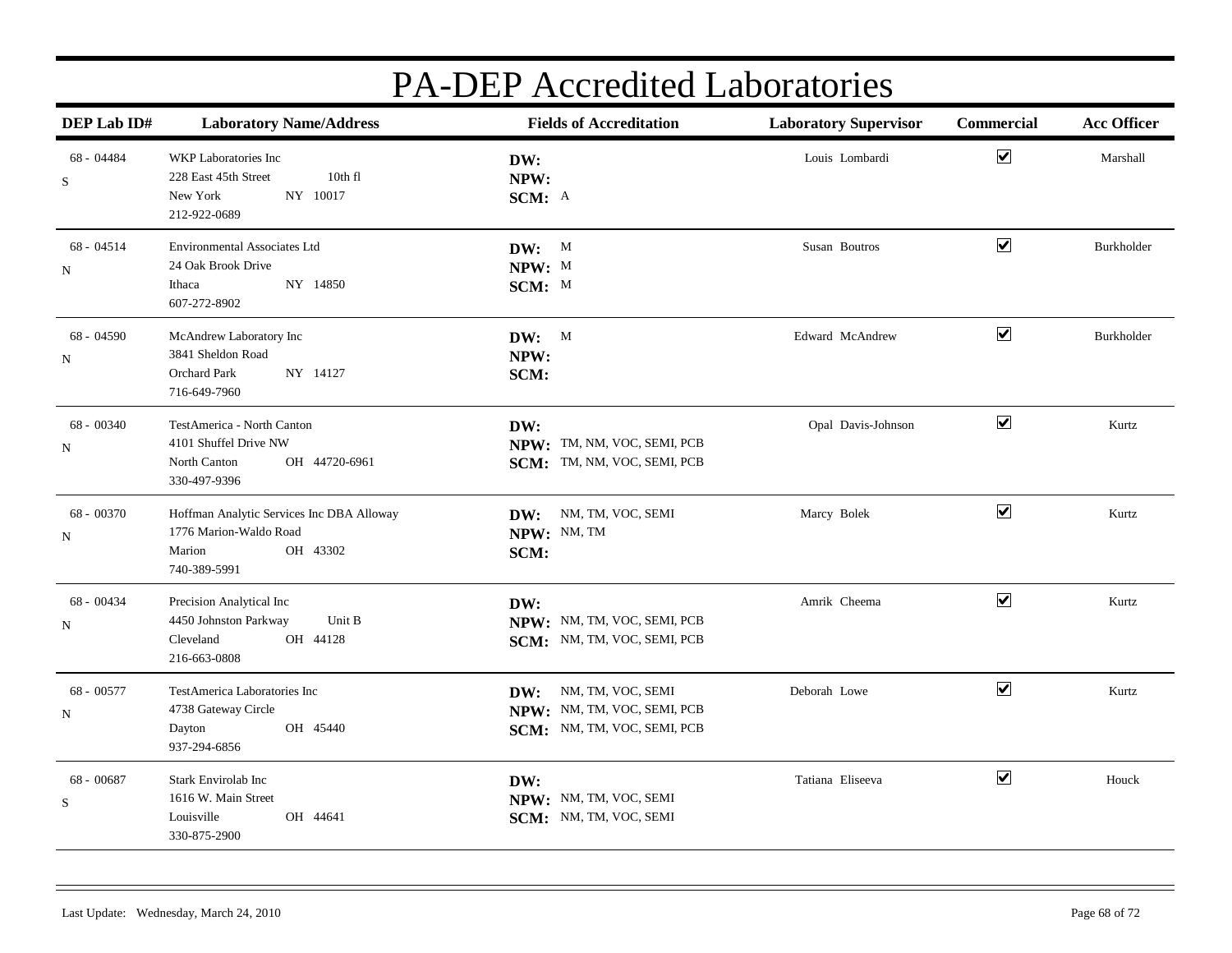| DEP Lab ID#               | <b>Laboratory Name/Address</b><br><b>Fields of Accreditation</b>                                                                    |                                                                                                      |                      |                      | <b>Laboratory Supervisor</b> | Commercial | <b>Acc Officer</b> |
|---------------------------|-------------------------------------------------------------------------------------------------------------------------------------|------------------------------------------------------------------------------------------------------|----------------------|----------------------|------------------------------|------------|--------------------|
| $68 - 00948$<br>S         | Cardinal Environmental Laboratories LLC<br>2870 Salt Springs Road<br>Youngstown<br>OH 44509<br>330-797-8844                         | DW:<br>NPW: M, NM, TM, VOC, SEMI<br>SCM: NM, TM, VOC, PCB, SEMI                                      | John Pflugh          | $\blacktriangledown$ | McCarthy                     |            |                    |
| $68 - 01120$<br>${\bf N}$ | FirstEnergy-BETA Lab<br>6670 Beta Drive<br>Mayfield Village<br>OH 44143-2321<br>440-470-2382                                        | DW:<br>NPW: NM, TM<br>SCM:                                                                           | Lance Fry            | $\blacktriangledown$ | McCarthy                     |            |                    |
| $68 - 01124$<br>S         | Envirite of Ohio Inc<br>2050 Central Avenue SE<br>OH 44707<br>Canton<br>330-456-6238                                                | DW:<br>NPW: NM, TM<br>SCM: NM, TM, VOC                                                               | Anthony Dugan        | $\blacktriangledown$ | Hunsberger                   |            |                    |
| 68 - 01335<br>${\bf N}$   | Summit Environmental Technologies Inc<br>3310 Win Street<br>Cuyahoga Falls<br>OH 44223<br>330-253-8211                              | NM, TM, VOC, PCB, SEMI, D<br>DW:<br>NPW: NM, TM, VOC, PCB, SEMI, D<br>SCM: NM, TM, VOC, PCB, SEMI, D | Mo Osman             | $\blacktriangledown$ | McCarthy                     |            |                    |
| $68 - 01566$<br>${\bf S}$ | Clean Harbors PPM LLC<br>1675 East Highland Road<br>OH 44087<br>Twinsburg<br>330-425-3825                                           | DW:<br>NPW:<br>SCM: PCB                                                                              | Greg Nudel           | $\blacktriangledown$ | Juhl                         |            |                    |
| $68 - 01628$<br>${\bf S}$ | Enviroscience Inc<br>3781 Darrow Road<br>OH 44224-4035<br>Stow<br>330-688-0111                                                      | DW:<br>NPW: WETT<br>SCM:                                                                             | Courtney Van Voorhis | $\blacktriangledown$ | Hackman                      |            |                    |
| $68 - 01670$<br>N         | Microbac Laboratories Inc<br>158 Starlite Pk<br>Marietta<br>OH 45750<br>740-373-4071                                                | DW:<br>NPW: NM, TM, VOC, SEMI, PCB<br>SCM: NM, TM, VOC, SEMI, PCB                                    | David Bumgarner      | $\blacktriangledown$ | Marshall                     |            |                    |
| 68 - 03670<br>$_{\rm N}$  | Northeast Ohio Regional Sewer District Analytical Services<br>4747 East 49th Street<br>Cuyahoga Heights<br>OH 44125<br>216-641-6000 | DW:<br>NPW: M, NM, TM, WETT<br>SCM: TM                                                               | Mark Citriglia       | $\Box$               | Hackman                      |            |                    |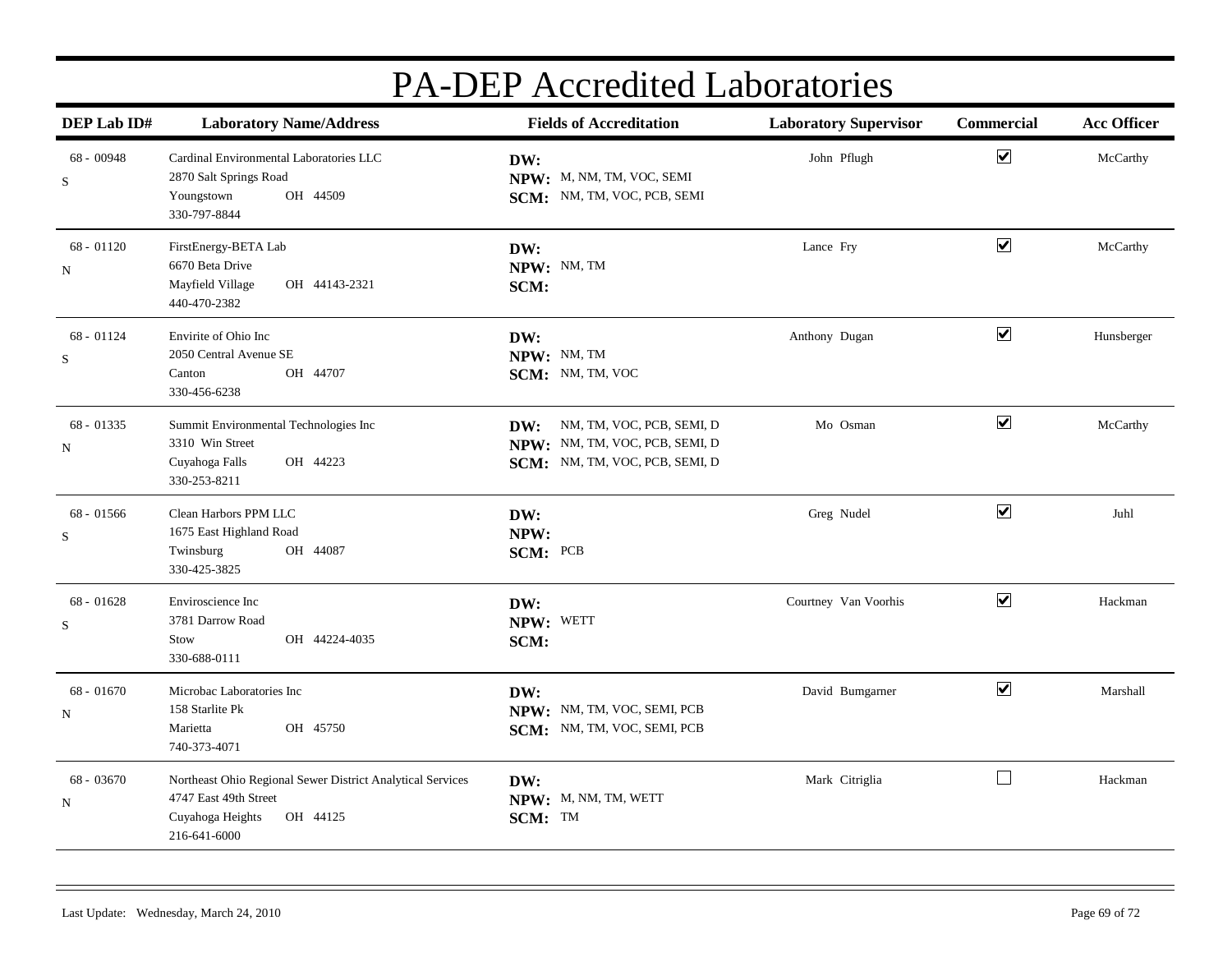| DEP Lab ID#       | <b>Fields of Accreditation</b><br><b>Laboratory Name/Address</b>                                                |                                                                                                    | <b>Laboratory Supervisor</b> | Commercial              | <b>Acc Officer</b> |  |
|-------------------|-----------------------------------------------------------------------------------------------------------------|----------------------------------------------------------------------------------------------------|------------------------------|-------------------------|--------------------|--|
| $68 - 01745$<br>N | Maxxam Analytics International Corporation<br>6740 Campobello Road<br>Mississauga<br>ON L5N 2L8<br>905-817-5700 | DW: D<br>NPW: D<br>SCM: D                                                                          | Owen Cosby                   | $\overline{\mathbf{v}}$ | McCarthy           |  |
| $68 - 00520$<br>N | Mitkem Laboratories<br>Suite 1<br>175 Metro Center Blvd<br>02886<br>Warwick<br>RI<br>401-732-3400               | DW:<br>NPW: NM, TM, VOC, PCB, SEMI<br>SCM: NM, TM, VOC, PCB, SEMI                                  | Yihai Ding                   | $\overline{\mathbf{v}}$ | Hackman            |  |
| $68 - 01752$<br>N | ESS Laboratory Div of Thielsch Eng Inc<br>185 Frances Ave<br>RI 02910<br>Cranston<br>401-461-7181               | NM, TM, VOC, SEMI<br>DW:<br>NPW: NM, TM, VOC, PCB, SEMI<br>SCM: NM, "TM, VOC, PCB, SEMI            | Laurel Stoddard              | $\overline{\mathbf{v}}$ | Hackman            |  |
| $68 - 00485$<br>N | <b>GEL Laboratories LLC</b><br>PO Box 30712<br>Charleston<br>SC 29417-0712<br>843-556-8171                      | DW: NM, TM, VOC, SEMI, RAD<br>NPW: NM, TM, VOC, PCB, SEMI, RAD<br>SCM: NM, TM, VOC, PCB, SEMI, RAD | Carey J Bocklet              | $\overline{\mathbf{v}}$ | Houck              |  |
| $68 - 00576$<br>N | TestAmerica Laboratories Inc Knoxville<br>5815 Middlebrook Pike<br>Knoxville<br>TN 37921-5947<br>865-291-3000   | DW: D<br>NPW: VOC, PCB, SEMI, D<br>SCM: VOC, PCB, SEMI, D                                          | Robyn M Wagner               | $\blacktriangledown$    | Houck              |  |
| $68 - 00585$<br>N | TestAmerica - Nashville<br>2960 Foster Creighton Drive<br>Nashville<br>TN 37204<br>615-726-0177                 | DW: NM, TM, VOC, SEMI<br>NPW: NM, TM, VOC, PCB, SEMI<br>SCM: NM, TM, VOC, PCB, SEMI                | Michael H. Dunn              | $\overline{\mathbf{v}}$ | Hunsberger         |  |
| $68 - 00725$<br>S | Microbac Laboratories Inc<br>505 E Broadway Avenue<br>Maryville<br>TN 37804<br>865-977-1200                     | DW:<br>NPW: VOC, PCB, SEMI<br>SCM:                                                                 | James Nokes                  | $\blacktriangledown$    | Hackman            |  |
| 68 - 02979<br>N   | <b>Environmental Science Corp</b><br>12065 Lebanon Road<br>Mount Juliet<br>TN 37122<br>615-758-5858             | NM, TM, VOC, PCB, SEMI<br>DW:<br>NPW: NM, TM, VOC, SEMI, PCB, WETT<br>SCM: NM, TM, VOC, PCB, SEMI  | Judith R Morgan              | $\overline{\mathbf{v}}$ | Houck              |  |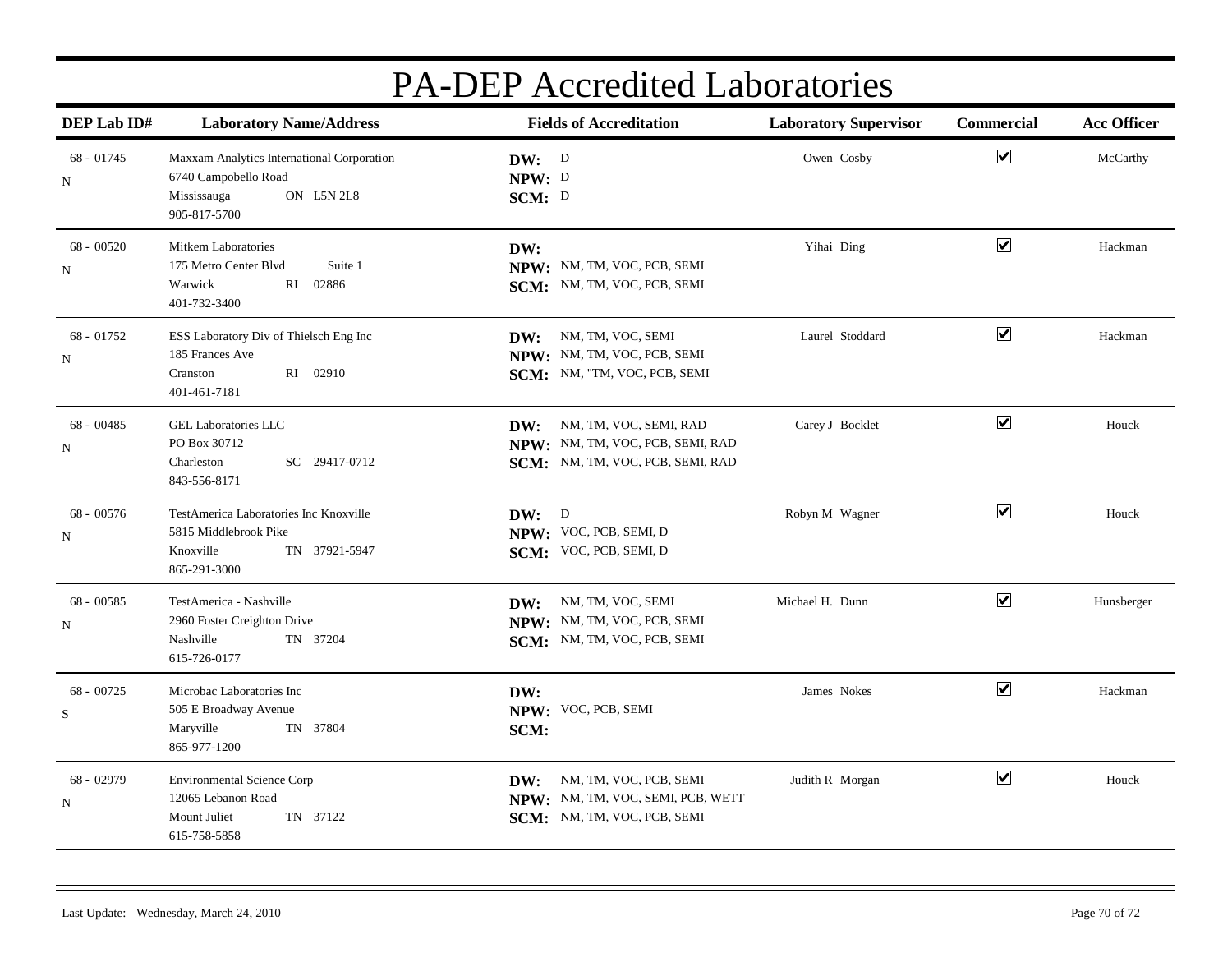| DEP Lab ID#               | <b>Laboratory Name/Address</b>                                                                           | <b>Fields of Accreditation</b>                                    | <b>Laboratory Supervisor</b> | Commercial                   | <b>Acc Officer</b> |
|---------------------------|----------------------------------------------------------------------------------------------------------|-------------------------------------------------------------------|------------------------------|------------------------------|--------------------|
| $68 - 00582$<br>N         | Nova Biologicals Inc<br>1775 North Loop 336 East<br>Suite 4<br>TX 77301<br>Conroe<br>936-756-5333        | DW: M<br>NPW:<br>SCM:                                             | Paul J. Pearce               | $\boxed{\blacktriangledown}$ | Burkholder         |
| $68 - 03441$<br>N         | Columbia Analytical Services Inc<br>19408 Park Row<br>Suite 320A<br>TX 77084<br>Houston<br>713-266-1599  | DW: D<br>NPW: D<br>SCM: D                                         | Andrew Biddle                | $\blacktriangledown$         | Kurtz              |
| 68 - 03598<br>N           | Southern Petroleum Laboratories Inc<br>8880 Interchange Drive<br>TX 77054<br>Houston<br>713-660-0901     | DW:<br>NPW: NM, TM, VOC, PCB, SEMI<br>SCM: NM, TM, VOC, PCB, SEMI | Richard R. Reed              | $\blacktriangledown$         | McCarthy           |
| $68 - 03610$<br>N         | Xenco Laboratory<br>4143 Greenbriar Drive<br>Stafford<br>TX 77477-3907<br>281-240-4200                   | DW:<br>NPW: NM, TM, VOC, PCB, SEMI<br>SCM: NM, TM, VOC, PCB, SEMI | Carlos Castro                | $\blacktriangledown$         | Hunsberger         |
| 68 - 04085<br>N           | <b>TestAmerica Austin</b><br>Suite A100<br>14050 Summit Drive<br>TX 78728-7101<br>Austin<br>512-244-0855 | DW:<br>NPW: TM, VOC<br>SCM: NM, TM                                | Carl W. Skelley              | $\overline{\mathbf{v}}$      | McCarthy           |
| 68 - 00968<br>N           | Schneider Laboratories Inc<br>2512 W Cary Street<br>VA 23220-5117<br>Richmond<br>804-353-6778            | DW:<br>NPW:<br>SCM: A, TM, PCB                                    | Raja Abouzaki                | $\overline{\mathbf{v}}$      | Hackman            |
| 68 - 01497<br>N           | Environmental Hazards Services LLC<br>7469 Whitepine Road<br>VA 23237-2261<br>Richmond<br>804-275-4863   | DW:<br>NPW:<br>SCM: A, TM                                         | Aubrey Simonds               | $\blacktriangledown$         | Houck              |
| 68 - 03109<br>$\mathbf S$ | A & L Eastern Laboratories<br>7621 Whitepine Road<br>VA 23237<br>Richmond<br>804-743-9401                | DW:<br>NPW:<br>SCM: NM, TM                                        | Dr. Paul Chu                 | $\blacktriangledown$         | Hackman            |